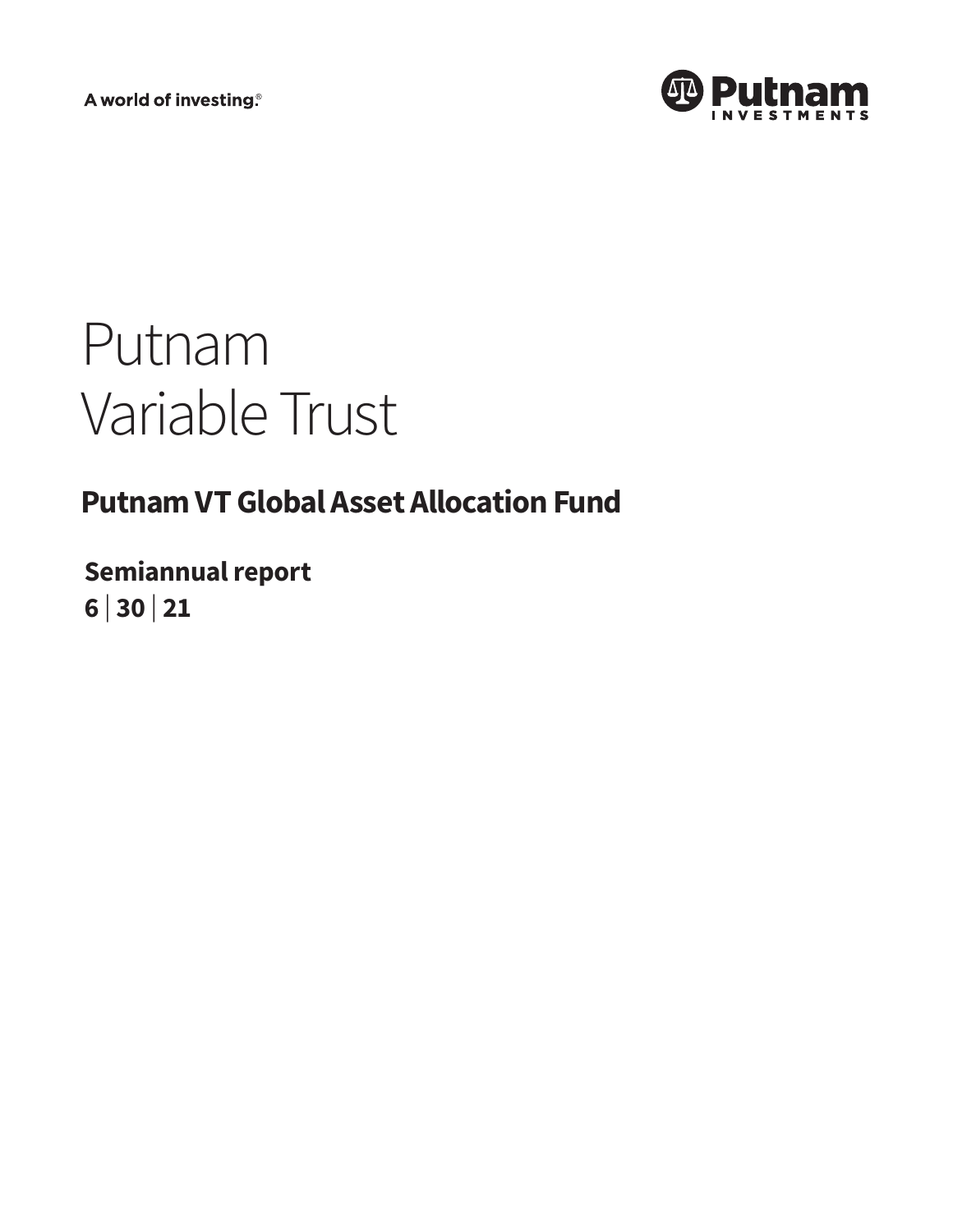# **Message from the Trustees**

August 12, 2021

Dear Shareholder:

The U.S. economy is much improved from a year ago, or even six months ago. Gross domestic product is growing at a pre-pandemic pace. Stock prices are high and interest rates are low. More and more workers are finding jobs, with millions still open. At the same time, vaccinations in many areas have not yet reached enough people to stop the spread of Covid-19. U.S. and global infection rates have recently risen.

While it is too soon to declare the pandemic over, it is worth taking stock of the economy's transition. Some changes accelerated by the pandemic could be lasting. Dynamic, well-managed companies have adapted to seize new, more sustainable growth opportunities.

An active investment philosophy is well suited to this time. Putnam's research teams are analyzing the fundamentals of what has stayed the same and what has changed to uncover valuable investment insights or potential risks.

Thank you for investing with Putnam.

Respectfully yours,

**Robert L. Reynolds Kenneth R. Leibler** President and Chief Executive Officer Chair, Board of Trustees Putnam Investments

*The views expressed in this report are exclusively those of Putnam Management and are subject to change. They are not meant as investment advice. Please note that the holdings discussed in this report may not have been held by the fund for the entire period. Portfolio composition is subject to review in accordance with the fund's investment strategy and may vary in the future.*

**Consider these risks before investing:** Allocation of assets among asset classes may hurt performance. The value of investments in the fund's portfolio may fall or fail to rise over extended periods of time for a variety of reasons, including general economic, political, or financial market conditions; investor sentiment and market perceptions; government actions; geopolitical events or changes; and factors related to a specific issuer, asset class, geography, industry, or sector. These and other factors may lead to increased volatility and reduced liquidity in the fund's portfolio holdings. International investing involves currency, economic, and political risks. Emerging-market securities carry illiquidity and volatility risks. Investments in small and/or midsize companies increase the risk of greater price fluctuations. Growth stocks may be more susceptible to earnings disappointments, and value stocks may fail to rebound. Funds that invest in government securities are not guaranteed. Mortgage-backed investments, unlike traditional debt investments, are also subject to prepayment risk, which means that they may increase in value less than other bonds when interest rates decline and decline in value more than other bonds when interest rates rise. Bond investments are subject to interest-rate risk (the risk of bond prices falling if interest rates rise) and credit risk (the risk of an issuer defaulting on interest or principal payments). Default risk is generally higher for non-qualified mortgages. Interest-rate risk is generally greater for longer-term bonds, and credit risk is generally greater for below-investment-grade bonds. Unlike bonds, funds that invest in bonds have fees and expenses. The use of derivatives may increase these risks by increasing investment exposure (which may be considered leverage) or, in the case of over-the-counter instruments, because of the potential inability to terminate or sell derivatives positions and the potential failure of the other party to the instrument to meet its obligations. Our investment techniques, analyses, and judgments may not produce the outcome we intend. The investments we select for the fund may not perform as well as other securities that we do not select for the fund. We, or the fund's other service providers, may experience disruptions or operating errors that could have a negative effect on the fund. You can lose money by investing in the fund.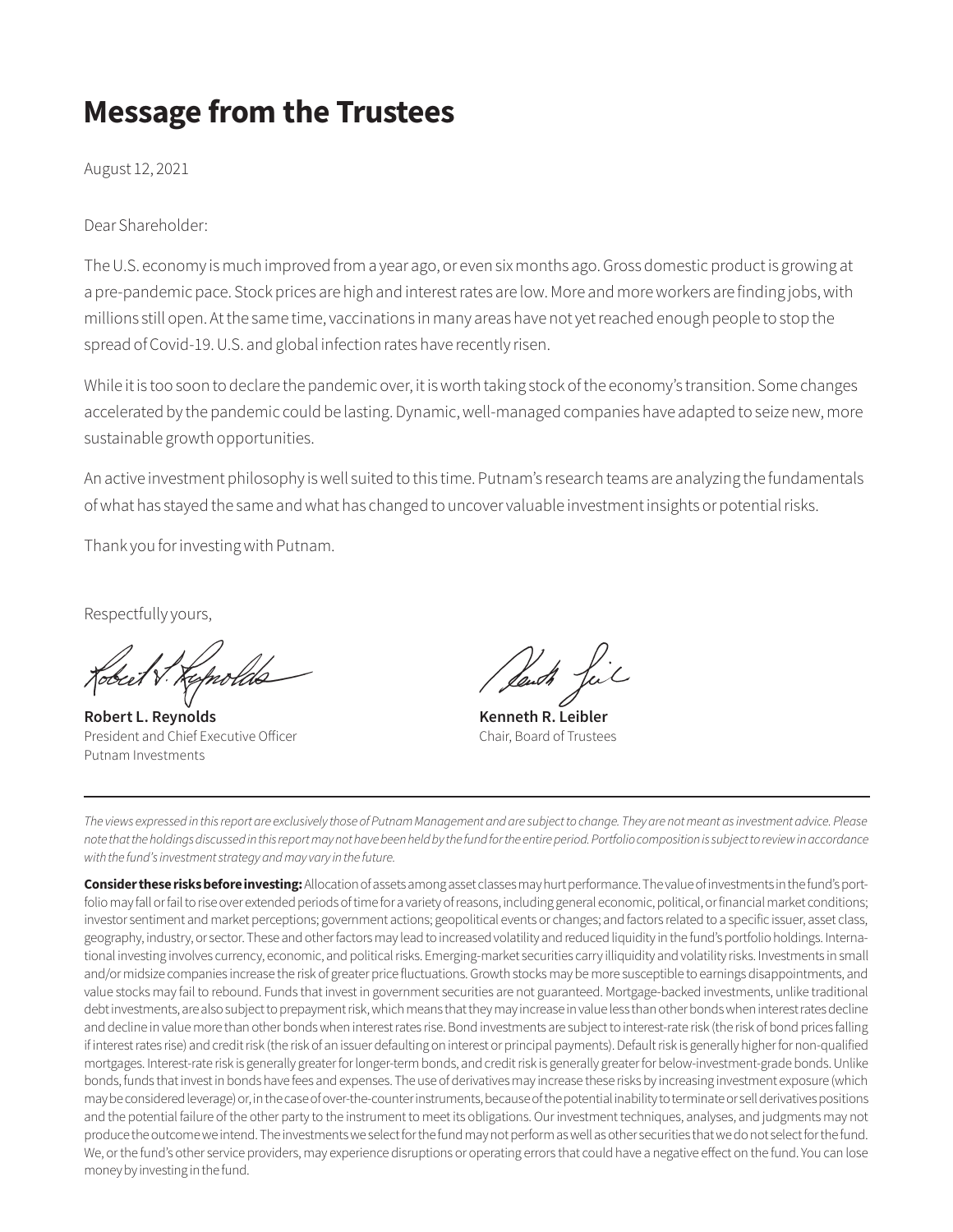# **Investment objective**

Long-term return consistent with preservation of capital

**Net asset value** June 30, 2021

| Class IA: \$19.29 |  |
|-------------------|--|
|-------------------|--|

**Class IA: \$19.29 Class IB: \$19.60**

## **Total return at net asset value**

| (as of 6/30/21) | Class IA<br>shares* | Class IB<br>shares <sup>t</sup> | Russell 3000<br>Index<br>(primary<br>benchmark) | Putnam<br><b>Balanced</b><br>Blended<br><b>Benchmark</b><br>(secondary<br>benchmark) |
|-----------------|---------------------|---------------------------------|-------------------------------------------------|--------------------------------------------------------------------------------------|
| 6 months        | 9.92%               | 9.80%                           | 15.11%                                          | 7.89%                                                                                |
| 1 year          | 25.65               | 25.42                           | 44.16                                           | 24.71                                                                                |
| 5 years         | 65.04               | 62.99                           | 127.67                                          | 72.62                                                                                |
| Annualized      | 10.54               | 10.26                           | 17.89                                           | 11.54                                                                                |
| 10 years        | 140.69              | 134.71                          | 294.04                                          | 150.87                                                                               |
| Annualized      | 9.18                | 8.91                            | 14.70                                           | 9.63                                                                                 |
| I ife           | 1,216.25            | 1,139.78                        | 3,475.75                                        |                                                                                      |
| Annualized      | 8.02                | 7.83                            | 11.30                                           |                                                                                      |

For a portion of the periods, the fund had expense limitations, without which returns would have been lower.

\*Class inception date: February 1, 1988.

†Class inception date: April 30, 1998.

The Russell 3000 Index is an unmanaged index of the 3,000 largest U.S. companies.

The Putnam Balanced Blended Benchmark is an unmanaged index administered by Putnam Investment Management, LLC, 50% of which is the Russell 3000 Index, 35% of which is the Bloomberg Barclays U.S. Aggregate Bond Index, 10% of which is the MSCI EAFE Index (ND), and 5% of which is the JPMorgan Developed High Yield Index.

All Bloomberg Barclays indices provided by Bloomberg Index Services Limited.

BLOOMBERG® is a trademark and service mark of Bloomberg Finance L.P. and its affiliates (collectively "Bloomberg"). BARCLAYS® is a trademark and service mark of Barclays Bank Plc (collectively with its affiliates, "Barclays"), used under license. Bloomberg or Bloomberg's licensors, including Barclays, own all proprietary rights in the Bloomberg Barclays Indices. Neither Bloomberg nor Barclays approves or endorses this material, or guarantees the accuracy of completeness of any information herein, or makes any warranty, express or limited, as to the results to be obtained therefrom and, to the maximum extent allowed by law, neither shall have any liability or responsibility for injury or damages arising in connection therewith.

Frank Russell Company is the source and owner of the trademarks, service marks, and copyrights related to the Russell Indexes. Russell® is a trademark of Frank Russell Company.

**Data represent past performance. Past performance does not guarantee future results. More recent returns may be less or more than those shown. Investment return and principal value will fluctuate, and you may have a gain or a loss when you sell your shares. Performance information does not reflect any deduction for taxes a shareholder may owe on fund distributions or on the redemption of fund shares. All total return figures are at net asset value and exclude contract charges and expenses, which are added to the variable annuity contracts to determine total return at unit value. Had these charges and expenses been reflected, performance would have been lower. Performance of class IB shares before their inception is derived from the historical performance of class IA shares, adjusted to reflect the higher operating expenses applicable to such shares. For more recent performance, contact your variable annuity provider who can provide you with performance that reflects the charges and expenses at your contract level.**

**Portfolio composition**



Allocations are shown as a percentage of the fund's net assets. Cash and net other assets, if any, represent the market value weights of cash, derivatives, short-term securities, and other unclassified assets in the portfolio. Summary information may differ from the portfolio schedule included in the financial statements due to the inclusion of derivative securities, any interest accruals, the exclusion of as-of trades, if any, the use of different classifications of securities for presentation purposes, and rounding. Holdings and allocations may vary over time.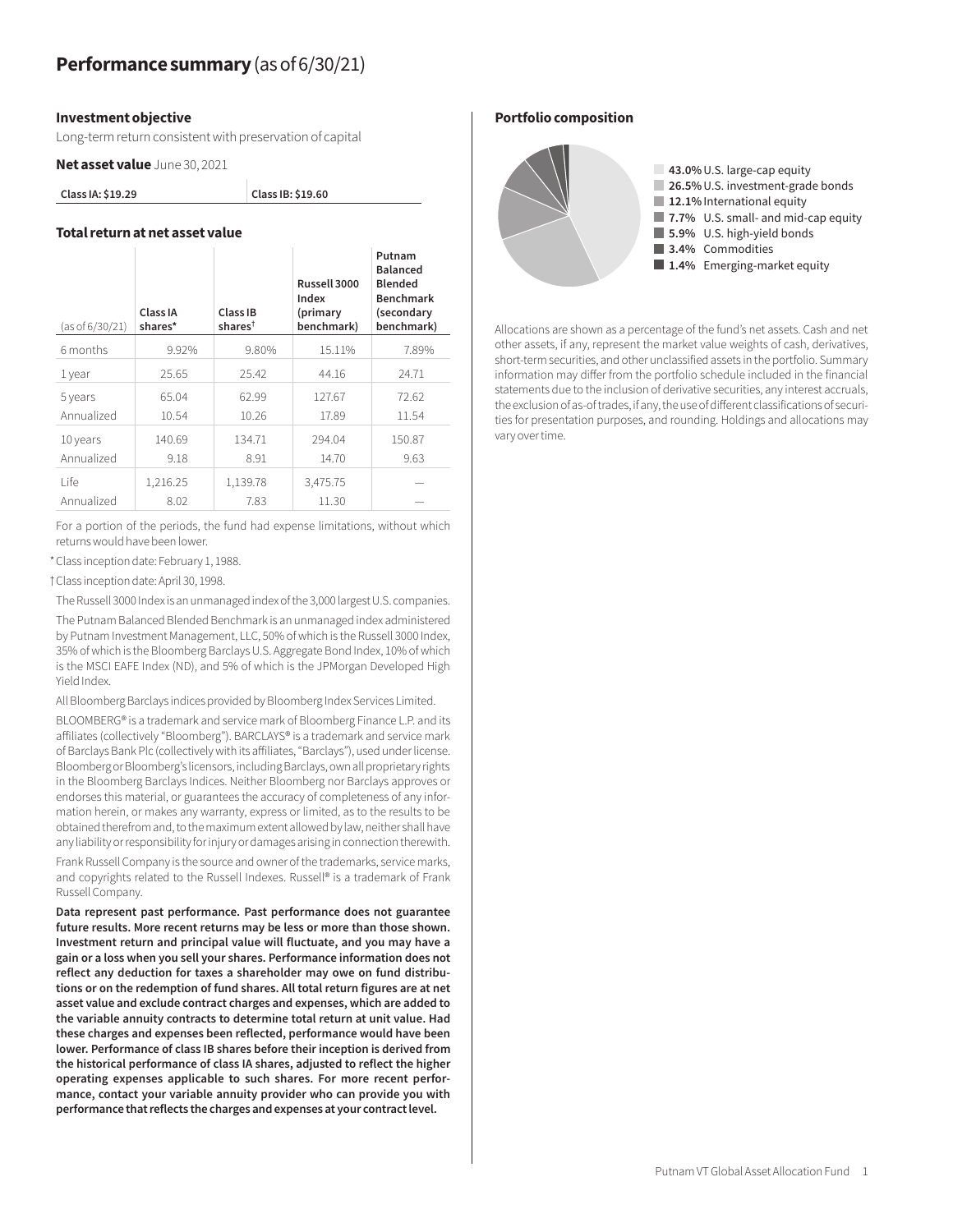# **Understanding your fund's expenses**

*As an investor in a variable annuity product that invests in a registered investment company, you pay ongoing expenses, such as management fees, distribution fees (12b-1 fees), and other expenses. In the most recent six-month period, your fund's expenses were limited; had expenses not been limited, they would have been higher. Using the following information, you can estimate how these expenses affect your investment and compare them with the expenses of other funds. You may also pay onetime transaction expenses, which are not shown in this section and would result in higher total expenses. Charges and expenses at the insurance company separate account level are not reflected. For more information, see your fund's prospectus or talk to your financial representative.*

# **Review your fund's expenses**

The two left-hand columns of the Expenses per \$1,000 table show the expenses you would have paid on a \$1,000 investment in your fund from  $1/1/21$  to  $6/30/21$ . They also show how much a \$1,000 investment would be worth at the close of the period, *assuming actual returns and expenses.* To estimate the ongoing expenses you paid over the period, divide your account value by \$1,000, then multiply the result by the number in the first line for the class of shares you own.

# **Compare your fund's expenses with those of other funds**

The two right-hand columns of the Expenses per \$1,000 table show your fund's expenses based on a \$1,000 investment, *assuming a hypothetical 5% annualized return.* You can use this information to compare the ongoing expenses (but not transaction expenses or total costs) of investing in the fund with those of other funds. All shareholder reports of mutual funds and funds serving as variable annuity vehicles will provide this information to help you make this comparison. Please note that you cannot use this information to estimate your actual ending account balance and expenses paid during the period.

# **Expense ratios**

|                                                                       | Class IA | Class IB |
|-----------------------------------------------------------------------|----------|----------|
| Total annual operating expenses for the fiscal<br>year ended 12/31/20 | 0.87%    | 1 1 2 %  |
| Annualized expense ratio for the six-month<br>period ended 6/30/21    | 0.85%    | 110%     |

Fiscal year expense information in this table is taken from the most recent prospectus, is subject to change, and may differ from that shown for the annualized expense ratio and in the financial highlights of this report.

Expenses are shown as a percentage of average net assets.

# **Expenses per \$1,000**

|                                     | Expenses and value for a<br>\$1,000 investment, assuming<br>actual returns for the<br>6 months ended 6/30/21 |            | <b>Expenses and value for a</b><br>\$1,000 investment, assuming<br>return for the 6 months<br>ended 6/30/21 | a hypothetical 5% annualized |
|-------------------------------------|--------------------------------------------------------------------------------------------------------------|------------|-------------------------------------------------------------------------------------------------------------|------------------------------|
|                                     | Class IA                                                                                                     | Class IB   | Class IA                                                                                                    | Class IB                     |
| Expenses paid<br>per \$1,000*†      | \$4.42                                                                                                       | \$5.72     | \$4.26                                                                                                      | \$5.51                       |
| Ending value<br>(after<br>expenses) | \$1,099.20                                                                                                   | \$1,098.00 | \$1,020.58                                                                                                  | \$1,019.34                   |

\*Expenses for each share class are calculated using the fund's annualized expense ratio for each class, which represents the ongoing expenses as a percentage of average net assets for the six months ended 6/30/21. The expense ratio may differ for each share class.

†Expenses based on actual returns are calculated by multiplying the expense ratio by the average account value for the period; then multiplying the result by the number of days in the period (181); and then dividing that result by the number of days in the year (365). Expenses based on a hypothetical 5% return are calculated by multiplying the expense ratio by the average account value for the six-month period; then multiplying the result by the number of days in the six-month period (181); and then dividing that result by the number of days in the year (365).

# **Your fund's managers**



Portfolio Manager **James A. Fetch** is Co-Head of Global Asset Allocation. He has been in the investment industry since he joined Putnam in 1994. Robert J. Schoen, Brett S. Goldstein, CFA, Jason R. Vaillancourt, CFA, and Adrian H. Chan, CFA, are also Portfolio Managers of the fund.

Your fund's managers also manage other accounts advised by Putnam Management or an affiliate, including retail mutual fund counterparts to the funds in Putnam Variable Trust.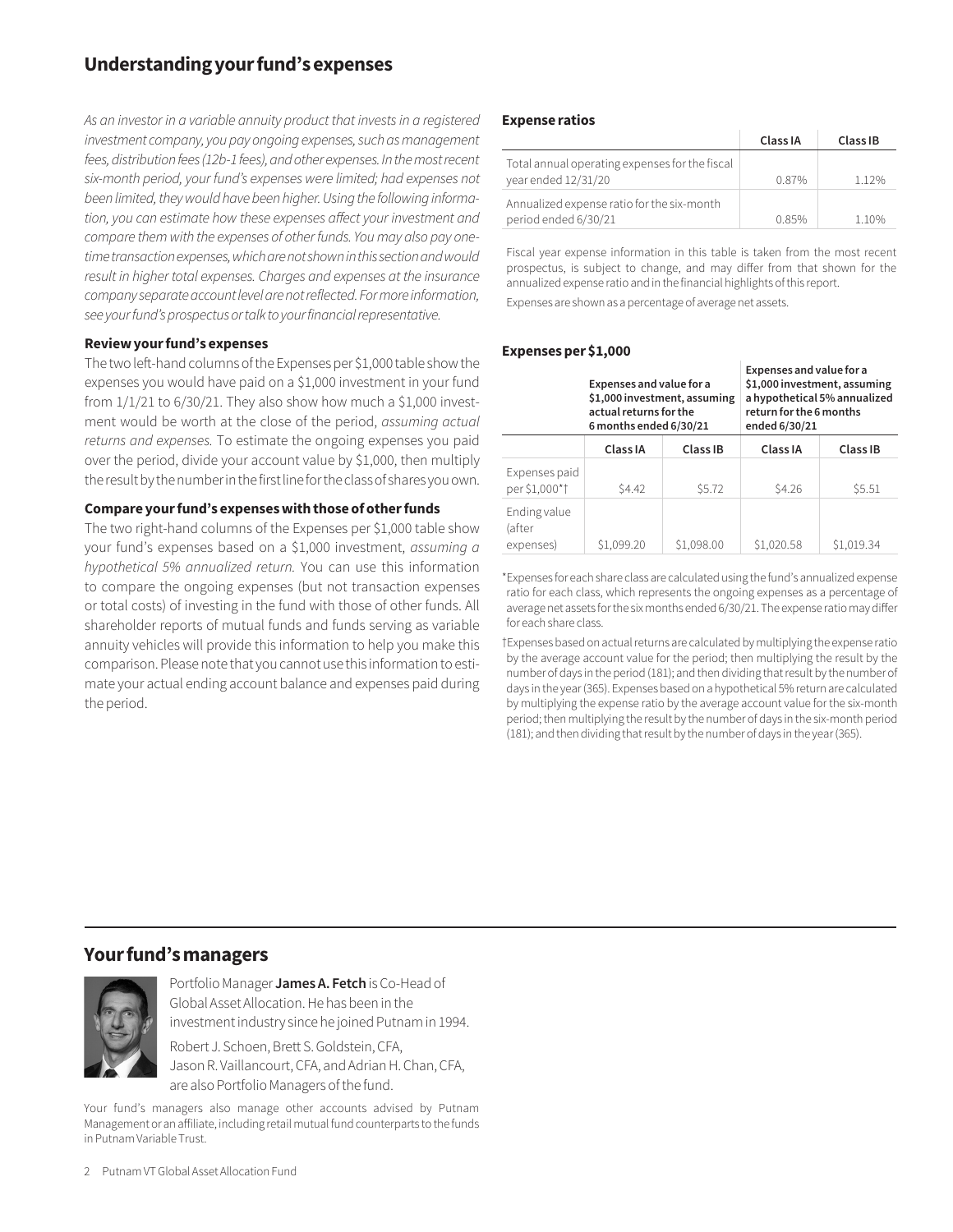# **ABOUT DERIVATIVES**

Derivatives are an increasingly common type of investment instrument, the performance of which is *derive*d from an underlying security, index, currency, or other area of the capital markets. Derivatives employed by the fund's managers generally serve one of two main purposes: to implement a strategy that may be difficult or more expensive to invest in through traditional securities, or to hedge unwanted risk associated with a particular position.

For example, the fund's managers might use currency forward contracts to capitalize on an anticipated change in exchange rates between two currencies. This approach would require a significantly smaller outlay of capital than purchasing traditional bonds denominated in the underlying currencies. In another example, the managers may identify a bond that they believe is undervalued relative to its risk of default, but may seek to reduce the interest-rate risk of that bond by using interest-rate swaps, a derivative through which two parties "swap" payments based on the movement of certain rates. In other examples, the managers may use options and futures contracts to hedge against a variety of risks by establishing a combination of long and short exposures to specific equity markets or sectors.

Like any other investment, derivatives may not appreciate in value and may lose money. Derivatives may amplify traditional investment risks through the creation of leverage and may be less liquid than traditional securities. And because derivatives typically represent contractual agreements between two financial institutions, derivatives entail "counterparty risk," which is the risk that the other party is unable or unwilling to pay. Putnam monitors the counterparty risks we assume. For example, Putnam often enters into collateral agreements that require the counterparties to post collateral on a regular basis to cover their obligations to the fund. Counterparty risk for exchange-traded futures and centrally cleared swaps is mitigated by the daily exchange of margin and other safeguards against default through their respective clearinghouses.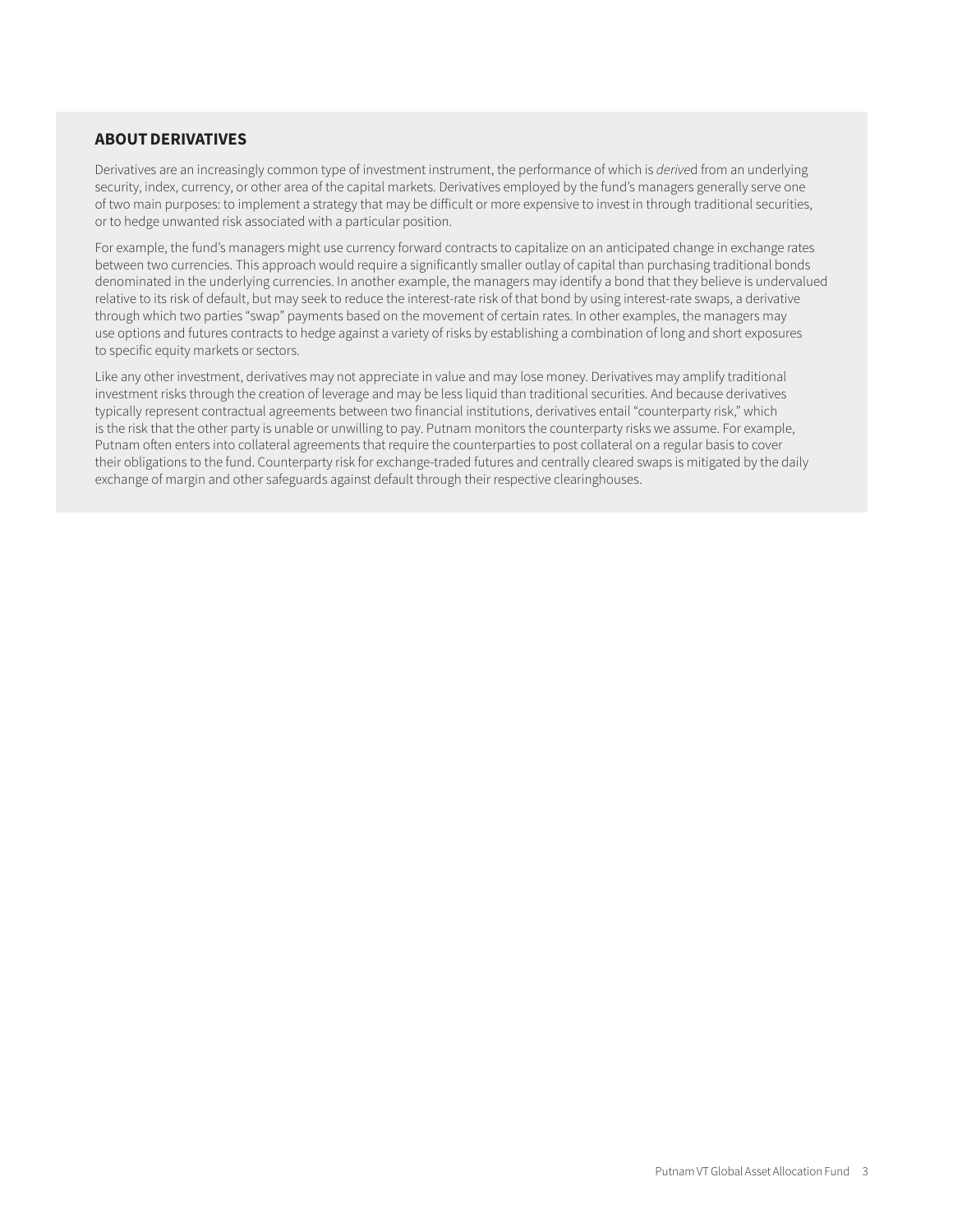# **The fund's portfolio** 6/30/21 (Unaudited)

| Basic materials (2.6%)<br>Anglo American PLC (United Kingdom)<br>\$143,127<br>3,602<br>4,772<br>Axalta Coating Systems, Ltd. †<br>145,498<br>BHP Billiton, Ltd. (Australia)<br>611<br>22,256<br>BHP Group PLC (United Kingdom)<br>2,930<br>86,330<br>Cabot Corp.<br>702<br>39,965<br>Celanese Corp.<br>540<br>81,864<br>Compagnie De Saint-Gobain (France)<br>2,395<br>157,726<br>Covestro AG (Germany)<br>1,932<br>124,761<br>CRH PLC (Ireland)<br>2,076<br>104,619<br>Dow, Inc.<br>1,094<br>69,228<br>DuPont de Nemours, Inc.<br>9,362<br>724,712<br>Eastman Chemical Co.<br>1,760<br>205,480<br>Eiffage SA (France)<br>611<br>62,162<br>FMC Corp.<br>330<br>35,706<br>Fortescue Metals Group, Ltd. (Australia)<br>5,930<br>103,798<br>Holcim, Ltd. (Switzerland)<br>1,859<br>111,510<br>ICL Group, Ltd. (Israel)<br>3,816<br>25,880<br>Nitto Denko Corp. (Japan)<br>1,300<br>97,007<br>Reliance Steel & Aluminum Co.<br>638<br>96,274<br>Rio Tinto PLC (United Kingdom)<br>2,472<br>203,427<br>Sherwin-Williams Co. (The)<br>262<br>71,382<br>Shin-Etsu Chemical Co., Ltd. (Japan)<br>600<br>100,347<br>Stora Enso OYJ (Finland)<br>379<br>6,914<br>Weyerhaeuser Co. R<br>13,885<br>477,922<br>3,297,895<br>Capital goods (4.2%)<br>AGCO Corp.<br>1,690<br>220,342<br>Allegion PLC (Ireland)<br>1,614<br>224,830<br>Allison Transmission Holdings, Inc.<br>2,172<br>86,315<br>Atlas Copco AB Class A (Sweden)<br>408<br>24,981<br>Clean Harbors, Inc. t<br>482<br>44,893<br>CNH Industrial NV (United Kingdom)<br>7,943<br>131,151<br>Crown Holdings, Inc.<br>1,655<br>169,158<br>Cummins, Inc.<br>1,976<br>481,769<br>Daikin Industries, Ltd. (Japan)<br>600<br>111,742<br>Deere & Co.<br>1,223<br>431,364<br>Dover Corp.<br>506<br>76,204<br>Gentex Corp.<br>3,105<br>102,744<br>Honeywell International, Inc.<br>3,472<br>761,583<br>ITT, Inc.<br>793<br>72,631<br>Koito Manufacturing Co., Ltd. (Japan)<br>1,400<br>87,079<br>Legrand SA (France)<br>1,458<br>154,315<br>Lockheed Martin Corp.<br>2,706<br>1,023,815<br>Oshkosh Corp.<br>865<br>107,814<br>Parker Hannifin Corp.<br>1,557<br>478,170<br>Republic Services, Inc.<br>1,332<br>146,533<br>Sandvik AB (Sweden)<br>5,687<br>145,263<br>Toro Co. (The)<br>962<br>105,705<br>Waste Management, Inc.<br>2,044<br>286,385<br>5,474,786<br>Communication services (2.0%)<br>Altice USA, Inc. Class A †<br>2,602<br>88,832<br>6,147<br>AT&T, Inc.<br>176,911<br>BT Group PLC (United Kingdom) †<br>18,212<br>48,874 | COMMON STOCKS (67.3%)* | <b>Shares</b> | Value   |
|---------------------------------------------------------------------------------------------------------------------------------------------------------------------------------------------------------------------------------------------------------------------------------------------------------------------------------------------------------------------------------------------------------------------------------------------------------------------------------------------------------------------------------------------------------------------------------------------------------------------------------------------------------------------------------------------------------------------------------------------------------------------------------------------------------------------------------------------------------------------------------------------------------------------------------------------------------------------------------------------------------------------------------------------------------------------------------------------------------------------------------------------------------------------------------------------------------------------------------------------------------------------------------------------------------------------------------------------------------------------------------------------------------------------------------------------------------------------------------------------------------------------------------------------------------------------------------------------------------------------------------------------------------------------------------------------------------------------------------------------------------------------------------------------------------------------------------------------------------------------------------------------------------------------------------------------------------------------------------------------------------------------------------------------------------------------------------------------------------------------------------------------------------------------------------------------------------------------------------------------------------------------------------------------------------------------------------------------------------------------------------------------------------------------------------------------------------------------------------|------------------------|---------------|---------|
|                                                                                                                                                                                                                                                                                                                                                                                                                                                                                                                                                                                                                                                                                                                                                                                                                                                                                                                                                                                                                                                                                                                                                                                                                                                                                                                                                                                                                                                                                                                                                                                                                                                                                                                                                                                                                                                                                                                                                                                                                                                                                                                                                                                                                                                                                                                                                                                                                                                                                 |                        |               |         |
|                                                                                                                                                                                                                                                                                                                                                                                                                                                                                                                                                                                                                                                                                                                                                                                                                                                                                                                                                                                                                                                                                                                                                                                                                                                                                                                                                                                                                                                                                                                                                                                                                                                                                                                                                                                                                                                                                                                                                                                                                                                                                                                                                                                                                                                                                                                                                                                                                                                                                 |                        |               |         |
|                                                                                                                                                                                                                                                                                                                                                                                                                                                                                                                                                                                                                                                                                                                                                                                                                                                                                                                                                                                                                                                                                                                                                                                                                                                                                                                                                                                                                                                                                                                                                                                                                                                                                                                                                                                                                                                                                                                                                                                                                                                                                                                                                                                                                                                                                                                                                                                                                                                                                 |                        |               |         |
|                                                                                                                                                                                                                                                                                                                                                                                                                                                                                                                                                                                                                                                                                                                                                                                                                                                                                                                                                                                                                                                                                                                                                                                                                                                                                                                                                                                                                                                                                                                                                                                                                                                                                                                                                                                                                                                                                                                                                                                                                                                                                                                                                                                                                                                                                                                                                                                                                                                                                 |                        |               |         |
|                                                                                                                                                                                                                                                                                                                                                                                                                                                                                                                                                                                                                                                                                                                                                                                                                                                                                                                                                                                                                                                                                                                                                                                                                                                                                                                                                                                                                                                                                                                                                                                                                                                                                                                                                                                                                                                                                                                                                                                                                                                                                                                                                                                                                                                                                                                                                                                                                                                                                 |                        |               |         |
|                                                                                                                                                                                                                                                                                                                                                                                                                                                                                                                                                                                                                                                                                                                                                                                                                                                                                                                                                                                                                                                                                                                                                                                                                                                                                                                                                                                                                                                                                                                                                                                                                                                                                                                                                                                                                                                                                                                                                                                                                                                                                                                                                                                                                                                                                                                                                                                                                                                                                 |                        |               |         |
|                                                                                                                                                                                                                                                                                                                                                                                                                                                                                                                                                                                                                                                                                                                                                                                                                                                                                                                                                                                                                                                                                                                                                                                                                                                                                                                                                                                                                                                                                                                                                                                                                                                                                                                                                                                                                                                                                                                                                                                                                                                                                                                                                                                                                                                                                                                                                                                                                                                                                 |                        |               |         |
|                                                                                                                                                                                                                                                                                                                                                                                                                                                                                                                                                                                                                                                                                                                                                                                                                                                                                                                                                                                                                                                                                                                                                                                                                                                                                                                                                                                                                                                                                                                                                                                                                                                                                                                                                                                                                                                                                                                                                                                                                                                                                                                                                                                                                                                                                                                                                                                                                                                                                 |                        |               |         |
|                                                                                                                                                                                                                                                                                                                                                                                                                                                                                                                                                                                                                                                                                                                                                                                                                                                                                                                                                                                                                                                                                                                                                                                                                                                                                                                                                                                                                                                                                                                                                                                                                                                                                                                                                                                                                                                                                                                                                                                                                                                                                                                                                                                                                                                                                                                                                                                                                                                                                 |                        |               |         |
|                                                                                                                                                                                                                                                                                                                                                                                                                                                                                                                                                                                                                                                                                                                                                                                                                                                                                                                                                                                                                                                                                                                                                                                                                                                                                                                                                                                                                                                                                                                                                                                                                                                                                                                                                                                                                                                                                                                                                                                                                                                                                                                                                                                                                                                                                                                                                                                                                                                                                 |                        |               |         |
|                                                                                                                                                                                                                                                                                                                                                                                                                                                                                                                                                                                                                                                                                                                                                                                                                                                                                                                                                                                                                                                                                                                                                                                                                                                                                                                                                                                                                                                                                                                                                                                                                                                                                                                                                                                                                                                                                                                                                                                                                                                                                                                                                                                                                                                                                                                                                                                                                                                                                 |                        |               |         |
|                                                                                                                                                                                                                                                                                                                                                                                                                                                                                                                                                                                                                                                                                                                                                                                                                                                                                                                                                                                                                                                                                                                                                                                                                                                                                                                                                                                                                                                                                                                                                                                                                                                                                                                                                                                                                                                                                                                                                                                                                                                                                                                                                                                                                                                                                                                                                                                                                                                                                 |                        |               |         |
|                                                                                                                                                                                                                                                                                                                                                                                                                                                                                                                                                                                                                                                                                                                                                                                                                                                                                                                                                                                                                                                                                                                                                                                                                                                                                                                                                                                                                                                                                                                                                                                                                                                                                                                                                                                                                                                                                                                                                                                                                                                                                                                                                                                                                                                                                                                                                                                                                                                                                 |                        |               |         |
|                                                                                                                                                                                                                                                                                                                                                                                                                                                                                                                                                                                                                                                                                                                                                                                                                                                                                                                                                                                                                                                                                                                                                                                                                                                                                                                                                                                                                                                                                                                                                                                                                                                                                                                                                                                                                                                                                                                                                                                                                                                                                                                                                                                                                                                                                                                                                                                                                                                                                 |                        |               |         |
|                                                                                                                                                                                                                                                                                                                                                                                                                                                                                                                                                                                                                                                                                                                                                                                                                                                                                                                                                                                                                                                                                                                                                                                                                                                                                                                                                                                                                                                                                                                                                                                                                                                                                                                                                                                                                                                                                                                                                                                                                                                                                                                                                                                                                                                                                                                                                                                                                                                                                 |                        |               |         |
|                                                                                                                                                                                                                                                                                                                                                                                                                                                                                                                                                                                                                                                                                                                                                                                                                                                                                                                                                                                                                                                                                                                                                                                                                                                                                                                                                                                                                                                                                                                                                                                                                                                                                                                                                                                                                                                                                                                                                                                                                                                                                                                                                                                                                                                                                                                                                                                                                                                                                 |                        |               |         |
|                                                                                                                                                                                                                                                                                                                                                                                                                                                                                                                                                                                                                                                                                                                                                                                                                                                                                                                                                                                                                                                                                                                                                                                                                                                                                                                                                                                                                                                                                                                                                                                                                                                                                                                                                                                                                                                                                                                                                                                                                                                                                                                                                                                                                                                                                                                                                                                                                                                                                 |                        |               |         |
|                                                                                                                                                                                                                                                                                                                                                                                                                                                                                                                                                                                                                                                                                                                                                                                                                                                                                                                                                                                                                                                                                                                                                                                                                                                                                                                                                                                                                                                                                                                                                                                                                                                                                                                                                                                                                                                                                                                                                                                                                                                                                                                                                                                                                                                                                                                                                                                                                                                                                 |                        |               |         |
|                                                                                                                                                                                                                                                                                                                                                                                                                                                                                                                                                                                                                                                                                                                                                                                                                                                                                                                                                                                                                                                                                                                                                                                                                                                                                                                                                                                                                                                                                                                                                                                                                                                                                                                                                                                                                                                                                                                                                                                                                                                                                                                                                                                                                                                                                                                                                                                                                                                                                 |                        |               |         |
|                                                                                                                                                                                                                                                                                                                                                                                                                                                                                                                                                                                                                                                                                                                                                                                                                                                                                                                                                                                                                                                                                                                                                                                                                                                                                                                                                                                                                                                                                                                                                                                                                                                                                                                                                                                                                                                                                                                                                                                                                                                                                                                                                                                                                                                                                                                                                                                                                                                                                 |                        |               |         |
|                                                                                                                                                                                                                                                                                                                                                                                                                                                                                                                                                                                                                                                                                                                                                                                                                                                                                                                                                                                                                                                                                                                                                                                                                                                                                                                                                                                                                                                                                                                                                                                                                                                                                                                                                                                                                                                                                                                                                                                                                                                                                                                                                                                                                                                                                                                                                                                                                                                                                 |                        |               |         |
|                                                                                                                                                                                                                                                                                                                                                                                                                                                                                                                                                                                                                                                                                                                                                                                                                                                                                                                                                                                                                                                                                                                                                                                                                                                                                                                                                                                                                                                                                                                                                                                                                                                                                                                                                                                                                                                                                                                                                                                                                                                                                                                                                                                                                                                                                                                                                                                                                                                                                 |                        |               |         |
|                                                                                                                                                                                                                                                                                                                                                                                                                                                                                                                                                                                                                                                                                                                                                                                                                                                                                                                                                                                                                                                                                                                                                                                                                                                                                                                                                                                                                                                                                                                                                                                                                                                                                                                                                                                                                                                                                                                                                                                                                                                                                                                                                                                                                                                                                                                                                                                                                                                                                 |                        |               |         |
|                                                                                                                                                                                                                                                                                                                                                                                                                                                                                                                                                                                                                                                                                                                                                                                                                                                                                                                                                                                                                                                                                                                                                                                                                                                                                                                                                                                                                                                                                                                                                                                                                                                                                                                                                                                                                                                                                                                                                                                                                                                                                                                                                                                                                                                                                                                                                                                                                                                                                 |                        |               |         |
|                                                                                                                                                                                                                                                                                                                                                                                                                                                                                                                                                                                                                                                                                                                                                                                                                                                                                                                                                                                                                                                                                                                                                                                                                                                                                                                                                                                                                                                                                                                                                                                                                                                                                                                                                                                                                                                                                                                                                                                                                                                                                                                                                                                                                                                                                                                                                                                                                                                                                 |                        |               |         |
|                                                                                                                                                                                                                                                                                                                                                                                                                                                                                                                                                                                                                                                                                                                                                                                                                                                                                                                                                                                                                                                                                                                                                                                                                                                                                                                                                                                                                                                                                                                                                                                                                                                                                                                                                                                                                                                                                                                                                                                                                                                                                                                                                                                                                                                                                                                                                                                                                                                                                 |                        |               |         |
|                                                                                                                                                                                                                                                                                                                                                                                                                                                                                                                                                                                                                                                                                                                                                                                                                                                                                                                                                                                                                                                                                                                                                                                                                                                                                                                                                                                                                                                                                                                                                                                                                                                                                                                                                                                                                                                                                                                                                                                                                                                                                                                                                                                                                                                                                                                                                                                                                                                                                 |                        |               |         |
|                                                                                                                                                                                                                                                                                                                                                                                                                                                                                                                                                                                                                                                                                                                                                                                                                                                                                                                                                                                                                                                                                                                                                                                                                                                                                                                                                                                                                                                                                                                                                                                                                                                                                                                                                                                                                                                                                                                                                                                                                                                                                                                                                                                                                                                                                                                                                                                                                                                                                 |                        |               |         |
|                                                                                                                                                                                                                                                                                                                                                                                                                                                                                                                                                                                                                                                                                                                                                                                                                                                                                                                                                                                                                                                                                                                                                                                                                                                                                                                                                                                                                                                                                                                                                                                                                                                                                                                                                                                                                                                                                                                                                                                                                                                                                                                                                                                                                                                                                                                                                                                                                                                                                 |                        |               |         |
|                                                                                                                                                                                                                                                                                                                                                                                                                                                                                                                                                                                                                                                                                                                                                                                                                                                                                                                                                                                                                                                                                                                                                                                                                                                                                                                                                                                                                                                                                                                                                                                                                                                                                                                                                                                                                                                                                                                                                                                                                                                                                                                                                                                                                                                                                                                                                                                                                                                                                 |                        |               |         |
|                                                                                                                                                                                                                                                                                                                                                                                                                                                                                                                                                                                                                                                                                                                                                                                                                                                                                                                                                                                                                                                                                                                                                                                                                                                                                                                                                                                                                                                                                                                                                                                                                                                                                                                                                                                                                                                                                                                                                                                                                                                                                                                                                                                                                                                                                                                                                                                                                                                                                 |                        |               |         |
|                                                                                                                                                                                                                                                                                                                                                                                                                                                                                                                                                                                                                                                                                                                                                                                                                                                                                                                                                                                                                                                                                                                                                                                                                                                                                                                                                                                                                                                                                                                                                                                                                                                                                                                                                                                                                                                                                                                                                                                                                                                                                                                                                                                                                                                                                                                                                                                                                                                                                 |                        |               |         |
|                                                                                                                                                                                                                                                                                                                                                                                                                                                                                                                                                                                                                                                                                                                                                                                                                                                                                                                                                                                                                                                                                                                                                                                                                                                                                                                                                                                                                                                                                                                                                                                                                                                                                                                                                                                                                                                                                                                                                                                                                                                                                                                                                                                                                                                                                                                                                                                                                                                                                 |                        |               |         |
|                                                                                                                                                                                                                                                                                                                                                                                                                                                                                                                                                                                                                                                                                                                                                                                                                                                                                                                                                                                                                                                                                                                                                                                                                                                                                                                                                                                                                                                                                                                                                                                                                                                                                                                                                                                                                                                                                                                                                                                                                                                                                                                                                                                                                                                                                                                                                                                                                                                                                 |                        |               |         |
|                                                                                                                                                                                                                                                                                                                                                                                                                                                                                                                                                                                                                                                                                                                                                                                                                                                                                                                                                                                                                                                                                                                                                                                                                                                                                                                                                                                                                                                                                                                                                                                                                                                                                                                                                                                                                                                                                                                                                                                                                                                                                                                                                                                                                                                                                                                                                                                                                                                                                 |                        |               |         |
|                                                                                                                                                                                                                                                                                                                                                                                                                                                                                                                                                                                                                                                                                                                                                                                                                                                                                                                                                                                                                                                                                                                                                                                                                                                                                                                                                                                                                                                                                                                                                                                                                                                                                                                                                                                                                                                                                                                                                                                                                                                                                                                                                                                                                                                                                                                                                                                                                                                                                 |                        |               |         |
|                                                                                                                                                                                                                                                                                                                                                                                                                                                                                                                                                                                                                                                                                                                                                                                                                                                                                                                                                                                                                                                                                                                                                                                                                                                                                                                                                                                                                                                                                                                                                                                                                                                                                                                                                                                                                                                                                                                                                                                                                                                                                                                                                                                                                                                                                                                                                                                                                                                                                 |                        |               |         |
|                                                                                                                                                                                                                                                                                                                                                                                                                                                                                                                                                                                                                                                                                                                                                                                                                                                                                                                                                                                                                                                                                                                                                                                                                                                                                                                                                                                                                                                                                                                                                                                                                                                                                                                                                                                                                                                                                                                                                                                                                                                                                                                                                                                                                                                                                                                                                                                                                                                                                 |                        |               |         |
|                                                                                                                                                                                                                                                                                                                                                                                                                                                                                                                                                                                                                                                                                                                                                                                                                                                                                                                                                                                                                                                                                                                                                                                                                                                                                                                                                                                                                                                                                                                                                                                                                                                                                                                                                                                                                                                                                                                                                                                                                                                                                                                                                                                                                                                                                                                                                                                                                                                                                 |                        |               |         |
|                                                                                                                                                                                                                                                                                                                                                                                                                                                                                                                                                                                                                                                                                                                                                                                                                                                                                                                                                                                                                                                                                                                                                                                                                                                                                                                                                                                                                                                                                                                                                                                                                                                                                                                                                                                                                                                                                                                                                                                                                                                                                                                                                                                                                                                                                                                                                                                                                                                                                 |                        |               |         |
|                                                                                                                                                                                                                                                                                                                                                                                                                                                                                                                                                                                                                                                                                                                                                                                                                                                                                                                                                                                                                                                                                                                                                                                                                                                                                                                                                                                                                                                                                                                                                                                                                                                                                                                                                                                                                                                                                                                                                                                                                                                                                                                                                                                                                                                                                                                                                                                                                                                                                 |                        |               |         |
|                                                                                                                                                                                                                                                                                                                                                                                                                                                                                                                                                                                                                                                                                                                                                                                                                                                                                                                                                                                                                                                                                                                                                                                                                                                                                                                                                                                                                                                                                                                                                                                                                                                                                                                                                                                                                                                                                                                                                                                                                                                                                                                                                                                                                                                                                                                                                                                                                                                                                 |                        |               |         |
|                                                                                                                                                                                                                                                                                                                                                                                                                                                                                                                                                                                                                                                                                                                                                                                                                                                                                                                                                                                                                                                                                                                                                                                                                                                                                                                                                                                                                                                                                                                                                                                                                                                                                                                                                                                                                                                                                                                                                                                                                                                                                                                                                                                                                                                                                                                                                                                                                                                                                 |                        |               |         |
|                                                                                                                                                                                                                                                                                                                                                                                                                                                                                                                                                                                                                                                                                                                                                                                                                                                                                                                                                                                                                                                                                                                                                                                                                                                                                                                                                                                                                                                                                                                                                                                                                                                                                                                                                                                                                                                                                                                                                                                                                                                                                                                                                                                                                                                                                                                                                                                                                                                                                 |                        |               |         |
|                                                                                                                                                                                                                                                                                                                                                                                                                                                                                                                                                                                                                                                                                                                                                                                                                                                                                                                                                                                                                                                                                                                                                                                                                                                                                                                                                                                                                                                                                                                                                                                                                                                                                                                                                                                                                                                                                                                                                                                                                                                                                                                                                                                                                                                                                                                                                                                                                                                                                 |                        |               |         |
|                                                                                                                                                                                                                                                                                                                                                                                                                                                                                                                                                                                                                                                                                                                                                                                                                                                                                                                                                                                                                                                                                                                                                                                                                                                                                                                                                                                                                                                                                                                                                                                                                                                                                                                                                                                                                                                                                                                                                                                                                                                                                                                                                                                                                                                                                                                                                                                                                                                                                 |                        |               |         |
|                                                                                                                                                                                                                                                                                                                                                                                                                                                                                                                                                                                                                                                                                                                                                                                                                                                                                                                                                                                                                                                                                                                                                                                                                                                                                                                                                                                                                                                                                                                                                                                                                                                                                                                                                                                                                                                                                                                                                                                                                                                                                                                                                                                                                                                                                                                                                                                                                                                                                 |                        |               |         |
|                                                                                                                                                                                                                                                                                                                                                                                                                                                                                                                                                                                                                                                                                                                                                                                                                                                                                                                                                                                                                                                                                                                                                                                                                                                                                                                                                                                                                                                                                                                                                                                                                                                                                                                                                                                                                                                                                                                                                                                                                                                                                                                                                                                                                                                                                                                                                                                                                                                                                 |                        |               |         |
|                                                                                                                                                                                                                                                                                                                                                                                                                                                                                                                                                                                                                                                                                                                                                                                                                                                                                                                                                                                                                                                                                                                                                                                                                                                                                                                                                                                                                                                                                                                                                                                                                                                                                                                                                                                                                                                                                                                                                                                                                                                                                                                                                                                                                                                                                                                                                                                                                                                                                 |                        |               |         |
|                                                                                                                                                                                                                                                                                                                                                                                                                                                                                                                                                                                                                                                                                                                                                                                                                                                                                                                                                                                                                                                                                                                                                                                                                                                                                                                                                                                                                                                                                                                                                                                                                                                                                                                                                                                                                                                                                                                                                                                                                                                                                                                                                                                                                                                                                                                                                                                                                                                                                 |                        |               |         |
|                                                                                                                                                                                                                                                                                                                                                                                                                                                                                                                                                                                                                                                                                                                                                                                                                                                                                                                                                                                                                                                                                                                                                                                                                                                                                                                                                                                                                                                                                                                                                                                                                                                                                                                                                                                                                                                                                                                                                                                                                                                                                                                                                                                                                                                                                                                                                                                                                                                                                 |                        |               |         |
|                                                                                                                                                                                                                                                                                                                                                                                                                                                                                                                                                                                                                                                                                                                                                                                                                                                                                                                                                                                                                                                                                                                                                                                                                                                                                                                                                                                                                                                                                                                                                                                                                                                                                                                                                                                                                                                                                                                                                                                                                                                                                                                                                                                                                                                                                                                                                                                                                                                                                 |                        |               |         |
|                                                                                                                                                                                                                                                                                                                                                                                                                                                                                                                                                                                                                                                                                                                                                                                                                                                                                                                                                                                                                                                                                                                                                                                                                                                                                                                                                                                                                                                                                                                                                                                                                                                                                                                                                                                                                                                                                                                                                                                                                                                                                                                                                                                                                                                                                                                                                                                                                                                                                 |                        |               |         |
|                                                                                                                                                                                                                                                                                                                                                                                                                                                                                                                                                                                                                                                                                                                                                                                                                                                                                                                                                                                                                                                                                                                                                                                                                                                                                                                                                                                                                                                                                                                                                                                                                                                                                                                                                                                                                                                                                                                                                                                                                                                                                                                                                                                                                                                                                                                                                                                                                                                                                 | Comcast Corp. Class A  | 11,528        | 657,327 |

| COMMON STOCKS (67.3%)* cont.                                   | <b>Shares</b> | Value              |
|----------------------------------------------------------------|---------------|--------------------|
| Communication services cont.                                   |               |                    |
| Deutsche Telekom AG (Germany)                                  | 9,076         | \$191,690          |
| KDDI Corp. (Japan)                                             | 5,400         | 168,423            |
| Koninklijke KPN NV (Netherlands)                               | 23,587        | 73,668             |
| Nippon Telegraph & Telephone Corp. (Japan)                     | 3,100         | 80,768             |
| Verizon Communications, Inc.                                   | 20,978        | 1,175,397          |
|                                                                |               | 2,661,890          |
| Computers (5.3%)<br>Apple, Inc.                                | 33,092        | 4,532,280          |
| Check Point Software Technologies, Ltd. (Israel) †             | 339           | 39,368             |
| Cisco Systems, Inc./California                                 | 15,100        | 800,300            |
| Fortinet, Inc. †                                               | 2,752         | 655,499            |
| Fujitsu, Ltd. (Japan)                                          | 700           | 131,059            |
| HP, Inc.                                                       | 13,494        | 407,384            |
| Logitech International SA (Switzerland)                        | 611           | 74,027             |
| ServiceNow, Inc. t                                             | 110           | 60,451             |
| Synopsys, Inc. †                                               | 1,083         | 298,681            |
|                                                                |               | 6,999,049          |
| Conglomerates (0.2%)                                           |               |                    |
| AMETEK, Inc.                                                   | 1,665         | 222,278            |
| Consumer cyclicals (9.1%)                                      |               | 222,278            |
| Adecco Group AG (Switzerland)                                  | 1,178         | 80,031             |
| Amazon.com, Inc. †                                             | 959           | 3,299,113          |
| Aristocrat Leisure, Ltd. (Australia)                           | 2,782         | 89,901             |
| Berkeley Group Holdings PLC (The) (United Kingdom)             | 676           | 42,968             |
| Best Buy Co., Inc.                                             | 4,133         | 475,212            |
| Bollore SA (France)                                            | 5,319         | 28,508             |
| Booz Allen Hamilton Holding Corp.                              | 3,003         | 255,796            |
| Brambles, Ltd. (Australia)                                     | 8,049         | 69,056             |
| Brunswick Corp.                                                | 1,687         | 168,059            |
| CK Hutchison Holdings, Ltd. (Hong Kong)                        | 7,000         | 54,545             |
| Compagnie Generale des Etablissements Michelin<br>SCA (France) | 307           | 48,961             |
| Daito Trust Construction Co., Ltd. (Japan)                     | 200           | 21,873             |
| Daiwa House Industry Co., Ltd. (Japan)                         | 2,900         | 87,056             |
| Evolution AB (Sweden)                                          | 645           | 101,927            |
| FleetCorTechnologies, Inc. 1                                   | 235           | 60,174             |
| Ford Motor Co. <sup>†</sup>                                    | 50,877        | 756,032            |
| Gartner, Inc. †                                                | 1,299         | 314,618            |
| Genting Bhd (Singapore)                                        | 49,500        | 30,737             |
| Hermes International (France)                                  | 127           | 185,000            |
| Hilton Worldwide Holdings, Inc. 1                              | 2,741         | 330,619            |
| iHeartMedia, Inc. Class A                                      | 214           | 5,763              |
| Industria de Diseno Textil SA (Inditex) (Spain)                | 1,555         | 54,781             |
| Knorr-Bremse AG (Germany)                                      | 655           | 75,337             |
| La Francaise des Jeux SAEM (France)                            | 536           | 31,511             |
| Lowe's Cos., Inc.                                              | 1,932         | 374,750            |
| LVMH Moet Hennessy Louis Vuitton SA (France)                   | 76            | 59,594             |
| Marriott International, Inc./MD Class A †                      | 4,026         | 549,630            |
| Nintendo Co., Ltd. (Japan)                                     | 300           |                    |
| Nitori Holdings Co., Ltd. (Japan)                              | 800           | 174,499<br>141,573 |
| O'Reilly Automotive, Inc. 1                                    | 732           | 414,466            |
| Pandora A/S (Denmark)                                          |               |                    |
| PayPal Holdings, Inc. 1                                        | 628           | 84,418             |
| Polaris, Inc.                                                  | 1,577         | 459,664            |
| Porsche Automobil Holding SE                                   | 1,636         | 224,067            |
| (Preference) (Germany)                                         | 952           | 102,001            |
| Publicis Groupe SA (France)                                    | 669           | 42,789             |
| PulteGroup, Inc.                                               | 1,465         | 79,945             |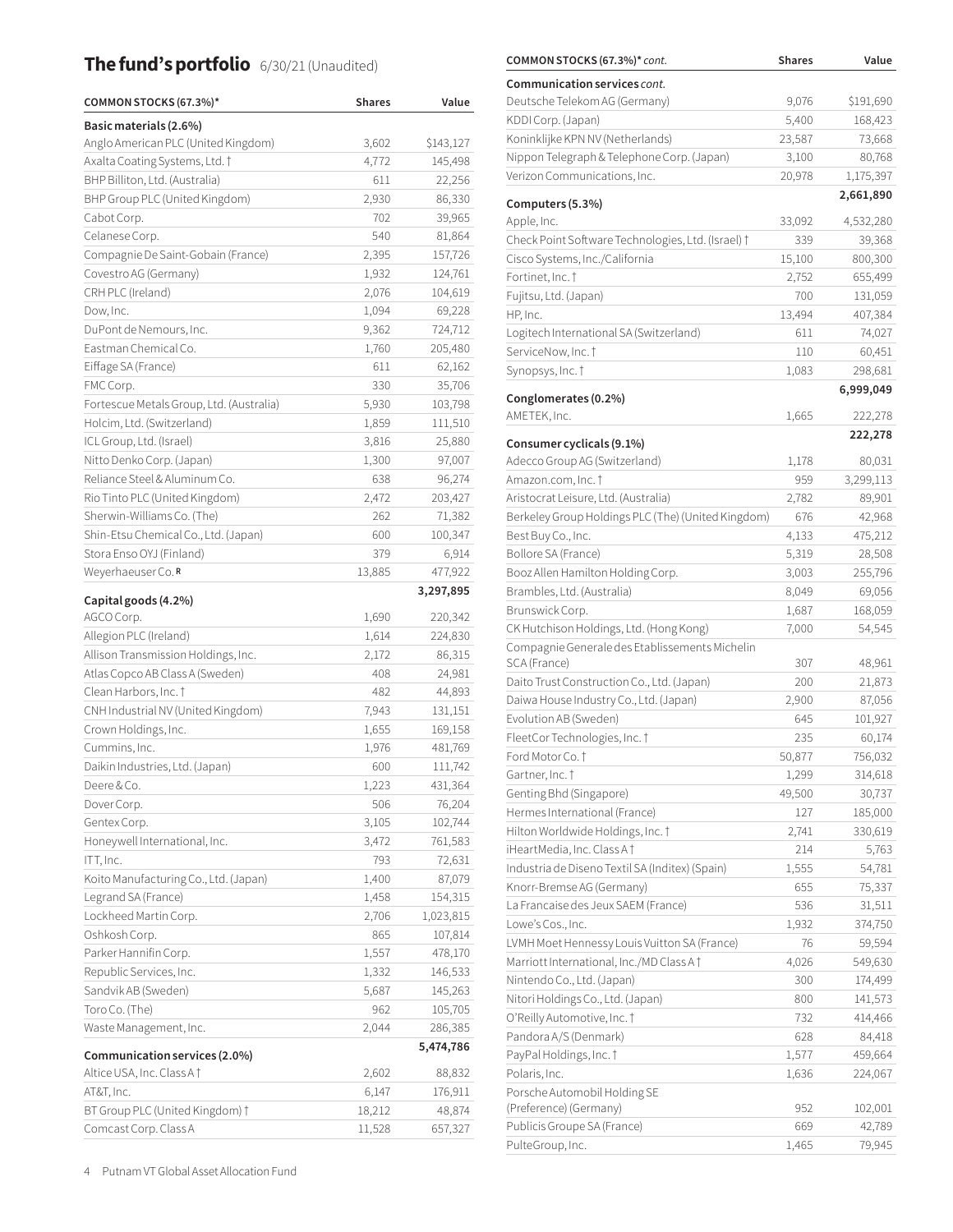| COMMON STOCKS (67.3%)* cont.                            | <b>Shares</b> | Value               |
|---------------------------------------------------------|---------------|---------------------|
| Consumer cyclicals cont.                                |               |                     |
| Ryohin Keikaku Co., Ltd. (Japan)                        | 1,200         | \$25,168            |
| SEB SA (France)                                         | 172           | 31,082              |
| Sony Group Corp. (Japan)                                | 2,000         | 194,698             |
| Spectrum Brands Holdings, Inc.                          | 450           | 38,268              |
| Stellantis NV (Italy)                                   | 9,193         | 180,296             |
| TABCORP Holdings, Ltd. (Australia)                      | 10,316        | 40,075              |
| Tempur Sealy International, Inc.                        | 3,715         | 145,591             |
| TJX Cos., Inc. (The)                                    | 12,735        | 858,594             |
| TransUnion                                              | 403           | 44,253              |
| Volkswagen AG (Preference) (Germany)                    | 148           | 37,064              |
| Volvo AB (Sweden)                                       | 5,951         | 143,176             |
| Walmart, Inc.                                           | 4,705         | 663,499             |
| Wesfarmers, Ltd. (Australia)                            | 4,042         | 179,150             |
|                                                         |               | 11,955,888          |
| Consumer staples (4.9%)                                 |               |                     |
| Altria Group, Inc.                                      | 11,256        | 536,686             |
| Auto Trader Group PLC (United Kingdom) †                | 4,522         | 39,621              |
| Campbell Soup Co.                                       | 740           | 33,737              |
| Carlsberg A/S Class B (Denmark)                         | 580           | 108,116             |
| Coca-Cola Co. (The)                                     | 1,688         | 91,338              |
| Coca-Cola Europacific Partners PLC<br>(United Kingdom)  | 373           | 22,126              |
| Coca-Cola HBCAG (Switzerland)                           | 1,818         | 65,738              |
| Coles Group, Ltd. (Australia)                           | 3,194         | 40,936              |
| Colgate-Palmolive Co.                                   | 1,385         | 112,670             |
| Constellation Brands, Inc. Class A                      | 368           | 86,072              |
| Costco Wholesale Corp.                                  | 817           | 323,262             |
| Darden Restaurants, Inc.                                | 473           | 69,053              |
| Endeavour Group, Ltd. (Australia) (Australia) †         | 5,193         | 24,496              |
| Ferguson PLC (United Kingdom)                           | 1,220         | 169,606             |
| Imperial Brands PLC (United Kingdom)                    | 6,874         | 148,052             |
| ITOCHU Corp. (Japan)                                    | 5,300         | 152,662             |
| Koninklijke Ahold Delhaize NV (Netherlands)             | 3,697         | 109,900             |
| L'Oreal SA (France)                                     | 510           | 227,259             |
| ManpowerGroup, Inc.                                     | 956           | 113,678             |
| McDonald's Corp.                                        | 2,768         | 639,380             |
| Mondelez International, Inc. Class A                    | 5,839         | 364,587             |
| Nestle SA (Switzerland)                                 | 2,064         | 257,027             |
| NH Foods, Ltd. (Japan)                                  | 900           |                     |
| PepsiCo, Inc.                                           | 4,897         | 34,997<br>725,588   |
| Procter & Gamble Co. (The)                              | 9,243         | 1,247,158           |
| Sysco Corp.                                             | 3,721         | 289,308             |
| Uber Technologies, Inc. †                               | 1,217         |                     |
| Unilever PLC (United Kingdom)                           | 579           | 60,996              |
| WH Group, Ltd. (Hong Kong)                              | 97,000        | 33,883<br>87,202    |
|                                                         | 5,193         |                     |
| Woolworths Group, Ltd. (Australia)<br>Yum! Brands, Inc. |               | 148,497             |
|                                                         | 559           | 64,302<br>6,427,933 |
| Electronics (3.1%)                                      |               |                     |
| Advanced Micro Devices, Inc. 1                          | 707           | 66,409              |
| Brother Industries, Ltd. (Japan)                        | 2,000         | 39,912              |
| Garmin, Ltd.                                            | 847           | 122,510             |
| Hoya Corp. (Japan)                                      | 1,300         | 172,366             |
| NVIDIA Corp.                                            | 2,645         | 2,116,265           |
| Omron Corp. (Japan)                                     | 800           | 63,441              |
| Qualcomm, Inc.                                          | 10,248        | 1,464,747           |
| Thales SA (France)                                      | 144           | 14,691              |
|                                                         |               | 4,060,341           |

| COMMON STOCKS (67.3%)* cont.                     | <b>Shares</b> | Value     |
|--------------------------------------------------|---------------|-----------|
| Energy (1.5%)                                    |               |           |
| BP PLC (United Kingdom)                          | 30,675        | \$133,663 |
| Chevron Corp.                                    | 3,279         | 343,442   |
| Equinor ASA (Norway)                             | 6,876         | 145,488   |
| Halliburton Co.                                  | 22,498        | 520,154   |
| Marathon Petroleum Corp.                         | 4,533         | 273,884   |
| MWO Holdings, LLC (Units) F                      | 15            | 38        |
| Oasis Petroleum, Inc.                            | 196           | 19,708    |
| Royal Dutch Shell PLC Class B (United Kingdom)   | 13,095        | 253,419   |
| Schlumberger, Ltd.                               | 1,068         | 34,187    |
| Targa Resources Corp.                            | 3,740         | 166,243   |
| Thungela Resources, Ltd. (South Africa) †        | 292           | 804       |
| TotalEnergies SE (France)                        | 813           | 36,782    |
| Williams Cos., Inc. (The)                        | 2,970         | 78,854    |
| Financials (9.2%)                                |               | 2,006,666 |
| 3i Group PLC (United Kingdom)                    | 5,011         | 81,309    |
| Aflac, Inc.                                      | 4,745         | 254,617   |
| Alliance Data Systems Corp.                      | 1,271         | 132,425   |
| Allianz SE (Germany)                             | 858           | 213,954   |
| Allstate Corp. (The)                             | 1,756         | 229,053   |
| Ally Financial, Inc.                             | 7,719         | 384,715   |
| Ameriprise Financial, Inc.                       | 1,675         | 416,874   |
| AvalonBay Communities, Inc. R                    | 676           | 141,026   |
| Aviva PLC (United Kingdom)                       | 21,941        | 123,195   |
| Banco Bilbao Vizcaya Argenta (Spain)             | 24,669        | 152,926   |
| Bank Leumi Le-Israel BM (Israel) †               | 11,193        | 85,008    |
| Berkshire Hathaway, Inc. Class B +               | 394           | 109,500   |
| BOC Hong Kong Holdings, Ltd. (Hong Kong)         | 18,500        | 62,784    |
| Capital One Financial Corp.                      | 534           | 82,604    |
| CBRE Group, Inc. Class A                         | 3,499         | 299,969   |
| Citigroup, Inc.                                  | 17,507        | 1,238,620 |
| CK Asset Holdings, Ltd. (Hong Kong)              | 1,633         | 11,273    |
| Commonwealth Bank of Australia (Australia)       | 1,763         | 132,044   |
| Corporate Office Properties Trust <sup>R</sup>   | 2,032         | 56,876    |
| DBS Group Holdings, Ltd. (Singapore)             | 7,800         | 172,914   |
| Direct Line Insurance Group PLC (United Kingdom) | 14,071        | 55,474    |
| Discover Financial Services                      | 742           | 87,771    |
| Duke Realty Corp. R                              | 1,725         | 81,679    |
| Equitable Holdings, Inc.                         | 7,365         | 224,264   |
| Equity Lifestyle Properties, Inc. R              | 1,050         | 78,026    |
| Fidelity National Financial, Inc.                | 1,565         | 68,015    |
| First Industrial Realty Trust, Inc. R            | 2,174         | 113,548   |
| Gaming and Leisure Properties, Inc. R            | 2,845         | 131,809   |
| Gjensidige Forsikring ASA (Norway)               | 1,347         | 29,693    |
| Goldman Sachs Group, Inc. (The)                  | 2,230         | 846,352   |
| Goodman Group (Australia) R                      | 10,340        | 164,162   |
| Hargreaves Lansdown PLC (United Kingdom)         | 1,119         | 24,596    |
| Henderson Land Development Co., Ltd. (Hong Kong) | 9,900         | 46,922    |
| Invitation Homes, Inc. R                         | 2,146         | 80,024    |
| Israel Discount Bank, Ltd. Class A (Israel) †    | 10,628        | 50,595    |
| Jefferies Financial Group, Inc.                  | 4,807         | 164,399   |
| Jones Lang LaSalle, Inc. 1                       | 671           | 131,154   |
| JPMorgan Chase & Co.                             | 12,161        | 1,891,522 |
| Lamar Advertising Co. Class AR                   | 1,106         | 115,489   |
| Lincoln National Corp.                           | 882           | 55,425    |
| Link REIT (The) (Hong Kong) R                    | 1,300         | 12,599    |
| Medical Properties Trust, Inc. R                 | 8,487         | 170,589   |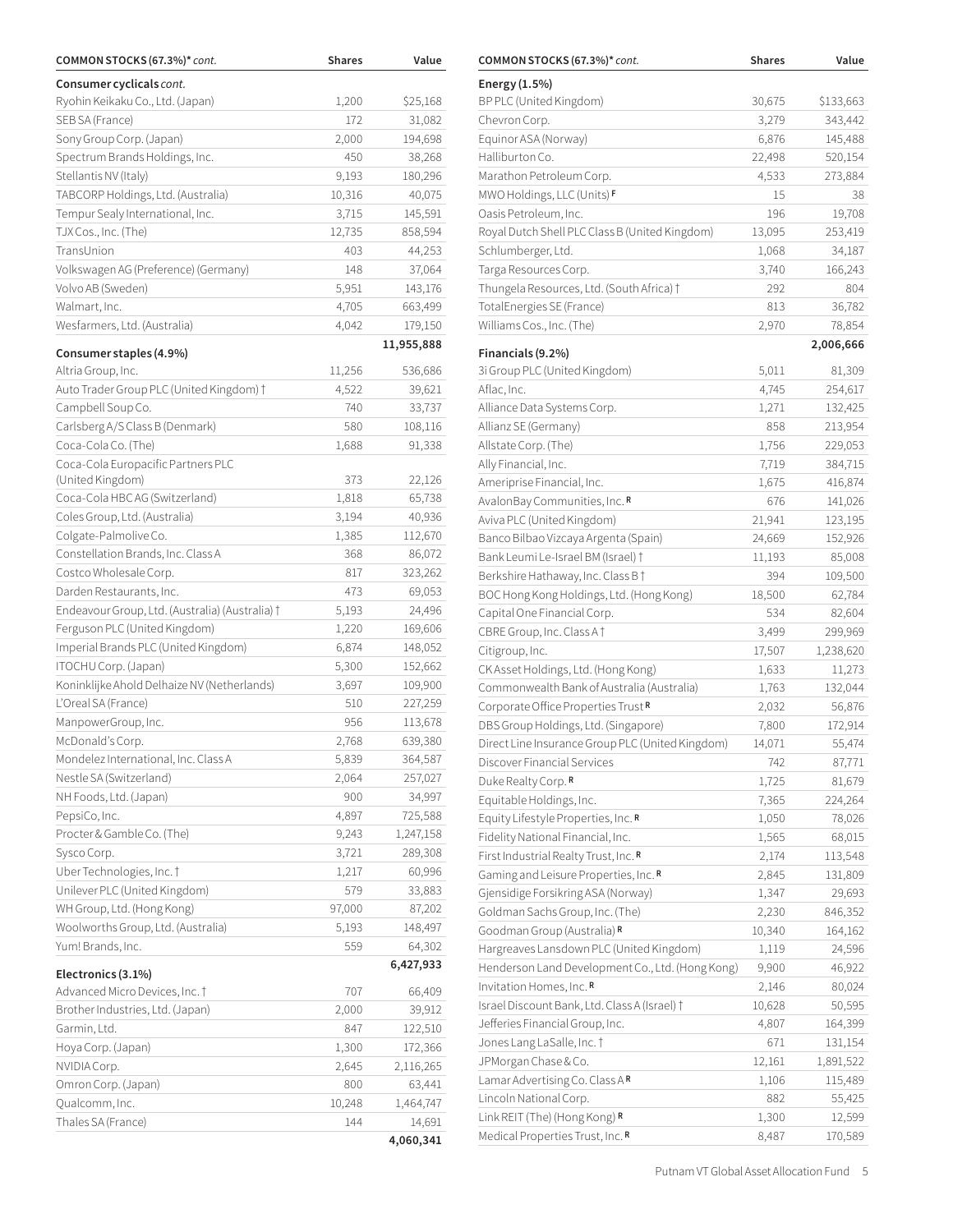| COMMON STOCKS (67.3%)* cont.                    | <b>Shares</b> | Value      | COMMON STOCKS (67.3%)* cont.                                          | <b>Shares</b>   | Value             |
|-------------------------------------------------|---------------|------------|-----------------------------------------------------------------------|-----------------|-------------------|
| Financials cont.                                |               |            | Health care cont.                                                     |                 |                   |
| MetLife, Inc.                                   | 12,655        | \$757,402  | Roche Holding AG (Switzerland)                                        | 820             | \$308,901         |
| MGIC Investment Corp.                           | 3,049         | 41,466     | Sartorius Stedim Biotech (France)                                     | 182             | 86,085            |
| Morgan Stanley                                  | 3,317         | 304,136    | Service Corp. International                                           | 1,538           | 82,421            |
| NN Group NV (Netherlands)                       | 282           | 13,302     | Sonic Healthcare, Ltd. (Australia)                                    | 2,860           | 82,363            |
| Nomura Holdings, Inc. (Japan)                   | 25,400        | 129,818    | Sonova Holding AG (Switzerland)                                       | 371             | 139,539           |
| Partners Group Holding AG (Switzerland)         | 111           | 168,135    | Vertex Pharmaceuticals, Inc. 1                                        | 3,264           | 658,120           |
| Persimmon PLC (United Kingdom)                  | 1,021         | 41,777     | Zimmer Biomet Holdings, Inc.                                          | 421             | 67,705            |
| Principal Financial Group, Inc.                 | 2,892         | 182,745    |                                                                       |                 | 10,877,100        |
| Raymond James Financial, Inc.                   | 282           | 36,632     | Semiconductor (0.4%)                                                  |                 |                   |
| Rayonier, Inc. R                                | 2,032         | 73,010     | Applied Materials, Inc.                                               | 1,569           | 223,426           |
| SEI Investments Co.                             | 1,025         | 63,519     | ASML Holding NV (Netherlands)                                         | 123             | 84,504            |
| Simon Property Group, Inc. R                    | 340           | 44,363     | Lasertec Corp. (Japan)                                                | 300             | 58,301            |
| Skandinaviska Enskilda Banken AB (Sweden)       | 6,780         | 87,581     | Tokyo Electron, Ltd. (Japan)                                          | 300             | 129,835           |
| SLM Corp.                                       | 8,212         | 171,959    | Software (5.6%)                                                       |                 | 496,066           |
| Sumitomo Mitsui Financial Group, Inc. (Japan)   | 4,700         | 162,032    | Activision Blizzard, Inc.                                             | 2,905           | 277,253           |
| Sumitomo Mitsui Trust Holdings, Inc. (Japan)    | 1,800         | 57,162     | Adobe, Inc. †                                                         | 2,486           | 1,455,901         |
| Sumitomo Realty & Development Co., Ltd. (Japan) | 700           | 25,015     | Autodesk, Inc. †                                                      | 2,448           | 714,571           |
| Sun Hung Kai Properties, Ltd. (Hong Kong)       | 4,000         | 59,606     | Cadence Design Systems, Inc. 1                                        | 3,245           | 443,981           |
| Synchrony Financial                             | 10,161        | 493,012    | Intuit, Inc.                                                          | 2,875           | 1,409,239         |
| United Overseas Bank, Ltd. (Singapore)          | 4,100         | 78,725     | Manhattan Associates, Inc. 1                                          | 783             | 113,410           |
| Unum Group                                      | 3,490         | 99,116     | Microsoft Corp.                                                       | 9,323           | 2,525,601         |
| Zurich Insurance Group AG (Switzerland)         | 114           | 45,736     | Sage Group PLC (The) (United Kingdom)                                 | 7,170           | 67,861            |
|                                                 |               | 12,142,042 | Veeva Systems, Inc. Class A                                           | 1,124           | 349,508           |
| Government $(-%)$                               |               |            | Workday, Inc. †                                                       | 163             | 38,915            |
| Poste Italiane SpA (Italy)                      | 2,671         | 35,314     |                                                                       |                 | 7,396,240         |
| Health care (8.3%)                              |               | 35,314     | Technology services (7.2%)                                            |                 |                   |
| 10x Genomics, Inc. Class A   S                  | 1,655         | 324,082    | Accenture PLC Class A                                                 | 4,029           | 1,187,709         |
| Abbott Laboratories                             | 5,233         | 606,662    | Alphabet, Inc. Class A <sup>+</sup>                                   | 1,566           | 3,823,843         |
| AbbVie, Inc.                                    | 2,708         | 305,029    | Capgemini SE (France)                                                 | 638             | 122,554           |
| ABIOMED, Inc. †                                 | 689           | 215,044    | Cognizant Technology Solutions Corp. Class A                          | 3,978           | 275,516           |
| Alexion Pharmaceuticals, Inc. 1                 | 219           | 40,232     | DocuSign, Inc. †                                                      | 936             | 261,678           |
| Align Technology, Inc. 1                        | 1,219         | 744,809    | Facebook, Inc. Class A                                                | 1,181           | 410,646           |
| Alkermes PLC                                    | 2,774         | 68,018     | Fidelity National Information Services, Inc.                          | 3,386           | 479,695           |
| AmerisourceBergen Corp.                         | 1,829         | 209,402    | FUJIFILM Holdings Corp. (Japan)                                       | 200             | 14,832<br>313,056 |
| Biogen, Inc. †                                  | 283           | 97,994     | GoDaddy, Inc. Class At                                                | 3,600           |                   |
| Bristol-Myers Squibb Co.                        | 20,651        | 1,379,900  | IBM Corp.                                                             | 503             | 73,735            |
| Edwards Lifesciences Corp. †                    | 5,926         | 613,756    | Leidos Holdings, Inc.                                                 | 2,007           | 202,908           |
| Eurofins Scientific (Luxembourg) †              | 603           | 68,927     | Nomura Research Institute, Ltd. (Japan)<br>Palo Alto Networks, Inc. † | 3,300           | 109,163           |
| Fisher & Paykel Healthcare Corp., Ltd.          |               |            | Pinterest, Inc. Class A <sup>+</sup>                                  | 188             | 69,757            |
| (New Zealand)                                   | 1,103         | 23,993     |                                                                       | 16,523<br>1,825 | 1,304,491         |
| GlaxoSmithKline PLC (United Kingdom)            | 3,602         | 70,724     | Roku, Inc. †<br>SCSK Corp. (Japan)                                    | 600             | 838,131<br>35,753 |
| HCA Healthcare, Inc.                            | 375           | 77,528     |                                                                       |                 | 9,523,467         |
| Hikma Pharmaceuticals PLC (United Kingdom)      | 1,873         | 63,374     | Transportation (1.6%)                                                 |                 |                   |
| Humana, Inc.                                    | 1,005         | 444,934    | A. P. Moeller-Maersck A/S Class B (Denmark)                           | 20              | 57,485            |
| Incyte Corp. †                                  | 2,076         | 174,654    | CSX Corp.                                                             | 19,203          | 616,032           |
| Ipsen SA (France)                               | 319           | 33,180     | Deutsche Post AG (Germany)                                            | 2,947           | 200,439           |
| Johnson & Johnson                               | 2,757         | 454,188    | FedEx Corp.                                                           | 113             | 33,711            |
| Laboratory Corp. of America Holdings †          | 884           | 243,851    | Nippon Express Co., Ltd. (Japan)                                      | 1,100           | 83,766            |
| M3, Inc. (Japan)                                | 700           | 51,119     | Nippon Yusen KK (Japan)                                               | 2,000           | 101,355           |
| McKesson Corp.                                  | 1,988         | 380,185    | Norfolk Southern Corp.                                                | 264             | 70,068            |
| Medtronic PLC                                   | 4,624         | 573,977    | Old Dominion Freight Line, Inc.                                       | 1,767           | 448,465           |
| Merck & Co., Inc.                               | 16,041        | 1,247,509  | Ryder System, Inc.                                                    | 1,071           | 79,607            |
| Merck KGaA (Germany)                            | 789           | 151,280    | Union Pacific Corp.                                                   | 1,169           | 257,098           |
| Molina Healthcare, Inc. †                       | 661           | 167,273    | United Parcel Service, Inc. Class B                                   | 731             | 152,026           |
| Novartis AG (Switzerland)                       | 3,266         | 297,638    | Yamato Holdings Co., Ltd. (Japan)                                     | 1,700           | 48,355            |
| Novo Nordisk A/S Class B (Denmark)              | 2,893         | 242,373    |                                                                       |                 | 2,148,407         |
| Ono Pharmaceutical Co., Ltd. (Japan)            | 3,600         | 80,331     |                                                                       |                 |                   |

| COMMON STOCKS (67.3%)* cont.                                        | <b>Shares</b> | Value      |
|---------------------------------------------------------------------|---------------|------------|
| Health care cont.                                                   |               |            |
| Roche Holding AG (Switzerland)                                      | 820           | \$308,901  |
| Sartorius Stedim Biotech (France)                                   | 182           | 86,085     |
| Service Corp. International                                         | 1,538         | 82,421     |
| Sonic Healthcare, Ltd. (Australia)                                  | 2,860         | 82,363     |
| Sonova Holding AG (Switzerland)                                     | 371           | 139,539    |
| Vertex Pharmaceuticals, Inc. †                                      | 3,264         | 658,120    |
| Zimmer Biomet Holdings, Inc.                                        | 421           | 67,705     |
|                                                                     |               | 10,877,100 |
| Semiconductor (0.4%)<br>Applied Materials, Inc.                     | 1,569         | 223,426    |
| ASML Holding NV (Netherlands)                                       | 123           | 84,504     |
| Lasertec Corp. (Japan)                                              | 300           | 58,301     |
| Tokyo Electron, Ltd. (Japan)                                        | 300           | 129,835    |
|                                                                     |               | 496,066    |
| Software (5.6%)                                                     |               |            |
| Activision Blizzard, Inc.                                           | 2,905         | 277,253    |
| Adobe, Inc. †                                                       | 2,486         | 1,455,901  |
| Autodesk, Inc. †                                                    | 2,448         | 714,571    |
| Cadence Design Systems, Inc. †                                      | 3,245         | 443,981    |
| Intuit, Inc.                                                        | 2,875         | 1,409,239  |
| Manhattan Associates, Inc. †                                        | 783           | 113,410    |
| Microsoft Corp.                                                     | 9,323         | 2,525,601  |
| Sage Group PLC (The) (United Kingdom)                               | 7,170         | 67,861     |
| Veeva Systems, Inc. Class At                                        | 1,124         | 349,508    |
| Workday, Inc. †                                                     | 163           | 38,915     |
| Technology services (7.2%)                                          |               | 7,396,240  |
| Accenture PLC Class A                                               | 4,029         | 1,187,709  |
| Alphabet, Inc. Class A <sup>t</sup>                                 | 1,566         | 3,823,843  |
| Capgemini SE (France)                                               | 638           | 122,554    |
| Cognizant Technology Solutions Corp. Class A                        | 3,978         | 275,516    |
| DocuSign, Inc. †                                                    | 936           | 261,678    |
| Facebook, Inc. Class A <sup>+</sup>                                 | 1,181         | 410,646    |
| Fidelity National Information Services, Inc.                        | 3,386         | 479,695    |
| FUJIFILM Holdings Corp. (Japan)                                     | 200           | 14,832     |
| GoDaddy, Inc. Class A <sup>+</sup>                                  | 3,600         | 313,056    |
| IBM Corp.                                                           | 503           | 73,735     |
| Leidos Holdings, Inc.                                               | 2,007         | 202,908    |
| Nomura Research Institute, Ltd. (Japan)                             | 3,300         | 109,163    |
| Palo Alto Networks, Inc. †                                          | 188           | 69,757     |
| Pinterest, Inc. Class A                                             | 16,523        | 1,304,491  |
| Roku, Inc. †                                                        | 1,825         | 838,131    |
| SCSK Corp. (Japan)                                                  | 600           | 35,753     |
|                                                                     |               | 9,523,467  |
| Transportation (1.6%)<br>A.P. Moeller-Maersck A/S Class B (Denmark) | 20            | 57,485     |
| CSX Corp.                                                           | 19,203        | 616,032    |
| Deutsche Post AG (Germany)                                          | 2,947         | 200,439    |
| FedEx Corp.                                                         | 113           | 33,711     |
| Nippon Express Co., Ltd. (Japan)                                    | 1,100         | 83,766     |
| Nippon Yusen KK (Japan)                                             | 2,000         | 101,355    |
| Norfolk Southern Corp.                                              | 264           | 70,068     |
| Old Dominion Freight Line, Inc.                                     | 1,767         | 448,465    |
| Ryder System, Inc.                                                  | 1,071         | 79,607     |
| Union Pacific Corp.                                                 | 1,169         | 257,098    |
| United Parcel Service, Inc. Class B                                 | 731           | 152,026    |
| Yamato Holdings Co., Ltd. (Japan)                                   | 1,700         | 48,355     |
|                                                                     |               | 2,148,407  |
|                                                                     |               |            |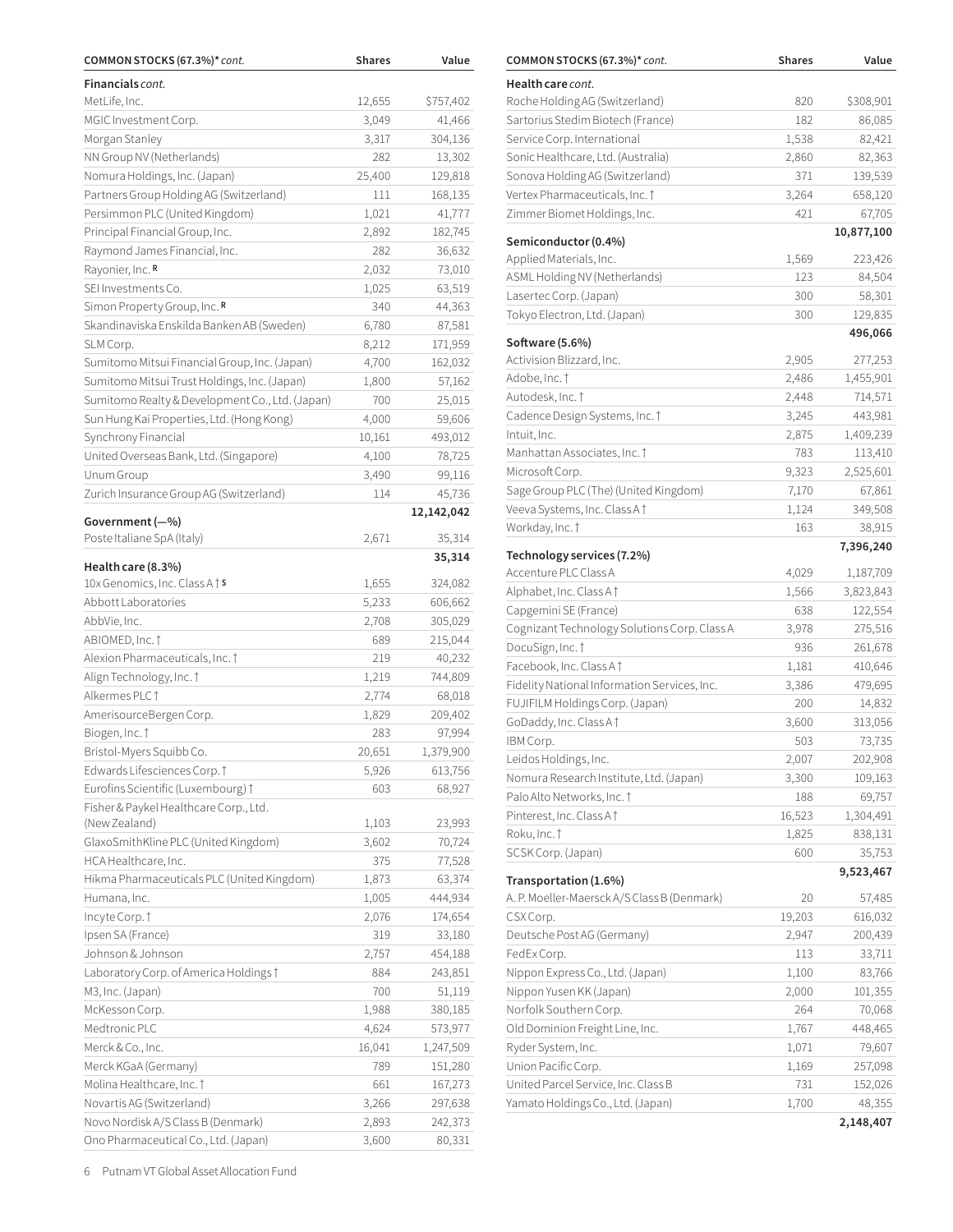| COMMON STOCKS (67.3%)* cont.                                                   | <b>Shares</b>           | Value        |
|--------------------------------------------------------------------------------|-------------------------|--------------|
| Utilities and power (2.1%)                                                     |                         |              |
| AES Corp. (The)                                                                | 1,553                   | \$40,487     |
| AGL Energy, Ltd. (Australia)                                                   | 5,940                   | 36,529       |
| American Electric Power Co., Inc.                                              | 3,922                   | 331,762      |
| CLP Holdings, Ltd. (Hong Kong)                                                 | 12,000                  | 118,697      |
| E.ON SE (Germany)                                                              | 2,660                   | 30,765       |
| Edison International                                                           | 3,536                   | 204,452      |
| Electricite De France SA (France)                                              | 5,730                   | 78,271       |
| Entergy Corp.                                                                  | 1,443                   | 143,867      |
| Exelon Corp.                                                                   | 8,541                   | 378,452      |
| Fortum OYJ (Finland)                                                           | 4,272                   | 117,824      |
| Kinder Morgan, Inc.                                                            | 12,783                  | 233,034      |
| NRG Energy, Inc.                                                               | 5,821                   | 234,586      |
| Public Service Enterprise Group, Inc.                                          | 3,484                   | 208,134      |
| Southern Co. (The)                                                             | 8,441                   | 510,765      |
| Texas Competitive Electric Holdings Co., LLC/TCEH                              |                         |              |
| Finance, Inc. (Rights)                                                         | 1,923                   | 2,212        |
| Tokyo Gas Co., Ltd. (Japan)                                                    | 2,100                   | 39,639       |
|                                                                                |                         | 2,709,476    |
| Total common stocks (cost \$59,485,698)                                        |                         | \$88,434,838 |
|                                                                                |                         |              |
| <b>U.S. GOVERNMENT AND AGENCY</b><br>MORTGAGE OBLIGATIONS (14.9%)*             | <b>Principal amount</b> | Value        |
|                                                                                |                         |              |
| U.S. Government Guaranteed Mortgage Obligations (2.2%)                         |                         |              |
| Government National Mortgage Association<br>Pass-Through Certificates          |                         |              |
| 6.50%, with due dates from 5/20/37 to 11/20/39 \$156,265                       |                         | \$185,084    |
| 3.00%, TBA, 7/1/51                                                             | 1,000,000               | 1,043,224    |
| 3.00%, with due dates from 7/20/50 to 10/20/50 1,606,705                       |                         | 1,674,657    |
|                                                                                |                         |              |
|                                                                                |                         | 2,902,965    |
| U.S. Government Agency Mortgage Obligations (12.7%)                            |                         |              |
| Federal Home Loan Mortgage Corporation                                         |                         |              |
| Pass-Through Certificates 3.00%, 1/1/48                                        | 995,506                 | 1,043,761    |
| Federal National Mortgage Association<br>Pass-Through Certificates             |                         |              |
| 4.00%, 1/1/57                                                                  | 52,285                  | 58,049       |
| 4.00%, 1/1/49                                                                  | 198,022                 | 210,521      |
| 3.00%, with due dates from 4/1/46 to 11/1/48                                   | 686,901                 | 721,252      |
| 2.50%, 5/1/51 ##                                                               | 1,000,000               | 1,039,668    |
| 2.50%, 7/1/51                                                                  | 1,000,000               | 1,040,202    |
| Uniform Mortgage-Backed Securities                                             |                         |              |
| 6.00%, TBA, 7/1/51                                                             | 1,000,000               | 1,122,637    |
| 4.50%, TBA, 7/1/51                                                             | 1,000,000               | 1,075,858    |
| 3.50%, TBA, 7/1/51                                                             | 2,000,000               | 2,104,999    |
| 3.00%, TBA, 7/1/51                                                             | 1,000,000               | 1,042,500    |
| 2.50%, TBA, 7/1/51                                                             | 4,000,000               | 4,137,187    |
| 2.50%, TBA, 7/1/36                                                             | 2,000,000               | 2,085,626    |
| 2.00%, TBA, 7/1/51                                                             | 1,000,000               | 1,010,405    |
|                                                                                |                         | 16,692,665   |
| Total U.S. government and agency mortgage                                      |                         |              |
| obligations (cost \$19,486,822)                                                |                         | \$19,595,630 |
| CORPORATE BONDS AND NOTES (14.4%)*                                             | <b>Principal amount</b> | Value        |
| Basic materials (0.7%)                                                         |                         |              |
| Allegheny Technologies, Inc. sr. unsec.                                        |                         |              |
| unsub. notes 7.875%, 8/15/23                                                   | \$10,000                | \$10,950     |
| ArcelorMittal SA sr. unsec. unsub. notes 7.25%,                                |                         |              |
| 10/15/39 (France)                                                              | 15,000                  | 21,169       |
| Beacon Roofing Supply, Inc. 144A company<br>guaranty sr. notes 4.50%, 11/15/26 | 5,000                   | 5,247        |

| <b>CORPORATE BONDS</b><br>AND NOTES (14.4%)* cont.                                                       | <b>Principal amount</b> | Value   |
|----------------------------------------------------------------------------------------------------------|-------------------------|---------|
| Basic materials cont.                                                                                    |                         |         |
| Beacon Roofing Supply, Inc. 144A sr. unsec.                                                              |                         |         |
| unsub. notes 4.125%, 5/15/29                                                                             | \$5,000                 | \$4,987 |
| Big River Steel, LLC/BRS Finance Corp. 144A<br>sr. notes 6.625%, 1/31/29                                 | 10,000                  | 11,013  |
| Boise Cascade Co. 144A company                                                                           |                         |         |
| guaranty sr. unsec. notes 4.875%, 7/1/30                                                                 | 10,000                  | 10,626  |
| Builders FirstSource, Inc. 144A sr. notes<br>6.75%, 6/1/27                                               | 8,000                   | 8,570   |
| BWAY Holding Co. 144A sr. unsec. notes<br>7.25%, 4/15/25                                                 | 10,000                  | 9,800   |
| Celanese US Holdings, LLC company<br>guaranty sr. unsec. notes 3.50%, 5/8/24 (Germany)                   | 11,000                  | 11,753  |
| CF Industries, Inc. company guaranty sr. unsec.                                                          |                         |         |
| bonds 4.95%, 6/1/43                                                                                      | 15,000                  | 17,681  |
| CF Industries, Inc. 144A company<br>guaranty sr. notes 4.50%, 12/1/26                                    | 78,000                  | 89,530  |
| Coeur Mining, Inc. 144A company<br>guaranty sr. unsec. notes 5.125%, 2/15/29                             | 10,000                  | 9,900   |
| Compass Minerals International, Inc. 144A company                                                        |                         |         |
| guaranty sr. unsec. notes 6.75%, 12/1/27                                                                 | 15,000                  | 16,125  |
| Compass Minerals International, Inc. 144A company<br>guaranty sr. unsec. notes 4.875%, 7/15/24           | 30,000                  | 31,050  |
| CP Atlas Buyer, Inc. 144A sr. unsec. notes                                                               |                         |         |
| 7.00%, 12/1/28                                                                                           | 5,000                   | 5,181   |
| FMG Resources August 2006 Pty, Ltd. 144A company<br>guaranty sr. unsec. bonds 4.375%, 4/1/31 (Australia) | 10,000                  | 10,698  |
| Freeport-McMoRan, Inc. company<br>guaranty sr. unsec. bonds 4.625%, 8/1/30 (Indonesia)                   | 5,000                   | 5,475   |
| Freeport-McMoRan, Inc. company                                                                           |                         |         |
| guaranty sr. unsec. notes 4.375%, 8/1/28 (Indonesia)                                                     | 10,000                  | 10,563  |
| GCP Applied Technologies, Inc. 144A sr. unsec.<br>notes 5.50%, 4/15/26                                   | 25,000                  | 25,714  |
| Glencore Funding, LLC 144A company<br>guaranty sr. unsec. notes 2.50%, 9/1/30                            | 54,000                  |         |
| Graphic Packaging International, LLC 144A company                                                        |                         | 53,868  |
| guaranty sr. unsec. notes 3.50%, 3/1/29                                                                  | 5,000                   | 4,954   |
| HudBay Minerals, Inc. 144A company                                                                       |                         |         |
| guaranty sr. unsec. notes 4.50%, 4/1/26 (Canada)                                                         | 5,000                   | 5,000   |
| HudBay Minerals, Inc. 144A company<br>guaranty sr. unsec. notes 6.125%, 4/1/29 (Canada)                  | 5,000                   | 5,325   |
| Huntsman International, LLC sr. unsec.<br>bonds 2.95%, 6/15/31                                           | 15,000                  | 15,214  |
| Huntsman International, LLC sr. unsec.                                                                   |                         |         |
| notes 4.50%, 5/1/29                                                                                      | 40,000                  | 45,478  |
| Ingevity Corp. 144A company guaranty sr. unsec.<br>notes 3.875%, 11/1/28                                 | 10,000                  | 9,950   |
| Intelligent Packaging Holdco Issuer LP 144A                                                              |                         |         |
| sr. unsec. notes 9.00%, 1/15/26 (Canada) #                                                               | 5,000                   | 5,094   |
| Intelligent Packaging, Ltd., Finco, Inc./Intelligent                                                     |                         |         |
| Packaging, Ltd. Co-Issuer, LLC 144A sr. notes 6.00%,<br>9/15/28 (Canada)                                 | 5,000                   | 5,200   |
| International Flavors & Fragrances, Inc.                                                                 |                         |         |
| sr. unsec. notes 4.45%, 9/26/28                                                                          | 23,000                  | 26,594  |
| International Flavors & Fragrances, Inc. 144A<br>company guaranty sr. unsec. bonds 3.468%, 12/1/50       | 7,000                   | 7,276   |
| International Flavors & Fragrances, Inc. 144A                                                            |                         |         |
| sr. unsec. notes 2.30%, 11/1/30                                                                          | 19,000                  | 18,893  |
| Kraton Polymers, LLC 144A company                                                                        |                         |         |
| guaranty sr. unsec. notes 4.25%, 12/15/25                                                                | 10,000                  | 10,200  |
| Louisiana-Pacific Corp. 144A sr. unsec.<br>notes 3.625%, 3/15/29                                         | 10,000                  | 10,063  |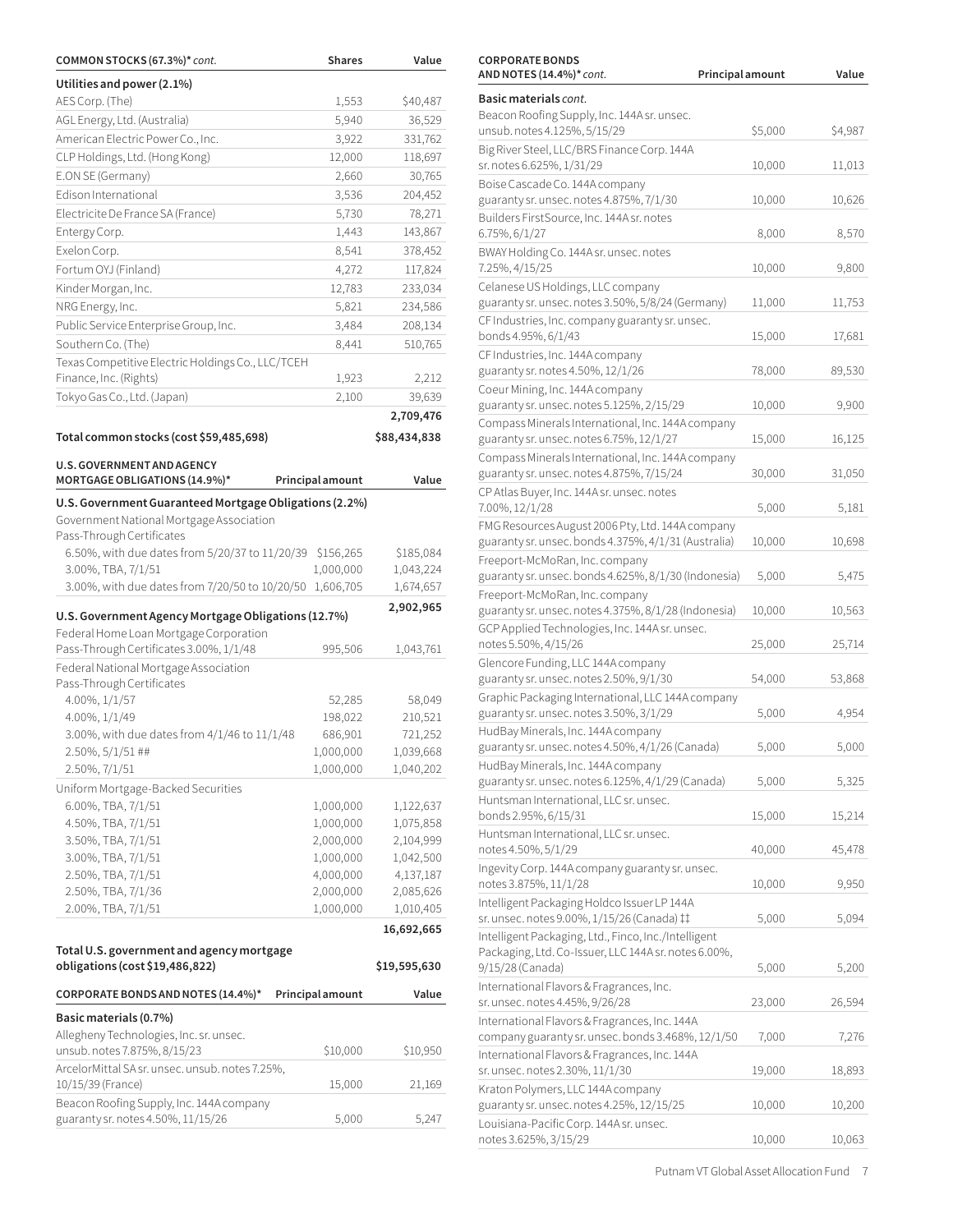| <b>CORPORATE BONDS</b><br>AND NOTES (14.4%)* cont.     | Principal amount | Value     |
|--------------------------------------------------------|------------------|-----------|
| Basic materials cont.                                  |                  |           |
| Mauser Packaging Solutions Holding Co. 144A            |                  |           |
| sr. notes 8.50%, 4/15/24                               | \$5,000          | \$5,175   |
| Mauser Packaging Solutions Holding Co. 144A            |                  |           |
| sr. notes 5.50%, 4/15/24                               | 10,000           | 10,100    |
| Mercer International, Inc. sr. unsec.                  |                  |           |
| notes 5.50%, 1/15/26 (Canada)                          | 10,000           | 10,275    |
| Mercer International, Inc. 144A sr. unsec.             |                  |           |
| notes 5.125%, 2/1/29 (Canada)                          | 5,000            | 5,145     |
| NOVA Chemicals Corp. 144A sr. unsec.                   |                  |           |
| sub. notes 4.25%, 5/15/29 (Canada)                     | 5,000            | 5,050     |
| Novelis Corp. 144A company guaranty sr. unsec.         |                  |           |
| bonds 5.875%, 9/30/26                                  | 25,000           | 26,006    |
| Novelis Corp. 144A company guaranty sr. unsec.         |                  |           |
| notes 4.75%, 1/30/30                                   | 25,000           | 26,250    |
| Nutrien, Ltd. sr. unsec. bonds 5.25%, 1/15/45          |                  |           |
| (Canada)                                               | 20,000           | 26,637    |
| Nutrien, Ltd. sr. unsec. bonds 4.125%, 3/15/35         |                  |           |
| (Canada)                                               | 25,000           | 28,544    |
| Nutrien, Ltd. sr. unsec. sub. bonds 4.20%, 4/1/29      |                  |           |
| (Canada)                                               | 24,000           | 27,603    |
| Packaging Corp. of America sr. unsec.                  |                  |           |
| unsub. notes 4.50%, 11/1/23                            | 45,000           | 48,625    |
| SCIH Salt Holdings, Inc. 144A sr. notes 4.875%, 5/1/28 | 5,000            | 4,999     |
| SCIH Salt Holdings, Inc. 144A sr. unsec.               |                  |           |
| notes 6.625%, 5/1/29                                   | 10,000           | 10,025    |
| Sherwin-Williams Co. (The) sr. unsec.                  |                  |           |
| unsub. bonds 3.45%, 6/1/27                             | 35,000           | 38,602    |
| Taseko Mines, Ltd. 144A company                        |                  |           |
| guaranty sr. notes 7.00%, 2/15/26 (Canada)             | 10,000           | 10,425    |
| TMS International Holding Corp. 144A sr. unsec.        |                  |           |
| notes 6.25%, 4/15/29                                   | 15,000           | 15,750    |
| Trinseo Materials Operating SCA/Trinseo Materials      |                  |           |
| Finance, Inc. 144A company guaranty sr. unsec.         |                  |           |
| notes 5.125%, 4/1/29 (Luxembourg)                      | 10,000           | 10,225    |
| Tronox, Inc. 144A company guaranty sr. unsec.          |                  |           |
| notes 4.625%, 3/15/29                                  | 10,000           | 10,100    |
| United States Steel Corp. sr. unsec.                   |                  |           |
| notes 6.875%, 3/1/29                                   | 10,000           | 10,700    |
| Univar Solutions USA, Inc. 144A company                |                  |           |
| guaranty sr. unsec. notes 5.125%, 12/1/27              | 10,000           | 10,513    |
| Victors Merger Corp. 144A sr. unsec.                   |                  |           |
| notes 6.375%, 5/15/29                                  | 5,000            | 5,038     |
| W.R. Grace & Co.-Conn. 144A company                    |                  |           |
| guaranty sr. unsec. notes 5.625%, 10/1/24              | 10,000           | 11,054    |
| W.R. Grace & Co.-Conn. 144A company                    |                  |           |
| guaranty sr. unsec. notes 4.875%, 6/15/27              | 10,000           | 10,603    |
| WestRock MWV, LLC company guaranty sr. unsec.          |                  |           |
| unsub. notes 8.20%, 1/15/30                            | 30,000           | 42,442    |
| WestRock MWV, LLC company guaranty sr. unsec.          |                  |           |
| unsub. notes 7.95%, 2/15/31                            | 10,000           | 14,268    |
| Weyerhaeuser Co. sr. unsec. unsub. notes               |                  |           |
| 7.375%, 3/15/32R                                       | 39,000           | 56,278    |
|                                                        |                  | 1,019,573 |
| Capital goods (0.8%)                                   |                  |           |
| Allison Transmission, Inc. 144A company                |                  |           |
| guaranty sr. unsec. bonds 3.75%, 1/30/31               | 5,000            | 4,914     |
| Allison Transmission, Inc. 144A company                |                  |           |
| guaranty sr. unsec. notes 4.75%, 10/1/27               | 20,000           | 20,775    |
| Amsted Industries, Inc. 144A company                   |                  |           |
| guaranty sr. unsec. sub. notes 5.625%, 7/1/27          | 10,000           | 10,538    |

| <b>CORPORATE BONDS</b><br>AND NOTES (14.4%)* cont.                           | <b>Principal amount</b> | Value   |
|------------------------------------------------------------------------------|-------------------------|---------|
| Capital goods cont.                                                          |                         |         |
| Amsted Industries, Inc. 144A sr. unsec.                                      |                         |         |
| bonds 4.625%, 5/15/30                                                        | \$5,000                 | \$5,125 |
| Berry Global, Inc. company                                                   |                         |         |
| guaranty unsub. notes 5.125%, 7/15/23                                        | 3,000                   | 3,003   |
| Berry Global, Inc. 144A company                                              |                         |         |
| guaranty sr. notes 1.65%, 1/15/27                                            | 25,000                  | 24,784  |
| Berry Global, Inc. 144A company                                              |                         |         |
| guaranty sr. unsub. notes 1.57%, 1/15/26                                     | 46,000                  | 46,014  |
| Boeing Co. (The) sr. unsec. bonds 5.93%, 5/1/60                              | 40,000                  | 55,235  |
| Bombardier, Inc. 144Asr. unsec. notes 7.875%,                                |                         |         |
| 4/15/27 (Canada)                                                             | 10,000                  | 10,375  |
| Bombardier, Inc. 144A sr. unsec. notes 7.50%,<br>3/15/25 (Canada)            | 10,000                  | 10,284  |
| Bombardier, Inc. 144A sr. unsec. notes 7.125%,                               |                         |         |
| 6/15/26 (Canada)                                                             | 5,000                   | 5,235   |
| Clarios Global LP 144A company                                               |                         |         |
| guaranty sr. notes 6.75%, 5/15/25                                            | 9,000                   | 9,585   |
| Crown Cork & Seal Co., Inc. company                                          |                         |         |
| guaranty sr. unsec. bonds 7.375%, 12/15/26                                   | 10,000                  | 12,250  |
| General Dynamics Corp. company                                               |                         |         |
| guaranty sr. unsec. unsub. notes 2.25%, 11/15/22                             | 30,000                  | 30,635  |
| GFL Environmental, Inc. 144A company                                         |                         |         |
| guaranty sr. notes 3.50%, 9/1/28 (Canada)                                    | 5,000                   | 4,963   |
| GFL Environmental, Inc. 144A company                                         |                         |         |
| guaranty sr. unsec. notes 4.75%, 6/15/29 (Canada)                            | 5,000                   | 5,163   |
| GFL Environmental, Inc. 144A company                                         |                         |         |
| guaranty sr. unsec. notes 4.00%, 8/1/28 (Canada)                             | 5,000                   | 4,939   |
| GFL Environmental, Inc. 144Asr. notes 5.125%,                                |                         |         |
| 12/15/26 (Canada)                                                            | 10,000                  | 10,579  |
| Granite US Holdings Corp. 144A company                                       |                         |         |
| guaranty sr. unsec. notes 11.00%, 10/1/27                                    | 10,000                  | 11,150  |
| Great Lakes Dredge & Dock Corp. 144A company                                 |                         |         |
| guaranty sr. unsec. notes 5.25%, 6/1/29                                      | 10,000                  | 10,301  |
| Honeywell International, Inc. sr. unsec.                                     |                         |         |
| bonds 3.812%, 11/21/47                                                       | 55,000                  | 65,768  |
| Husky III Holding, Ltd. 144A sr. unsec.                                      |                         |         |
| notes 13.00%, 2/15/25 (Canada) ##                                            | 15,000                  | 16,275  |
| Johnson Controls International PLC sr. unsec<br>bonds 4.95%, 7/2/64          | 65,000                  |         |
|                                                                              |                         | 87,861  |
| Johnson Controls International PLC sr. unsec.<br>unsub. bonds 4.50%, 2/15/47 | 6,000                   | 7,528   |
| L3Harris Technologies, Inc. sr. unsec.                                       |                         |         |
| bonds 1.80%, 1/15/31                                                         | 5,000                   | 4,848   |
| L3Harris Technologies, Inc. sr. unsec.                                       |                         |         |
| notes 3.85%, 12/15/26                                                        | 24,000                  | 26,918  |
| L3Harris Technologies, Inc. sr. unsec.                                       |                         |         |
| sub. notes 4.40%, 6/15/28                                                    | 25,000                  | 29,021  |
| Madison IAQ, LLC 144A sr. notes 4.125%, 6/30/28                              | 5,000                   | 5,050   |
| Madison IAQ, LLC 144A sr. unsec. notes                                       |                         |         |
| 5.875%, 6/30/29                                                              | 10,000                  | 10,175  |
| Northrop Grumman Corp. sr. unsec.                                            |                         |         |
| unsub. notes 3.25%, 1/15/28                                                  | 60,000                  | 65,535  |
| Oshkosh Corp. sr. unsec. sub. notes 4.60%, 5/15/28                           | 9,000                   | 10,343  |
| Oshkosh Corp. sr. unsec. unsub. notes 3.10%, 3/1/30                          | 2,000                   | 2,121   |
| Otis Worldwide Corp. sr. unsec. notes                                        |                         |         |
| 2.565%, 2/15/30                                                              | 15,000                  | 15,535  |
| Panther BF Aggregator 2 LP/Panther                                           |                         |         |
| Finance Co., Inc. 144A company<br>guaranty sr. notes 6.25%, 5/15/26          | 4,000                   | 4,261   |
|                                                                              |                         |         |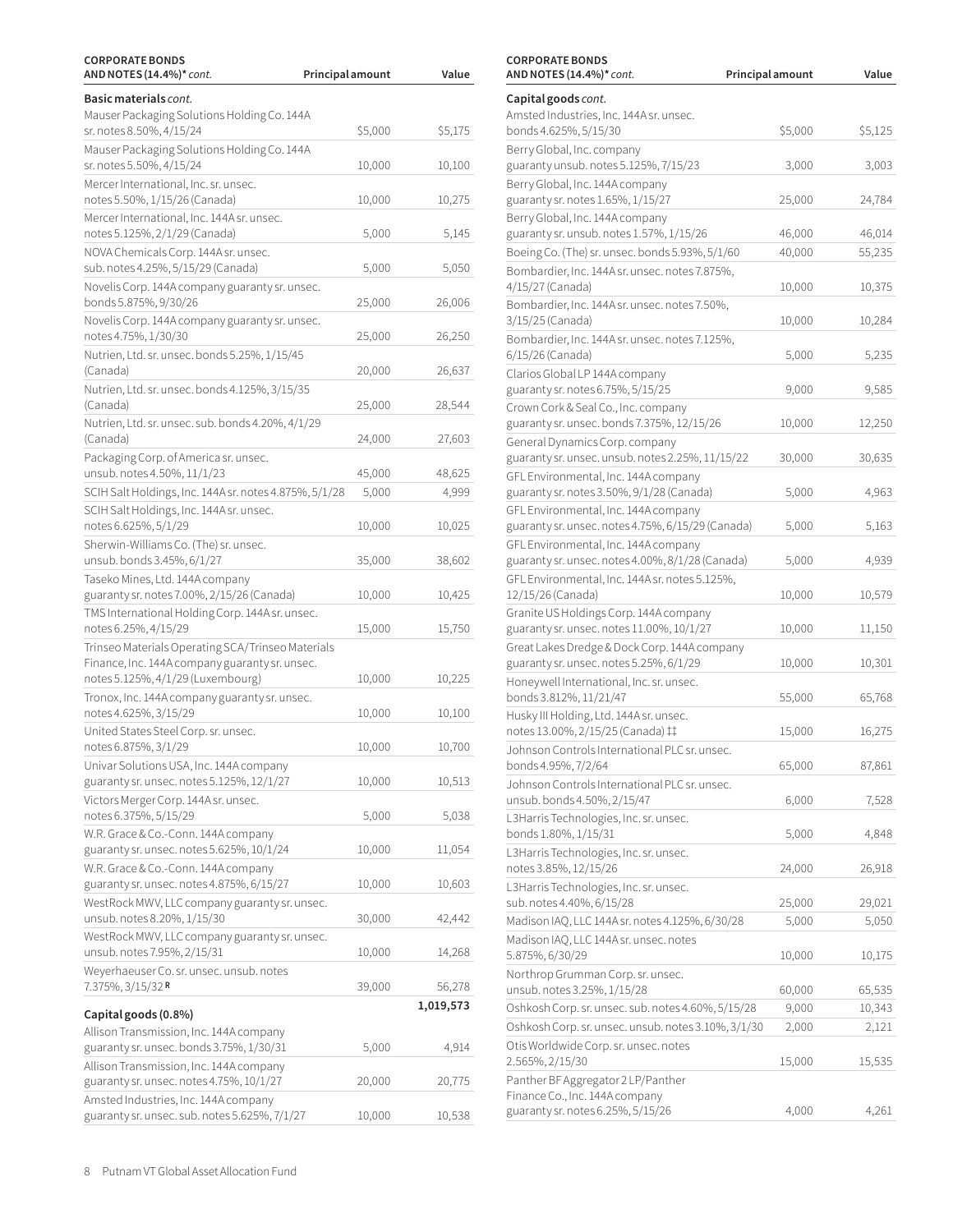| <b>CORPORATE BONDS</b><br>AND NOTES (14.4%)* cont.                                  | Principal amount | Value     |
|-------------------------------------------------------------------------------------|------------------|-----------|
| Capital goods cont.                                                                 |                  |           |
| Panther BF Aggregator 2 LP/Panther                                                  |                  |           |
| Finance Co., Inc. 144A company                                                      |                  |           |
| guaranty sr. unsec. notes 8.50%, 5/15/27                                            | \$10,000         | \$10,902  |
| Park-Ohio Industries, Inc. company<br>guaranty sr. unsec. notes 6.625%, 4/15/27     | 15,000           | 15,267    |
| Raytheon Technologies Corp. sr. unsec.                                              |                  |           |
| bonds 4.875%, 10/15/40 (acquired 6/8/20,                                            |                  |           |
| cost \$24,882) ∆∆                                                                   | 20,000           | 25,298    |
| Raytheon Technologies Corp. sr. unsec.                                              |                  |           |
| notes 2.50%, 12/15/22                                                               | 50,000           | 51,274    |
| Raytheon Technologies Corp. sr. unsec.<br>unsub. notes 4.125%, 11/16/28             | 5,000            | 5,753     |
| RBS Global, Inc./Rexnord, LLC 144A sr. unsec.                                       |                  |           |
| notes 4.875%, 12/15/25                                                              | 15,000           | 15,300    |
| Sensata Technologies BV 144A company<br>guaranty sr. unsec. notes 4.00%, 4/15/29    | 10,000           | 10,150    |
| Staples, Inc. 144A sr. notes 7.50%, 4/15/26                                         | 25,000           | 25,893    |
| Stevens Holding Co, Inc. 144A company                                               |                  |           |
| guaranty sr. unsec. notes 6.125%, 10/1/26                                           | 20,000           | 21,450    |
| Terex Corp. 144A company guaranty sr. unsec.                                        |                  |           |
| notes 5.00%, 5/15/29                                                                | 5,000            | 5,213     |
| TransDigm, Inc. company guaranty sr. unsec.                                         |                  |           |
| sub. notes 6.375%, 6/15/26                                                          | 10,000           | 10,360    |
| TransDigm, Inc. company guaranty sr. unsec.                                         |                  |           |
| sub. notes 5.50%, 11/15/27                                                          | 15,000           | 15,638    |
| TransDigm, Inc. 144A company<br>guaranty sr. notes 6.25%, 3/15/26                   | 50,000           | 52,750    |
| TransDigm, Inc. 144A company guaranty sr. unsec.                                    |                  |           |
| sub. notes 4.875%, 5/1/29                                                           | 10,000           | 10,095    |
| TransDigm, Inc. 144A company guaranty sr. unsec.                                    |                  |           |
| sub. notes 4.625%, 1/15/29                                                          | 10,000           | 10,004    |
| Waste Connections, Inc. sr. unsec.                                                  |                  |           |
| sub. bonds 3.50%, 5/1/29                                                            | 30,000           | 33,021    |
| Waste Pro USA, Inc. 144A sr. unsec. notes<br>5.50%, 2/15/26                         | 20,000           | 20,645    |
| WESCO Distribution, Inc. 144A company                                               |                  |           |
| guaranty sr. unsec. unsub. notes 7.25%, 6/15/28                                     | 10,000           | 11,139    |
| WESCO Distribution, Inc. 144A company                                               |                  |           |
| guaranty sr. unsec. unsub. notes 7.125%, 6/15/25                                    | 5,000            | 5,404     |
| Communication services (1.9%)                                                       |                  | 1,002,642 |
| American Tower Corp. sr. unsec. bonds                                               |                  |           |
| 2.70%, 4/15/31 R                                                                    | 74,000           | 76,317    |
| American Tower Corp. sr. unsec. sub. notes                                          |                  |           |
| 2.75%, 1/15/27R                                                                     | 100,000          | 105,789   |
| AT&T, Inc. sr. unsec. unsub. bonds 4.35%, 3/1/29                                    | 7,000            | 8,105     |
| AT&T, Inc. sr. unsec. unsub. bonds 2.25%, 2/1/32                                    | 33,000           | 32,388    |
| AT&T, Inc. sr. unsec. unsub. notes 4.75%, 5/15/46                                   | 77,000           | 93,518    |
| AT&T, Inc. 144A sr. unsec. bonds 3.55%, 9/15/55                                     | 61,000           | 61,204    |
| AT&T, Inc. 144A sr. unsec. unsub. bonds<br>2.55%, 12/1/33                           | 187,000          | 185,250   |
| CCO Holdings, LLC/CCO Holdings Capital Corp.                                        |                  |           |
| sr. unsec. bonds 4.50%, 5/1/32                                                      | 10,000           | 10,363    |
| CCO Holdings, LLC/CCO Holdings Capital Corp. 144A                                   |                  |           |
| company guaranty sr. unsec. bonds 5.50%, 5/1/26                                     | 15,000           | 15,509    |
| CCO Holdings, LLC/CCO Holdings Capital Corp. 144A                                   |                  |           |
| sr. unsec. bonds 5.375%, 6/1/29                                                     | 30,000           | 32,793    |
| CCO Holdings, LLC/CCO Holdings Capital Corp. 144A<br>sr. unsec. bonds 4.75%, 3/1/30 | 10,000           | 10,575    |
| CCO Holdings, LLC/CCO Holdings Capital Corp. 144A                                   |                  |           |
| sr. unsec. bonds 4.50%, 8/15/30                                                     | 5,000            | 5,206     |
|                                                                                     |                  |           |

| <b>CORPORATE BONDS</b><br>AND NOTES (14.4%)* cont.                                                                                          | <b>Principal amount</b> | Value   |
|---------------------------------------------------------------------------------------------------------------------------------------------|-------------------------|---------|
| Communication services cont.                                                                                                                |                         |         |
| CCO Holdings, LLC/CCO Holdings Capital Corp. 144A<br>sr. unsec. notes 5.75%, 2/15/26                                                        | \$2,000                 | \$2,067 |
| Charter Communications Operating, LLC/Charter<br>Communications Operating Capital Corp. company                                             |                         |         |
| guaranty sr. notes 3.75%, 2/15/28                                                                                                           | 2,000                   | 2,206   |
| Charter Communications Operating, LLC/Charter<br>Communications Operating Capital Corp. company<br>guaranty sr. sub. bonds 6.484%, 10/23/45 | 3,000                   | 4,132   |
| Charter Communications Operating, LLC/Charter<br>Communications Operating Capital Corp. company<br>guaranty sr. sub. bonds 4.80%, 3/1/50    | 10,000                  | 11,485  |
| Charter Communications Operating, LLC/Charter<br>Communications Operating Capital Corp.<br>sr. bonds 3.70%, 4/1/51                          | 110,000                 | 108,797 |
| Charter Communications Operating, LLC/Charter                                                                                               |                         |         |
| Communications Operating Capital Corp. company<br>guaranty sr. sub. bonds 5.375%, 5/1/47                                                    | 44,000                  | 53,918  |
| Comcast Corp. company guaranty sr. unsec.<br>unsub. bonds 3.999%, 11/1/49                                                                   | 7,000                   | 8,243   |
| Comcast Corp. company guaranty sr. unsec.<br>unsub. bonds 3.969%, 11/1/47                                                                   | 92,000                  | 107,303 |
| Comcast Corp. company guaranty sr. unsec.<br>unsub. notes 6.50%, 11/15/35                                                                   | 17,000                  | 24,726  |
| Comcast Corp. sr. unsec. bonds 3.45%, 2/1/50                                                                                                | 19,000                  | 20,503  |
| CommScope Technologies, LLC 144A company<br>guaranty sr. unsec. notes 6.00%, 6/15/25                                                        | 3,000                   | 3,064   |
| Cox Communications, Inc. 144A company<br>guaranty sr. unsec. bonds 2.95%, 10/1/50                                                           | 32,000                  | 30,313  |
| Cox Communications, Inc. 144A sr. unsec.<br>bonds 3.50%, 8/15/27                                                                            | 25,000                  | 27,444  |
| Crown Castle International Corp. sr. unsec.<br>bonds 3.80%, 2/15/28 R                                                                       | 25,000                  | 27,777  |
| Crown Castle International Corp. sr. unsec.<br>bonds 3.65%, 9/1/27R                                                                         | 34,000                  | 37,488  |
| Crown Castle International Corp. sr. unsec.<br>unsub. bonds 3.70%, 6/15/26 R                                                                | 35,000                  | 38,473  |
| CSC Holdings, LLC sr. unsec. unsub. bonds<br>5.25%, 6/1/24                                                                                  | 63,000                  | 68,273  |
| CSC Holdings, LLC sr. unsec. unsub. notes<br>6.75%, 11/15/21                                                                                | 33,000                  | 33,660  |
| Deutsche Telekom International Finance BV company<br>guaranty sr. unsec. unsub. bonds 8.75%, 6/15/30<br>(Netherlands)                       | 73,000                  |         |
| DISH DBS Corp. company guaranty sr. unsec.                                                                                                  |                         | 109,386 |
| notes 7.75%, 7/1/26<br>DISH DBS Corp. company guaranty sr. unsec.                                                                           | 15,000                  | 16,988  |
| unsub. notes 5.875%, 11/15/24<br>DISH DBS Corp. 144A company guaranty sr. unsec.                                                            | 10,000                  | 10,738  |
| notes 5.125%, 6/1/29                                                                                                                        | 10,000                  | 9,874   |
| Equinix, Inc. sr. unsec. sub. notes 3.20%, 11/18/29 R                                                                                       | 25,000                  | 26,815  |
| Equinix, Inc. sr. unsec. sub. notes 2.90%, 11/18/26R                                                                                        | 80,000                  | 85,575  |
| Frontier Communications Corp. 144A company<br>guaranty sr. notes 5.875%, 10/15/27                                                           | 5,000                   | 5,356   |
| Frontier Communications Corp. 144A notes<br>6.75%, 5/1/29                                                                                   | 15,000                  | 15,949  |
| Intelsat Jackson Holdings SA 144A sr. unsec.<br>notes 9.75%, 7/15/25 (Luxembourg) (In default) †                                            | 25,000                  | 14,500  |
| Level 3 Financing, Inc. 144A company<br>guaranty sr. unsec. notes 4.625%, 9/15/27                                                           | 30,000                  | 31,137  |
| Level 3 Financing, Inc. 144A company<br>guaranty sr. unsec. notes 4.25%, 7/1/28                                                             | 10,000                  | 10,148  |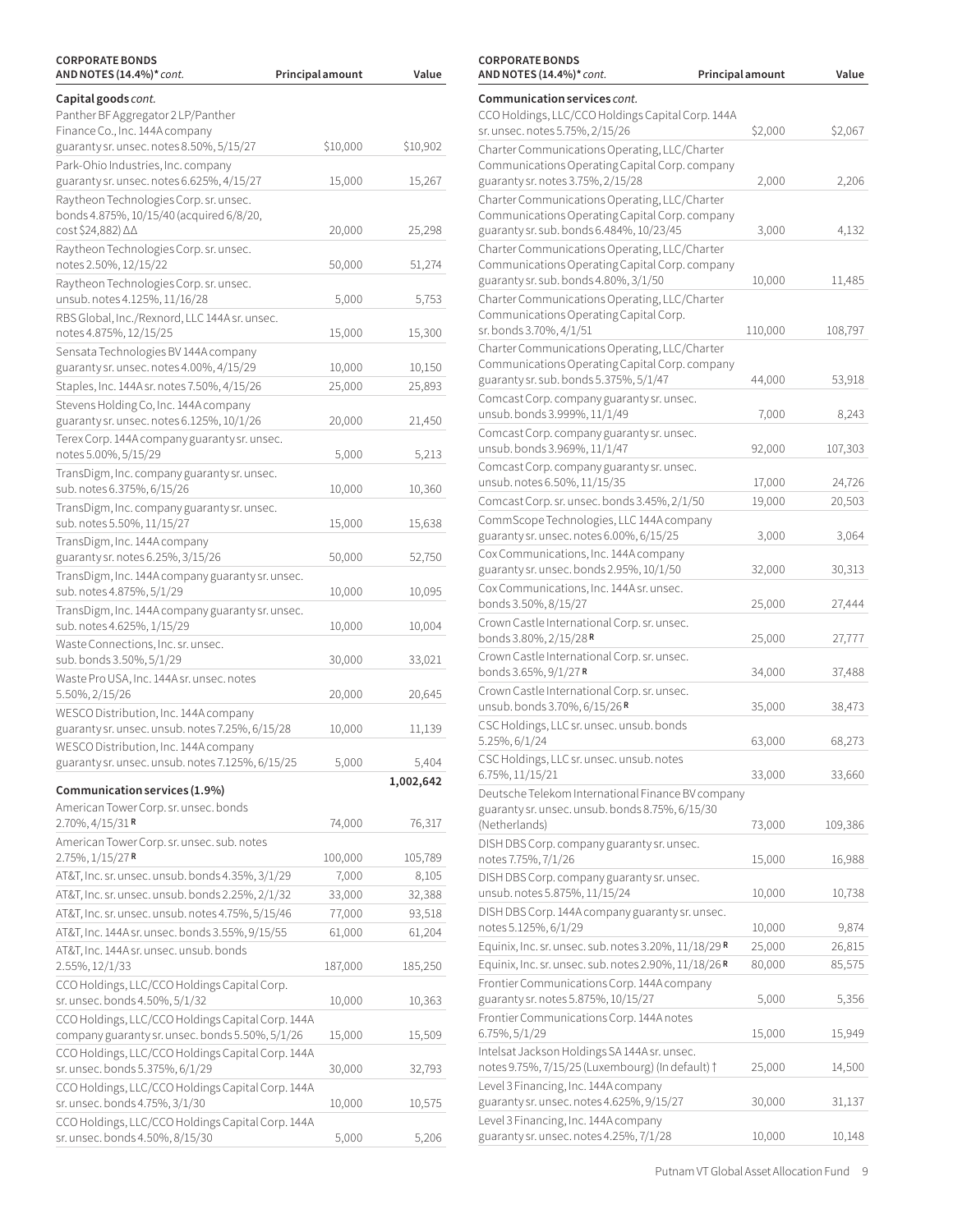| <b>CORPORATE BONDS</b><br>AND NOTES (14.4%)* cont.                                | <b>Principal amount</b> | Value     |
|-----------------------------------------------------------------------------------|-------------------------|-----------|
| Communication services cont.                                                      |                         |           |
| Level 3 Financing, Inc. 144A company                                              |                         |           |
| guaranty sr. unsec. unsub. notes 3.625%, 1/15/29                                  | \$5,000                 | \$4,825   |
| Quebecor Media, Inc. sr. unsec.                                                   |                         |           |
| unsub. notes 5.75%, 1/15/23 (Canada)                                              | 3,000                   | 3,195     |
| Rogers Communications, Inc. company                                               |                         |           |
| guaranty sr. unsec. unsub. notes 4.50%, 3/15/43                                   |                         |           |
| (Canada)                                                                          | 85,000                  | 97,843    |
| Sprint Capital Corp. company guaranty sr. unsec.                                  |                         |           |
| unsub. notes 6.875%, 11/15/28                                                     | 45,000                  | 57,713    |
| Sprint Corp. company guaranty sr. unsec.                                          |                         |           |
| notes 7.625%, 3/1/26                                                              | 10,000                  | 12,200    |
| Sprint Corp. company guaranty sr. unsec.                                          |                         |           |
| sub. notes 7.875%, 9/15/23                                                        | 38,000                  | 43,171    |
| Sprint Corp. company guaranty sr. unsec.                                          |                         |           |
| sub. notes 7.25%, 9/15/21                                                         | 17,000                  | 17,251    |
| T-Mobile USA, Inc. company                                                        |                         |           |
| guaranty sr. bonds 2.25%, 11/15/31                                                | 60,000                  | 59,188    |
| T-Mobile USA, Inc. company                                                        |                         |           |
| guaranty sr. notes 3.875%, 4/15/30                                                | 7,000                   | 7,825     |
| T-Mobile USA, Inc. company                                                        |                         |           |
| guaranty sr. notes 3.75%, 4/15/27                                                 | 73,000                  | 80,665    |
| T-Mobile USA, Inc. company                                                        |                         |           |
| guaranty sr. notes 2.55%, 2/15/31                                                 | 16,000                  | 16,179    |
| T-Mobile USA, Inc. company guaranty sr. unsec.                                    |                         |           |
| bonds 2.875%, 2/15/31                                                             | 10,000                  | 9,925     |
| T-Mobile USA, Inc. company guaranty sr. unsec.                                    |                         |           |
| notes 5.375%, 4/15/27                                                             | 10,000                  | 10,647    |
| T-Mobile USA, Inc. company guaranty sr. unsec.                                    |                         |           |
| notes 4.00%, 4/15/22                                                              | 5,000                   | 5,089     |
| T-Mobile USA, Inc. company guaranty sr. unsec.                                    |                         |           |
| notes 2.625%, 2/15/29                                                             | 5,000                   | 4,938     |
| T-Mobile USA, Inc. company guaranty sr. unsec.                                    |                         |           |
| unsub. bonds 4.75%, 2/1/28                                                        | 25,000                  | 26,781    |
| TCI Communications, Inc. sr. unsec.                                               |                         |           |
| unsub. notes 7.125%, 2/15/28                                                      | 65,000                  | 86,952    |
| Verizon Communications, Inc. sr. unsec.                                           |                         |           |
| bonds 3.70%, 3/22/61                                                              | 70,000                  | 74,974    |
| Verizon Communications, Inc. sr. unsec.                                           |                         |           |
| notes 2.55%, 3/21/31                                                              | 35,000                  | 35,775    |
| Verizon Communications, Inc. sr. unsec.                                           |                         |           |
| unsub. bonds 5.25%, 3/16/37                                                       | 30,000                  | 39,353    |
| Verizon Communications, Inc. sr. unsec.                                           |                         |           |
| unsub. notes 4.40%, 11/1/34                                                       | 65,000                  | 77,182    |
| Verizon Communications, Inc. sr. unsec.                                           |                         |           |
| unsub. notes 4.329%, 9/21/28                                                      | 90,000                  | 104,719   |
| Videotron, Ltd. company guaranty sr. unsec.                                       |                         |           |
| unsub. notes 5.00%, 7/15/22 (Canada)                                              | 20,000                  | 20,800    |
| Videotron, Ltd./Videotron Ltee. 144A sr. unsec.<br>notes 5.125%, 4/15/27 (Canada) |                         |           |
|                                                                                   | 21,000                  | 21,945    |
| Videotron, Ltd./Videotron Ltee. 144A sr. unsec.<br>notes 3.625%, 6/15/29 (Canada) |                         |           |
|                                                                                   | 5,000                   | 5,099     |
| Conglomerates (-%)                                                                |                         | 2,507,589 |
| General Electric Co. jr. unsec. sub. FRN (BBA LIBOR                               |                         |           |
| USD 3 Month + 3.33%), 3.449%, perpetual maturity                                  | 15,000                  | 14,700    |
|                                                                                   |                         | 14,700    |
| Consumer cyclicals (1.8%)                                                         |                         |           |
| Alimentation Couche-Tard, Inc. 144A company                                       |                         |           |
| guaranty sr. unsec. notes 3.55%, 7/26/27 (Canada)                                 | 25,000                  | 27,438    |
| Alimentation Couche-Tard, Inc. 144A sr. unsec.                                    |                         |           |
| notes 2.95%, 1/25/30 (Canada)                                                     | 14,000                  | 14,526    |
| Amazon.com, Inc. sr. unsec. notes 3.15%, 8/22/27                                  | 90,000                  | 99,440    |

| <b>CORPORATE BONDS</b><br>AND NOTES (14.4%)* cont.                                                 | <b>Principal amount</b> | Value            |
|----------------------------------------------------------------------------------------------------|-------------------------|------------------|
| Consumer cyclicals cont.                                                                           |                         |                  |
| Amazon.com, Inc. sr. unsec. unsub. notes<br>3.30%, 12/5/21                                         | \$75,000                | \$75,595         |
| AMC Entertainment Holdings, Inc. 144A company<br>guaranty sr. notes 10.50%, 4/15/25                | 5,000                   | 5,425            |
| American Builders & Contractors Supply Co., Inc.                                                   |                         |                  |
| 144A sr. notes 4.00%, 1/15/28                                                                      | 5,000                   | 5,124            |
| American Builders & Contractors Supply Co., Inc.<br>144A sr. unsec. notes 3.875%, 11/15/29         | 5,000                   | 4,950            |
| BCPE Ulysses Intermediate, Inc. 144A sr. unsec.<br>notes 7.75%, 4/1/27 ‡‡                          | 20,000                  | 20,500           |
| Beasley Mezzanine Holdings LLC 144A company<br>guaranty sr. notes 8.625%, 2/1/26                   | 15,000                  | 15,136           |
| BMW US Capital, LLC 144A company                                                                   |                         |                  |
| guaranty sr. unsec. notes 3.95%, 8/14/28                                                           | 35,000                  | 39,989           |
| BMW US Capital, LLC 144A company<br>guaranty sr. unsec. notes 3.40%, 8/13/21                       | 10,000                  | 10,036           |
| Boyd Gaming Corp. company guaranty sr. unsec.<br>notes 4.75%, 12/1/27                              | 5,000                   | 5,175            |
| Boyd Gaming Corp. 144A sr. unsec. bonds<br>4.75%, 6/15/31                                          | 15,000                  | 15,563           |
| Boyd Gaming Corp. 144A sr. unsec. notes                                                            |                         |                  |
| 8.625%, 6/1/25                                                                                     | 5,000                   | 5,512            |
| Brookfield Residential<br>Properties, Inc./Brookfield Residential US Corp.                         |                         |                  |
| 144A company guaranty sr. unsec. notes 6.25%,<br>9/15/27 (Canada)                                  | 10,000                  | 10,563           |
| Brookfield Residential Properties, Inc./Brookfield                                                 |                         |                  |
| Residential US Corp. 144A sr. unsec. notes 5.00%,<br>6/15/29 (Canada)                              | 10,000                  | 10,075           |
| Carriage Services, Inc. 144A company                                                               |                         |                  |
| guaranty sr. unsec. notes 4.25%, 5/15/29                                                           | 5,000                   | 4,992            |
| Cengage Learning, Inc. 144A sr. unsec.<br>unsub. notes 9.50%, 6/15/24                              | 10,000                  | 10,238           |
| Cinemark USA, Inc. 144A company<br>guaranty sr. unsec. notes 5.25%, 7/15/28                        | 10,000                  | 10,250           |
| Clear Channel Outdoor Holdings, Inc. 144A company                                                  |                         |                  |
| guaranty sr. notes 5.125%, 8/15/27                                                                 | 10,000                  | 10,252           |
| Clear Channel Outdoor Holdings, Inc. 144A company<br>guaranty sr. unsec. sub. notes 7.75%, 4/15/28 | 10,000                  | 10,475           |
| Clear Channel Outdoor Holdings, Inc. 144A                                                          |                         |                  |
| sr. unsec. notes 7.50%, 6/1/29                                                                     | 10,000                  | 10,353           |
| Constellation Merger Sub, Inc. 144A sr. unsec.<br>notes 8.50%, 9/15/25                             | 15,000                  | 14,762           |
| CRC Escrow Issuer, LLC/CRC Finco, Inc. 144A<br>company guaranty sr. unsec. notes 5.25%, 10/15/25   | 20,000                  | 20,200           |
| Diamond Sports Group, LLC/Diamond Sports<br>Finance Co. 144A sr. notes 5.375%, 8/15/26             | 15,000                  | 9,713            |
| Diamond Sports Group, LLC/Diamond Sports                                                           |                         |                  |
| Finance Co. 144A sr. unsec. notes 6.625%, 8/15/27                                                  | 10,000                  | 4,911            |
| Discovery Communications, LLC company<br>guaranty sr. unsec. unsub. notes 3.625%, 5/15/30          | 10,000                  | 10,910           |
| Dollar General Corp. sr. unsec. sub. notes<br>3.25%, 4/15/23                                       |                         |                  |
| Ecolab, Inc. sr. unsec. unsub. notes 3.25%, 12/1/27                                                | 65,000<br>70,000        | 67,829<br>77,544 |
| Entercom Media Corp. 144A company                                                                  |                         |                  |
| guaranty notes 6.75%, 3/31/29                                                                      | 10,000                  | 10,376           |
| Entercom Media Corp. 144A company                                                                  |                         |                  |
| guaranty notes 6.50%, 5/1/27<br>Ford Motor Co. sr. unsec. unsub. notes 9.00%, 4/22/25              | 10,000<br>5,000         | 10,400<br>6,164  |
| Full House Resorts, Inc. 144A company                                                              |                         |                  |
| guaranty sr. notes 8.25%, 2/15/28                                                                  | 10,000                  | 10,900           |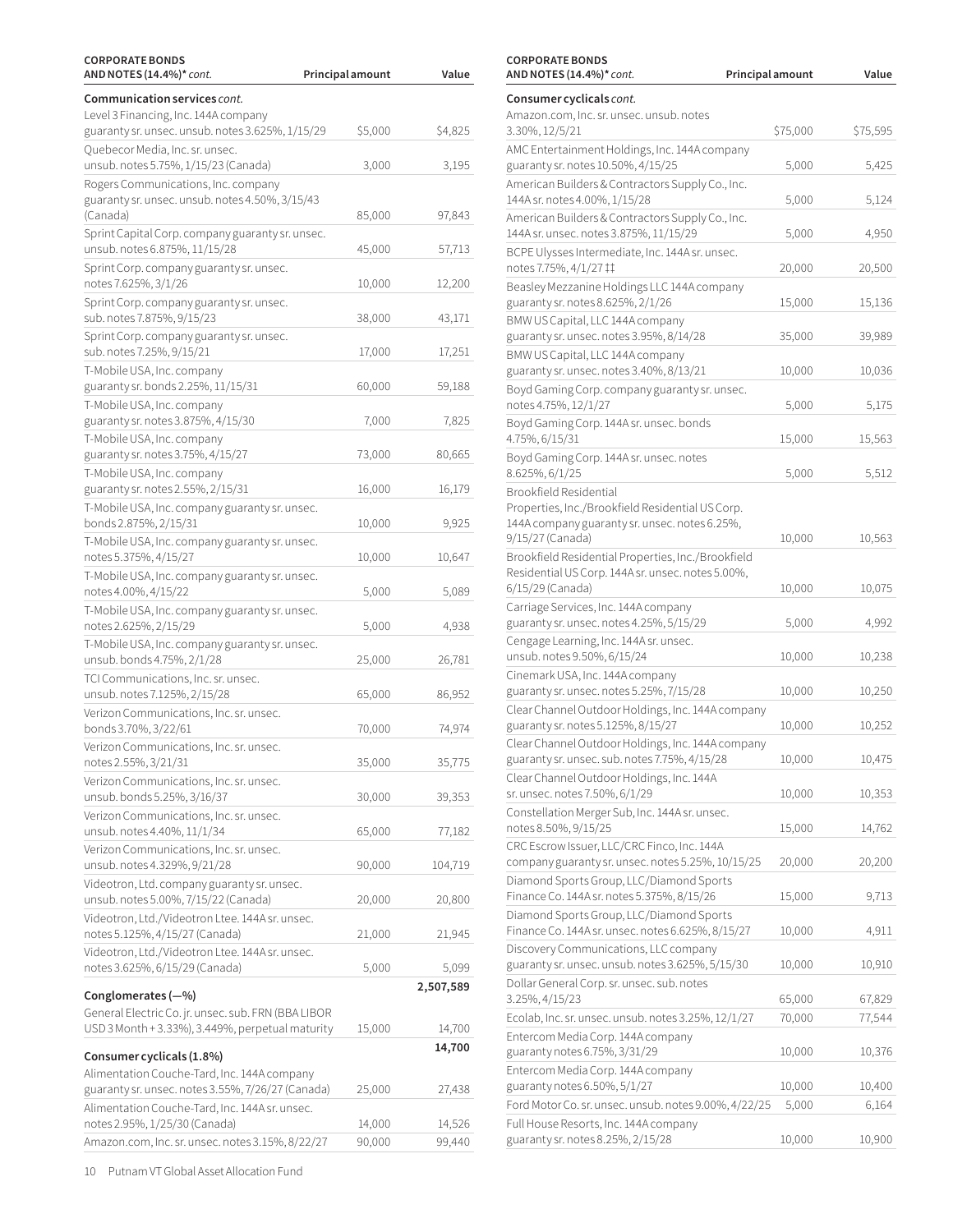| <b>CORPORATE BONDS</b><br>AND NOTES (14.4%)* cont.                                                                  | Principal amount | Value          |
|---------------------------------------------------------------------------------------------------------------------|------------------|----------------|
| Consumer cyclicals cont.                                                                                            |                  |                |
| Garda World Security Corp. 144A sr. unsec.                                                                          |                  |                |
| notes 6.00%, 6/1/29 (Canada)                                                                                        | \$10,000         | \$9,925        |
| Gartner, Inc. 144A company guaranty sr. unsec.<br>bonds 3.75%, 10/1/30                                              | 10,000           | 10,200         |
| Gartner, Inc. 144A company guaranty sr. unsec.<br>notes 3.625%, 6/15/29                                             |                  |                |
| General Motors Co. sr. unsec. bonds 5.95%, 4/1/49                                                                   | 5,000<br>4,000   | 5,075<br>5,446 |
| General Motors Financial Co., Inc. company<br>guaranty sr. unsec. notes 4.00%, 10/6/26                              | 79,000           | 87,217         |
| General Motors Financial Co., Inc. company                                                                          |                  |                |
| guaranty sr. unsec. unsub. notes 4.30%, 7/13/25                                                                     | 22,000           | 24,313         |
| General Motors Financial Co., Inc. company<br>guaranty sr. unsec. unsub. notes 4.00%, 1/15/25                       | 10,000           | 10,894         |
| Global Payments, Inc. sr. unsec. notes 2.90%, 5/15/30                                                               | 21,000           | 21,879         |
| Global Payments, Inc. sr. unsec.                                                                                    |                  |                |
| unsub. notes 4.00%, 6/1/23                                                                                          | 55,000           | 58,415         |
| GW B-CR Security Corp. 144A sr. unsec.<br>notes 9.50%, 11/1/27 (Canada)                                             | 13,000           | 14,398         |
| Hanesbrands, Inc. 144A company                                                                                      |                  |                |
| guaranty sr. unsec. notes 5.375%, 5/15/25                                                                           | 5,000            | 5,294          |
| Hanesbrands, Inc. 144A company                                                                                      |                  |                |
| guaranty sr. unsec. unsub. notes 4.625%, 5/15/24                                                                    | 10,000           | 10,600         |
| Hilton Worldwide Finance, LLC/Hilton Worldwide<br>Finance Corp. company guaranty sr. unsec.<br>notes 4.875%, 4/1/27 | 10,000           | 10,425         |
| Hyatt Hotels Corp. sr. unsec. unsub. notes                                                                          |                  |                |
| 4.85%, 3/15/26                                                                                                      | 47,000           | 52,490         |
| iHeartCommunications, Inc. company<br>guaranty sr. notes 6.375%, 5/1/26                                             | 41,208           | 43,836         |
| iHeartCommunications, Inc. company<br>guaranty sr. unsec. notes 8.375%, 5/1/27                                      | 17,189           | 18,414         |
| IHS Markit, Ltd. sr. unsec. sub. bonds 4.75%,<br>8/1/28 (United Kingdom)                                            | 5,000            | 5,894          |
| IHS Markit, Ltd. 144A company                                                                                       |                  |                |
| guaranty notes 4.75%, 2/15/25 (United Kingdom)                                                                      | 70,000           | 78,313         |
| IHS Markit, Ltd. 144A company guaranty sr. unsec.<br>notes 4.00%, 3/1/26 (United Kingdom)                           | 5,000            | 5,556          |
| Interpublic Group of Cos., Inc. (The) sr. unsec.<br>sub. bonds 4.65%, 10/1/28                                       | 86,000           | 101,008        |
| Iron Mountain, Inc. 144A company                                                                                    |                  |                |
| guaranty sr. unsec. bonds 5.25%, 3/15/28 <b>R</b>                                                                   | 5,000            | 5,233          |
| Iron Mountain, Inc. 144A company                                                                                    |                  |                |
| guaranty sr. unsec. notes 4.875%, 9/15/27 <b>R</b>                                                                  | 20,000           | 20,675         |
| JELD-WEN, Inc. 144A company guaranty sr. unsec.<br>notes 4.875%, 12/15/27                                           | 10,000           | 10,392         |
| JELD-WEN, Inc. 144A sr. notes 6.25%, 5/15/25                                                                        | 5,000            | 5,325          |
| L Brands, Inc. company guaranty sr. unsec.                                                                          |                  |                |
| bonds 6.75%, perpetual maturity                                                                                     | 5,000            | 6,263          |
| L Brands, Inc. company guaranty sr. unsec.<br>notes 7.50%, perpetual maturity                                       | 15,000           | 17,663         |
| L Brands, Inc. 144A company guaranty sr. unsec.<br>unsub. bonds 6.625%, 10/1/30                                     | 5,000            | 5,788          |
| LBM Acquisition, LLC 144A company<br>guaranty sr. unsec. notes 6.25%, 1/15/29                                       | 10,000           | 10,077         |
| Lennar Corp. company guaranty sr. unsec.                                                                            |                  |                |
| unsub. notes 4.75%, 11/29/27                                                                                        | 38,000           | 43,923         |
| Levi Strauss & Co. 144A sr. unsec.<br>sub. bonds 3.50%, 3/1/31                                                      | 10,000           | 9,942          |
| Lions Gate Capital Holdings, LLC 144A company<br>guaranty sr. unsec. notes 5.50%, 4/15/29                           | 15,000           | 15,769         |
|                                                                                                                     |                  |                |

| <b>CORPORATE BONDS</b><br>AND NOTES (14.4%)* cont.                                                     | <b>Principal amount</b> | Value   |
|--------------------------------------------------------------------------------------------------------|-------------------------|---------|
| Consumer cyclicals cont.                                                                               |                         |         |
| Live Nation Entertainment, Inc. 144A company                                                           |                         |         |
| guaranty sr. unsec. notes 4.875%, 11/1/24                                                              | \$5,000                 | \$5,080 |
| Live Nation Entertainment, Inc. 144A company                                                           |                         |         |
| guaranty sr. unsec. sub. notes 5.625%, 3/15/26                                                         | 10,000                  | 10,414  |
| Live Nation Entertainment, Inc. 144A                                                                   |                         |         |
| sr. notes 6.50%, 5/15/27                                                                               | 5,000                   | 5,549   |
| MajorDrive Holdings IV, LLC 144A sr. unsec.<br>notes 6.375%, 6/1/29                                    | 30,000                  | 29,925  |
| Masonite International Corp. 144A company<br>guaranty sr. unsec. notes 5.375%, 2/1/28                  | 5,000                   | 5,298   |
| Mattamy Group Corp. 144A sr. unsec. notes 5.25%,<br>12/15/27 (Canada)                                  | 15,000                  | 15,675  |
| Mattamy Group Corp. 144A sr. unsec. notes 4.625%,                                                      |                         |         |
| 3/1/30 (Canada)                                                                                        | 10,000                  | 10,215  |
| Mattel, Inc. 144A company guaranty sr. unsec.<br>notes 3.75%, 4/1/29                                   | 10,000                  | 10,400  |
| Meredith Corp. company guaranty sr. unsec.<br>notes 6.875%, 2/1/26                                     | 20,000                  | 20,800  |
| Meredith Corp. 144A company guaranty sr. unsec.                                                        |                         |         |
| notes 6.50%, 7/1/25                                                                                    | 5,000                   | 5,394   |
| Moody's Corp. sr. unsec. bonds 2.55%, 8/18/60                                                          | 20,000                  | 17,723  |
| Navistar International Corp. 144A sr. unsec.                                                           |                         |         |
| notes 6.625%, 11/1/25                                                                                  | 20,000                  | 20,663  |
| NESCO Holdings II, Inc. 144A company                                                                   |                         |         |
| guaranty notes 5.50%, 4/15/29                                                                          | 15,000                  | 15,656  |
| News Corp. 144A sr. unsec. notes 3.875%, 5/15/29                                                       | 10,000                  | 10,100  |
| Nexstar Broadcasting, Inc. 144A sr. unsec.                                                             |                         |         |
| notes 4.75%, 11/1/28                                                                                   | 5,000                   | 5,138   |
| Nexstar Escrow, Inc. 144A sr. unsec.                                                                   |                         |         |
| notes 5.625%, 7/15/27                                                                                  | 5,000                   | 5,300   |
| Nielsen Co. Luxembourg SARL (The) 144A company<br>guaranty sr. unsec. notes 5.00%, 2/1/25 (Luxembourg) | 10,000                  | 10,288  |
| Nielsen Finance, LLC/Nielsen Finance Co. 144A                                                          |                         |         |
| company guaranty sr. unsec. notes 5.625%, 10/1/28                                                      | 10,000                  | 10,561  |
| Nielsen Finance, LLC/Nielsen Finance Co. 144A<br>company guaranty sr. unsec. notes 4.50%, 7/15/29      | 5,000                   | 5,014   |
| Nielsen Finance, LLC/Nielsen Finance Co. 144A                                                          |                         |         |
| sr. unsec. bonds 4.75%, 7/15/31                                                                        | 5,000                   | 5,013   |
| Omnicom Group, Inc. company guaranty sr. unsec.<br>unsub. notes 3.60%, 4/15/26                         | 65,000                  | 71,822  |
| Penn National Gaming, Inc. 144A sr. unsec.<br>notes 5.625%, 1/15/27                                    | 10,000                  | 10,388  |
| PM General Purchaser, LLC 144A sr. notes<br>$9.50\%, 10/1/28$                                          | 15,000                  | 15,801  |
| Prime Security Services Borrower, LLC/Prime                                                            |                         |         |
| Finance, Inc. 144A company                                                                             |                         |         |
| guaranty sr. notes 3.375%, 8/31/27                                                                     | 5,000                   | 4,850   |
| Prime Security Services Borrower, LLC/Prime                                                            |                         |         |
| Finance, Inc. 144A notes 6.25%, 1/15/28                                                                | 10,000                  | 10,638  |
| PulteGroup, Inc. company guaranty sr. unsec.<br>unsub. notes 7.875%, 6/15/32                           | 15,000                  | 21,600  |
| PulteGroup, Inc. company guaranty sr. unsec.<br>unsub. notes 5.50%, 3/1/26                             | 23,000                  | 26,853  |
| Raptor Acquisition Corp./Raptor Co-Issuer, LLC<br>144A sr. notes 4.875%, 11/1/26                       | 5,000                   | 5,070   |
| Realogy Group, LLC/Realogy Co-Issuer Corp. 144A                                                        |                         |         |
| company guaranty sr. unsec. notes 5.75%, 1/15/29                                                       | 10,000                  | 10,454  |
| S&P Global, Inc. company guaranty sr. unsec.<br>bonds 2.50%, 12/1/29                                   | 30,000                  | 31,442  |
| S&P Global, Inc. company guaranty sr. unsec.                                                           |                         |         |
| notes 1.25%, 8/15/30                                                                                   | 9,000                   | 8,519   |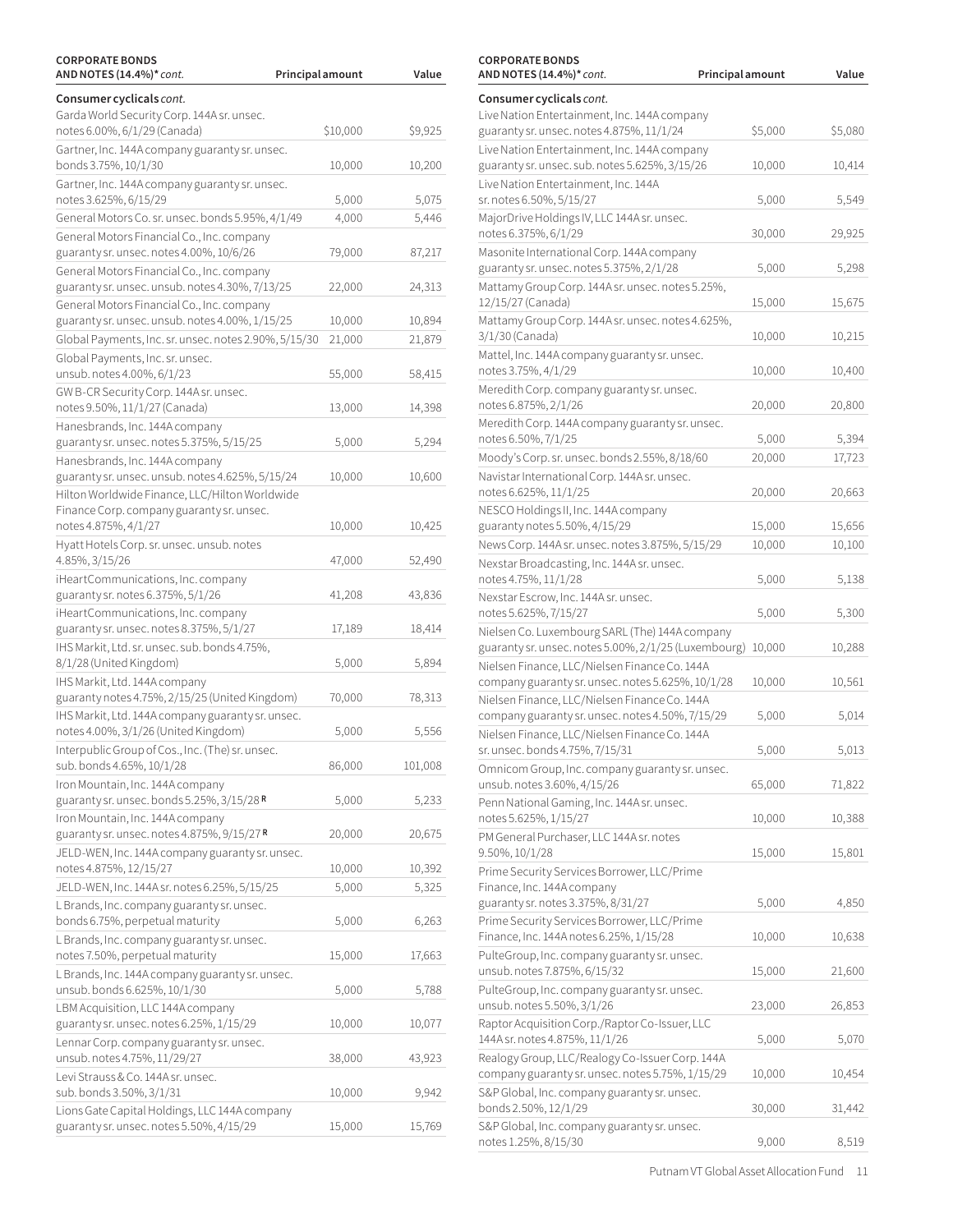| <b>CORPORATE BONDS</b><br>AND NOTES (14.4%)* cont.                             | <b>Principal amount</b> | Value    |
|--------------------------------------------------------------------------------|-------------------------|----------|
| Consumer cyclicals cont.                                                       |                         |          |
| Sabre GLBL, Inc. 144A company                                                  |                         |          |
| guaranty sr. notes 9.25%, 4/15/25                                              | \$15,000                | \$17,832 |
| Scientific Games International, Inc. 144A company                              |                         |          |
| guaranty sr. unsec. notes 7.25%, 11/15/29                                      | 15,000                  | 16,920   |
| Scientific Games International, Inc. 144A                                      |                         |          |
| sr. unsec. notes 7.00%, 5/15/28                                                | 5,000                   | 5,461    |
| Scotts Miracle-Gro, Co. (The) company                                          |                         |          |
| guaranty sr. unsec. notes 4.50%, 10/15/29                                      | 15,000                  | 15,566   |
| Scripps Escrow II, Inc. 144A sr. notes 3.875%, 1/15/29                         | 5,000                   | 4,960    |
| Scripps Escrow II, Inc. 144A sr. unsec.                                        |                         |          |
| bonds 5.375%, 1/15/31                                                          | 5,000                   | 4,984    |
| Shift4 Payments, LLC/Shift4 Payments Finance                                   |                         |          |
| Sub, Inc. 144A company guaranty sr. unsec.                                     |                         |          |
| notes 4.625%, 11/1/26                                                          | 10,000                  | 10,438   |
| Sinclair Television Group, Inc. 144A company                                   |                         |          |
| guaranty sr. unsec. bonds 5.50%, 3/1/30                                        | 10,000                  | 10,196   |
| Sinclair Television Group, Inc. 144A                                           |                         |          |
| sr. bonds 4.125%, 12/1/30                                                      | 5,000                   | 4,913    |
| Sirius XM Radio, Inc. 144A company                                             |                         |          |
| guaranty sr. unsec. notes 4.00%, 7/15/28                                       | 20,000                  | 20,600   |
| Sirius XM Radio, Inc. 144A sr. unsec.                                          |                         |          |
| bonds 5.50%, 7/1/29                                                            | 5,000                   | 5,449    |
| Six Flags Entertainment Corp. 144A company                                     |                         |          |
| guaranty sr. unsec. bonds 5.50%, 4/15/27                                       | 10,000                  | 10,350   |
| Six Flags Theme Parks, Inc. 144A company                                       |                         |          |
| guaranty sr. notes 7.00%, 7/1/25                                               | 10,000                  | 10,777   |
| Spanish Broadcasting System, Inc. 144A                                         |                         |          |
| sr. notes 9.75%, 3/1/26                                                        | 10,000                  | 10,100   |
| Spectrum Brands, Inc. 144A company<br>guaranty sr. unsec. bonds 5.00%, 10/1/29 | 5,000                   | 5,300    |
| Spectrum Brands, Inc. 144A company                                             |                         |          |
| guaranty sr. unsec. bonds 3.875%, 3/15/31                                      | 10,000                  | 9,826    |
| Square, Inc. 144A sr. unsec. bonds 3.50%, 6/1/31                               | 35,000                  | 35,307   |
| Standard Industries, Inc. 144A sr. unsec.                                      |                         |          |
| bonds 3.375%, 1/15/31                                                          | 5,000                   | 4,786    |
| Standard Industries, Inc. 144A sr. unsec.                                      |                         |          |
| notes 5.00%, 2/15/27                                                           | 10,000                  | 10,356   |
| Station Casinos, LLC 144A sr. unsec. notes                                     |                         |          |
| 4.50%, 2/15/28                                                                 | 10,000                  | 10,170   |
| SugarHouse HSP Gaming Prop. Mezz LP/SugarHouse                                 |                         |          |
| HSP Gaming Finance Corp. 144A company                                          |                         |          |
| guaranty sr. unsub. notes 5.875%, 5/15/25                                      | 10,000                  | 9,875    |
| Taylor Morrison Communities, Inc. 144A sr. unsec.                              |                         |          |
| notes 5.75%, 1/15/28                                                           | 5,000                   | 5,645    |
| Terrier Media Buyer, Inc. 144A company                                         |                         |          |
| guaranty sr. unsec. notes 8.875%, 12/15/27                                     | 20,000                  | 21,625   |
| Townsquare Media, Inc. 144A sr. notes 6.875%, 2/1/26                           | 15,000                  | 16,050   |
| TRI Pointe Group, Inc./TRI Pointe Homes, Inc.                                  |                         |          |
| company guaranty sr. unsec. unsub. notes                                       |                         |          |
| 5.875%, 6/15/24                                                                | 5,000                   | 5,563    |
| TWDC Enterprises 18 Corp. sr. unsec. notes                                     |                         |          |
| 2.75%, 8/16/21                                                                 | 30,000                  | 30,089   |
| Univision Communications, Inc. 144A company                                    |                         |          |
| guaranty sr. notes 9.50%, 5/1/25                                               | 5,000                   | 5,513    |
| Univision Communications, Inc. 144A company                                    |                         |          |
| guaranty sr. notes 6.625%, 6/1/27                                              | 10,000                  | 10,836   |
| Univision Communications, Inc. 144A company                                    |                         |          |
| guaranty sr. notes 4.50%, 5/1/29                                               | 5,000                   | 5,038    |
| Urban One, Inc. 144A company                                                   |                         |          |
| guaranty sr. notes 7.375%, 2/1/28                                              | 10,000                  | 10,800   |

| <b>CORPORATE BONDS</b><br>AND NOTES (14.4%)* cont.                                              | Principal amount | Value     |
|-------------------------------------------------------------------------------------------------|------------------|-----------|
| Consumer cyclicals cont.                                                                        |                  |           |
| Valvoline, Inc. 144A company guaranty sr. unsec.<br>unsub. notes 4.25%, 2/15/30                 | \$5,000          | \$5,162   |
| ViacomCBS, Inc. company guaranty sr. unsec.<br>bonds 4.20%, 6/1/29                              | 38,000           | 43,833    |
| ViacomCBS, Inc. company guaranty sr. unsec.<br>unsub. bonds 2.90%, 1/15/27                      | 22,000           | 23,358    |
| ViacomCBS, Inc. company guaranty sr. unsec.                                                     |                  |           |
| unsub. notes 4.00%, 1/15/26<br>Victoria's Secret & Co. 144A sr. unsec.                          | 12,000           | 13,344    |
| notes 4.625%, 7/15/29<br>Walt Disney Co. (The) company guaranty sr. unsec.                      | 5,000            | 5,000     |
| bonds 7.75%, 12/1/45<br>Werner FinCo LP/Werner FinCo, Inc. 144A company                         | 40,000           | 70,416    |
| guaranty sr. unsec. notes 8.75%, 7/15/25                                                        | 20,000           | 20,850    |
| White Cap Buyer, LLC 144A sr. unsec.<br>notes 6.875%, 10/15/28                                  | 10,000           | 10,703    |
| Wolverine World Wide, Inc. 144A company<br>guaranty sr. unsec. bonds 5.00%, 9/1/26              | 10,000           | 10,250    |
| Wolverine World Wide, Inc. 144A company<br>guaranty sr. unsec. notes 6.375%, 5/15/25            | 5,000            | 5,319     |
| Wynn Las Vegas, LLC/Wynn Las Vegas Capital Corp.<br>144A company guaranty sr. unsec.            |                  |           |
| sub. notes 5.25%, 5/15/27                                                                       | 15,000           | 16,112    |
| Wynn Resorts Finance, LLC/Wynn Resorts<br>Capital Corp. 144Asr. unsec. bonds 5.125%, 10/1/29    | 15,000           | 15,844    |
| Wynn Resorts Finance, LLC/Wynn Resorts<br>Capital Corp. 144A sr. unsec. notes 7.75%, 4/15/25    | 5,000            | 5,388     |
| Consumer staples (0.7%)                                                                         |                  | 2,428,505 |
| 1011778 BC ULC/New Red Finance, Inc. 144A                                                       |                  |           |
| bonds 4.00%, 10/15/30 (Canada)                                                                  | 5,000            | 4,838     |
| 1011778 BC ULC/New Red Finance, Inc. 144A company                                               |                  |           |
| guaranty notes 4.375%, 1/15/28 (Canada)<br>1011778 BC ULC/New Red Finance, Inc. 144A company    | 5,000            | 5,069     |
| guaranty sr. notes 3.875%, 1/15/28 (Canada)                                                     | 10,000           | 10,113    |
| Albertsons Cos., Inc./Safeway, Inc./New<br>Albertsons LP/Albertsons, LLC 144A company           |                  |           |
| guaranty sr. unsec. notes 4.875%, 2/15/30<br>Albertsons Cos., Inc./Safeway, Inc./New            | 5,000            | 5,333     |
| Albertsons LP/Albertsons, LLC 144A company                                                      |                  |           |
| guaranty sr. unsec. notes 4.625%, 1/15/27<br>Albertsons Cos., LLC/Safeway, Inc./New Albertsons  | 35,000           | 36,608    |
| LP/Albertsons, LLC 144A company<br>guaranty sr. unsec. notes 7.50%, 3/15/26                     | 10,000           | 10,975    |
| Anheuser-Busch InBev Worldwide, Inc. company                                                    |                  |           |
| guaranty sr. unsec. unsub. bonds 5.55%, 1/23/49                                                 | 13,000           | 17,873    |
| Anheuser-Busch InBev Worldwide, Inc. company<br>guaranty sr. unsec. unsub. bonds 4.60%, 4/15/48 | 48,000           | 58,600    |
| Anheuser-Busch InBev Worldwide, Inc. company<br>guaranty sr. unsec. unsub. notes 4.75%, 1/23/29 | 15,000           | 17,869    |
| Ascend Learning, LLC 144A sr. unsec.<br>notes 6.875%, 8/1/25                                    | 15,000           | 15,209    |
| Ascend Learning, LLC 144A sr. unsec.<br>notes 6.875%, 8/1/25                                    | 5,000            | 5,094     |
| Brand Energy & Infrastructure Services, Inc. 144A                                               |                  |           |
| sr. unsec. notes 8.50%, 7/15/25                                                                 | 5,000            | 5,084     |
| CVS Pass-Through Trust sr. notes 6.036%, 12/10/28<br>ERAC USA Finance, LLC 144A company         | 2,451            | 2,830     |
| guaranty sr. unsec. notes 7.00%, 10/15/37<br>ERAC USA Finance, LLC 144A company                 | 50,000           | 74,593    |
| guaranty sr. unsec. notes 5.625%, 3/15/42                                                       | 60,000           | 81,798    |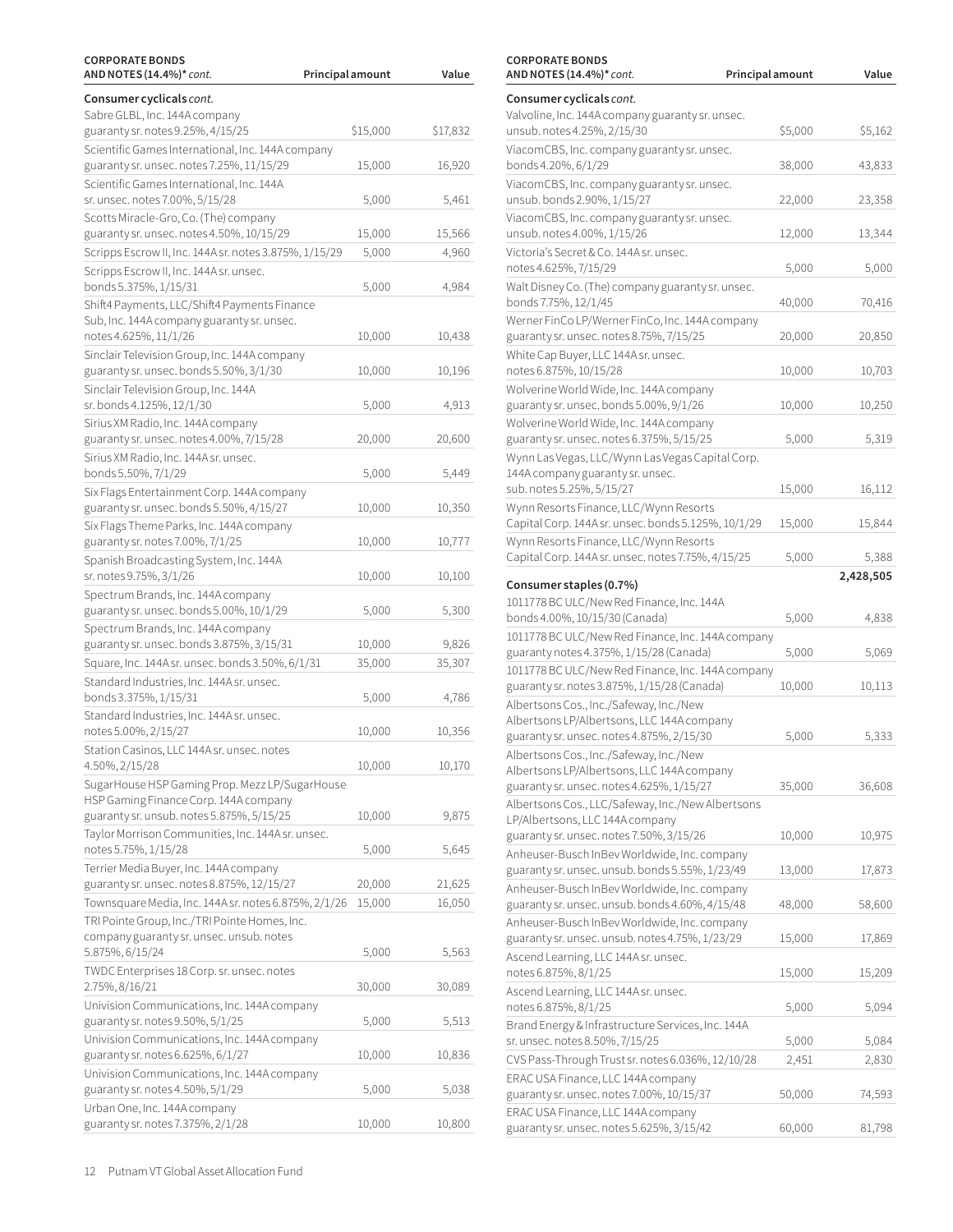| <b>CORPORATE BONDS</b><br>AND NOTES (14.4%)* cont.                                                                           | Principal amount | Value    |
|------------------------------------------------------------------------------------------------------------------------------|------------------|----------|
| Consumer staples cont.                                                                                                       |                  |          |
| Fresh Market, Inc. (The) 144A company                                                                                        |                  |          |
| guaranty sr. notes 9.75%, 5/1/23                                                                                             | \$20,000         | \$20,507 |
| Golden Nugget, Inc. 144A company                                                                                             |                  |          |
| guaranty sr. unsec. sub. notes 8.75%, 10/1/25                                                                                | 10,000           | 10,551   |
| Golden Nugget, Inc. 144A sr. unsec. notes<br>6.75%, 10/15/24                                                                 | 20,000           | 20,204   |
| IRB Holding Corp. 144A company                                                                                               |                  |          |
| guaranty sr. notes 7.00%, 6/15/25                                                                                            | 5,000            | 5,400    |
| Keurig Dr Pepper, Inc. company<br>guaranty sr. unsec. notes 2.25%, 3/15/31                                                   | 60,000           | 60,487   |
| Keurig Dr Pepper, Inc. company<br>guaranty sr. unsec. unsub. notes 4.597%, 5/25/28                                           | 31,000           | 36,397   |
| KFC Holding Co./Pizza Hut Holdings, LLC/Taco Bell<br>of America, LLC 144A company guaranty sr. unsec.<br>notes 4.75%, 6/1/27 | 10,000           | 10,463   |
| Kraft Heinz Foods Co. company guaranty sr. unsec.<br>bonds 4.375%, 6/1/46                                                    | 5,000            | 5,666    |
| Kraft Heinz Foods Co. company guaranty sr. unsec.<br>notes 5.00%, 7/15/35                                                    | 15,000           | 18,399   |
| Kraft Heinz Foods Co. company guaranty sr. unsec.<br>notes 3.00%, 6/1/26                                                     | 28,000           | 29,818   |
| Kraft Heinz Foods Co. company guaranty sr. unsec.<br>sub. notes 3.875%, 5/15/27                                              | 3,000            | 3,296    |
| Lamb Weston Holdings, Inc. 144A company<br>guaranty sr. unsec. notes 4.875%, 5/15/28                                         | 10,000           | 11,063   |
| Lamb Weston Holdings, Inc. 144A company<br>guaranty sr. unsec. unsub. notes 4.875%, 11/1/26                                  | 31,000           | 32,046   |
| Lamb Weston Holdings, Inc. 144A company<br>guaranty sr. unsec. unsub. notes 4.625%, 11/1/24                                  | 5,000            | 5,174    |
| Match Group Holdings II, LLC 144A sr. unsec. bonds<br>5.00%, 12/15/27                                                        | 13,000           | 13,666   |
| Match Group Holdings II, LLC 144A sr. unsec.<br>unsub. notes 4.625%, 6/1/28                                                  | 25,000           | 25,996   |
| Nestle Holdings, Inc. 144A company<br>guaranty sr. unsec. notes 0.375%, 1/15/24                                              | 150,000          | 149,271  |
| Netflix, Inc. sr. unsec. notes 6.375%, 5/15/29                                                                               | 5,000            | 6,386    |
| Netflix, Inc. sr. unsec. notes 4.875%, 4/15/28                                                                               | 10,000           | 11,625   |
| Netflix, Inc. sr. unsec. unsub. notes 5.875%, 11/15/28                                                                       | 20,000           | 24,549   |
| Netflix, Inc. sr. unsec. unsub. notes 4.375%, 11/15/26                                                                       | 15,000           | 17,058   |
| Netflix, Inc. 144A sr. unsec. bonds 5.375%, 11/15/29                                                                         | 25,000           | 30,365   |
| Netflix, Inc. 144A sr. unsec. bonds 4.875%, 6/15/30                                                                          | 5,000            | 5,947    |
| Newell Brands, Inc. sr. unsec. notes 4.875%, 6/1/25                                                                          | 5,000            | 5,531    |
| Newell Brands, Inc. sr. unsec.<br>unsub. notes 4.70%, 4/1/26                                                                 | 10,000           | 11,151   |
| Rite Aid Corp. 144A company<br>guaranty sr. notes 8.00%, 11/15/26                                                            | 8,000            | 8,120    |
| Rite Aid Corp. 144A company guaranty sr. unsec.<br>sub. notes 7.50%, 7/1/25                                                  | 5,000            | 5,063    |
| TripAdvisor, Inc. 144A company<br>guaranty sr. unsec. notes 7.00%, 7/15/25                                                   | 10,000           | 10,760   |
| VM Consolidated, Inc. 144A company<br>guaranty sr. unsec. notes 5.50%, 4/15/29                                               | 10,000           | 10,175   |
| Yum! Brands, Inc. sr. unsec. sub. bonds<br>3.625%, 3/15/31                                                                   | 5,000            | 4,975    |
| Yum! Brands, Inc. 144A sr. unsec. bonds<br>4.75%, 1/15/30                                                                    | 5,000            | 5,413    |
|                                                                                                                              |                  | 967,408  |

| AND NOTES (14.4%)* cont.                                                             | <b>Principal amount</b> | Value   |
|--------------------------------------------------------------------------------------|-------------------------|---------|
| Energy $(1.1\%)$                                                                     |                         |         |
| Antero Midstream Partners LP/Antero Midstream                                        |                         |         |
| Finance Corp. 144A company guaranty sr. unsec.                                       |                         |         |
| notes 7.875%, 5/15/26                                                                | \$5,000                 | \$5,588 |
| Antero Resources Corp. 144A company                                                  |                         |         |
| guaranty sr. unsec. notes 8.375%, 7/15/26                                            | 5,000                   | 5,688   |
| Antero Resources Corp. 144A company                                                  |                         |         |
| guaranty sr. unsec. notes 7.625%, 2/1/29                                             | 5,000                   | 5,550   |
| Antero Resources Corp. 144A sr. unsec.                                               |                         |         |
| notes 5.375%, 3/1/30                                                                 | 5,000                   | 5,103   |
| Apache Corp. sr. unsec. unsub. notes 5.10%, 9/1/40                                   | 10,000                  | 10,475  |
| Apache Corp. sr. unsec. unsub. notes                                                 |                         |         |
| 4.875%, 11/15/27                                                                     | 5,000                   | 5,415   |
| Apache Corp. sr. unsec. unsub. notes                                                 |                         |         |
| 4.375%, 10/15/28                                                                     | 10,000                  | 10,645  |
| Baytex Energy Corp. 144A company                                                     |                         |         |
| guaranty sr. unsec. sub. notes 5.625%, 6/1/24 (Canada)                               | 5,000                   | 5,038   |
| BP Capital Markets America, Inc. company                                             |                         |         |
| guaranty sr. unsec. notes 3.119%, 5/4/26                                             | 70,000                  | 75,913  |
| BP Capital Markets PLC company                                                       |                         |         |
| guaranty sr. unsec. unsub. notes 3.279%, 9/19/27                                     |                         |         |
| (United Kingdom)                                                                     | 35,000                  | 38,330  |
| Callon Petroleum Co. company guaranty sr. unsec.                                     |                         |         |
| notes 6.125%, 10/1/24                                                                | 15,000                  | 14,787  |
| Callon Petroleum Co. 144A company                                                    |                         |         |
| guaranty notes 9.00%, 4/1/25                                                         | 5,000                   | 5,450   |
| Callon Petroleum Co. 144A company                                                    |                         |         |
| guaranty sr. unsec. notes 8.00%, 8/1/28                                              | 5,000                   | 5,056   |
| Cenovus Energy, Inc. sr. unsec. bonds 6.75%,                                         |                         |         |
| 11/15/39 (Canada)                                                                    | 10,000                  | 13,550  |
| Centennial Resource Production, LLC 144A company                                     |                         |         |
| guaranty sr. unsec. notes 6.875%, 4/1/27                                             | 15,000                  | 15,339  |
| Centennial Resource Production, LLC 144A company                                     |                         |         |
| guaranty sr. unsec. notes 5.375%, 1/15/26                                            | 10,000                  | 9,800   |
| ChampionX corp. company guaranty sr. unsec.                                          |                         |         |
| notes 6.375%, 5/1/26                                                                 | 12,000                  | 12,569  |
| Cheniere Corpus Christi Holdings, LLC company                                        |                         |         |
| guaranty sr. notes 5.125%, 6/30/27                                                   | 25,000                  | 29,070  |
| Cheniere Energy Partners LP 144A company                                             |                         |         |
| guaranty sr. unsec. bonds 4.00%, 3/1/31                                              | 10,000                  | 10,450  |
| Comstock Resources, Inc. 144A company                                                |                         |         |
| guaranty sr. unsec. notes 7.50%, 5/15/25                                             | 4,000                   | 4,150   |
| Comstock Resources, Inc. 144A company                                                |                         |         |
| guaranty sr. unsec. notes 5.875%, 1/15/30                                            | 10,000                  | 10,200  |
| Comstock Resources, Inc. 144A sr. unsec.                                             |                         |         |
| notes 6.75%, 3/1/29                                                                  | 10,000                  | 10,652  |
| ConocoPhillips 144A company guaranty sr. unsec.                                      |                         |         |
| notes 3.75%, 10/1/27                                                                 | 10,000                  | 11,237  |
| Continental Resources, Inc. company                                                  |                         |         |
| guaranty sr. unsec. bonds 4.90%, 6/1/44                                              | 5,000                   | 5,650   |
| Continental Resources, Inc. company                                                  |                         |         |
| guaranty sr. unsec. notes 4.375%, 1/15/28                                            | 15,000                  | 16,594  |
| Continental Resources, Inc. company                                                  |                         |         |
| guaranty sr. unsec. unsub. notes 4.50%, 4/15/23                                      | 10,000                  | 10,406  |
| Continental Resources, Inc. 144A company<br>guaranty sr. unsec. bonds 5.75%, 1/15/31 | 15,000                  | 17,963  |
|                                                                                      |                         |         |
| CrownRock LP/CrownRock Finance, Inc. 144A<br>sr. unsec. notes 5.00%, 5/1/29          | 5,000                   | 5,251   |
|                                                                                      |                         |         |
| DCP Midstream Operating LP company<br>guaranty sr. unsec. notes 5.625%, 7/15/27      | 5,000                   | 5,675   |
| DCP Midstream Operating LP 144A company                                              |                         |         |
| guaranty sr. unsec. unsub. bonds 6.75%, 9/15/37                                      | 15,000                  | 18,038  |
|                                                                                      |                         |         |

**CORPORATE BONDS**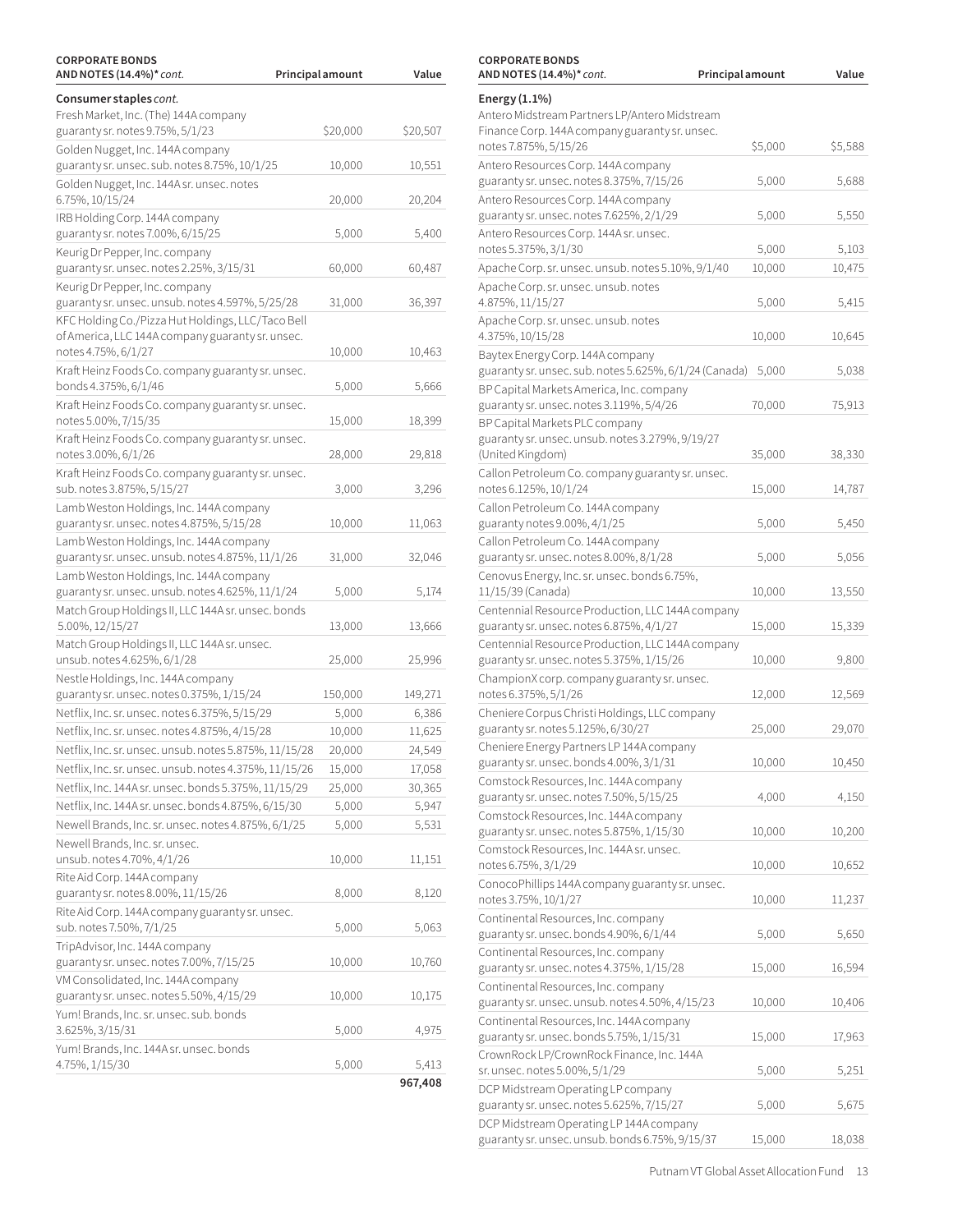| <b>CORPORATE BONDS</b><br>AND NOTES (14.4%)* cont.                                                | <b>Principal amount</b> | Value           |
|---------------------------------------------------------------------------------------------------|-------------------------|-----------------|
| Energy cont.                                                                                      |                         |                 |
| Devon Energy Corp. sr. unsec. unsub. bonds<br>7.95%, 4/15/32                                      | \$5,000                 | \$7,103         |
| Devon Energy Corp. sr. unsec.<br>unsub. bonds 7.875%, 9/30/31                                     | 5,000                   | 6,988           |
| Devon Energy Corp. sr. unsec. unsub. bonds<br>5.60%, 7/15/41                                      | 5,000                   | 6,182           |
| Devon Energy Corp. 144A sr. unsec. notes<br>5.25%, 10/15/27                                       | 26,000                  | 28,025          |
| Diamondback Energy, Inc. company                                                                  |                         |                 |
| guaranty sr. unsec. notes 3.25%, 12/1/26<br>DT Midstream, Inc. 144A sr. unsec. bonds              | 15,000                  | 16,079          |
| 4.375%, 6/15/31                                                                                   | 5,000                   | 5,109           |
| DT Midstream, Inc. 144A sr. unsec. notes<br>4.125%, 6/15/29                                       | 5,000                   | 5,077           |
| Encino Acquisition Partners Holdings, LLC 144A                                                    |                         |                 |
| company guaranty sr. unsec. notes 8.50%, 5/1/28<br>Endeavor Energy Resources LP/EER Finance, Inc. | 10,000                  | 10,200          |
| 144A sr. unsec. bonds 5.75%, 1/30/28                                                              | 45,000                  | 47,982          |
| Endeavor Energy Resources LP/EER Finance, Inc.<br>144A sr. unsec. notes 6.625%, 7/15/25           | 10,000                  | 10,700          |
| EnLink Midstream, LLC 144A company<br>guaranty sr. unsec. notes 5.625%, 1/15/28                   | 15,000                  | 15,846          |
| EOG Resources, Inc. sr. unsec.                                                                    |                         |                 |
| unsub. notes 2.625%, 3/15/23<br>EQT Corp. sr. unsec. notes 8.50%, 2/1/30                          | 50,000<br>5,000         | 51,611<br>6,515 |
| Equinor ASA company guaranty sr. unsec.                                                           |                         |                 |
| notes 5.10%, 8/17/40 (Norway)                                                                     | 40,000                  | 53,225          |
| Hess Midstream Operations LP 144A company<br>guaranty sr. unsec. notes 5.125%, 6/15/28            | 10,000                  | 10,488          |
| Hess Midstream Operations LP 144A company<br>guaranty sr. unsec. sub. notes 5.625%, 2/15/26       | 50,000                  | 52,150          |
| Hilcorp Energy I LP/Hilcorp Finance Co. 144A<br>sr. unsec. bonds 6.00%, 2/1/31                    | 5,000                   | 5,300           |
| Hilcorp Energy I LP/Hilcorp Finance Co. 144A                                                      |                         |                 |
| sr. unsec. notes 5.75%, 2/1/29<br>Holly Energy Partners LP/Holly Energy                           | 5,000                   | 5,213           |
| Finance Corp. 144A company guaranty sr. unsec.<br>notes 5.00%, 2/1/28                             | 15,000                  | 15,338          |
| Indigo Natural Resources, LLC 144A sr. unsec.<br>notes 5.375%, 2/1/29                             | 20,000                  | 20,900          |
| ITT Holdings, LLC 144A sr. unsec. notes                                                           |                         |                 |
| 6.50%, 8/1/29<br>MEG Energy Corp. 144A notes 6.50%, 1/15/25                                       | 15,000                  | 15,281          |
| (Canada)                                                                                          | 17,000                  | 17,574          |
| Nabors Industries, Inc. company<br>guaranty sr. unsec. notes 5.75%, 2/1/25                        | 10,000                  | 9,200           |
| Nabors Industries, Inc. 144A company<br>guaranty sr. unsec. notes 9.00%, 2/1/25                   | 4,000                   | 4,200           |
| Nabors Industries, Ltd. 144A company<br>guaranty sr. unsec. notes 7.25%, 1/15/26                  | 5,000                   | 4,900           |
| Northriver Midstream Finance LP 144A<br>sr. notes 5.625%, 2/15/26 (Canada)                        | 10,000                  | 10,350          |
| Oasis Petroleum, Inc. 144A company<br>guaranty sr. unsec. notes 6.375%, 6/1/26                    | 5,000                   | 5,214           |
| Occidental Petroleum Corp. sr. unsec.                                                             |                         |                 |
| bonds 6.625%, 9/1/30<br>Occidental Petroleum Corp. sr. unsec.                                     | 5,000                   | 6,000           |
| bonds 6.125%, 1/1/31                                                                              | 5,000                   | 5,883           |
| Occidental Petroleum Corp. sr. unsec.<br>sub. bonds 6.20%, 3/15/40                                | 10,000                  | 11,307          |

| <b>CORPORATE BONDS</b><br>AND NOTES (14.4%)* cont.                                                                       | <b>Principal amount</b> | Value            |
|--------------------------------------------------------------------------------------------------------------------------|-------------------------|------------------|
| Energy cont.                                                                                                             |                         |                  |
| Occidental Petroleum Corp. sr. unsec.<br>sub. notes 6.45%, 9/15/36                                                       | \$15,000                | \$17,934         |
| Ovintiv, Inc. company guaranty sr. unsec.<br>bonds 6.50%, 8/15/34                                                        | 5,000                   | 6,601            |
| Ovintiv, Inc. company guaranty sr. unsec.<br>unsub. bonds 7.375%, 11/1/31                                                | 10,000                  | 13,277           |
| Ovintiv, Inc. company guaranty sr. unsec.<br>unsub. bonds 6.625%, 8/15/37                                                | 5,000                   | 6,671            |
| PBF Holding Co., LLC/PBF Finance Corp. 144A<br>company guaranty sr. notes 9.25%, 5/15/25                                 | 15,000                  | 15,111           |
| Petrobras Global Finance BV company<br>guaranty sr. unsec. unsub. notes 6.25%, 3/17/24<br>(Brazil)                       | 40,000                  | 45,150           |
| Petrobras Global Finance BV company<br>guaranty sr. unsec. unsub. notes 5.999%, 1/27/28<br>(Brazil)                      | 8,000                   | 9,190            |
| Petrobras Global Finance BV company                                                                                      |                         |                  |
| guaranty sr. unsec. unsub. notes 5.60%, 1/3/31<br>(Brazil)                                                               | 39,000                  | 43,680           |
| Petrobras Global Finance BV company<br>guaranty sr. unsec. unsub. notes 5.299%, 1/27/25                                  |                         |                  |
| (Brazil)                                                                                                                 | 2,000                   | 2,253            |
| Petroleos de Venezuela SA company<br>guaranty sr. unsec. bonds Ser. REGS, 6.00%,                                         |                         |                  |
| 11/15/26 (Venezuela) (In default) †                                                                                      | 40,000                  | 1,650            |
| Petroleos Mexicanos company guaranty sr. unsec.<br>unsub. FRB 7.69%, 1/23/50 (Mexico)                                    | 37,000                  | 35,613           |
| Petroleos Mexicanos company guaranty sr. unsec.<br>unsub. notes 6.84%, 1/23/30 (Mexico)                                  | 54,000                  | 55,647           |
| Precision Drilling Corp. 144A company<br>guaranty sr. unsec. notes 7.125%, 1/15/26                                       |                         |                  |
| (Canada)<br>Precision Drilling Corp. 144A company                                                                        | 15,000                  | 15,488           |
| guaranty sr. unsec. notes 6.875%, 1/15/29<br>(Canada)                                                                    | 5,000                   | 5,150            |
| Rattler Midstream LP 144A company<br>guaranty sr. unsec. notes 5.625%, 7/15/25                                           | 10,000                  | 10,513           |
| Regency Energy Partners LP/Regency Energy                                                                                |                         |                  |
| Finance Corp. company guaranty sr. unsec.<br>unsub. notes 4.50%, 11/1/23                                                 | 9,000                   | 9,641            |
| Renewable Energy Group, Inc. 144A company<br>guaranty sr. notes 5.875%, 6/1/28                                           | 5,000                   | 5,244            |
| Sabine Pass Liquefaction, LLC sr. notes 5.00%, 3/15/27                                                                   | 14,000                  | 16,166           |
| Shell International Finance BV company<br>guaranty sr. unsec. unsub. notes 2.875%, 5/10/26                               |                         |                  |
| (Netherlands)<br>SM Energy Co. sr. unsec. unsub. notes 6.75%, 9/15/26                                                    | 70,000<br>10,000        | 75,600<br>10,175 |
| SM Energy Co. sr. unsec. unsub. notes 6.50%, 7/15/28                                                                     | 10,000                  | 10,275           |
| SM Energy Co. 144A company guaranty notes<br>10.00%, $1/15/25$                                                           | 5,000                   | 5,642            |
| Spectra Energy Partners LP sr. unsec.<br>notes 3.375%, 10/15/26                                                          | 40,000                  | 43,480           |
| Tallgrass Energy Partners LP/Tallgrass Energy<br>Finance Corp. 144A company guaranty sr. unsec.<br>notes 7.50%, 10/1/25  | 5,000                   | 5,475            |
| Tallgrass Energy Partners LP/Tallgrass Energy<br>Finance Corp. 144A company guaranty sr. unsec.<br>notes 6.00%, 12/31/30 | 10,000                  | 10,396           |
| Tallgrass Energy Partners LP/Tallgrass Energy<br>Finance Corp. 144A company guaranty sr. unsec.<br>notes 5.50%, 1/15/28  | 15,000                  | 15,263           |
|                                                                                                                          |                         |                  |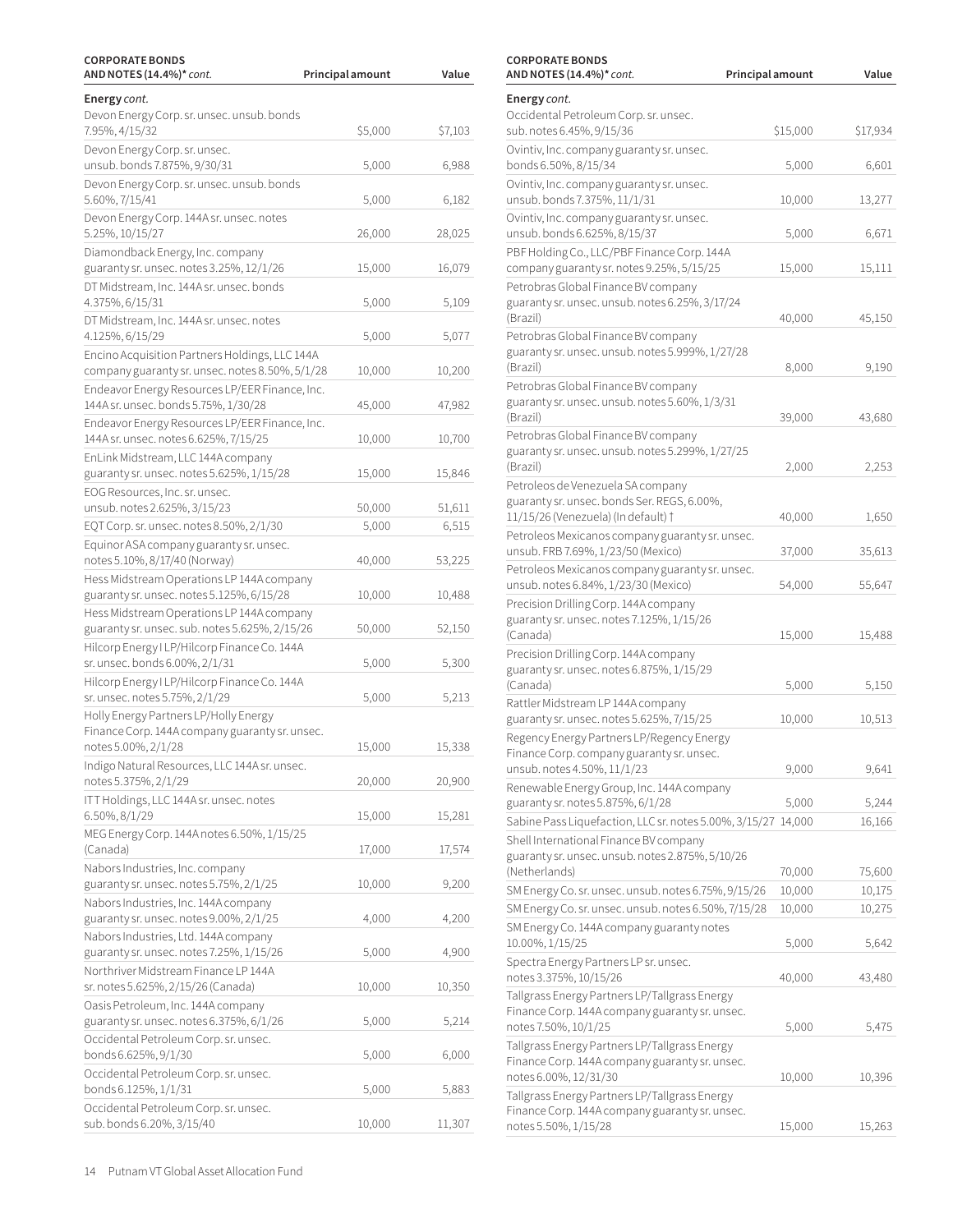| <b>CORPORATE BONDS</b><br>AND NOTES (14.4%)* cont.                                       | <b>Principal amount</b> | Value     |
|------------------------------------------------------------------------------------------|-------------------------|-----------|
| Energy cont.                                                                             |                         |           |
| Targa Resources Partners LP/Targa Resources                                              |                         |           |
| Partners Finance Corp. company                                                           |                         |           |
| guaranty sr. unsec. notes 6.875%, 1/15/29                                                | \$5,000                 | \$5,633   |
| Targa Resources Partners LP/Targa Resources                                              |                         |           |
| Partners Finance Corp. company                                                           |                         |           |
| guaranty sr. unsec. notes 6.50%, 7/15/27                                                 | 5,000                   | 5,419     |
| Targa Resources Partners LP/Targa Resources<br>Partners Finance Corp. company            |                         |           |
| guaranty sr. unsec. notes 5.50%, 3/1/30                                                  | 5,000                   | 5,498     |
| Targa Resources Partners LP/Targa Resources                                              |                         |           |
| Partners Finance Corp. company                                                           |                         |           |
| guaranty sr. unsec. unsub. notes 5.00%, 1/15/28                                          | 10,000                  | 10,550    |
| Transcanada Trust company guaranty jr. unsec.<br>sub. FRB 5.30%, 3/15/77 (Canada)        | 10,000                  | 10,616    |
| Transocean Pontus, Ltd. 144A company                                                     |                         |           |
| guaranty sr. notes 6.125%, 8/1/25                                                        |                         |           |
| (Cayman Islands)                                                                         | 3,625                   | 3,652     |
| Transocean Poseidon, Ltd. 144A company                                                   |                         |           |
| guaranty sr. notes 6.875%, 2/1/27                                                        | 10,000                  | 10,050    |
| Transocean, Inc. 144A company guaranty sr. unsec.                                        |                         |           |
| notes 11.50%, 1/30/27                                                                    | 5,000                   | 5,343     |
| USA Compression Partners LP/USA Compression                                              |                         |           |
| Finance Corp. company guaranty sr. unsec.                                                |                         |           |
| notes 6.875%, 4/1/26                                                                     | 10,000                  | 10,475    |
| USA Compression Partners LP/USA Compression<br>Finance Corp. company guaranty sr. unsec. |                         |           |
| unsub. notes 6.875%, 9/1/27                                                              | 5,000                   | 5,341     |
| Viper Energy Partners LP 144A company                                                    |                         |           |
| guaranty sr. unsec. notes 5.375%, 11/1/27                                                | 5,000                   | 5,209     |
|                                                                                          |                         | 1,438,643 |
| Financials (3.5%)                                                                        |                         |           |
| AG Issuer, LLC 144A sr. notes 6.25%, 3/1/28                                              | 10,000                  | 10,537    |
| Air Lease Corp. sr. unsec. sub. bonds 4.625%, 10/1/28                                    | 23,000                  | 25,912    |
| Air Lease Corp. sr. unsec. sub. notes 3.25%, 10/1/29                                     | 35,000                  | 36,477    |
| Alliant Holdings Intermediate, LLC/Alliant                                               |                         |           |
| Holdings Co-Issuer 144A sr. unsec. notes<br>6.75%, 10/15/27                              | 10,000                  | 10,510    |
| Ally Financial, Inc. company guaranty sr. unsec.                                         |                         |           |
| notes 8.00%, 11/1/31                                                                     | 29,000                  | 41,674    |
| American Express Co. sr. unsec. notes 2.65%, 12/2/22                                     | 96,000                  | 99,158    |
| American International Group, Inc. jr. unsec.                                            |                         |           |
| sub. FRB 8.175%, 5/15/58                                                                 | 3,000                   | 4,338     |
| Ares Capital Corp. sr. unsec. sub. notes                                                 |                         |           |
| 3.875%, 1/15/26                                                                          | 25,000                  | 26,781    |
| Aretec Escrow Issuer, Inc. 144A sr. unsec.                                               |                         |           |
| notes 7.50%, 4/1/29                                                                      | 15,000                  | 15,417    |
| Bank of America Corp. jr. unsec. sub. FRN                                                |                         |           |
| Ser. AA, 6.10%, perpetual maturity                                                       | 74,000                  | 82,880    |
| Bank of America Corp. sr. unsec. FRN Ser. MTN,                                           |                         |           |
| 2.496%, 2/13/31                                                                          | 5,000                   | 5,105     |
| Bank of America Corp. unsec. sub. notes                                                  |                         |           |
| 6.11%, 1/29/37                                                                           | 195,000                 | 267,364   |
| Bank of Montreal unsec. sub. FRN 3.803%, 12/15/32                                        |                         |           |
| (Canada)                                                                                 | 1,000                   | 1,102     |
| Bank of Nova Scotia (The) sr. unsec. notes 2.00%,                                        |                         |           |
| 11/15/22 (Canada)                                                                        | 78,000                  | 79,763    |
| Berkshire Hathaway Finance Corp. company<br>guaranty sr. unsec. bonds 2.85%, 10/15/50    | 10,000                  | 9,982     |
| Berkshire Hathaway Finance Corp. company                                                 |                         |           |
| guaranty sr. unsec. notes 4.30%, 5/15/43                                                 | 29,000                  | 36,138    |
| Blackstone Holdings Finance Co., LLC 144A company                                        |                         |           |
|                                                                                          |                         |           |

| <b>CORPORATE BONDS</b><br>AND NOTES (14.4%)* cont.                           | <b>Principal amount</b> | Value    |
|------------------------------------------------------------------------------|-------------------------|----------|
| Financials cont.                                                             |                         |          |
| Camden Property Trust sr. unsec.                                             |                         |          |
| unsub. notes 4.875%, 6/15/23R                                                | \$65,000                | \$69,538 |
| Cantor Fitzgerald LP 144A unsec. notes                                       |                         |          |
| 6.50%, 6/17/22                                                               | 14,000                  | 14,765   |
| CIT Group, Inc. sr. unsec. sub. notes 5.00%, 8/1/23                          | 5,000                   | 5,406    |
| CIT Group, Inc. sr. unsec. unsub. notes 5.25%, 3/7/25                        | 28,000                  | 31,500   |
| CIT Group, Inc. sr. unsec. unsub. notes 5.00%, 8/15/22                       | 2,000                   | 2,090    |
| Citigroup, Inc. jr. unsec. sub. FRN 3.875%,                                  |                         |          |
| perpetual maturity                                                           | 35,000                  | 35,963   |
| Citigroup, Inc. sr. unsec. FRB 3.668%, 7/24/28                               | 204,000                 | 224,728  |
| Citigroup, Inc. sr. unsec. unsub. FRB 3.887%, 1/10/28                        | 50,000                  | 55,647   |
| Citigroup, Inc. unsec. sub. bonds 4.75%, 5/18/46                             | 10,000                  | 12,727   |
| Citigroup, Inc. unsec. sub. bonds 4.45%, 9/29/27                             | 50,000                  | 57,124   |
| CNO Financial Group, Inc. sr. unsec. notes<br>5.25%, 5/30/29                 | 10,000                  | 11,885   |
| CNO Financial Group, Inc. sr. unsec.                                         |                         |          |
| unsub. notes 5.25%, 5/30/25                                                  | 10,000                  | 11,340   |
| Commonwealth Bank of Australia 144A sr. unsec.                               |                         |          |
| notes 3.15%, 9/19/27 (Australia)                                             | 75,000                  | 81,905   |
| Digital Realty Trust LP company                                              |                         |          |
| guaranty sr. unsec. bonds 4.45%, 7/15/28 R                                   | 25,000                  | 28,949   |
| Digital Realty Trust LP company                                              |                         |          |
| guaranty sr. unsec. notes 4.75%, 10/1/25R                                    | 60,000                  | 68,204   |
| Diversified Healthcare Trust company                                         |                         |          |
| guaranty sr. unsec. notes 9.75%, 6/15/25R                                    | 20,000                  | 22,148   |
| Empire Communities Corp. 144A sr. unsec.<br>notes 7.00%, 12/15/25 (Canada)   | 5,000                   | 5,263    |
| ESH Hospitality, Inc. 144A company                                           |                         |          |
| guaranty sr. unsec. notes 5.25%, 5/1/25R                                     | 10,000                  | 10,188   |
| Fairfax Financial Holdings, Ltd. sr. unsec.<br>notes 4.85%, 4/17/28 (Canada) | 27,000                  | 31,059   |
| Fairfax US, Inc. 144A company guaranty sr. unsec.                            |                         |          |
| notes 4.875%, 8/13/24                                                        | 30,000                  | 32,905   |
| Fifth Third Bancorp jr. unsec. sub. FRB 5.10%,                               |                         |          |
| perpetual maturity                                                           | 11,000                  | 11,413   |
| Five Corners Funding Trust 144A sr. unsec.                                   |                         |          |
| bonds 4.419%, 11/15/23                                                       | 135,000                 | 147,032  |
| Freedom Mortgage Corp. 144A sr. unsec.                                       |                         |          |
| notes 8.25%, 4/15/25                                                         | 15,000                  | 15,656   |
| Freedom Mortgage Corp. 144A sr. unsec.<br>notes 8.125%, 11/15/24             | 5,000                   | 5,169    |
| Freedom Mortgage Corp. 144A sr. unsec.                                       |                         |          |
| notes 6.625%, 1/15/27                                                        | 5,000                   | 5,031    |
| GLP Capital LP/GLP Financing II, Inc. company                                |                         |          |
| guaranty sr. unsec. notes 5.25%, 6/1/25                                      | 10,000                  | 11,257   |
| goeasy, Ltd. 144A company guaranty sr. unsec.                                |                         |          |
| notes 5.375%, 12/1/24 (Canada)                                               | 5,000                   | 5,157    |
| goeasy, Ltd. 144A company guaranty sr. unsec.                                |                         |          |
| notes 4.375%, 5/1/26 (Canada)                                                | 5,000                   | 5,100    |
| Goldman Sachs Group, Inc. (The) sr. unsec. FRB                               |                         |          |
| 4.223%, 5/1/29                                                               | 87,000                  | 99,223   |
| Goldman Sachs Group, Inc. (The) sr. unsec.                                   |                         |          |
| unsub. notes 2.60%, 2/7/30                                                   | 20,000                  | 20,692   |
| Goldman Sachs Group, Inc. (The) unsec.                                       |                         |          |
| sub. notes 6.75%, 10/1/37                                                    | 24,000                  | 34,945   |
| Home Point Capital, Inc. 144A company                                        |                         |          |
| guaranty sr. unsec. notes 5.00%, 2/1/26                                      | 5,000                   | 4,663    |
| HUB International, Ltd. 144A sr. unsec.                                      |                         |          |
| notes 7.00%, 5/1/26                                                          | 20,000                  | 20,742   |
|                                                                              |                         |          |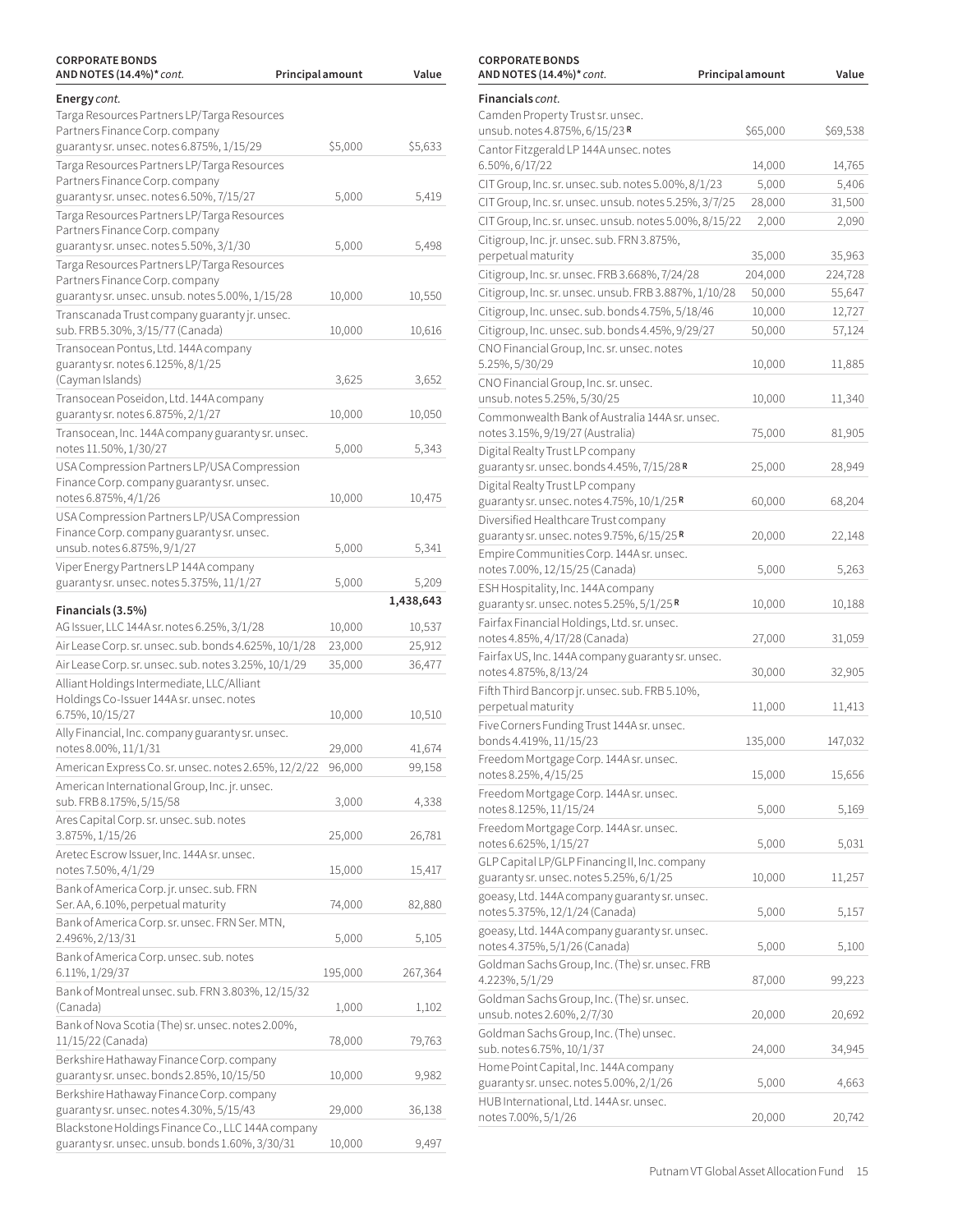| <b>CORPORATE BONDS</b><br>AND NOTES (14.4%)* cont.                                                          | <b>Principal amount</b> | Value    |
|-------------------------------------------------------------------------------------------------------------|-------------------------|----------|
| Financials cont.                                                                                            |                         |          |
| Huntington Bancshares, Inc. unsec. notes<br>4.35%, 2/4/23                                                   | \$40,000                | \$42,301 |
| Icahn Enterprises LP/Icahn Enterprises                                                                      |                         |          |
| Finance Corp. company guaranty sr. unsec.<br>notes 6.75%, 2/1/24                                            | 10,000                  | 10,214   |
| Icahn Enterprises LP/Icahn Enterprises                                                                      |                         |          |
| Finance Corp. company guaranty sr. unsec.<br>notes 6.25%, 5/15/26                                           | 10,000                  | 10,610   |
| Icahn Enterprises LP/Icahn Enterprises<br>Finance Corp. company guaranty sr. unsec.<br>notes 5.25%, 5/15/27 | 5,000                   | 5,162    |
| Icahn Enterprises LP/Icahn Enterprises                                                                      |                         |          |
| Finance Corp. 144A company guaranty sr. unsec.                                                              |                         |          |
| notes 4.375%, 2/1/29                                                                                        | 5,000                   | 4,975    |
| Intercontinental Exchange, Inc. sr. unsec.<br>bonds 2.65%, 9/15/40                                          | 48,000                  | 46,002   |
| Intercontinental Exchange, Inc. sr. unsec.                                                                  |                         |          |
| bonds 1.85%, 9/15/32                                                                                        | 18,000                  | 17,035   |
| International Lease Finance Corp. sr. unsec.<br>unsub. notes 5.875%, 8/15/22                                | 14,000                  | 14,805   |
| iStar, Inc. sr. unsec. notes 5.50%, 2/15/26R                                                                | 10,000                  | 10,475   |
| iStar, Inc. sr. unsec. notes 4.75%, 10/1/24 R                                                               | 15,000                  | 15,788   |
| iStar, Inc. sr. unsec. notes 4.25%, 8/1/25R                                                                 | 15,000                  | 15,431   |
| JPMorgan Chase & Co. jr. unsec. bonds 6.10%,                                                                |                         |          |
| perpetual maturity                                                                                          | 17,000                  | 18,594   |
| JPMorgan Chase & Co. jr. unsec. sub. FRB Ser. HH,                                                           |                         |          |
| 4.60%, perpetual maturity                                                                                   | 157,000                 | 162,700  |
| JPMorgan Chase & Co. jr. unsec. sub. FRB Ser. W,<br>(BBA LIBOR USD 3 Month + 1.00%), 1.156%, 5/15/47        | 13,000                  | 11,167   |
| JPMorgan Chase & Co. jr. unsec. sub. FRN 3.65%,<br>perpetual maturity                                       | 17,000                  | 17,024   |
| JPMorgan Chase & Co. sr. unsec. unsub. FRB<br>3.964%, 11/15/48                                              | 300,000                 | 352,045  |
| JPMorgan Chase & Co. unsec. sub. FRB<br>2.956%, 5/13/31                                                     | 6,000                   | 6,303    |
| JPMorgan Chase & Co. unsec. sub. notes                                                                      |                         |          |
| 3.375%, 5/1/23                                                                                              | 165,000                 | 173,688  |
| KKR Group Finance Co. III. LLC 144A company<br>guaranty sr. unsec. unsub. bonds 5.125%, 6/1/44              | 30,000                  | 39,050   |
| Ladder Capital Finance Holdings, LLLP/Ladder<br>Capital Finance Corp. 144A company                          |                         |          |
| guaranty sr. unsec. notes 4.75%, 6/15/29R                                                                   | 5,000                   | 5,000    |
| Ladder Capital Finance Holdings, LLLP/Ladder<br>Capital Finance Corp. 144A company                          |                         |          |
| guaranty sr. unsec. unsub. notes 5.25%, 10/1/25R<br>Ladder Capital Finance Holdings, LLLP/Ladder            | 25,000                  | 25,438   |
| Capital Finance Corp. 144A sr. unsec.<br>notes 4.25%, 2/1/27 R                                              | 10,000                  | 9,988    |
| Marsh & McLennan Cos., Inc. sr. unsec.                                                                      |                         |          |
| sub. notes 4.375%, 3/15/29                                                                                  | 22,000                  | 25,787   |
| Morgan Stanley sr. unsec. unsub. FRN Ser. GMTN,<br>3.772%, 1/24/29                                          | 185,000                 | 207,631  |
| Morgan Stanley sr. unsec. unsub. notes<br>4.375%, 1/22/47                                                   | 40,000                  | 50,108   |
| Morgan Stanley sr. unsec. unsub. notes Ser. GMTN,                                                           |                         |          |
| 3.125%, 1/23/23                                                                                             | 183,000                 | 190,798  |
| Nationstar Mortgage Holdings, Inc. 144A company<br>guaranty sr. unsec. notes 6.00%, 1/15/27                 | 10,000                  | 10,363   |
| Nationstar Mortgage Holdings, Inc. 144A company<br>guaranty sr. unsec. notes 5.50%, 8/15/28                 | 10,000                  | 10,081   |

| <b>CORPORATE BONDS</b><br>AND NOTES (14.4%)* cont.    | <b>Principal amount</b> | Value     |
|-------------------------------------------------------|-------------------------|-----------|
| Financials cont.                                      |                         |           |
| Nationstar Mortgage Holdings, Inc. 144A company       |                         |           |
| guaranty sr. unsec. notes 5.125%, 12/15/30            | \$5,000                 | \$4,975   |
| Neuberger Berman Group, LLC/Neuberger Berman          |                         |           |
| Finance Corp. 144A sr. unsec. notes 4.875%, 4/15/45   | 30,000                  | 34,790    |
| OneMain Finance Corp. company                         |                         |           |
| guaranty sr. unsec. notes 8.875%, 6/1/25              | 5,000                   | 5,543     |
| OneMain Finance Corp. company                         |                         |           |
| guaranty sr. unsec. sub. notes 7.125%, 3/15/26        | 35,000                  | 40,765    |
| OneMain Finance Corp. company                         |                         |           |
| guaranty sr. unsec. sub. notes 6.625%, 1/15/28        | 5,000                   | 5,732     |
| OneMain Finance Corp. company                         |                         |           |
| guaranty sr. unsec. unsub. notes 6.875%, 3/15/25      | 10,000                  | 11,286    |
| OneMain Finance Corp. company                         |                         |           |
| guaranty sr. unsec. unsub. notes 5.375%, 11/15/29     | 15,000                  | 16,316    |
| OneMain Finance Corp. company guaranty sr. unsec.     |                         |           |
| notes 4.00%, 9/15/30                                  | 5,000                   | 4,956     |
| PennyMac Financial Services, Inc. 144A company        |                         |           |
| guaranty sr. unsec. notes 5.375%, 10/15/25            | 10,000                  | 10,525    |
| PennyMac Financial Services, Inc. 144A company        |                         |           |
| guaranty sr. unsec. notes 4.25%, 2/15/29              | 5,000                   | 4,817     |
| PHH Mortgage Corp. 144A company                       |                         |           |
| guaranty sr. notes 7.875%, 3/15/26                    | 15,000                  | 15,504    |
| Prologis LP sr. unsec. unsub. notes 2.25%, 4/15/30 R  | 10,000                  | 10,214    |
| Prologis LP sr. unsec. unsub. notes 2.125%, 4/15/27 R | 4,000                   | 4,169     |
| Provident Funding Associates LP/PFG Finance Corp.     |                         |           |
| 144A sr. unsec. notes 6.375%, 6/15/25                 | 15,000                  | 15,188    |
| Prudential Financial, Inc. jr. unsec. sub. FRN        |                         |           |
| 5.625%, 6/15/43                                       | 11,000                  | 11,880    |
| Prudential Financial, Inc. jr. unsec. sub. FRN        |                         |           |
| 5.20%, 3/15/44                                        | 26,000                  | 27,983    |
| Royal Bank of Canada sr. unsec.                       |                         |           |
| unsub. notes Ser. GMTN, 2.80%, 4/29/22 (Canada)       | 78,000                  | 79,660    |
| Royal Bank of Canada unsec. sub. notes Ser. GMTN,     |                         |           |
| 4.65%, 1/27/26 (Canada)                               | 45,000                  | 51,556    |
| Service Properties Trust company                      |                         |           |
| guaranty sr. unsec. unsub. notes 7.50%, 9/15/25 R     | 5,000                   | 5,661     |
| Starwood Property Trust, Inc. sr. unsec.              |                         |           |
| notes 4.75%, 3/15/25 <b>R</b>                         | 15,000                  | 15,600    |
| Swiss Re Treasury US Corp. 144A company               |                         |           |
| guaranty sr. unsec. notes 4.25%, 12/6/42              | 90,000                  | 110,245   |
| Toronto-Dominion Bank (The) sr. unsec.                |                         |           |
| unsub. notes Ser. MTN, 1.90%, 12/1/22 (Canada)        | 78,000                  | 79,747    |
| Toronto-Dominion Bank (The) unsec. sub. FRB           |                         |           |
| 3.625%, 9/15/31 (Canada)                              | 62,000                  | 68,698    |
| Truist Financial Corp. jr. unsec. sub. FRB            |                         |           |
| Ser. N, 4.80%, 9/1/24                                 | 16,000                  | 16,800    |
| UBS Group AG 144A sr. unsec. notes 3.491%,            |                         |           |
| 5/23/23 (Switzerland)                                 | 400,000                 | 410,798   |
| USIS Merger Sub, Inc. 144A sr. unsec.                 |                         |           |
| notes 6.875%, 5/1/25                                  | 20,000                  | 20,251    |
| Wells Fargo & Co. jr. unsec. sub. FRB Ser. U,         |                         |           |
| 5.875%, perpetual maturity                            | 9,000                   | 10,091    |
| Wells Fargo & Co. jr. unsec. sub. FRN 3.90%,          |                         |           |
| perpetual maturity                                    | 15,000                  | 15,530    |
| Westpac Banking Corp. unsec. sub. bonds 4.421%,       |                         |           |
| 7/24/39 (Australia)                                   | 3,000                   | 3,549     |
| Westpac Banking Corp. unsec. sub. bonds 2.963%,       |                         |           |
| 11/16/40 (Australia)                                  | 41,000                  | 40,283    |
|                                                       |                         | 4,623,724 |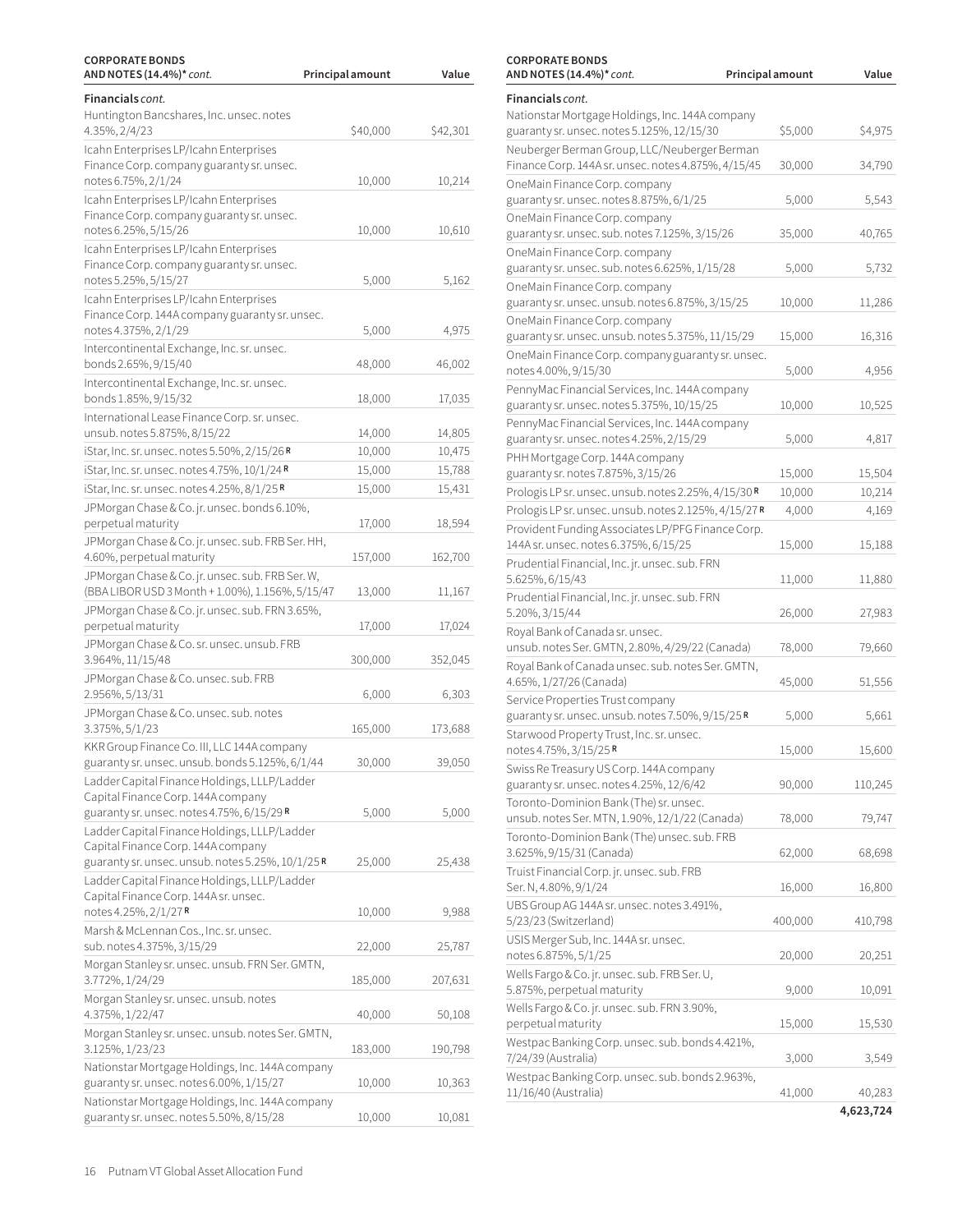| <b>CORPORATE BONDS</b><br>AND NOTES (14.4%)* cont.                                               | <b>Principal amount</b> | Value     |
|--------------------------------------------------------------------------------------------------|-------------------------|-----------|
| Health care $(1.2\%)$                                                                            |                         |           |
| AbbVie, Inc. sr. unsec. notes 3.20%, 11/21/29                                                    | \$167,000               | \$181,369 |
| AbbVie, Inc. sr. unsec. sub. notes 3.80%, 3/15/25<br>(acquired 5/12/20, cost \$16,104) ΔΔ        | 15,000                  | 16,408    |
| Air Methods Corp. 144A sr. unsec. notes<br>8.00%, 5/15/25                                        | 15,000                  | 14,175    |
| Bausch Health Americas, Inc. 144A sr. unsec.<br>notes 8.50%, 1/31/27                             | 15,000                  | 16,313    |
| Bausch Health Cos., Inc. 144A company<br>guaranty sr. unsec. notes 7.25%, 5/30/29                | 10,000                  | 10,219    |
| Bausch Health Cos., Inc. 144A company<br>guaranty sr. unsec. notes 7.00%, 1/15/28                | 5,000                   | 5,150     |
| Bausch Health Cos., Inc. 144A company<br>guaranty sr. unsec. notes 6.25%, 2/15/29                | 10,000                  | 9,891     |
| Bausch Health Cos., Inc. 144A company                                                            |                         |           |
| guaranty sr. unsec. notes 6.125%, 4/15/25<br>Bausch Health Cos., Inc. 144A sr. notes             | 39,000                  | 39,975    |
| 4.875%, 6/1/28<br>Becton Dickinson and Co. sr. unsec. notes                                      | 10,000                  | 10,235    |
| 2.823%, 5/20/30                                                                                  | 7,000                   | 7,332     |
| Becton Dickinson and Co. sr. unsec.<br>sub. bonds 1.957%, 2/11/31                                | 50,000                  | 48,785    |
| Bristol-Myers Squibb Co. sr. unsec. notes<br>3.25%, 2/20/23                                      | 67,000                  | 69,992    |
| Bristol-Myers Squibb Co. sr. unsec. notes<br>2.90%, 7/26/24                                      | 52,000                  | 55,473    |
| Bristol-Myers Squibb Co. sr. unsec. notes<br>1.45%, 11/13/30                                     | 20,000                  | 19,311    |
| Bristol-Myers Squibb Co. sr. unsec.<br>sub. notes 3.40%, 7/26/29                                 | 19,000                  | 21,293    |
| Centene Corp. sr. unsec. bonds 3.00%, 10/15/30                                                   | 5,000                   | 5,136     |
| Centene Corp. sr. unsec. notes 4.625%, 12/15/29                                                  | 25,000                  | 27,438    |
| Centene Corp. 144A sr. unsec. notes 5.375%, 8/15/26                                              | 10,000                  | 10,450    |
| Centene Escrow I Corp. 144A sr. unsec.<br>notes 5.375%, 6/1/26                                   | 5,000                   | 5,225     |
| Charles River Laboratories International, Inc.                                                   |                         |           |
| 144A company guaranty sr. unsec. notes<br>4.00%, 3/15/31                                         | 5,000                   | 5,188     |
| Charles River Laboratories International, Inc.<br>144A company guaranty sr. unsec. notes         |                         |           |
| 3.75%, 3/15/29                                                                                   | 5,000                   | 5,056     |
| CHS/Community Health Systems, Inc. 144A company<br>guaranty sr. notes 8.00%, 3/15/26             | 5,000                   | 5,388     |
| CHS/Community Health Systems, Inc. 144A company<br>guaranty sr. notes 5.625%, 3/15/27            | 5,000                   | 5,325     |
| CHS/Community Health Systems, Inc. 144A company<br>guaranty sr. unsec. sub. notes 6.875%, 4/1/28 | 10,000                  | 9,892     |
| CHS/Community Health Systems, Inc. 144A jr.<br>notes 6.875%, 4/15/29                             | 10,000                  | 10,465    |
| CHS/Community Health Systems, Inc. 144A<br>sr. notes 6.625%, 2/15/25                             | 10,000                  | 10,575    |
| Cigna Corp. company guaranty sr. unsec.<br>unsub. notes 3.75%, 7/15/23                           | 27,000                  | 28,753    |
| CVS Health Corp. sr. unsec. unsub. notes<br>4.78%, 3/25/38                                       | 99,000                  | 121,794   |
| CVS Health Corp. sr. unsec. unsub. notes<br>3.70%, 3/9/23                                        | 6,000                   | 6,319     |
| CVS Pass-Through Trust 144A sr. mtge.<br>notes 4.704%, 1/10/36                                   | 38,488                  | 43,616    |
| DH Europe Finance II Sarl company<br>guaranty sr. unsec. bonds 3.40%, 11/15/49                   |                         |           |
| (Luxembourg)                                                                                     | 15,000                  | 16,536    |

| <b>CORPORATE BONDS</b><br>AND NOTES (14.4%)* cont.                                                     | <b>Principal amount</b> | Value     |
|--------------------------------------------------------------------------------------------------------|-------------------------|-----------|
| Health care cont.                                                                                      |                         |           |
| Elanco Animal Health, Inc. sr. unsec.                                                                  |                         |           |
| notes Ser. WI, 5.90%, 8/28/28                                                                          | \$10,000                | \$11,703  |
| Endo Luxembourg Finance Co. I Sarl/Endo US, Inc.                                                       |                         |           |
| 144A company guaranty sr. notes 6.125%, 4/1/29                                                         |                         |           |
| (Luxembourg)                                                                                           | 5,000                   | 4,900     |
| Global Medical Response, Inc. 144A                                                                     |                         |           |
| sr. notes 6.50%, 10/1/25                                                                               | 5,000                   | 5,144     |
| HCA, Inc. company guaranty sr. bonds 3.50%, 7/15/51                                                    | 40,000                  | 39,982    |
| HCA, Inc. company guaranty sr. notes 4.125%, 6/15/29                                                   | 5,000                   | 5,630     |
| HCA, Inc. company guaranty sr. sub. bonds<br>5.50%, 6/15/47                                            | 20,000                  | 26,048    |
| HCA, Inc. company guaranty sr. unsec.<br>notes 5.375%, 9/1/26                                          | 10,000                  | 11,508    |
| HCA, Inc. company guaranty sr. unsec.                                                                  |                         |           |
| notes 3.50%, 9/1/30                                                                                    | 5,000                   | 5,327     |
| Mallinckrodt International Finance                                                                     |                         |           |
| SA/Mallinckrodt CB, LLC 144A company                                                                   |                         |           |
| guaranty sub. notes 10.00%, 4/15/25 (Luxembourg)                                                       | 14,000                  | 14,140    |
| Merck & Co., Inc. sr. unsec. notes 2.90%, 3/7/24                                                       | 1,000                   | 1,062     |
| Merck & Co., Inc. sr. unsec. unsub. notes                                                              |                         |           |
| 3.70%, 2/10/45                                                                                         | 50,000                  | 57,583    |
| Merck & Co., Inc. sr. unsec. unsub. notes                                                              |                         |           |
| 2.75%, 2/10/25                                                                                         | 8,000                   | 8,524     |
| Novartis Capital Corp. company<br>guaranty sr. unsec. unsub. bonds 4.00%, 11/20/45                     |                         |           |
|                                                                                                        | 80,000                  | 97,634    |
| Ortho-Clinical Diagnostics, Inc./Ortho-Clinical<br>Diagnostics SA 144A sr. unsec. notes 7.375%, 6/1/25 | 3,000                   | 3,221     |
| Owens & Minor, Inc. 144A sr. unsec. notes                                                              |                         |           |
| 4.50%, 3/31/29                                                                                         | 15,000                  | 15,413    |
| Pfizer, Inc. sr. unsec. unsub. notes 3.00%, 12/15/26                                                   | 40,000                  | 43,946    |
| Service Corp. International sr. unsec.                                                                 |                         |           |
| bonds 5.125%, 6/1/29                                                                                   | 15,000                  | 16,275    |
| Service Corp. International sr. unsec.                                                                 |                         |           |
| notes 4.625%, 12/15/27                                                                                 | 6,000                   | 6,345     |
| Service Corp. International sr. unsec.                                                                 |                         |           |
| notes 3.375%, 8/15/30                                                                                  | 5,000                   | 4,899     |
| Service Corp. International sr. unsec.                                                                 |                         |           |
| sub. notes 4.00%, 5/15/31                                                                              | 5,000                   | 5,103     |
| Tenet Healthcare Corp. company                                                                         |                         |           |
| guaranty sr. notes 4.625%, 7/15/24                                                                     | 5,000                   | 5,074     |
| Tenet Healthcare Corp. 144A company<br>guaranty notes 6.25%, 2/1/27                                    | 5,000                   | 5,219     |
| Tenet Healthcare Corp. 144A company                                                                    |                         |           |
| guaranty sr. notes 7.50%, 4/1/25                                                                       | 5,000                   | 5,401     |
| Tenet Healthcare Corp. 144A company                                                                    |                         |           |
| guaranty sr. notes 5.125%, 11/1/27                                                                     | 20,000                  | 20,975    |
| Tenet Healthcare Corp. 144A company                                                                    |                         |           |
| guaranty sr. notes 4.875%, 1/1/26                                                                      | 30,000                  | 31,116    |
| Tenet Healthcare Corp. 144A company                                                                    |                         |           |
| guaranty sr. notes 4.25%, 6/1/29                                                                       | 15,000                  | 15,188    |
| UnitedHealth Group, Inc. sr. unsec.                                                                    |                         |           |
| unsub. notes 2.75%, 2/15/23                                                                            | 90,000                  | 92,974    |
| UnitedHealth Group, Inc. sr. unsec.                                                                    |                         |           |
| unsub. notes 2.00%, 5/15/30                                                                            | 25,000                  | 25,186    |
| Viatris, Inc. 144A company guaranty sr. unsec.                                                         |                         |           |
| notes 2.30%, 6/22/27                                                                                   | 28,000                  | 28,581    |
| Zoetis, Inc. sr. unsec. notes 3.90%, 8/20/28                                                           | 35,000                  | 39,794    |
| Zoetis, Inc. sr. unsec. sub. notes 2.00%, 5/15/30                                                      | 18,000                  | 17,917    |
|                                                                                                        |                         | 1,514,889 |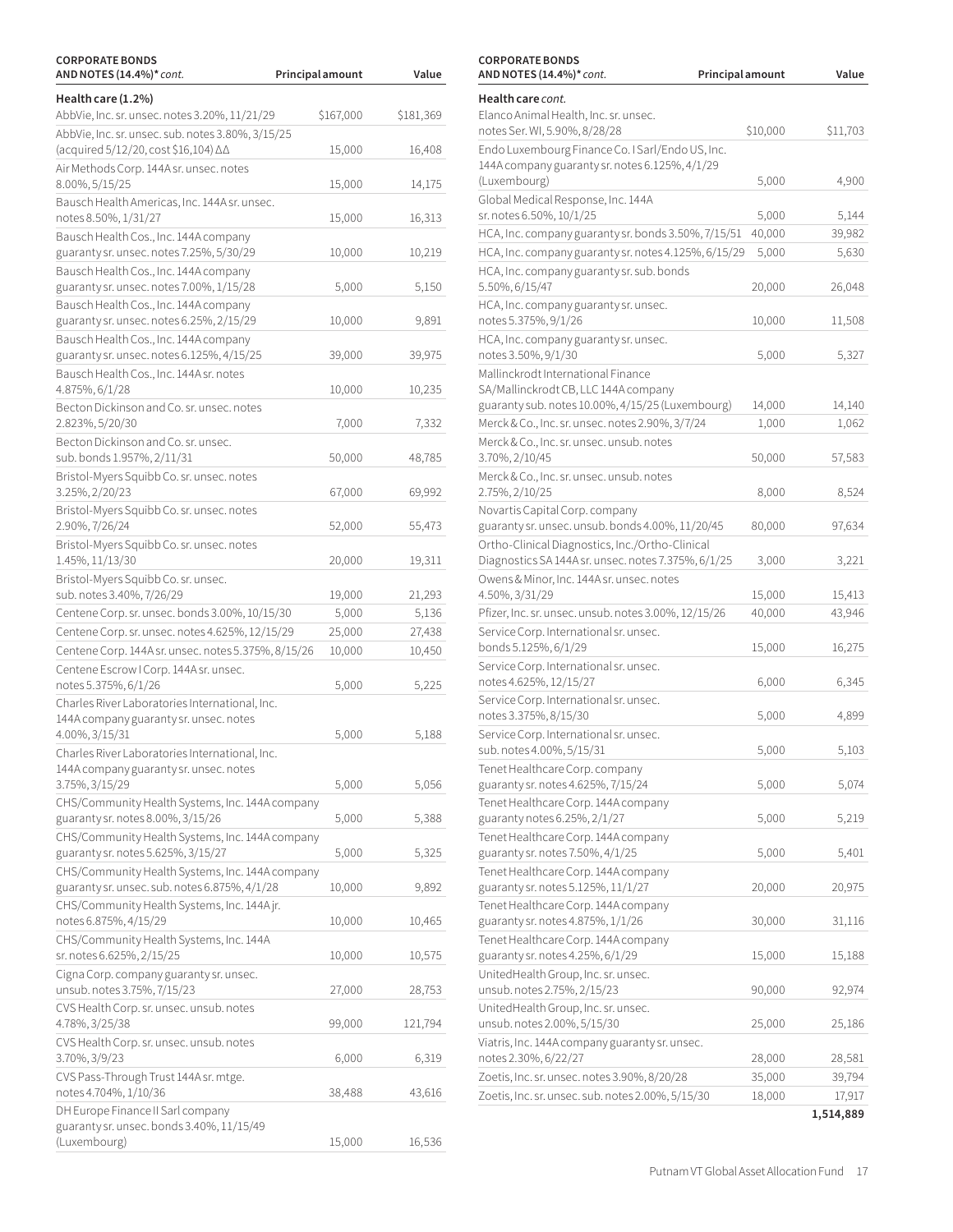| <b>CORPORATE BONDS</b><br>AND NOTES (14.4%)* cont.                                                         | Principal amount | Value    |
|------------------------------------------------------------------------------------------------------------|------------------|----------|
| Technology (1.4%)                                                                                          |                  |          |
| Ahead DB Holdings, LLC 144A company                                                                        |                  |          |
| guaranty sr. unsec. notes 6.625%, 5/1/28                                                                   | \$10,000         | \$10,345 |
| Alphabet, Inc. sr. unsec. bonds 2.25%, 8/15/60                                                             | 30,000           | 26,457   |
| Alphabet, Inc. sr. unsec. notes 1.998%, 8/15/26                                                            | 35,000           | 36,615   |
| Analog Devices, Inc. sr. unsec.<br>unsub. notes 3.90%, 12/15/25                                            | 25,000           | 27,815   |
| Apple, Inc. sr. unsec. bonds 2.80%, 2/8/61                                                                 | 20,000           | 19,479   |
| Apple, Inc. sr. unsec. notes 2.85%, 5/11/24                                                                | 25,000           | 26,532   |
| Apple, Inc. sr. unsec. unsub. notes 4.375%, 5/13/45                                                        | 80,000           | 101,995  |
| Apple, Inc. sr. unsec. unsub. notes 3.85%, 5/4/43                                                          | 27,000           | 32,024   |
| Arches Buyer, Inc. 144A sr. notes 4.25%, 6/1/28                                                            | 5,000            | 4,944    |
| Banff Merger Sub, Inc. 144A sr. unsec.<br>notes 9.75%, 9/1/26                                              | 10,000           | 10,525   |
| Black Knight InfoServ, LLC 144A company                                                                    |                  |          |
| guaranty sr. unsec. notes 3.625%, 9/1/28                                                                   | 5,000            | 4,975    |
| Boxer Parent Co., Inc. 144A company<br>guaranty sr. notes 7.125%, 10/2/25                                  | 5,000            | 5,350    |
| Boxer Parent Co., Inc. 144A notes 9.125%, 3/1/26                                                           |                  | 10,555   |
|                                                                                                            | 10,000           |          |
| Broadcom Corp./Broadcom Cayman Finance, Ltd.<br>company guaranty sr. unsec. unsub. notes<br>3.50%, 1/15/28 | 90,000           | 98,735   |
| Broadcom, Inc. company guaranty sr. unsec.                                                                 |                  |          |
| bonds 4.15%, 11/15/30                                                                                      | 71,000           | 79,620   |
| Broadcom, Inc. 144A company guaranty sr. unsec.<br>bonds 3.75%, 2/15/51                                    | 10,000           | 10,439   |
| BY Crown Parent LLC/BY Bond Finance, Inc. 144A<br>company guaranty sr. notes 4.25%, 1/31/26                | 5,000            | 5,238    |
| Cisco Systems, Inc./California sr. unsec.<br>unsub. bonds 5.90%, 2/15/39                                   | 5,000            | 7,280    |
| Cisco Systems, Inc./California sr. unsec.<br>unsub. notes 2.50%, 9/20/26                                   | 35,000           | 37,553   |
| Clarivate Science Holdings Corp. 144A sr. unsec.<br>notes 4.875%, 6/30/29                                  | 5,000            | 5,131    |
| CommScope Finance, LLC 144A sr. notes<br>6.00%, 3/1/26                                                     | 5,000            | 5,279    |
| CommScope, Inc. 144A company guaranty sr. unsec.<br>notes 8.25%, 3/1/27                                    | 10,000           | 10,688   |
| Crowdstrike Holdings, Inc. company                                                                         |                  |          |
| guaranty sr. unsec. notes 3.00%, 2/15/29                                                                   | 5,000            | 5,005    |
| Dell International, LLC/EMC Corp. company<br>guaranty sr. bonds 8.35%, 7/15/46                             | 7,000            | 11,449   |
| Dell International, LLC/EMC Corp. company                                                                  |                  |          |
| guaranty sr. notes 6.02%, 6/15/26                                                                          | 17,000           | 20,409   |
| Diamond 1 Finance Corp./Diamond 2 Finance Corp.<br>144A company guaranty sr. unsec. notes                  |                  |          |
| 7.125%, 6/15/24                                                                                            | 5,000            | 5,129    |
| Diebold Nixdorf, Inc. company guaranty sr. unsec.<br>sub. notes 8.50%, 4/15/24                             | 10,000           | 10,238   |
| Diebold Nixdorf, Inc. 144A company<br>guaranty sr. notes 9.375%, 7/15/25                                   | 5,000            | 5,544    |
| Fidelity National Information Services, Inc.                                                               |                  |          |
| sr. unsec. bonds 2.25%, 3/1/31                                                                             | 10,000           | 9,982    |
| Fiserv, Inc. sr. unsec. bonds 3.50%, 7/1/29                                                                | 15,000           | 16,505   |
| Fiserv, Inc. sr. unsec. sub. bonds 4.20%, 10/1/28                                                          | 55,000           | 63,224   |
| IBM Corp. sr. unsec. unsub. notes 1.875%, 8/1/22                                                           | 140,000          | 142,380  |
| Imola Merger Corp. 144A sr. notes 4.75%, 5/15/29<br>Microchip Technology, Inc. company                     | 10,000           | 10,288   |
| guaranty sr. notes 4.333%, 6/1/23                                                                          | 27,000           | 28,793   |

| <b>CORPORATE BONDS</b><br>AND NOTES (14.4%)* cont.                                                    | <b>Principal amount</b> | Value               |
|-------------------------------------------------------------------------------------------------------|-------------------------|---------------------|
| Technology cont.                                                                                      |                         |                     |
| Microchip Technology, Inc. company                                                                    |                         |                     |
| guaranty sr. unsec. notes 4.25%, 9/1/25                                                               | \$10,000                | \$10,499            |
| Microsoft Corp. sr. unsec. unsub. bonds<br>2.525%, 6/1/50                                             | 25,000                  | 24,562              |
| Microsoft Corp. sr. unsec. unsub. notes<br>1.55%, 8/8/21                                              | 160,000                 | 160,038             |
| Oracle Corp. sr. unsec. unsub. bonds<br>4.00%, 11/15/47                                               | 35,000                  | 38,180              |
| Oracle Corp. sr. unsec. unsub. notes<br>5.375%, 7/15/40                                               | 35,000                  | 45,378              |
| Oracle Corp. sr. unsec. unsub. notes<br>3.625%, 7/15/23                                               | 144,000                 | 152,995             |
| Oracle Corp. sr. unsec. unsub. notes<br>2.50%, 10/15/22                                               | 80,000                  | 82,132              |
| Plantronics, Inc. 144A company<br>guaranty sr. unsec. notes 4.75%, 3/1/29                             | 15,000                  | 14,891              |
| Qorvo, Inc. 144A company guaranty sr. unsec.<br>bonds 3.375%, 4/1/31                                  | 10,000                  | 10,422              |
| Rocket Software, Inc. 144A sr. unsec.<br>notes 6.50%, 2/15/29                                         | 15,000                  | 14,850              |
| Salesforce.com, Inc. sr. unsec. bonds 3.05%, 7/15/61                                                  | 30,000                  | 30,397              |
| Salesforce.com, Inc. sr. unsec. bonds 2.90%, 7/15/51                                                  | 30,000                  | 30,292              |
| Salesforce.com, Inc. sr. unsec.                                                                       |                         |                     |
| unsub. notes 3.70%, 4/11/28                                                                           | 101,000                 | 115,056             |
| Sensata Technologies, Inc. 144A company<br>guaranty sr. unsec. notes 3.75%, 2/15/31                   | 30,000                  | 29,665              |
| ServiceNow, Inc. sr. unsec. notes 1.40%, 9/1/30                                                       | 30,000                  | 28,147              |
| SS&C Technologies, Inc. 144A company<br>guaranty sr. unsec. notes 5.50%, 9/30/27                      | 5,000                   | 5,294               |
| Tempo Acquisition, LLC/Tempo Acquisition<br>Finance Corp. 144A company                                |                         |                     |
| guaranty sr. notes 5.75%, 6/1/25                                                                      | 5,000                   | 5,263               |
| Tempo Acquisition, LLC/Tempo Acquisition<br>Finance Corp. 144A sr. unsec. notes 6.75%, 6/1/25         | 30,000                  | 30,506              |
| TTM Technologies, Inc. 144A company<br>guaranty sr. unsec. notes 4.00%, 3/1/29                        | 10,000                  | 10,000              |
| Twilio, Inc. company guaranty sr. unsec.<br>notes 3.875%, 3/15/31                                     | 5,000                   | 5,131               |
| Twilio, Inc. company guaranty sr. unsec.<br>notes 3.625%, 3/15/29                                     | 10,000                  | 10,200              |
| Western Digital Corp. company guaranty sr. unsec.                                                     |                         |                     |
| notes 4.75%, 2/15/26                                                                                  | 5,000                   | 5,556               |
| ZoomInfo Technologies LLC/ZoomInfo Finance Corp.<br>144A company guaranty sr. unsec. notes            | 15,000                  |                     |
| 3.875%, 2/1/29                                                                                        |                         | 14,906<br>1,780,880 |
| Transportation (0.2%)<br>American Airlines, Inc./AAdvantage Loyalty IP,                               |                         |                     |
| Ltd. 144A company guaranty sr. notes 5.75%, 4/20/29<br>American Airlines, Inc./AAdvantage Loyalty IP, | 10,000                  | 10,813              |
| Ltd. 144A company guaranty sr. notes 5.50%, 4/20/26                                                   | 10,000                  | 10,588              |
| CSX Corp. sr. unsec. unsub. notes 4.10%, 3/15/44                                                      | 70,000                  | 82,192              |
| Delta Air Lines Inc/SkyMiles IP, Ltd. 144A<br>company guaranty sr. notes 4.75%, 10/20/28              | 15,000                  | 16,676              |
| Penske Truck Leasing Co. LP/PTL Finance Corp.<br>144A sr. unsec. bonds 3.40%, 11/15/26                | 16,000                  | 17,330              |
| Penske Truck Leasing Co. LP/PTL Finance Corp.<br>144A sr. unsec. notes 3.90%, 2/1/24                  | 20,000                  | 21,448              |
| United Airlines, Inc. 144A company<br>guaranty sr. notes 4.625%, 4/15/29                              | 5,000                   | 5,175               |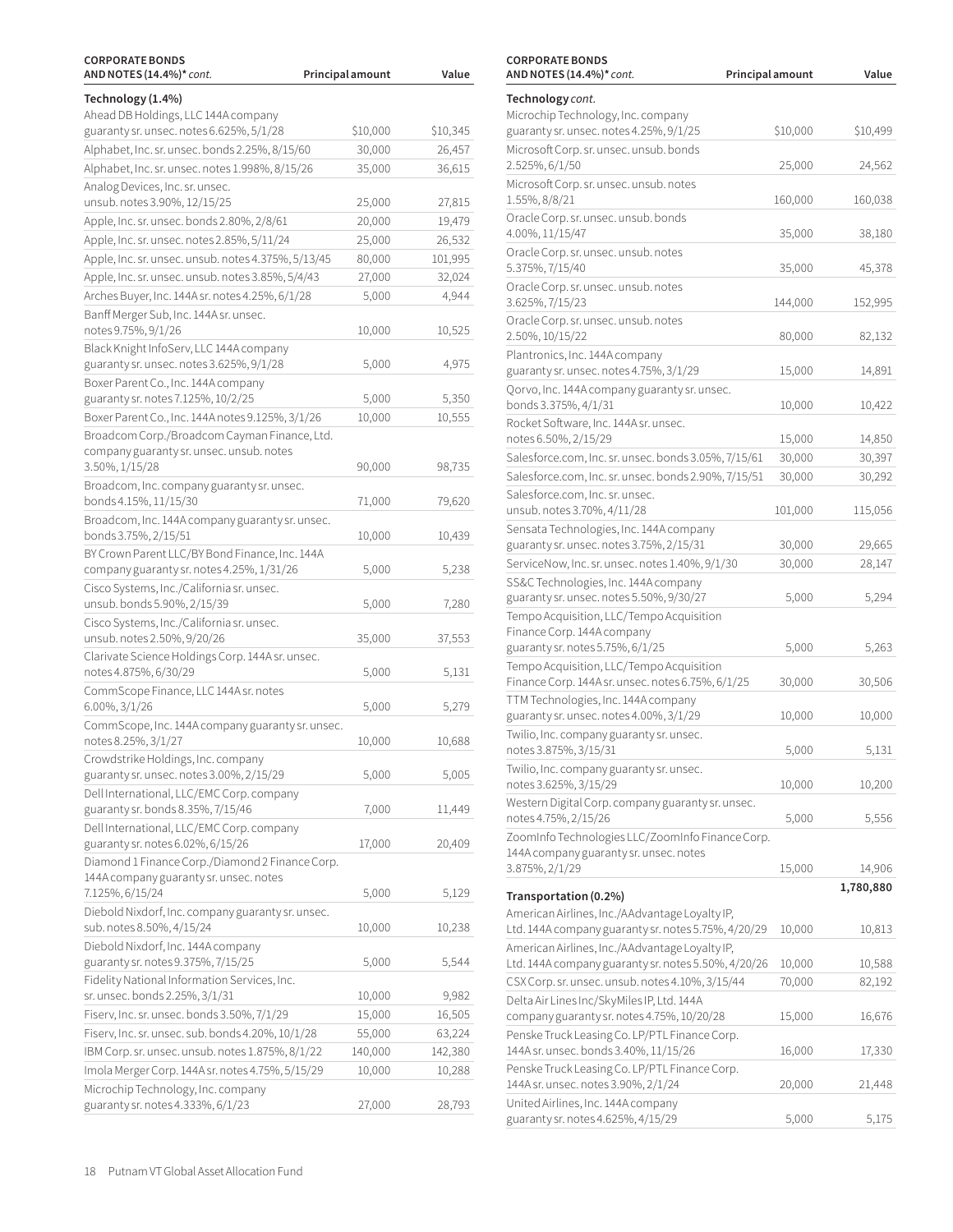| <b>CORPORATE BONDS</b><br>AND NOTES (14.4%)* cont.                                  | <b>Principal amount</b> | Value   |
|-------------------------------------------------------------------------------------|-------------------------|---------|
| Transportation cont.                                                                |                         |         |
| United Airlines, Inc. 144A company                                                  |                         |         |
| guaranty sr. notes 4.375%, 4/15/26                                                  | \$5,000                 | \$5,176 |
| Watco Cos LLC/Watco Finance Corp. 144A sr. unsec.                                   |                         |         |
| notes 6.50%, 6/15/27                                                                | 30,000                  | 32,100  |
| Utilities and power (1.1%)                                                          |                         | 201,498 |
| AES Corp. (The) 144A sr. unsec. bonds 2.45%, 1/15/31                                | 50,000                  | 49,470  |
| American Electric Power Co., Inc. sr. unsec.                                        |                         |         |
| unsub. notes Ser. J, 4.30%, 12/1/28                                                 | 55,000                  | 63,298  |
| Buckeye Partners LP sr. unsec. notes 3.95%, 12/1/26                                 | 5,000                   | 5,088   |
| Buckeye Partners LP 144A sr. unsec. notes<br>4.50%, 3/1/28                          | 5,000                   | 5,127   |
| Calpine Corp. 144A company                                                          |                         |         |
| guaranty sr. notes 5.25%, 6/1/26                                                    | 7,000                   | 7,201   |
| Calpine Corp. 144A company                                                          |                         |         |
| guaranty sr. notes 4.50%, 2/15/28                                                   | 35,000                  | 35,700  |
| Colorado Interstate Gas Co., LLC company                                            |                         |         |
| guaranty sr. unsec. notes 6.85%, 6/15/37                                            | 8,000                   | 10,578  |
| Commonwealth Edison Co. 1st mtge. bonds                                             |                         |         |
| 5.90%, 3/15/36                                                                      | 28,000                  | 39,577  |
| Consolidated Edison Co. of New York, Inc.                                           |                         |         |
| sr. unsec. unsub. notes 4.20%, 3/15/42                                              | 45,000                  | 52,167  |
| Duke Energy Corp. sr. unsec. bonds 4.20%, 6/15/49                                   | 70,000                  | 79,034  |
| Duke Energy Corp. sr. unsec. notes 3.15%, 8/15/27                                   | 55,000                  | 59,356  |
| Duke Energy Indiana LLC sr. bonds 6.45%, 4/1/39                                     | 5,000                   | 7,337   |
| Enbridge, Inc. company guaranty sr. unsec.<br>unsub. bonds 4.50%, 6/10/44 (Canada)  | 15,000                  | 17,698  |
| Enbridge, Inc. sr. unsec. unsub. bonds 4.25%,                                       |                         |         |
| 12/1/26 (Canada)                                                                    | 30,000                  | 33,815  |
| Energy Transfer LP jr. unsec. sub. FRN 6.625%,<br>perpetual maturity                | 91,000                  | 89,067  |
| Energy Transfer Operating LP company                                                |                         |         |
| guaranty sr. unsec. bonds 3.75%, 5/15/30                                            | 30,000                  | 32,589  |
| Energy Transfer Operating LP company                                                |                         |         |
| guaranty sr. unsec. notes 5.875%, 1/15/24                                           | 12,000                  | 13,297  |
| Energy Transfer Operating LP company                                                |                         |         |
| guaranty sr. unsec. notes 2.90%, 5/15/25                                            | 37,000                  | 38,942  |
| Energy Transfer Operating LP sr. unsec.                                             |                         |         |
| unsub. bonds 6.125%, 12/15/45                                                       | 6,000                   | 7,648   |
| Enterprise Products Operating, LLC company                                          |                         |         |
| guaranty sr. unsec. notes 2.80%, 1/31/30                                            | 4,000                   | 4,226   |
| Enterprise Products Operating, LLC company                                          | 90,000                  |         |
| guaranty sr. unsec. unsub. bonds 4.25%, 2/15/48                                     |                         | 103,537 |
| IPALCO Enterprises, Inc. sr. notes 4.25%, 5/1/30                                    | 25,000                  | 28,076  |
| IPALCO Enterprises, Inc. sr. sub. notes 3.70%, 9/1/24                               | 5,000                   | 5,379   |
| Kinder Morgan Energy Partners LP company<br>guaranty sr. unsec. notes 5.40%, 9/1/44 | 12,000                  | 14,873  |
| Kinder Morgan Energy Partners LP company                                            |                         |         |
| guaranty sr. unsec. unsub. notes 3.45%, 2/15/23                                     | 25,000                  | 26,011  |
| Kinder Morgan, Inc./DE company                                                      |                         |         |
| guaranty sr. unsec. notes Ser. GMTN, 7.75%, 1/15/32                                 | 17,000                  | 24,388  |
| NRG Energy, Inc. company guaranty sr. unsec.                                        |                         |         |
| notes 7.25%, 5/15/26                                                                | 10,000                  | 10,375  |
| NRG Energy, Inc. company guaranty sr. unsec.                                        |                         |         |
| notes 6.625%, 1/15/27                                                               | 5,000                   | 5,176   |
| NRG Energy, Inc. 144A company                                                       |                         |         |
| guaranty sr. bonds 4.45%, 6/15/29                                                   | 10,000                  | 11,038  |
| NRG Energy, Inc. 144A company                                                       |                         |         |
| guaranty sr. notes 3.75%, 6/15/24                                                   | 21,000                  | 22,362  |
| NRG Energy, Inc. 144A sr. unsec. bonds 5.25%, 6/15/29                               | 5,000                   | 5,319   |

| <b>CORPORATE BONDS</b><br>AND NOTES (14.4%)* cont.                                          | <b>Principal amount</b> | Value             |
|---------------------------------------------------------------------------------------------|-------------------------|-------------------|
| Utilities and power cont.                                                                   |                         |                   |
| NSTAR Electric Co. sr. unsec.                                                               |                         |                   |
| unsub. notes 2.375%, 10/15/22 (Canada)                                                      | \$75,000                | \$76,500          |
| Oncor Electric Delivery Co., LLC sr. notes                                                  |                         |                   |
| 3.75%, 4/1/45                                                                               | 75,000                  | 86,630            |
| Pacific Gas and Electric Co. company                                                        |                         |                   |
| guaranty sr. unsec. unsub. notes 2.95%, 3/1/26                                              | 10,000                  | 10,226            |
| Pacific Gas and Electric Co. notes 2.10%, 8/1/27                                            | 5,000                   | 4,856             |
| Pacific Gas and Electric Co. sr. notes 3.30%, 3/15/27                                       | 15,000                  | 15,521            |
| Pacific Gas and Electric Co. sr. notes 1.367%, 3/10/23                                      | 100,000                 | 100,005           |
| PPL Capital Funding, Inc. company                                                           |                         |                   |
| guaranty sr. unsec. unsub. notes 4.20%, 6/15/22                                             | 60,000                  | 61,546            |
| Public Service Electric & Gas Co.                                                           |                         |                   |
| sr. notes Ser. MTN, 5.50%, 3/1/40                                                           | 25,000                  | 34,226            |
| Texas Competitive Electric Holdings Co., LLC/TCEH                                           |                         |                   |
| Finance, Inc. escrow company                                                                |                         |                   |
| guaranty sr. notes 11.50%, 10/1/21F                                                         | 13,000                  |                   |
| Vistra Operations Co., LLC 144A company                                                     |                         |                   |
| guaranty sr. notes 4.30%, 7/15/29                                                           | 36,000                  | 39,129            |
| Vistra Operations Co., LLC 144A company                                                     |                         |                   |
| guaranty sr. notes 3.55%, 7/15/24                                                           | 23,000                  | 24,284            |
| Vistra Operations Co., LLC 144A company                                                     |                         |                   |
| guaranty sr. unsec. notes 5.625%, 2/15/27                                                   | 10,000                  | 10,375            |
| Vistra Operations Co., LLC 144A company<br>guaranty sr. unsec. notes 5.50%, 9/1/26          | 15,000                  |                   |
| Vistra Operations Co., LLC 144A company                                                     |                         | 15,469            |
| guaranty sr. unsec. sub. notes 5.00%, 7/31/27                                               | 5,000                   | 5,133             |
|                                                                                             |                         | 1,391,649         |
|                                                                                             |                         |                   |
| Total corporate bonds and notes (cost \$17,604,166)                                         |                         | \$18,891,700      |
|                                                                                             |                         |                   |
| MORTGAGE-BACKED SECURITIES (2.9%)*                                                          | <b>Principal amount</b> | Value             |
|                                                                                             |                         |                   |
| Agency collateralized mortgage obligations (0.1%)                                           |                         |                   |
| Federal Home Loan Mortgage Corporation                                                      |                         |                   |
| REMICs IFB Ser. 3408, Class EK, ((-4.024 x<br>1 Month US LIBOR) + 25.79%), 25.50%, 4/15/37  | \$6,077                 | \$11,242          |
| REMICs IFB Ser. 3072, Class SM, ((-3.667 x                                                  |                         |                   |
| 1 Month US LIBOR) + 23.80%), 23.529%, 11/15/35                                              | 8,514                   | 15,155            |
| REMICs IFB Ser. 3065, Class DC, ((-3 x 1 Month                                              |                         |                   |
| US LIBOR) + 19.86%), 19.641%, 3/15/35                                                       | 16,882                  | 23,635            |
| REMICs IFB Ser. 2990, Class LB, ((-2.556 x                                                  |                         |                   |
| 1 Month US LIBOR) + 16.95%), 16.759%, 6/15/34                                               | 6,186                   | 7,547             |
| REMICs IFB Ser. 3829, Class AS, IO, ((-1 x                                                  |                         |                   |
| 1 Month US LIBOR) + 6.95%), 6.877%, 3/15/41                                                 | 28,818                  | 6,031             |
| Federal National Mortgage Association                                                       |                         |                   |
| REMICs IFB Ser. 06-8, Class HP, ((-3.667 x                                                  |                         |                   |
| 1 Month US LIBOR) + 24.57%), 24.231%, 3/25/36                                               | 10,894                  | 17,983            |
| REMICs IFB Ser. 07-53, Class SP, ((-3.667 x                                                 |                         |                   |
| 1 Month US LIBOR) + 24.20%), 23.865%, 6/25/37                                               | 8,812                   | 15,509            |
| REMICs IFB Ser. 18-86, Class DS, IO, ((-1 x<br>1 Month US LIBOR) + 6.10%), 6.009%, 12/25/48 | 84,822                  | 8,138             |
| REMICs Ser. 06-46, Class OC, PO, zero %, 6/25/36                                            | 3,179                   | 2,988             |
|                                                                                             |                         |                   |
| Government National Mortgage Association<br>IFB Ser. 13-99, Class AS, IO, ((-1 x 1 Month    |                         |                   |
| US LIBOR) + 6.05%), 5.957%, 6/20/43                                                         | 51,162                  | 10,520            |
| Ser. 10-9, Class UI, IO, 5.00%, 1/20/40                                                     | 32,280                  | 6,022             |
| Ser. 16-123, Class LI, IO, 3.50%, 3/20/44                                                   | 73,979                  | 5,581             |
| Ser. 13-14, IO, 3.50%, 12/20/42                                                             | 105,590                 | 9,490             |
| Ser. 12-141, Class WI, IO, 3.50%, 11/20/41                                                  | 39,226                  | 611               |
| Ser. 16-H16, Class EI, IO, 2.277%, 6/20/66 W                                                | 148,781                 | 11,426            |
| Ser. 15-H26, Class DI, IO, 1.92%, 10/20/65 W                                                | 211,854                 | 16,631<br>168,509 |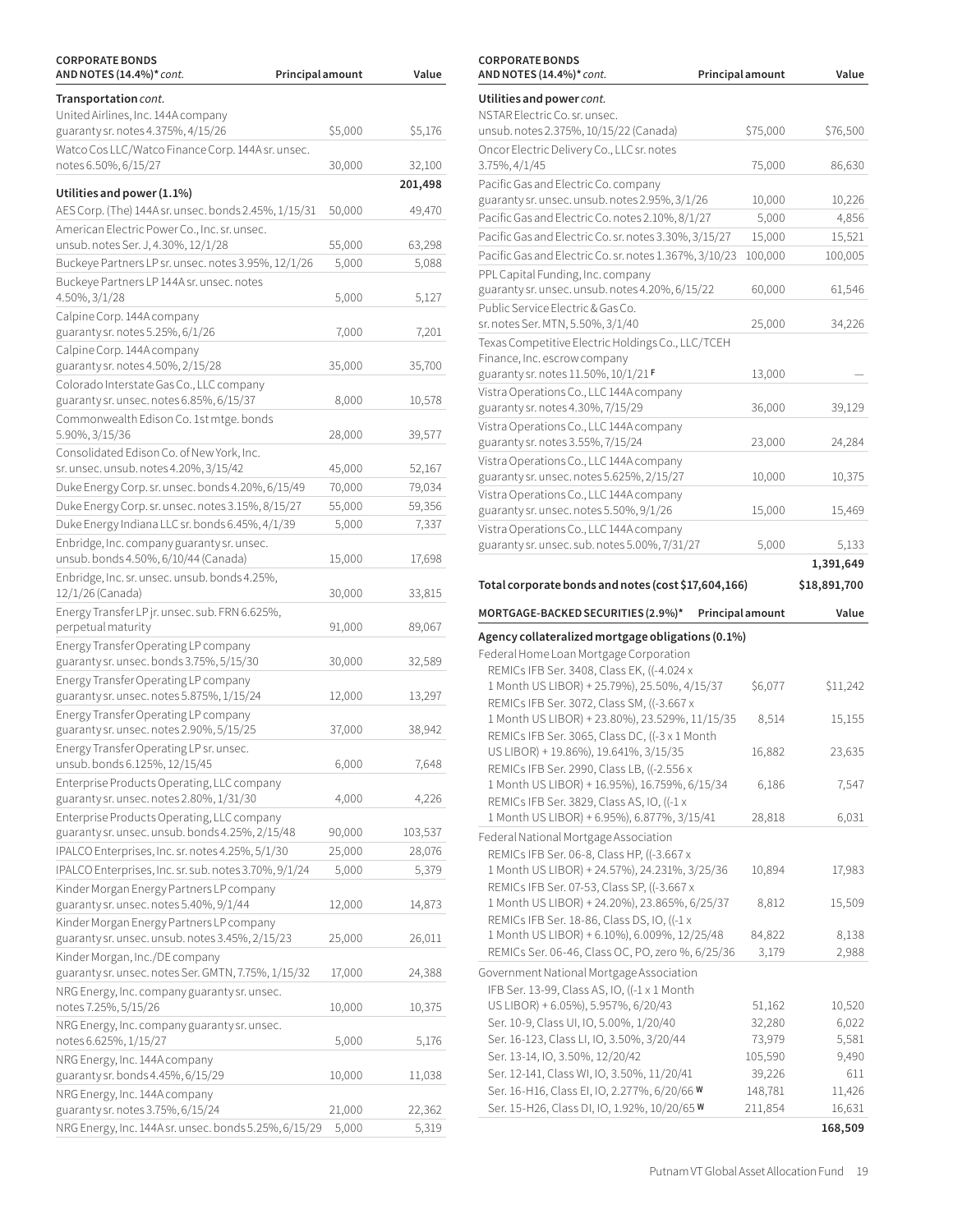| <b>MORTGAGE-BACKED</b><br>SECURITIES (2.9%)* cont.                                              | <b>Principal amount</b> | Value          |
|-------------------------------------------------------------------------------------------------|-------------------------|----------------|
| Commercial mortgage-backed securities (1.7%)                                                    |                         |                |
| Banc of America Commercial Mortgage Trust FRB                                                   |                         |                |
| Ser. 07-1, Class XW, IO, 0.621%, 1/15/49 W                                                      | \$20,304                | \$—            |
| BANK                                                                                            |                         |                |
| FRB Ser. 17-BNK8, Class B, 4.062%, 11/15/50 W                                                   | 12,000                  | 13,176         |
| FRB Ser. 19-BN22, Class C, 3.577%, 11/15/62 W                                                   | 44,000                  | 46,804         |
| Barclays Commercial Mortgage Trust Ser. 19-C5,                                                  |                         |                |
| Class AS, 3.366%, 11/15/52 W                                                                    | 30,000                  | 32,708         |
| Bear Stearns Commercial Mortgage Securities Trust                                               |                         |                |
| 144A FRB Ser. 06-PW14, Class X1, IO,                                                            |                         |                |
| $0.762\%, 12/11/38$ W                                                                           | 16,282                  | 168            |
| Benchmark Mortgage Trust                                                                        |                         |                |
| Ser. 18-B8, Class AS, 4.532%, 1/15/52 W                                                         | 14,000                  | 16,220         |
| Ser. 18-B1, Class B, 4.059%, 1/15/51 W                                                          | 15,000                  | 16,712         |
| Ser. 19-B11, Class AS, 3.784%, 5/15/52                                                          | 14,000                  | 15,697         |
| CD Commercial Mortgage Trust                                                                    |                         |                |
| FRB Ser. 17-CD6, Class B, 3.911%, 11/13/50 W                                                    | 27,000                  | 29,131         |
| FRB Ser. 17-CD6, Class AM, 3.709%, 11/13/50 W                                                   | 73,000                  | 80,136         |
| CFCRE Commercial Mortgage Trust FRB Ser. 17-C8,                                                 |                         |                |
| Class B, 4.199%, 6/15/50 W                                                                      | 14,000                  | 15,231         |
| Citigroup Commercial Mortgage Trust                                                             |                         |                |
| FRB Ser. 13-GC17, Class C, 5.26%, 11/10/46 W                                                    | 11,000                  | 11,532         |
| Ser. 18-C6, Class AS, 4.642%, 11/10/51 W                                                        | 13,000                  | 15,254         |
| Ser. 13-GC11, Class B, 3.732%, 4/10/46 W                                                        | 77,000                  | 80,097         |
| FRB Ser. 18-C6, Class XA, IO, 0.947%, 11/10/51 W                                                | 1,523,294               | 76,857         |
| Citigroup Commercial Mortgage Trust 144A FRB                                                    |                         |                |
| Ser. 06-C5, Class XC, IO, 0.652%, 10/15/49 W                                                    | 379,822                 | 4              |
| COMM Mortgage Trust                                                                             |                         |                |
| FRB Ser. 12-LC4, Class C, 5.718%, 12/10/44 W                                                    | 29,000                  | 26,797         |
| FRB Ser. 13-CR13, Class C, 5.046%, 11/10/46 W                                                   | 27,000                  | 28,745         |
| FRB Ser. 14-CR17, Class C, 4.946%, 5/10/47 W                                                    | 26,000                  | 27,594         |
| Ser. 13-CR11, Class AM, 4.715%, 8/10/50 W                                                       | 20,000                  | 21,463         |
| Ser. 14-CR19, Class B, 4.703%, 8/10/47 W                                                        | 16,000                  | 17,386         |
| Ser. 14-UBS2, Class B, 4.701%, 3/10/47                                                          | 75,000                  | 80,488         |
| FRB Ser. 14-UBS6, Class C, 4.593%, 12/10/47 W                                                   | 16,000                  | 16,772         |
| Ser. 13-CR13, Class AM, 4.449%, 11/10/46 W                                                      | 85,000                  | 91,365         |
| Ser. 15-CR27, Class AM, 3.984%, 10/10/48                                                        | 59,000                  | 64,626         |
| 3.829%, 2/10/48 W                                                                               | 18,000                  | 19,311         |
| Ser. 12-CR2, Class AM, 3.791%, 8/15/45                                                          | 77,000                  | 78,587         |
| Ser. 15-DC1, Class AM, 3.724%, 2/10/48                                                          |                         | 79,125         |
| FRB Ser. 14-CR18, Class XA, IO, 1.167%, 7/15/47 W                                               | 74,000                  |                |
|                                                                                                 | 82,957                  | 2,140<br>7,384 |
| FRB Ser. 14-CR20, Class XA, IO, 1.154%, 11/10/47 W                                              | 264,839                 |                |
| FRB Ser. 14-CR17, Class XA, IO, 1.124%, 5/10/47 W                                               | 539,778                 | 12,506         |
| FRB Ser. 14-UBS6, Class XA, IO, 1.033%, 12/10/47 W                                              | 831,084                 | 19,260         |
| FRB Ser. 14-LC17, Class XA, IO, 0.888%, 10/10/47 W                                              | 461,147                 | 8,491          |
| Credit Suisse Commercial Mortgage Trust 144A FRB<br>Ser. 07-C2, Class AX, IO, 0.048%, 1/15/49 W | 481,887                 |                |
| CSAIL Commercial Mortgage Trust                                                                 |                         |                |
| Ser. 19-C15, Class B, 4.476%, 3/15/52                                                           | 31,000                  | 35,009         |
| FRB Ser. 20-C19, Class XA, IO, 1.239%, 3/15/53 W 1,047,505                                      |                         | 82,959         |
| CSMC Trust FRB Ser. 16-NXSR, Class C,                                                           |                         |                |
| 4.527%, 12/15/49W                                                                               | 70,000                  | 60,889         |
| Federal Home Loan Mortgage Corporation                                                          |                         |                |
| Multifamily Structured Pass-Through Certificates                                                |                         |                |
| FRB Ser. K118, Class X1, IO, 1.054%, 9/25/30 W                                                  | 942,764                 | 72,532         |
| Multifamily Structured Pass-Through Certificates                                                |                         |                |
| FRB Ser. K740, Class X1, IO, 0.845%, 9/25/27 W                                                  | 383,472                 | 16,302         |
| GS Mortgage Securities Corp., II 144A Ser. GC10,                                                |                         |                |
| Class B, 3.682%, 2/10/46                                                                        | 50,000                  | 50,284         |
|                                                                                                 |                         |                |

| MORTGAGE-BACKED<br>SECURITIES (2.9%)* cont.                                                          | <b>Principal amount</b> | Value     |
|------------------------------------------------------------------------------------------------------|-------------------------|-----------|
| Commercial mortgage-backed securities cont.                                                          |                         |           |
| GS Mortgage Securities Trust                                                                         |                         |           |
| FRB Ser. 15-GC32, Class B, 4.559%, 7/10/48 W                                                         | \$73,000                | \$79,566  |
| Ser. 15-GC32, Class AS, 4.018%, 7/10/48 W                                                            | 72,000                  | 78,803    |
| Ser. 17-GS7, Class AS, 3.663%, 8/10/50                                                               | 10,000                  | 10,846    |
| Ser. 19-GC40, Class AS, 3.412%, 7/10/52                                                              | 15,000                  | 16,297    |
| Ser. 19-GC42, Class AS, 3.212%, 9/1/52                                                               | 10,000                  | 10,751    |
| Ser. 16-GS3, Class A4, 2.85%, 10/10/49                                                               | 12,000                  | 12,807    |
| FRB Ser. 15-GC30, Class XA, IO, 0.876%, 5/10/50 W                                                    | 368,297                 | 9,079     |
| GS Mortgage Securities Trust 144A                                                                    |                         |           |
| FRB Ser. 13-GC14, Class B, 4.90%, 8/10/46 W                                                          | 13,000                  | 13,848    |
| Ser. 12-GCJ9, Class C, 4.448%, 11/10/45 W                                                            | 17,000                  | 17,332    |
|                                                                                                      |                         |           |
| Ser. 12-GCJ9, Class B, 3.747%, 11/10/45                                                              | 22,000                  | 22,535    |
| FRB Ser. 06-GG8, Class X, IO, 1.27%, 11/10/39 W                                                      | 783,966                 | 8         |
| JPMBB Commercial Mortgage Securities Trust                                                           |                         |           |
| FRB Ser. 13-C15, Class C, 5.369%, 11/15/45 W                                                         | 43,000                  | 45,897    |
| FRB Ser. 14-C22, Class C, 4.705%, 9/15/47 W                                                          | 13,000                  | 12,219    |
| FRB Ser. 13-C12, Class B, 4.235%, 7/15/45 W                                                          | 12,000                  | 12,385    |
| JPMorgan Chase Commercial Mortgage                                                                   |                         |           |
| Securities Trust                                                                                     |                         |           |
| Ser. 06-LDP9, Class AMS, 5.337%, 5/15/47                                                             | 9,291                   | 8,023     |
| Ser. 12-C6, Class AS, 4.117%, 5/15/45                                                                | 16,000                  | 16,339    |
| FRB Ser. 07-LDPX, Class X, IO, 0.574%, 1/15/49 W                                                     | 13,792                  |           |
| FRB Ser. 06-LDP8, Class X, IO, 0.297%, 5/15/45 W                                                     | 29,495                  |           |
| LB-UBS Commercial Mortgage Trust 144A FRB<br>Ser. 06-C6, Class XCL, IO, 0.776%, 9/15/39 W            | 365,981                 | 391       |
| Mezz Cap Commercial Mortgage Trust 144A FRB                                                          |                         |           |
| Ser. 06-C4, Class X, IO, 6.11%, 7/15/45 W                                                            | 3,443                   |           |
| Morgan Stanley Bank of America Merrill Lynch Trust                                                   |                         |           |
| FRB Ser. 14-C14, Class C, 5.218%, 2/15/47 W                                                          | 10,000                  | 10,714    |
| FRB Ser. 15-C24, Class B, 4.489%, 5/15/48 W                                                          | 10,000                  | 10,893    |
| Ser. 13-C13, Class AS, 4.266%, 11/15/46                                                              | 75,000                  | 79,680    |
| FRB Ser. 14-C17, Class XA, IO, 1.228%, 8/15/47 W                                                     | 181,843                 | 4,468     |
| FRB Ser. 15-C26, Class XA, IO, 1.162%, 10/15/48 W                                                    | 643,360                 | 21,066    |
| FRB Ser. 13-C12, Class XA, IO, 0.742%, 10/15/46 W                                                    | 422,450                 | 4,481     |
| Morgan Stanley Bank of America Merrill Lynch<br>Trust 144A FRB Ser. 12-C5, Class E, 4.818%, 8/15/45W | 15,000                  | 15,200    |
| Morgan Stanley Capital I Trust FRB Ser. 18-H3,                                                       |                         |           |
| Class XA, IO, 0.987%, 7/15/51W                                                                       | 1,622,114               | 72,618    |
| UBS-Barclays Commercial Mortgage Trust 144A                                                          |                         |           |
| FRB Ser. 12-C4, Class XA, IO, 1.742%, 12/10/45 W                                                     | 184,073                 | 2,545     |
| Wells Fargo Commercial Mortgage Trust                                                                |                         |           |
| FRB Ser. 13-LC12, Class AS, 4.435%, 7/15/46 W                                                        |                         |           |
|                                                                                                      | 19,000                  | 19,282    |
| FRB Ser. 13-LC12, Class C, 4.435%, 7/15/46 W                                                         | 24,000                  | 21,049    |
| FRB Ser. 20-C57, Class C, 4.158%, 8/15/53 W                                                          | 16,000                  | 17,692    |
| Ser. 15-NXS3, Class AS, 3.972%, 9/15/57 W                                                            | 16,000                  | 17,423    |
| WF-RBS Commercial Mortgage Trust                                                                     |                         |           |
| FRB Ser. 13-C11, Class C, 4.327%, 3/15/45 W                                                          | 47,000                  | 48,290    |
| Ser. 13-C12, Class AS, 3.56%, 3/15/48                                                                | 33,000                  | 34,371    |
| Ser. 13-C11, Class AS, 3.311%, 3/15/45                                                               | 12,000                  | 12,366    |
| WF-RBS Commercial Mortgage Trust 144A                                                                |                         |           |
| FRB Ser. 11-C3, Class D, 5.52%, 3/15/44 W                                                            | 29,990                  | 14,995    |
| FRB Ser. 13-C15, Class D, 4.646%, 8/15/46 W                                                          | 43,000                  | 21,600    |
| FRB Ser. 11-C5, Class XA, IO, 1.777%, 11/15/44 W                                                     | 161,647                 | 48        |
| FRB Ser. 12-C10, Class XA, IO, 1.662%, 12/15/45 W                                                    | 287,144                 | 4,288     |
|                                                                                                      |                         |           |
|                                                                                                      |                         | 2,169,937 |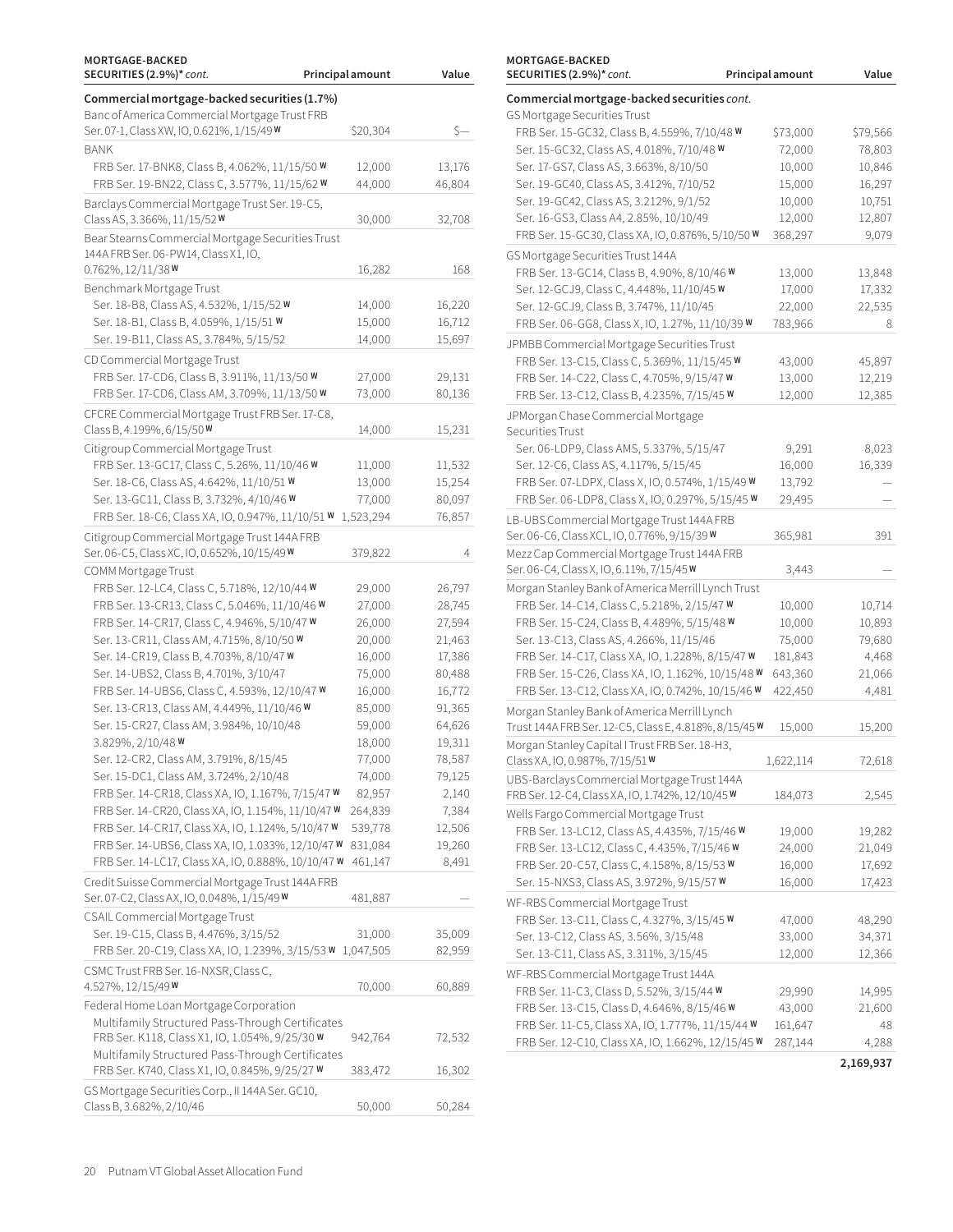| <b>MORTGAGE-BACKED</b><br>SECURITIES (2.9%)* cont.                                                                                                                                                                                                                    | <b>Principal amount</b> | Value    |
|-----------------------------------------------------------------------------------------------------------------------------------------------------------------------------------------------------------------------------------------------------------------------|-------------------------|----------|
| Residential mortgage-backed securities (non-agency) (1.1%)                                                                                                                                                                                                            |                         |          |
| Citigroup Mortgage Loan Trust, Inc. FRB<br>Ser. 05-2, Class 1A2A, 2.80%, 5/25/35 W                                                                                                                                                                                    | \$12,396                | \$12,866 |
| Countrywide Alternative Loan Trust<br>FRB Ser. 05-27, Class 1A1, 1.494%, 8/25/35 W                                                                                                                                                                                    | 18,611                  | 15,853   |
| FRB Ser. 06-OA7, Class 1A2, (1 Month US LIBOR<br>+ 0.94%), 1.056%, 6/25/46                                                                                                                                                                                            | 66,319                  | 60,802   |
| FRB Ser. 06-OA10, Class 4A1, (1 Month US LIBOR<br>+ 0.38%), 0.472%, 8/25/46                                                                                                                                                                                           | 82,879                  | 75,008   |
| Ellington Financial Mortgage Trust 144A<br>Ser. 20-2, Class A2, 1.486%, 10/25/65 W                                                                                                                                                                                    | 82,557                  | 83,126   |
| Federal Home Loan Mortgage Corporation Structured<br>Agency Credit Risk Debt FRN Ser. 16-DNA2,<br>Class M3, (1 Month US LIBOR + 4.65%),<br>4.742%, 10/25/28                                                                                                           | 113,350                 | 118,402  |
|                                                                                                                                                                                                                                                                       |                         |          |
| Federal Home Loan Mortgage Corporation 144A<br>Structured Agency Credit Risk Trust FRB<br>Ser. 18-HRP2, Class M3, (1 Month US LIBOR<br>+ 2.40%), 2.492%, 2/25/47<br>Structured Agency Credit Risk Trust REMICs FRB<br>Ser. 20-DNA5, Class M1, (US 30 Day Average SOFR | 110,000                 | 112,021  |
| + 1.30%), 1.318%, 10/25/50                                                                                                                                                                                                                                            | 8,892                   | 8,892    |
| Federal National Mortgage Association<br>Connecticut Avenue Securities FRB Ser. 16-C01,<br>Class 2M2, (1 Month US LIBOR + 6.95%),<br>7.042%, 8/25/28<br>Connecticut Avenue Securities FRB Ser. 16-C01,                                                                | 7,606                   | 8,094    |
| Class 1M2, (1 Month US LIBOR + 6.75%),<br>6.842%, 8/25/28<br>Connecticut Avenue Securities FRB Ser. 16-C02,<br>Class 1M2, (1 Month US LIBOR + 6.00%),                                                                                                                 | 29,286                  | 31,333   |
| 6.092%, 9/25/28<br>Connecticut Avenue Securities FRB Ser. 15-C04,                                                                                                                                                                                                     | 32,635                  | 34,429   |
| Class 1M2, (1 Month US LIBOR + 5.70%),<br>5.792%, 4/25/28<br>Connecticut Avenue Securities FRB Ser. 15-C04,                                                                                                                                                           | 24,495                  | 25,950   |
| Class 2M2, (1 Month US LIBOR + 5.55%),<br>5.642%, 4/25/28                                                                                                                                                                                                             | 43,746                  | 46,200   |
| Connecticut Avenue Securities FRB Ser. 15-C03.<br>Class 2M2, (1 Month US LIBOR + 5.00%),<br>5.092%, 7/25/25                                                                                                                                                           | 3,578                   | 3,633    |
| Connecticut Avenue Securities FRB Ser. 14-C04,<br>Class 2M2, (1 Month US LIBOR + 5.00%),                                                                                                                                                                              |                         |          |
| 5.092%, 11/25/24<br>Connecticut Avenue Securities FRB Ser. 14-C04,                                                                                                                                                                                                    | 1,871                   | 1,915    |
| Class 1M2, (1 Month US LIBOR + 4.90%),<br>4.992%, 11/25/24<br>Connecticut Avenue Securities FRB Ser. 16-C05,                                                                                                                                                          | 3,678                   | 3,807    |
| Class 2M2, (1 Month US LIBOR + 4.45%),<br>4.542%, 1/25/29                                                                                                                                                                                                             | 19,301                  | 20,178   |
| Connecticut Avenue Securities FRB Ser. 16-C07,<br>Class 2M2, (1 Month US LIBOR + 4.35%),<br>4.442%, 5/25/29                                                                                                                                                           | 27,292                  | 28,544   |
| Connecticut Avenue Securities FRB Ser. 15-C01,<br>Class 1M2, (1 Month US LIBOR + 4.30%),<br>4.392%, 2/25/25                                                                                                                                                           | 7,042                   | 7,202    |
| Connecticut Avenue Securities FRB Ser. 16-C06,<br>Class 1M2, (1 Month US LIBOR + 4.25%),<br>4.342%, 4/25/29                                                                                                                                                           | 29,160                  | 30,368   |
| Connecticut Avenue Securities FRB Ser. 16-C04,<br>Class 1M2, (1 Month US LIBOR + 4.25%),                                                                                                                                                                              |                         |          |
| 4.342%, 1/25/29<br>Connecticut Avenue Securities FRB Ser. 15-C02,<br>Class 1M2, (1 Month US LIBOR + 4.00%),                                                                                                                                                           | 122,079                 | 127,279  |
| 4.092%, 5/25/25                                                                                                                                                                                                                                                       | 2,910                   | 2,974    |

| <b>MORTGAGE-BACKED</b><br>SECURITIES (2.9%)* cont.                                                          | <b>Principal amount</b> | Value       |
|-------------------------------------------------------------------------------------------------------------|-------------------------|-------------|
| Residential mortgage-backed securities (non-agency) cont.                                                   |                         |             |
| Federal National Mortgage Association                                                                       |                         |             |
| Connecticut Avenue Securities FRB Ser. 17-C01,<br>Class 1M2, (1 Month US LIBOR + 3.55%),                    |                         |             |
| 3.642%, 7/25/29<br>Connecticut Avenue Securities FRB Ser. 14-C03,                                           | \$117,807               | \$122,347   |
| Class 2M2, (1 Month US LIBOR + 2.90%),<br>2.992%, 7/25/24<br>Connecticut Avenue Securities FRB Ser. 17-C06, | 5,575                   | 5,694       |
| Class 1M2, (1 Month US LIBOR + 2.65%),<br>2.742%, 2/25/30                                                   | 73,051                  | 74,201      |
| Connecticut Avenue Securities FRB Ser. 14-C02,<br>Class 1M2, (1 Month US LIBOR + 2.60%),                    |                         |             |
| 2.692%, 5/25/24                                                                                             | 8,611                   | 8,659       |
| Connecticut Avenue Securities FRB Ser. 17-C05,<br>Class 1M2A, (1 Month US LIBOR + 2.20%),                   |                         |             |
| 2.292%, 1/25/30                                                                                             | 33,857                  | 33,963      |
| Long Beach Mortgage Loan Trust FRB Ser. 04-1,<br>Class A2, (1 Month US LIBOR + 0.80%),                      |                         |             |
| 0.892%, 2/25/34<br>New Century Home Equity Loan Trust FRB Ser. 03-4,                                        | 21,967                  | 21,967      |
| Class M1, (1 Month US LIBOR + 1.13%),<br>1.217%, 10/25/33                                                   | 43,250                  | 43,955      |
| Park Place Securities, Inc. Asset-Backed                                                                    |                         |             |
| Pass-Through Certificates FRB Ser. 04-WCW2,<br>Class M3, (1 Month US LIBOR + 1.05%),                        |                         |             |
| 1.142%, 10/25/34                                                                                            | 30,000                  | 29,784      |
| Verus Securitization Trust 144A Ser. 20-5,<br>Class A2, 1.578%, 5/25/65                                     | 87,668                  | 87,895      |
| Visio Trust 144A Ser. 20-1, Class A3, 3.521%, 8/25/55 W                                                     | 117,000                 | 121,938     |
| WaMu Mortgage Pass-Through Certificates Trust FRB<br>Ser. 05-AR9, Class A1C3, (1 Month US LIBOR             |                         |             |
|                                                                                                             |                         |             |
| +0.96%), 1.052%, 7/25/45                                                                                    | 23,159                  | 22,059      |
|                                                                                                             |                         | 1,431,338   |
| Total mortgage-backed securities (cost \$3,792,606)                                                         |                         | \$3,769,784 |
| COMMODITY LINKED NOTES (1.5%)* †††                                                                          | Principal amount        | Value       |
| Goldman Sachs International 144A notes zero %,<br>2022 (Indexed to the S&P GSCI Light Energy                |                         |             |
| Excess Return Index multiplied by 3)                                                                        | \$1,271,000             | \$1,948,765 |
| Total commodity Linked Notes (cost \$1,271,000)                                                             |                         | \$1,948,765 |
| <b>FOREIGN GOVERNMENT AND AGENCY</b><br>BONDS AND NOTES (0.5%)*                                             | Principal amount        | Value       |
| Dominican (Republic of) sr. unsec.<br>unsub. notes Ser. REGS, 5.50%, 1/27/25                                |                         |             |
| (Dominican Republic)                                                                                        | \$130,000               | \$142,838   |
| Indonesia (Republic of) sr. unsec.<br>unsub. notes Ser. REGS, 5.875%, 1/15/24                               |                         |             |
| (Indonesia)                                                                                                 | 200,000                 | 225,750     |
| Ivory Coast (Republic of) sr. unsec.<br>unsub. bonds Ser. REGS, 5.75%, 12/31/32<br>(Ivory Coast)            | 102,507                 | 102,507     |
| Mexico (Government of) sr. unsec. bonds 5.55%,<br>1/21/45 (Mexico)                                          | 98,000                  | 118,336     |
| Uruguay (Oriental Republic of) sr. unsec.<br>unsub. bonds 7.625%, 3/21/36 (Uruguay)                         | 10,000                  | 15,250      |
| Venezuela (Republic of) sr. unsec. notes 9.00%,<br>5/7/23 (Venezuela) (In default) †                        | 23,000                  | 2,358       |
| Venezuela (Republic of) sr. unsec.<br>unsub. notes 8.25%, 10/13/24                                          |                         |             |
| (Venezuela) (In default) †<br>Total foreign government and agency bonds                                     | 36,000                  | 3,690       |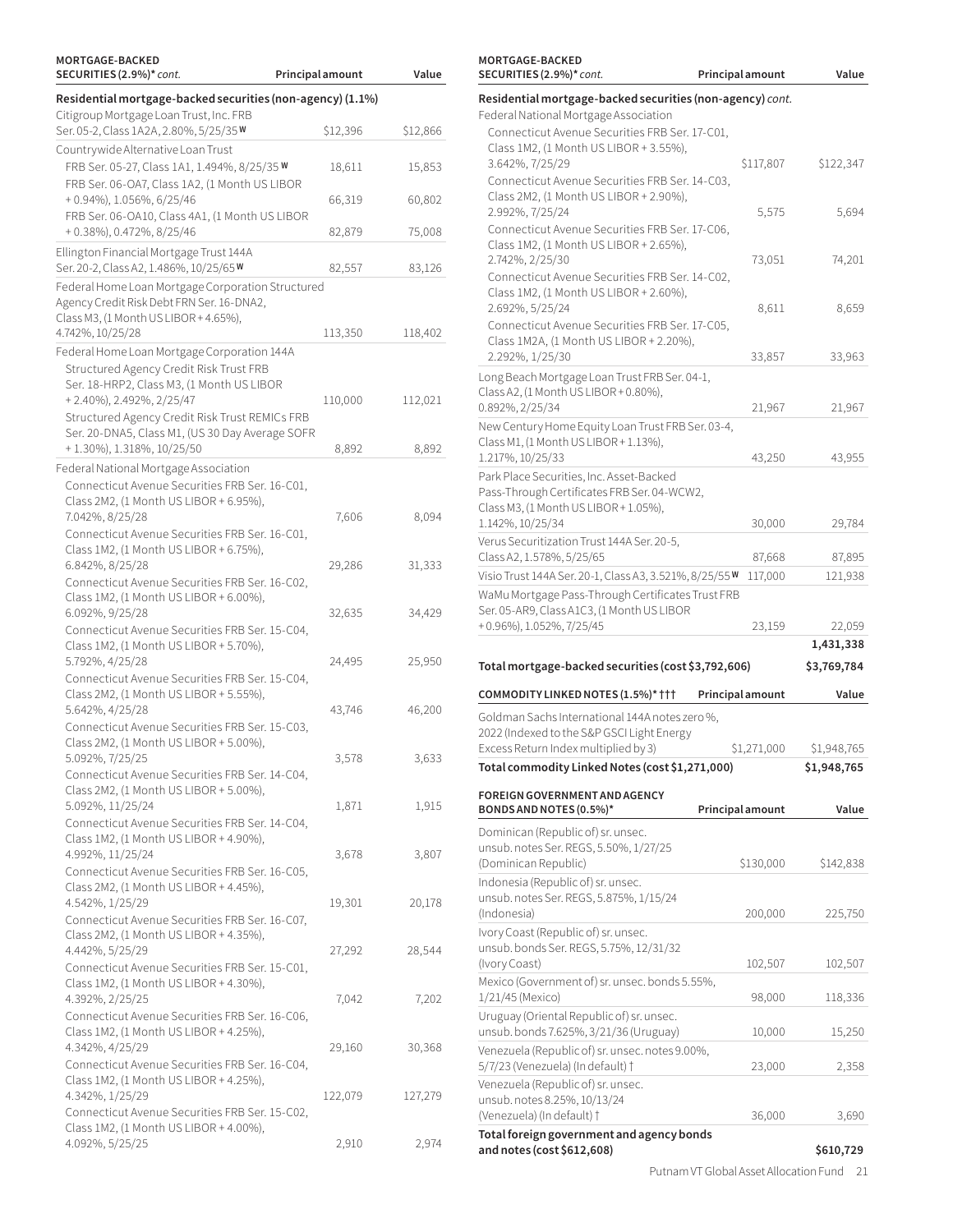| SENIOR LOANS (0.4%)*c                                                                                              | Principal amount | Value   |
|--------------------------------------------------------------------------------------------------------------------|------------------|---------|
| Adient US, LLC bank term loan FRN Ser. B,<br>(BBA LIBOR USD 3 Month + 3.50%), 3.604%, 4/1/28                       | \$5,000          | \$4,998 |
| Alpha 3 BV bank term loan FRN Ser. B, (BBA LIBOR<br>USD 3 Month + 2.50%), 3.00%, 3/18/28                           | 5,000            | 4,972   |
| AMC Entertainment Holdings, Inc. bank term loan<br>FRN Ser. B, (BBA LIBOR USD 3 Month + 3.00%),<br>3.086%, 4/22/26 | 9,975            | 9,349   |
| American Airlines, Inc. bank term loan FRN<br>(BBA LIBOR USD 3 Month + 4.75%), 5.50%, 3/24/28                      | 5,000            | 5,209   |
| AppleCaramel Buyer, LLC bank term loan FRN<br>(BBA LIBOR USD 3 Month + 4.00%), 4.50%, 10/19/27                     | 9,950            | 9,962   |
| Arches Buyer, Inc. bank term loan FRN (BBA LIBOR<br>USD 3 Month + 3.25%), 3.75%, 12/6/27                           | 14,925           | 14,877  |
| Blackstone CQP Holdco LP bank term loan FRN<br>Ser. B, (BBA LIBOR USD 3 Month + 3.75%),<br>4.25%, 5/27/28          | 15,000           | 14,933  |
| Brand Industrial Services, Inc. bank term loan<br>FRN (BBA LIBOR USD 3 Month + 4.25%), 5.25%, 6/21/24              | 4,898            | 4,815   |
| Clarios Global LP bank term loan FRN Ser. B,<br>(1 Month US LIBOR + 3.25%), 3.354%, 4/30/26                        | 32,124           | 31,803  |
| CP Atlas Buyer, Inc. bank term loan FRN Ser. B1,<br>(BBA LIBOR USD 3 Month + 3.75%), 4.25%, 11/23/27               | 20,948           | 20,880  |
| CPG International, Inc. bank term loan FRN<br>(BBALIBOR USD 3 Month + 2.50%), 3.25%, 5/5/24                        | 2,652            | 2,648   |
| Diamond BC BV bank term loan FRN (BBA LIBOR USD<br>3 Month + 3.00%), 3.186%, 9/6/24                                | 4,974            | 4,944   |
| Epicor Software Corp. bank term loan FRN<br>(BBALIBOR USD 3 Month + 7.75%), 8.75%, 7/30/28                         | 5,000            | 5,159   |
| Epicor Software Corp. bank term loan FRN Ser. B,<br>(BBA LIBOR USD 3 Month + 3.25%), 4.00%, 7/30/27                | 39,700           | 39,639  |
| Global Medical Response, Inc. bank term loan FRN<br>(BBA LIBOR USD 3 Month + 4.75%), 5.75%, 10/5/25                | 24,886           | 24,979  |
| Greeneden US Holdings II, LLC bank term loan FRN<br>(BBA LIBOR USD 3 Month + 4.00%), 4.75%, 10/8/27                | 9,975            | 9,993   |
| iHeartCommunications, Inc. bank term loan FRN<br>(BBA LIBOR USD 3 Month + 4.00%), 4.75%, 5/1/26                    | 9,900            | 9,900   |
| IRB Holding Corp. bank term loan FRN Ser. B,<br>(BBA LIBOR USD 3 Month + 3.25%), 4.25%, 12/15/27                   | 4,975            | 4,972   |
| Jazz Financing Lux Sarl bank term loan FRN<br>Ser. B, (1 Month US LIBOR + 3.50%), 4.00%,<br>4/22/28 (Luxembourg)   | 25,000           | 25,070  |
| Klockner-Pentaplast of America, Inc. bank term<br>loan FRN (BBA LIBOR USD 3 Month + 4.75%),                        |                  | 10,025  |
| 5.25%, 2/9/26<br>MajorDrive Holdings IV, LLC bank term loan FRN                                                    | 9,975            |         |
| (BBA LIBOR USD 3 Month + 4.00%), 4.50%, 5/12/28<br>Navistar, Inc. bank term loan FRN Ser. B,                       | 20,000           | 20,006  |
| (BBA LIBOR USD 3 Month + 3.50%), 3.60%, 11/6/24<br>One Call Corp. bank term loan FRN Ser. B,                       | 26,879           | 26,879  |
| (1 Month US LIBOR + 5.50%), 6.25%, 4/7/27<br>Ortho-Clinical Diagnostics, Inc. bank term loan                       | 10,000           | 10,100  |
| FRN Ser. B, (BBA LIBOR USD 3 Month + 3.00%),<br>3.089%, 6/30/25                                                    | 29,267           | 29,235  |
| Polaris Newco, LLC bank term loan FRN Ser. B,<br>(BBA LIBOR USD 3 Month + 4.00%), 4.50%, 6/3/28                    | 15,000           | 15,036  |
| Quorum Health Corp. bank term loan FRN (BBA LIBOR<br>USD 3 Month + 8.25%), 9.25%, 4/29/25                          | 12,522           | 12,663  |
| Robertshaw Holdings Corp. bank term loan FRN<br>(BBA LIBOR USD 3 Month + 8.00%), 9.00%, 2/28/26                    | 10,000           | 8,600   |
| Robertshaw Holdings Corp. bank term loan FRN<br>(BBA LIBOR USD 3 Month + 3.50%), 4.50%, 2/28/25                    | 4,739            | 4,573   |
| Rocket Software, Inc. bank term loan FRN (1 Month<br>US LIBOR + 4.25%), 4.75%, 11/28/25                            | 5,000            | 4,908   |

| SENIOR LOANS (0.4%)* c cont.                                                                                                             | <b>Principal amount</b> | Value     |
|------------------------------------------------------------------------------------------------------------------------------------------|-------------------------|-----------|
| SCIH Salt Holdings, Inc. bank term loan FRN                                                                                              |                         |           |
| Ser. B, (BBA LIBOR USD 3 Month + 4.00%),<br>4.75%, 3/16/27                                                                               | \$15,000                | \$15,025  |
| Solenis International, LLC bank term loan FRN<br>(BBA LIBOR USD 3 Month + 8.50%), 8.635%, 6/26/26                                        | 5,000                   | 4,984     |
| Solenis International, LLC bank term loan FRN<br>(BBA LIBOR USD 3 Month + 4.00%), 4.135%, 6/26/25                                        | 19,640                  | 19,619    |
| Starfruit US Holdco, LLC bank term loan FRN<br>Ser. B, (1 Month US LIBOR + 3.00%), 3.133%, 10/1/25                                       | 9,660                   | 9,582     |
| Terrier Media Buyer, Inc. bank term loan FRN<br>(1 Month US LIBOR + 3.50%), 3.604%, 12/17/26                                             | 34,737                  | 34,544    |
| Titan Acquisition, Ltd. (United Kingdom) bank<br>term loan FRN Ser. B, (BBA LIBOR USD 3 Month<br>+3.00%), 3.167%, 3/28/25                | 19,301                  | 18,950    |
| United Airlines, Inc. bank term loan FRN Ser. B,<br>(BBA LIBOR USD 3 Month + 3.75%), 4.50%, 4/14/28                                      | 9,975                   | 10,097    |
| Vertiv Group Corp. bank term loan FRN Ser. B,<br>(1 Month US LIBOR + 2.75%), 2.836%, 3/2/27                                              | 29,626                  | 29,425    |
| Total senior loans (cost \$529,354)                                                                                                      |                         | \$533,353 |
| ASSET-BACKED SECURITIES (0.3%)*                                                                                                          | <b>Principal amount</b> | Value     |
|                                                                                                                                          |                         |           |
| Mello Warehouse Securitization Trust 144A<br>FRB Ser. 20-1, Class A, (1 Month US LIBOR<br>+ 0.90%), 0.992%, 10/25/53                     | \$25,000                | \$25,000  |
| FRB Ser. 20-2, Class A, (1 Month US LIBOR<br>+ 0.80%), 0.892%, 11/25/53                                                                  | 25,000                  | 25,000    |
| FRB Ser. 21-2, Class A, (1 Month US LIBOR<br>+ 0.75%), 0.842%, 4/25/55                                                                   | 28,000                  | 28,000    |
| NewRez Warehouse Securitization Trust 144A FRB<br>Ser. 21-1, Class A, (1 Month US LIBOR + 0.75%),                                        |                         |           |
| 0.842%, 5/25/55                                                                                                                          | 25,000                  | 25,036    |
| Provident Funding Mortgage Warehouse<br>Securitization Trust 144A FRB Ser. 21-1,<br>Class A, (1 Month US LIBOR + 0.70%), 0.792%, 2/25/55 | 25,000                  | 25,000    |
| RMF Buyout Issuance Trust 144A Ser. 20-HB1,<br>Class A1, 1.719%, 10/25/50 W                                                              | 119,983                 | 119,983   |
| Station Place Securitization Trust 144A<br>FRB Ser. 20-15, Class A, (1 Month US LIBOR<br>$+1.37\%$ , 1.461%, 12/10/21                    | 25,000                  | 25,000    |
| FRB Ser. 21-6, Class A, (1 Month US LIBOR<br>+0.80%), 0.891%, 4/25/22                                                                    | 46,000                  | 46,000    |
| FRB Ser. 21-10, Class A, (1 Month US LIBOR                                                                                               |                         |           |
| + 0.75%), 0.854%, 8/8/22<br>FRB Ser. 21-WL2, Class A, (1 Month US LIBOR                                                                  | 46,000                  | 46,000    |
| + 0.70%), 0.792%, 3/25/54<br>FRB Ser. 21-WL1, Class A, (1 Month US LIBOR                                                                 | 29,000                  | 29,000    |
| + 0.65%), 0.742%, 1/26/54<br>Towd Point Asset Trust 144A FRB Ser. 18-SL1,                                                                | 29,000                  | 29,000    |
| Class A, (1 Month US LIBOR + 0.60%), 0.692%,<br>1/25/46                                                                                  | 36,848                  | 36,665    |
| Total asset-backed securities (cost \$459,683)                                                                                           |                         | \$459,684 |
| COLLATERALIZED LOAN OBLIGATIONS (0.1%)*Principal amount                                                                                  |                         | Value     |
| Venture XXVII CLO, Ltd. 144A FRB Ser. 17-28A,                                                                                            |                         |           |
| Class A2, (BBA LIBOR USD 3 Month + 1.11%),<br>1.298%, 7/20/30                                                                            | \$100,000               | \$99,867  |
| Total collateralized loan obligations (cost \$100,000)                                                                                   |                         | \$99,867  |
| CONVERTIBLE BONDS AND NOTES (-%)*                                                                                                        | <b>Principal amount</b> | Value     |
| DISH Network Corp. cv. sr. unsec. notes<br>3.375%, 8/15/26                                                                               | \$5,000                 | \$5,103   |
| fuboTV, Inc. 144A cv. sr. unsec. notes<br>3.25%, 2/15/26                                                                                 | 5,000                   | 4,909     |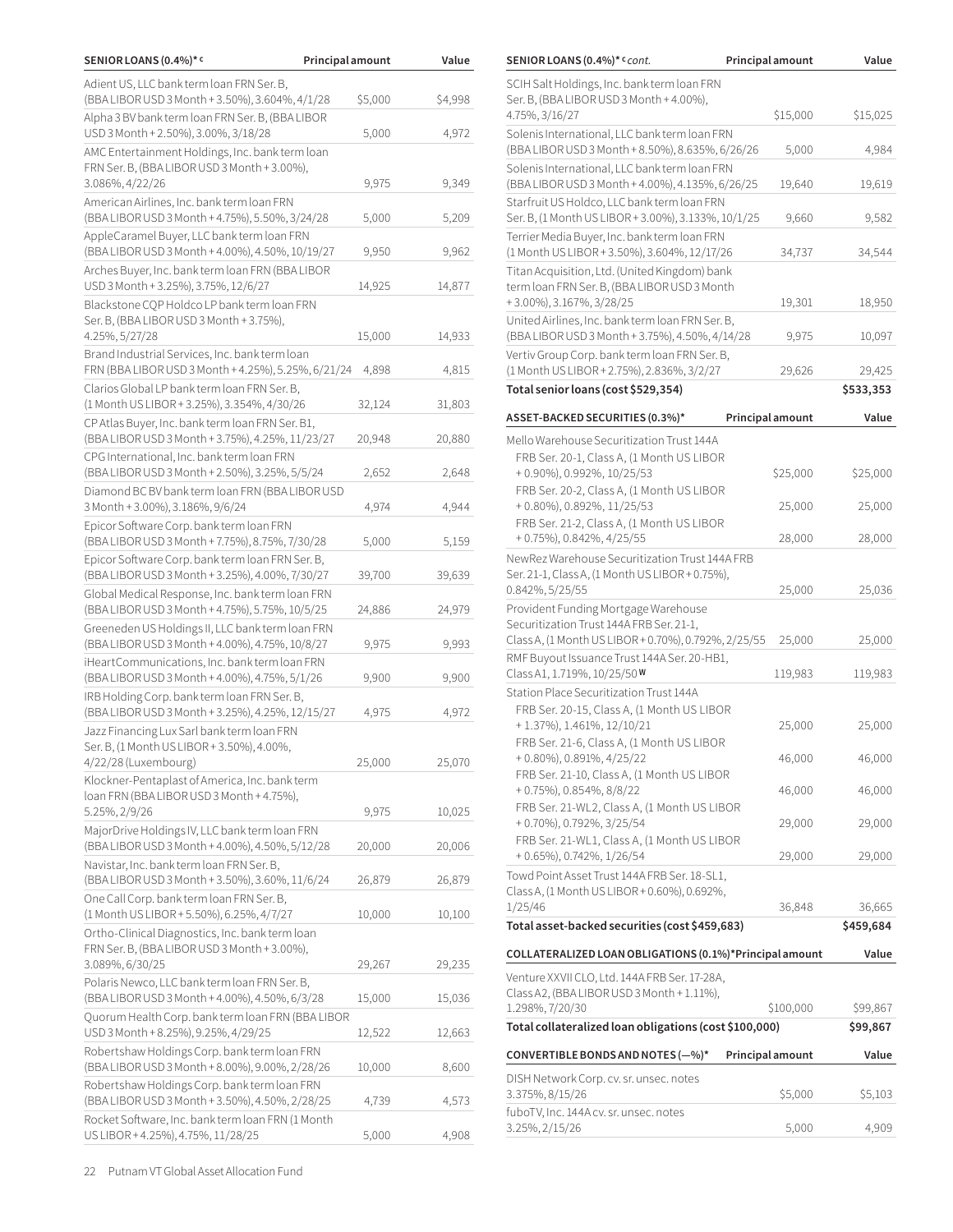| <b>CONVERTIBLE BONDS</b><br>AND NOTES (-%)* cont.             |                                     |                    | Principal amount |                    | Value        |
|---------------------------------------------------------------|-------------------------------------|--------------------|------------------|--------------------|--------------|
| Nabors Industries, Inc. company                               |                                     |                    |                  |                    |              |
| guaranty cv. sr. unsec. notes 0.75%, 1/15/24                  |                                     |                    |                  | \$15,000           | \$13,343     |
| Transocean, Inc. cv. company guaranty sr. unsec.              |                                     |                    |                  |                    |              |
| sub. notes 0.50%, 1/30/23                                     |                                     |                    |                  | 2,000              | 1,782        |
| Total convertible bonds and notes (cost \$21,230)             |                                     |                    |                  |                    | \$25,137     |
| <b>PURCHASED OPTIONS</b><br>OUTSTANDING (-%)*<br>Counterparty | Expiration<br>date/<br>strike price | Notional<br>amount |                  | Contract<br>amount | Value        |
| Goldman Sachs International                                   |                                     |                    |                  |                    |              |
| EUR/USD (Put)                                                 | Aug-21/\$1.18                       | 2,602,958          | <b>EUR</b>       | 2,195,200          | \$14,998     |
| Morgan Stanley & Co. International PLC                        |                                     |                    |                  |                    |              |
| GBP/USD (Put)                                                 | Aug-21/1.37                         | 1,298,227 GBP      |                  | 938,500            | 7,619        |
| Total purchased options outstanding (cost \$15,502)           |                                     |                    |                  |                    | \$22,617     |
| PREFERRED STOCKS (-%)*                                        |                                     |                    |                  | <b>Shares</b>      | Value        |
| GMAC Capital Trust I Ser. 2, \$1.91 cum. ARP                  |                                     |                    |                  | \$49               | \$1,240      |
| Total preferred stocks (cost \$1,225)                         |                                     |                    |                  |                    | \$1,240      |
|                                                               |                                     | Principal amount/  |                  |                    |              |
| SHORT-TERM INVESTMENTS (10.1%)*                               |                                     |                    |                  | shares             | Value        |
| Putnam Cash Collateral Pool, LLC 0.09% d                      |                                     | Shares             |                  | 308,250            | \$308,250    |
| Putnam Short Term Investment Fund                             |                                     |                    |                  |                    |              |
| Class P 0.09% L                                               |                                     | Shares 10,955,004  |                  |                    | 10,955,004   |
| U.S. Treasury Bills 0.050%, 10/14/21 # △§                     |                                     |                    | \$900,000        |                    | 899,875      |
| U.S. Treasury Bills 0.025%, 7/13/21 #                         |                                     |                    |                  | 100,000            | 99,999       |
| U.S. Treasury Bills 0.016%, 9/2/21 §                          |                                     |                    |                  | 200,000            | 199,982      |
| U.S. Treasury Bills 0.017%, 9/7/21 §                          |                                     |                    |                  | 100,000            | 99,992       |
| U.S. Treasury Cash Management Bills<br>0.028%, 10/5/21§       |                                     |                    |                  | 100,000            | 99,988       |
| U.S. Treasury Cash Management Bills<br>0.027%, 9/28/21§       |                                     |                    |                  | 100,000            | 99,991       |
| U.S. Treasury Cash Management Bills                           |                                     |                    |                  |                    |              |
| $0.018\%, 9/21/21 \,\texttt{\#}\, \$$                         |                                     |                    |                  | 500,000            | 499,945      |
| Total short-term investments (cost \$13,263,083)              |                                     |                    |                  |                    | \$13,263,026 |

# **Total investments (cost \$116,642,977) \$147,656,370**

#### **Key to holding's currency abbreviations**

| EUR | Furo                 |
|-----|----------------------|
| GBP | <b>British Pound</b> |

USD / \$ United States Dollar

#### **Key to holding's abbreviations**

- ARP Adjustable Rate Preferred Stock: the rate shown is the current interest rate at the close of the reporting period
- FRB Floating Rate Bonds: the rate shown is the current interest rate at the close of the reporting period. Rates may be subject to a cap or floor. For certain securities, the rate may represent a fixed rate currently in place at the close of the reporting period.
- FRN Floating Rate Notes: the rate shown is the current interest rate or yield at the close of the reporting period. Rates may be subject to a cap or floor. For certain securities, the rate may represent a fixed rate currently in place at the close of the reporting period.
- IFB Inverse Floating Rate Bonds, which are securities that pay interest rates that vary inversely to changes in the market interest rates. As interest rates rise, inverse floaters produce less current income. The rate shown is the current interest rate at the close of the reporting period. Rates may be subject to a cap or floor.
- IO Interest Only
- **PO** Principal Only<br> **TBA** To Be Announ
- To Be Announced Commitments

#### **Notes to the fund's portfolio**

Unless noted otherwise, the notes to the fund's portfolio are for the close of the fund's reporting period, which ran from January 1, 2021 through June 30, 2021 (the reporting period). Within the following notes to the portfolio, references to "Putnam Management" represent Putnam Investment Management, LLC, the fund's manager, an indirect wholly-owned subsidiary of Putnam Investments, LLC and references to "ASC 820" represent Accounting Standards Codification 820 *Fair Value Measurements and Disclosures*.

- \* Percentages indicated are based on net assets of \$131,436,395.
- ††† The value of the commodity linked notes, which are marked to market daily, may be based on a multiple of the performance of the index. The multiple (or leverage) will increase the volatility of the note's value relative to the change in the underlying index.
- † This security is non-income-producing.
- ∆∆ This security is restricted with regard to public resale. The total fair value of this security and any other restricted securities (excluding 144A securities), if any, held at the close of the reporting period was \$41,706, or less than 0.1% of net assets.
- ‡‡ Income may be received in cash or additional securities at the discretion of the issuer. The rate shown in parenthesis is the rate paid in kind, if applicable.
- # This security, in part or in entirety, was pledged and segregated with the broker to cover margin requirements for futures contracts at the close of the reporting period. Collateral at period end totaled \$1,138,831 and is included in Investments in securities on the Statement of assets and liabilities (Notes 1 and 9).
- ∆ This security, in part or in entirety, was pledged and segregated with the custodian for collateral on certain derivative contracts at the close of the reporting period. Collateral at period end totaled \$59,988 and is included in Investments in securities on the Statement of assets and liabilities (Notes 1 and 9).
- § This security, in part or in entirety, was pledged and segregated with the custodian for collateral on the initial margin on certain centrally cleared derivative contracts at the close of the reporting period. Collateral at period end totaled \$661,921 and is included in Investments in securities on the Statement of assets and liabilities (Notes 1 and 9).
- ## Forward commitment, in part or in entirety (Note 1).
- **<sup>c</sup>** Senior loans are exempt from registration under the Securities Act of 1933, as amended, but contain certain restrictions on resale and cannot be sold publicly. These loans pay interest at rates which adjust periodically. The interest rates shown for senior loans are the current interest rates at the close of the reporting period. Senior loans are also subject to mandatory and/or optional prepayment which cannot be predicted. As a result, the remaining maturity may be substantially less than the stated maturity shown (Notes 1 and 7).
- **<sup>d</sup>** Affiliated company. See Notes 1 and 5 to the financial statements regarding securities lending. The rate quoted in the security description is the annualized 7-day yield of the fund at the close of the reporting period.
- **<sup>F</sup>** This security is valued by Putnam Management at fair value following procedures approved by the Trustees. Securities are classified as Level 3 for ASC 820 based on the securities' valuation inputs (Note 1).
- **<sup>L</sup>** Affiliated company (Note 5). The rate quoted in the security description is the annualized 7-day yield of the fund at the close of the reporting period.
- **<sup>R</sup>** Real Estate Investment Trust.
- **<sup>S</sup>** Security on loan, in part or in entirety, at the close of the reporting period (Note 1).
- **<sup>W</sup>** The rate shown represents the weighted average coupon associated with the underlying mortgage pools. Rates may be subject to a cap or floor.

At the close of the reporting period, the fund maintained liquid assets totaling \$24,141,956 to cover certain derivative contracts and delayed delivery securities.

Unless otherwise noted, the rates quoted in Short-term investments security descriptions represent the weighted average yield to maturity.

Debt obligations are considered secured unless otherwise indicated.

144A after the name of an issuer represents securities exempt from registration under Rule 144A of the Securities Act of 1933, as amended. These securities may be resold in transactions exempt from registration, normally to qualified institutional buyers.

See Note 1 to the financial statements regarding TBA commitments.

The dates shown on debt obligations are the original maturity dates.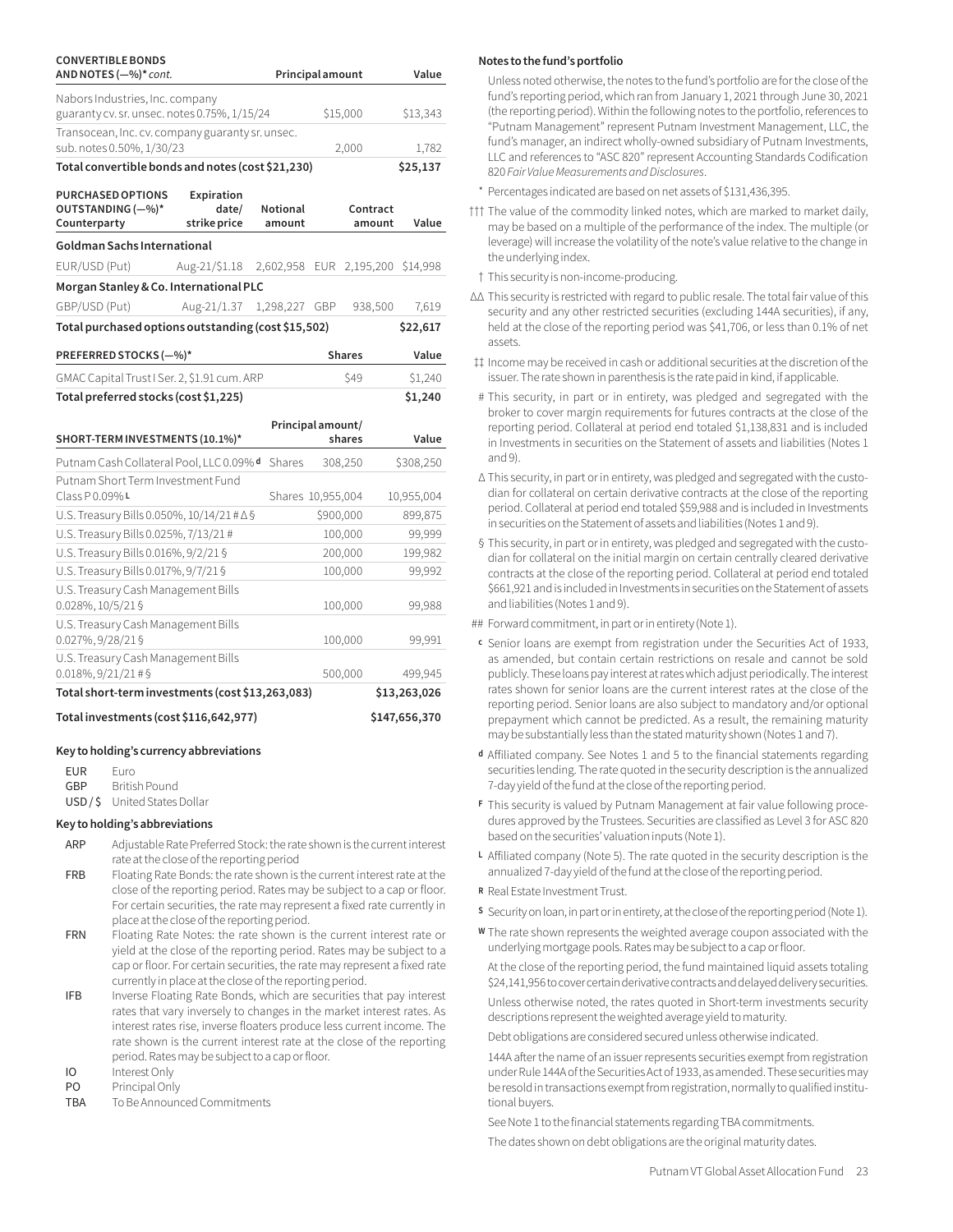|                                     |                      | FORWARD CURRENCY CONTRACTS at 6/30/21 (aggregate face value \$32,677,105) (Unaudited) |                  |           |                         | Unrealized                      |  |
|-------------------------------------|----------------------|---------------------------------------------------------------------------------------|------------------|-----------|-------------------------|---------------------------------|--|
| Counterparty                        | Currency             | Contract<br>type*                                                                     | Delivery<br>date | Value     | Aggregate<br>face value | appreciation/<br>(depreciation) |  |
| Bank of America N.A.                |                      |                                                                                       |                  |           |                         |                                 |  |
|                                     | Australian Dollar    | Buy                                                                                   | 7/21/21          | \$69,002  | \$69,328                | \$ (326)                        |  |
|                                     | <b>British Pound</b> | Buy                                                                                   | 9/15/21          | 78,861    | 80,647                  | (1,786)                         |  |
|                                     | Canadian Dollar      | Sell                                                                                  | 7/21/21          | 216,196   | 217,894                 | 1,698                           |  |
|                                     | Euro                 | Buy                                                                                   | 9/15/21          | 983,177   | 1,016,891               | (33, 714)                       |  |
|                                     | Hong Kong Dollar     | Buy                                                                                   | 8/18/21          | 55,026    | 55,013                  | 13                              |  |
|                                     | Japanese Yen         | Sell                                                                                  | 8/18/21          | 679,438   | 680,915                 | 1,477                           |  |
|                                     | Swedish Krona        | Buy                                                                                   | 9/15/21          | 58,885    | 59,095                  | (210)                           |  |
|                                     | Swiss Franc          | Sell                                                                                  | 9/15/21          | 62,267    | 62,783                  | 516                             |  |
| <b>Barclays Bank PLC</b>            |                      |                                                                                       |                  |           |                         |                                 |  |
|                                     | Australian Dollar    | Buy                                                                                   | 7/21/21          | 259,358   | 268,263                 | (8,905)                         |  |
|                                     | <b>British Pound</b> | Sell                                                                                  | 9/15/21          | 8,163     | 5,395                   | (2,768)                         |  |
|                                     | Canadian Dollar      | Sell                                                                                  | 7/21/21          | 65,423    | 59,599                  | (5,824)                         |  |
|                                     | Euro                 | Sell                                                                                  | 9/15/21          | 383,343   | 394,161                 | 10,818                          |  |
|                                     | Japanese Yen         | Buy                                                                                   | 8/18/21          | 154,411   | 157,162                 | (2,751)                         |  |
|                                     | Swedish Krona        | Buy                                                                                   | 9/15/21          | 156,533   | 162,109                 | (5,576)                         |  |
| Citibank, N.A.                      |                      |                                                                                       |                  |           |                         |                                 |  |
|                                     | Australian Dollar    | Buy                                                                                   | 7/21/21          | 116,704   | 120,891                 | (4,187)                         |  |
|                                     | <b>British Pound</b> | Buy                                                                                   | 9/15/21          | 112,204   | 114,719                 | (2, 515)                        |  |
|                                     | Canadian Dollar      | Buy                                                                                   | 7/21/21          | 54,856    | 52,840                  | 2,016                           |  |
|                                     | Danish Krone         | Sell                                                                                  | 9/15/21          | 73,487    | 75,424                  | 1,937                           |  |
|                                     | Euro                 | Sell                                                                                  | 9/15/21          | 54,509    | 56,056                  | 1,547                           |  |
|                                     | Hong Kong Dollar     | Sell                                                                                  | 8/18/21          | 30,115    | 30,107                  | (8)                             |  |
|                                     | Japanese Yen         | Buy                                                                                   | 8/18/21          | 222,259   | 226,222                 | (3,963)                         |  |
|                                     | New Zealand Dollar   | Sell                                                                                  | 7/21/21          | 47,321    | 47,724                  | 403                             |  |
| Credit Suisse International         |                      |                                                                                       |                  |           |                         |                                 |  |
|                                     | Australian Dollar    | Sell                                                                                  | 7/21/21          | 80,853    | 80,793                  | (60)                            |  |
|                                     | <b>British Pound</b> | Sell                                                                                  | 9/15/21          | 797,743   | 804,718                 | 6,975                           |  |
|                                     | Canadian Dollar      | Sell                                                                                  | 7/21/21          | 105,597   | 108,989                 | 3,392                           |  |
|                                     | Euro                 | Sell                                                                                  | 9/15/21          | 180,508   | 185,620                 | 5,112                           |  |
| Goldman Sachs International         |                      |                                                                                       |                  |           |                         |                                 |  |
|                                     | Australian Dollar    | Buy                                                                                   | 7/21/21          | 220,432   | 230,509                 | (10,077)                        |  |
|                                     | <b>British Pound</b> | Buy                                                                                   | 9/15/21          | 1,814,085 | 1,858,629               | (44, 544)                       |  |
|                                     | Canadian Dollar      | Sell                                                                                  | 7/21/21          | 87,769    | 122,700                 | 34,931                          |  |
|                                     | Euro                 | Buy                                                                                   | 9/15/21          | 1,066,306 | 1,079,013               | (12,707)                        |  |
|                                     | Japanese Yen         | Sell                                                                                  | 8/18/21          | 1,010,877 | 1,025,081               | 14,204                          |  |
|                                     | New Zealand Dollar   | Sell                                                                                  | 7/21/21          | 889,516   | 900,530                 | 11,014                          |  |
|                                     | Norwegian Krone      | Buy                                                                                   | 9/15/21          | 364,985   | 369,922                 | (4,937)                         |  |
|                                     | Swedish Krona        | Buy                                                                                   | 9/15/21          | 857,113   | 887,750                 | (30, 637)                       |  |
|                                     | Swiss Franc          | Sell                                                                                  | 9/15/21          | 304,730   | 311,396                 | 6,666                           |  |
| HSBC Bank USA, National Association |                      |                                                                                       |                  |           |                         |                                 |  |
|                                     | Australian Dollar    | Buy                                                                                   | 7/21/21          | 91,727    | 98,052                  | (6, 325)                        |  |
|                                     | British Pound        | Buy                                                                                   | 9/15/21          | 36,110    | 37,488                  | (1, 378)                        |  |
|                                     | Canadian Dollar      | Buy                                                                                   | 7/21/21          | 172,150   | 171,753                 | 397                             |  |
|                                     | Euro                 | Buy                                                                                   | 9/15/21          | 290,357   | 298,575                 | (8,218)                         |  |
|                                     | Hong Kong Dollar     | Sell                                                                                  | 8/18/21          | 138,943   | 138,909                 | (34)                            |  |
|                                     | Japanese Yen         | Sell                                                                                  | 8/18/21          | 107,861   | 108,490                 | 629                             |  |
|                                     | New Zealand Dollar   | Buy                                                                                   | 7/21/21          | 78,006    | 80,448                  | (2, 442)                        |  |
|                                     | Swiss Franc          | Buy                                                                                   | 9/15/21          | 27,723    | 26,286                  | 1,437                           |  |
| JPMorgan Chase Bank N.A.            |                      |                                                                                       |                  |           |                         |                                 |  |
|                                     | Australian Dollar    | Buy                                                                                   | 7/21/21          | 155,555   | 160,368                 | (4, 813)                        |  |
|                                     | <b>British Pound</b> | Buy                                                                                   | 9/15/21          | 860,556   | 879,785                 | (19, 229)                       |  |
|                                     | Canadian Dollar      | Sell                                                                                  | 7/21/21          | 175,296   | 170,039                 | (5,257)                         |  |
|                                     |                      |                                                                                       |                  |           |                         |                                 |  |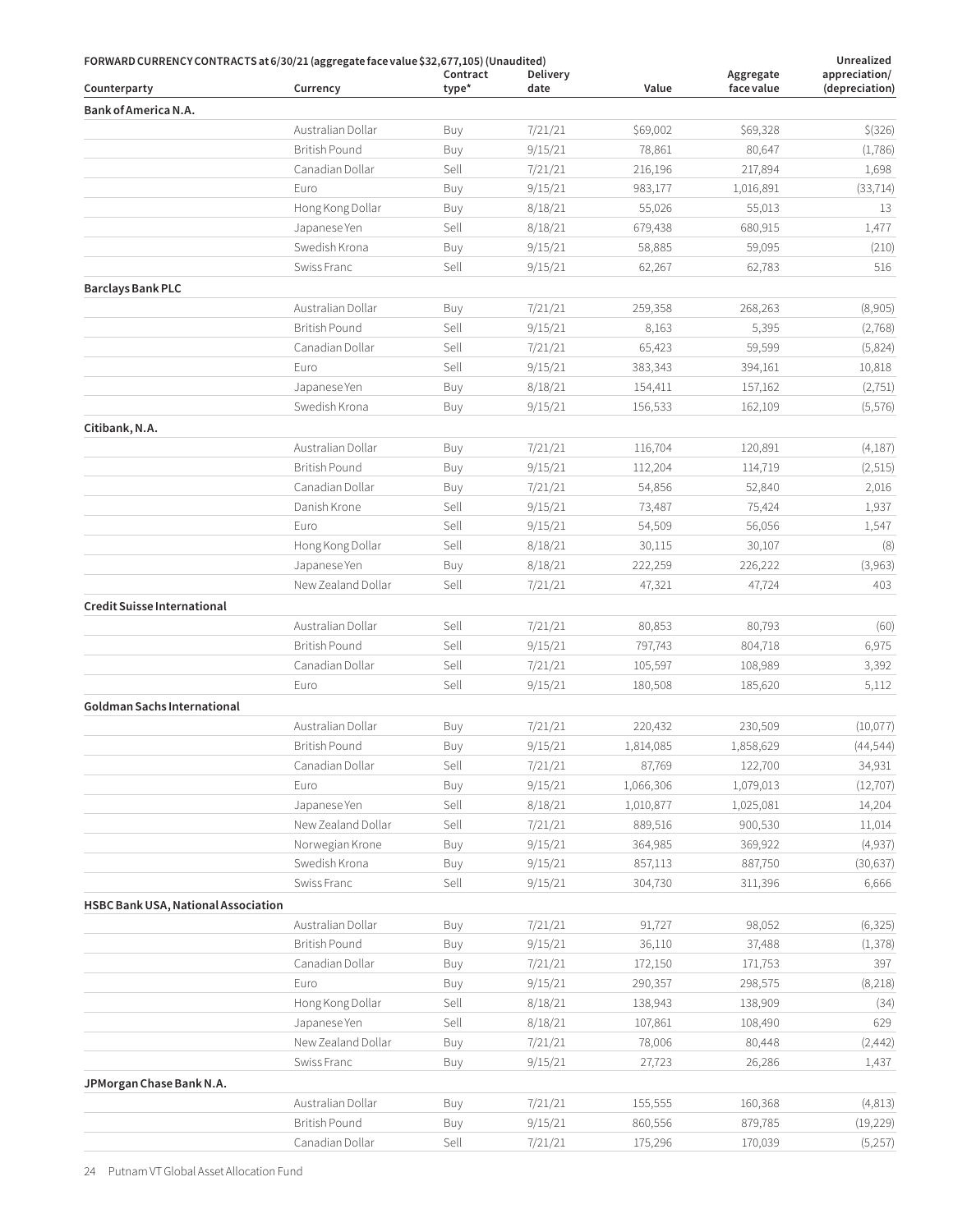|                                        | FORWARD CURRENCY CONTRACTS at 6/30/21 (aggregate face value \$32,677,105) (Unaudited) cont. | Contract | <b>Delivery</b> |           | Aggregate          | Unrealized<br>appreciation/ |
|----------------------------------------|---------------------------------------------------------------------------------------------|----------|-----------------|-----------|--------------------|-----------------------------|
| Counterparty                           | Currency                                                                                    | type*    | date            | Value     | face value         | (depreciation)              |
| JPMorgan Chase Bank N.A. cont.         |                                                                                             |          |                 |           |                    |                             |
|                                        | Euro                                                                                        | Sell     | 9/15/21         | \$280,620 | \$279,967          | \$ (653)                    |
|                                        | Japanese Yen                                                                                | Sell     | 8/18/21         | 320,026   | 324,489            | 4,463                       |
|                                        | New Zealand Dollar                                                                          | Sell     | 7/21/21         | 181,664   | 183,172            | 1,508                       |
|                                        | Norwegian Krone                                                                             | Buy      | 9/15/21         | 85,240    | 87,073             | (1,833)                     |
|                                        | Singapore Dollar                                                                            | Sell     | 8/18/21         | 164,943   | 164,392            | (551)                       |
|                                        | South Korean Won                                                                            | Sell     | 8/18/21         | 245,268   | 246,656            | 1,388                       |
|                                        | Swedish Krona                                                                               | Sell     | 9/15/21         | 174,925   | 173,916            | (1,009)                     |
|                                        | Swiss Franc                                                                                 | Sell     | 9/15/21         | 91,938    | 98,327             | 6,389                       |
| Morgan Stanley & Co. International PLC |                                                                                             |          |                 |           |                    |                             |
|                                        | Australian Dollar                                                                           | Buy      | 7/21/21         | 230,858   | 234,398            | (3,540)                     |
|                                        | <b>British Pound</b>                                                                        | Buy      | 9/15/21         | 1,328,466 | 1,350,856          | (22, 390)                   |
|                                        | Canadian Dollar                                                                             | Sell     | 7/21/21         | 58,244    | 74,055             | 15,811                      |
|                                        | Euro                                                                                        | Sell     | 9/15/21         | 139,656   | 137,661            | (1,995)                     |
|                                        | Japanese Yen                                                                                | Buy      | 8/18/21         | 80,127    | 83,860             | (3,733)                     |
|                                        | New Zealand Dollar                                                                          | Sell     | 7/21/21         | 163,141   | 166,753            | 3,612                       |
|                                        | Norwegian Krone                                                                             | Buy      | 9/15/21         | 218,217   | 223,360            | (5, 143)                    |
|                                        | Swedish Krona                                                                               | Buy      | 9/15/21         | 896,587   | 928,654            | (32,067)                    |
|                                        | Swiss Franc                                                                                 | Sell     | 9/15/21         | 196,331   | 202,387            | 6,056                       |
| <b>NatWest Markets PLC</b>             |                                                                                             |          |                 |           |                    |                             |
|                                        | Australian Dollar                                                                           | Sell     | 7/21/21         | 80,928    | 80,859             | (69)                        |
|                                        | <b>British Pound</b>                                                                        | Buy      | 9/15/21         | 215,277   | 220,147            | (4,870)                     |
|                                        | Canadian Dollar                                                                             | Sell     | 7/21/21         | 242,656   | 241,627            | (1,029)                     |
|                                        | Euro                                                                                        | Sell     | 9/15/21         | 913,824   | 916,578            | 2,754                       |
|                                        | Japanese Yen                                                                                | Sell     | 8/18/21         | 91,317    | 91,830             | 513                         |
|                                        | New Zealand Dollar                                                                          | Sell     | 7/21/21         | 337,396   | 332,832            | (4, 564)                    |
|                                        | Swedish Krona                                                                               | Buy      | 9/15/21         | 79,348    | 82,178             | (2,830)                     |
|                                        | Swiss Franc                                                                                 | Sell     | 9/15/21         | 537,447   | 540,342            | 2,895                       |
| State Street Bank and Trust Co.        |                                                                                             |          |                 |           |                    |                             |
|                                        | Australian Dollar                                                                           | Buy      | 7/21/21         | 154,505   | 166,608            | (12, 103)                   |
|                                        | <b>British Pound</b>                                                                        | Sell     | 9/15/21         | 214,447   | 210,429            | (4,018)                     |
|                                        | Canadian Dollar                                                                             | Sell     | 7/21/21         | 290,009   | 311,604            | 21,595                      |
|                                        | Euro                                                                                        | Buy      | 9/15/21         | 292,970   | 310,968            | (17,998)                    |
|                                        | Hong Kong Dollar                                                                            | Sell     | 8/18/21         | 482,223   | 482,071            | (152)                       |
|                                        | Japanese Yen                                                                                | Sell     | 8/18/21         | 2,221,439 | 2,256,256          | 34,817                      |
|                                        | New Zealand Dollar                                                                          | Sell     | 7/21/21         | 298,043   | 300,310            | 2,267                       |
|                                        | Norwegian Krone                                                                             | Buy      |                 | 362,847   | 365,074            |                             |
|                                        | Swedish Krona                                                                               | Sell     | 9/15/21         |           |                    | (2,227)                     |
|                                        | Swiss Franc                                                                                 | Sell     | 9/15/21         | 282,290   | 292,288<br>106,878 | 9,998                       |
|                                        |                                                                                             |          | 9/15/21         | 97,029    |                    | 9,849                       |
| <b>Toronto-Dominion Bank</b>           |                                                                                             |          |                 |           |                    |                             |
|                                        | Australian Dollar                                                                           | Buy      | 7/21/21         | 76,503    | 78,711             | (2,208)                     |
|                                        | British Pound                                                                               | Sell     | 9/15/21         | 219,705   | 224,864            | 5,159                       |
|                                        | Canadian Dollar                                                                             | Buy      | 7/21/21         | 30,655    | 24,885             | 5,770                       |
|                                        | Chinese Yuan (Offshore)                                                                     | Sell     | 8/18/21         | 690,233   | 686,768            | (3,465)                     |
|                                        | Euro                                                                                        | Sell     | 9/15/21         | 168,514   | 173,283            | 4,769                       |
|                                        | Japanese Yen                                                                                | Buy      | 8/18/21         | 480,007   | 488,945            | (8,938)                     |
|                                        | Norwegian Krone                                                                             | Buy      | 9/15/21         | 389,754   | 405,393            | (15, 639)                   |
|                                        | Swedish Krona                                                                               | Buy      | 9/15/21         | 18,837    | 19,510             | (673)                       |
| <b>UBSAG</b>                           |                                                                                             |          |                 |           |                    |                             |
|                                        | Australian Dollar                                                                           | Buy      | 7/21/21         | 234,457   | 241,808            | (7, 351)                    |
|                                        | British Pound                                                                               | Buy      | 9/15/21         | 225,377   | 230,676            | (5,299)                     |
|                                        | Canadian Dollar                                                                             | Sell     | 7/21/21         | 46,789    | 50,329             | 3,540                       |
|                                        | Euro                                                                                        | Buy      | 9/15/21         | 894,942   | 920,115            | (25, 173)                   |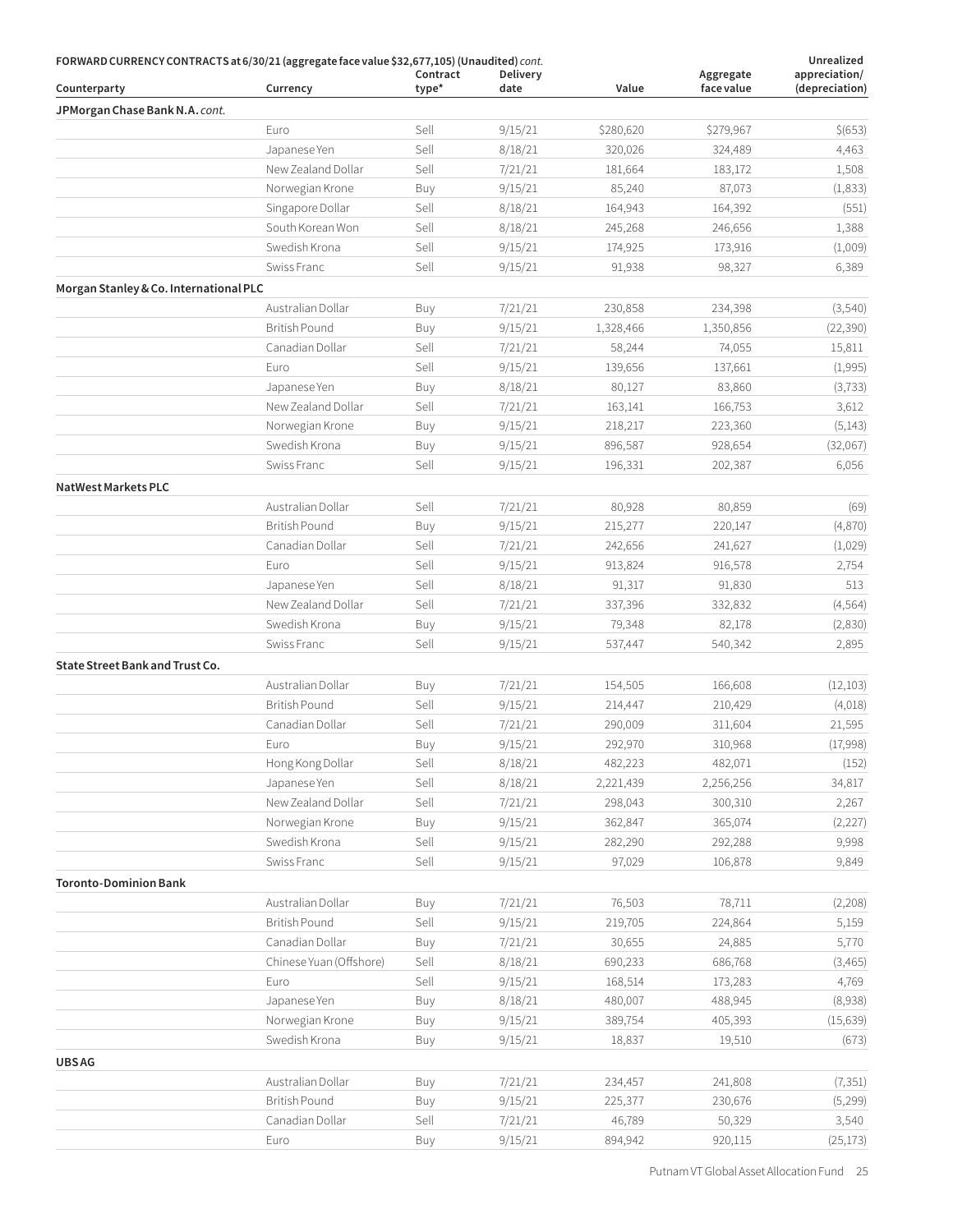| FORWARD CURRENCY CONTRACTS at 6/30/21 (aggregate face value \$32,677,105) (Unaudited) cont. |                      |          |                 |          |            | Unrealized     |
|---------------------------------------------------------------------------------------------|----------------------|----------|-----------------|----------|------------|----------------|
|                                                                                             |                      | Contract | <b>Delivery</b> |          | Aggregate  | appreciation/  |
| Counterparty                                                                                | Currency             | type*    | date            | Value    | face value | (depreciation) |
| <b>UBSAG</b> cont.                                                                          |                      |          |                 |          |            |                |
|                                                                                             | Hong Kong Dollar     | Sell     | 8/18/21         | \$74,669 | \$74,651   | $\zeta(18)$    |
|                                                                                             | Japanese Yen         | Buy      | 8/18/21         | 967,418  | 988,208    | (20, 790)      |
|                                                                                             | New Zealand Dollar   | Sell     | 7/21/21         | 394,222  | 395,649    | 1,427          |
|                                                                                             | Norwegian Krone      | Buy      | 9/15/21         | 256,126  | 266,155    | (10, 029)      |
|                                                                                             | Swedish Krona        | Buy      | 9/15/21         | 171,277  | 177,442    | (6,165)        |
| WestPac Banking Corp.                                                                       |                      |          |                 |          |            |                |
|                                                                                             | Australian Dollar    | Sell     | 7/21/21         | 295,734  | 296,404    | 670            |
|                                                                                             | <b>British Pound</b> | Sell     | 9/15/21         | 47,179   | 48,016     | 837            |
|                                                                                             | Canadian Dollar      | Sell     | 7/21/21         | 3,711    | 3,658      | (53)           |
|                                                                                             | Euro                 | Sell     | 9/15/21         | 27,433   | 28,210     | 777            |
|                                                                                             | Japanese Yen         | Buy      | 8/18/21         | 215,914  | 219,796    | (3,882)        |
|                                                                                             | New Zealand Dollar   | Sell     | 7/21/21         | 213,949  | 215,693    | 1,744          |
| Unrealized appreciation                                                                     |                      |          |                 |          |            | 253,790        |
| Unrealized (depreciation)                                                                   |                      |          |                 |          |            | (455, 648)     |
| Total                                                                                       |                      |          |                 |          |            | \$(201, 858)   |

\* The exchange currency for all contracts listed is the United States Dollar.

| FUTURES CONTRACTS OUTSTANDING at 6/30/21 (Unaudited)                                         | Number of<br>contracts | Notional<br>amount              | Value               | Expiration<br>date      | Unrealized<br>appreciation/<br>(depreciation) |
|----------------------------------------------------------------------------------------------|------------------------|---------------------------------|---------------------|-------------------------|-----------------------------------------------|
| MSCI EAFE Index (Long)                                                                       | $\overline{1}$         | \$814,209                       | \$806,435           | Sep-21                  | \$(18, 683)                                   |
| MSCI Emerging Markets Index (Long)                                                           | 27                     | 1,859,151                       | 1,842,480           | $Sep-21$                | (7,493)                                       |
| NASDAQ 100 Index E-Mini (Long)                                                               | $\overline{4}$         | 1,164,384                       | 1,163,920           | Sep-21                  | 47,756                                        |
| Russell 2000 Index E-Mini (Long)                                                             | 53                     | 6,122,955                       | 6,115,670           | Sep-21                  | 5,216                                         |
| S&P 500 Index E-Mini (Long)                                                                  | $\overline{2}$         | 429,180                         | 428,860             | $Sep-21$                | 5,656                                         |
| S&P 500 Index E-Mini (Short)                                                                 | 88                     | 18,883,920                      | 18,869,840          | $Sep-21$                | (262, 939)                                    |
| U.S. Treasury Bond 30 yr (Long)                                                              | 8                      | 1,286,000                       | 1,286,000           | $Sep-21$                | 30,505                                        |
| U.S. Treasury Bond Ultra 30 yr (Long)                                                        | 16                     | 3,083,000                       | 3,083,000           | Sep-21                  | 119,628                                       |
| U.S. Treasury Note 2 yr (Long)                                                               | 30                     | 6,609,609                       | 6,609,609           | Sep-21                  | (11, 044)                                     |
| U.S. Treasury Note 2 yr (Short)                                                              | 17                     | 3,745,445                       | 3,745,445           | $Sep-21$                | 6,462                                         |
| U.S. Treasury Note 5 yr (Long)                                                               | 43                     | 5,307,477                       | 5,307,477           | Sep-21                  | (16, 222)                                     |
| U.S. Treasury Note 5 yr (Short)                                                              | 84                     | 10,368,094                      | 10,368,094          | Sep-21                  | 31,311                                        |
| U.S. Treasury Note 10 yr (Long)                                                              | 18                     | 2,385,000                       | 2,385,000           | Sep-21                  | 8,678                                         |
| U.S. Treasury Note Ultra 10 yr (Short)                                                       | 26                     | 3,827,281                       | 3,827,281           | Sep-21                  | (56, 387)                                     |
| Unrealized appreciation                                                                      |                        |                                 |                     |                         | 255,212                                       |
| Unrealized (depreciation)                                                                    |                        |                                 |                     |                         | (372, 768)                                    |
| Total                                                                                        |                        |                                 |                     |                         | \$(117, 556)                                  |
| WRITTEN OPTIONS OUTSTANDING at 6/30/21 (premiums \$15,481) (Unaudited)<br>Counterparty       |                        | Expiration<br>date/strike price | Notional<br>Amount  | Contract<br>amount      | Value                                         |
| <b>Goldman Sachs International</b>                                                           |                        |                                 |                     |                         |                                               |
| EUR/USD (Call)                                                                               |                        | Aug-21/\$1.21                   | \$2,602,958         | <b>EUR</b><br>2,195,200 | \$5,154                                       |
| Morgan Stanley & Co. International PLC                                                       |                        |                                 |                     |                         |                                               |
| GBP/USD (Call)                                                                               |                        | Aug-21/1.42                     | 1,298,227           | GBP<br>938,500          | 2,326                                         |
| Total                                                                                        |                        |                                 |                     |                         | \$7,480                                       |
| TBA SALE COMMITMENTS OUTSTANDING at 6/30/21<br>(proceeds receivable \$8,236,367) (Unaudited) |                        |                                 | Principal<br>amount | Settlement<br>date      | Value                                         |
| Uniform Mortgage-Backed Securities, 3.00%, 8/1/51                                            |                        |                                 | \$1,000,000         | 8/12/21                 | \$1,042,109                                   |
| Uniform Mortgage-Backed Securities, 3.00%, 7/1/51                                            |                        |                                 | 1,000,000           | 7/14/21                 | 1,042,500                                     |
| Uniform Mortgage-Backed Securities, 2.50%, 8/1/51                                            |                        |                                 | 1,000,000           | 8/12/21                 | 1,032,344                                     |
| Uniform Mortgage-Backed Securities, 2.50%, 7/1/51                                            |                        |                                 | 3,000,000           | 7/14/21                 | 3,102,891                                     |
| Uniform Mortgage-Backed Securities, 2.00%, 8/1/51                                            |                        |                                 | 1,000,000           | 8/12/21                 | 1,008,413                                     |
| Uniform Mortgage-Backed Securities, 2.00%, 7/1/51                                            |                        |                                 | 1,000,000           | 7/14/21                 | 1,010,405                                     |
| Total                                                                                        |                        |                                 |                     |                         | \$8,238,662                                   |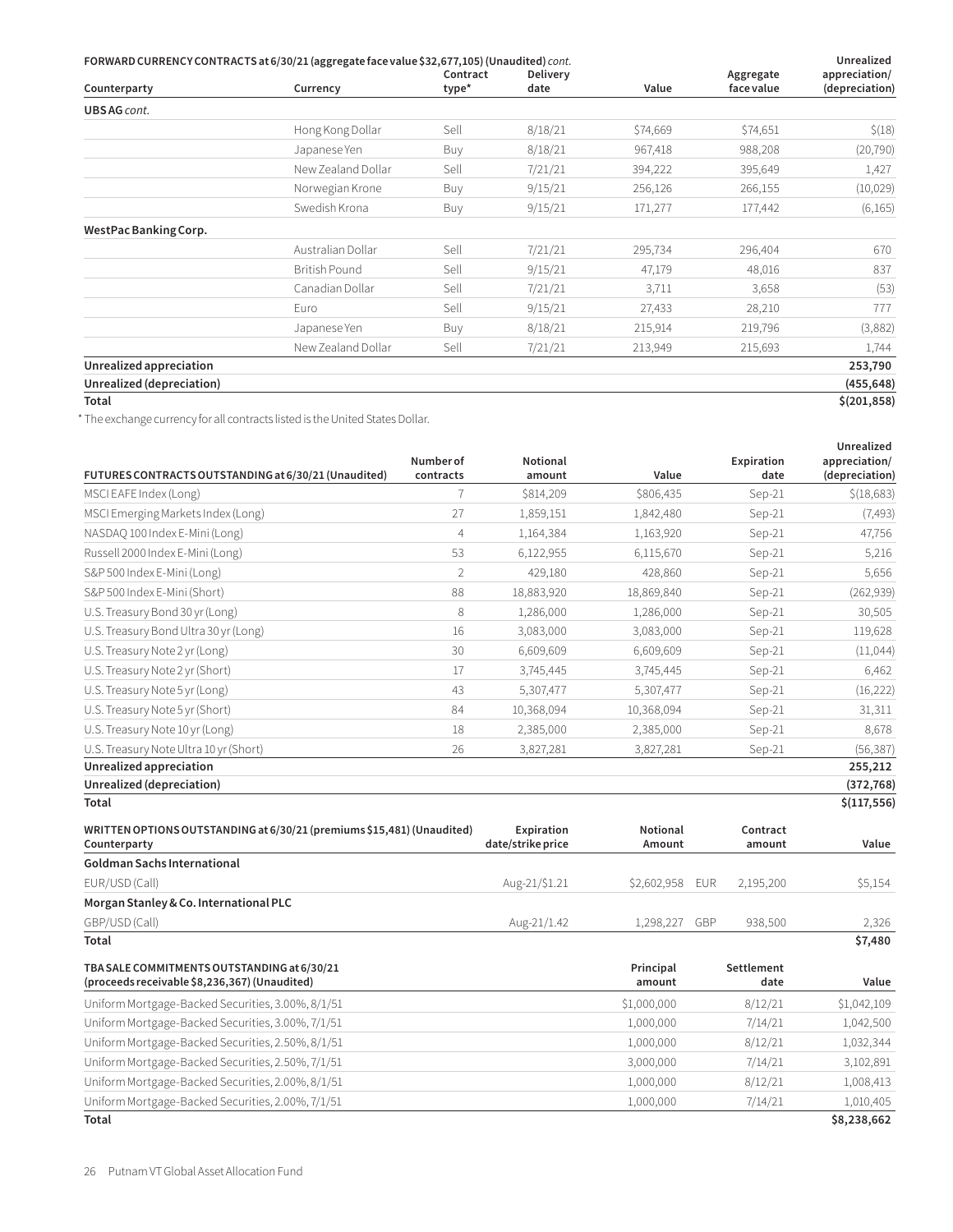# **CENTRALLY CLEARED INTEREST RATE SWAP CONTRACTS OUTSTANDING at 6/30/21 (Unaudited)**

| <b>Notional amount</b> | Value               | Upfront<br>premium<br>received (paid) | <b>Termination</b><br>date | Payments<br>made by fund            | Payments<br>received by fund                 | Unrealized<br>appreciation/<br>(depreciation) |
|------------------------|---------------------|---------------------------------------|----------------------------|-------------------------------------|----------------------------------------------|-----------------------------------------------|
| \$3,027,000            | \$43,770            | \$3,596                               | 4/20/31                    | 1.57% - Semiannually                | 3 month USD-LIBOR-<br><b>BBA</b> - Quarterly | \$(47,360)                                    |
| 3,792,000              | 6,788E              | 7,187                                 | 9/15/23                    | 3 month USD-LIBOR-BBA-<br>Quarterly | 0.30% - Semiannually                         | 399                                           |
| 2,893,000              | 9,981E              | (11, 335)                             | 9/15/26                    | $0.95\%$ - Semiannually             | 3 month USD-LIBOR-<br>BBA-Quarterly          | (1, 354)                                      |
| 1,523,000              | 5,254E              | 5,998                                 | 9/15/26                    | 3 month USD-LIBOR-BBA-<br>Quarterly | $0.95\%$ - Semiannually                      | 743                                           |
| 3,291,000              | 57,198 <sup>E</sup> | (50, 315)                             | 9/15/31                    | 3 month USD-LIBOR-BBA-<br>Quarterly | $1.65\%$ - Semiannually                      | 6,882                                         |
| 703,000                | 38,806 <sup>E</sup> | (36, 654)                             | 9/15/51                    | 3 month USD-LIBOR-BBA-<br>Quarterly | 2.00% - Semiannually                         | 2,152                                         |
| 277,000                | 15.290E             | 14,456                                | 9/15/51                    | 2.00% - Semiannually                | 3 month USD-LIBOR-<br>BBA-Quarterly          | (834)                                         |
| Total                  |                     | \$(67,067)                            |                            |                                     |                                              | \$(39,372)                                    |

<sup>E</sup> Extended effective date.

# **OTC TOTAL RETURN SWAP CONTRACTS OUTSTANDING at 6/30/21 (Unaudited)**

| Swap counterparty/<br>Notional amount |           | Upfront<br>premium<br>Value received (paid) | Termination<br>date | Payments<br>received (paid)<br>by fund              | <b>Total return</b><br>received by<br>or paid by fund              | Unrealized<br>appreciation/<br>(depreciation) |
|---------------------------------------|-----------|---------------------------------------------|---------------------|-----------------------------------------------------|--------------------------------------------------------------------|-----------------------------------------------|
| <b>Barclays Bank PLC</b>              |           |                                             |                     |                                                     |                                                                    |                                               |
| \$76,109                              | \$75,838  | $S-$                                        | 1/12/41             | 5.00% (1 month USD-<br>LIBOR) - Monthly             | Synthetic MBX Index<br>5.00% 30 year Fannie Mae<br>pools - Monthly | \$ (98)                                       |
| 20,820                                | 20,733    | $\overline{\phantom{0}}$                    | 1/12/40             | 5.00% (1 month USD-<br>$LIBOR$ ) - Monthly          | Synthetic MBX Index<br>5.00% 30 year Fannie Mae<br>pools-Monthly   | (39)                                          |
| 14,880                                | 14,820    |                                             | 1/12/38             | (6.50%) 1 month USD-<br>LIBOR - Monthly             | Synthetic MBX Index<br>6.50% 30 year Fannie Mae<br>pools-Monthly   | 19                                            |
| 1,103                                 | 1,105     |                                             | 1/12/43             | 3.50% (1 month USD-<br>$LIBOR$ ) - Monthly          | Synthetic TRS Index<br>3.50% 30 year Fannie Mae<br>pools - Monthly | 15                                            |
| 7,126                                 | 7,119     |                                             | 1/12/41             | 4.00% (1 month USD-<br>LIBOR) - Monthly             | Synthetic TRS Index<br>4.00% 30 year Fannie Mae<br>pools - Monthly | 83                                            |
| 5,772                                 | 5,767     |                                             | 1/12/41             | 4.00% (1 month USD-<br>LIBOR) - Monthly             | Synthetic TRS Index<br>4.00% 30 year Fannie Mae<br>pools - Monthly | 67                                            |
| 650                                   | 650       | $\overline{\phantom{0}}$                    | 1/12/42             | 4.00% (1 month USD-<br>$LIBOR$ ) — Monthly          | Synthetic TRS Index<br>4.00% 30 year Fannie Mae<br>pools - Monthly | 8                                             |
| 2,501                                 | 2,454     |                                             | 1/12/41             | (5.00%) 1 month USD-<br>LIBOR - Monthly             | Synthetic TRS Index<br>5.00% 30 year Fannie Mae<br>pools - Monthly | 11                                            |
| Citibank, N.A.                        |           |                                             |                     |                                                     |                                                                    |                                               |
| 2,764                                 | 2,754     |                                             | 1/12/41             | 5.00% (1 month USD-<br>$LIBOR$ ) - Monthly          | Synthetic MBX Index<br>5.00% 30 year Fannie Mae<br>pools - Monthly | (4)                                           |
| <b>Credit Suisse International</b>    |           |                                             |                     |                                                     |                                                                    |                                               |
| 10,191                                | 10,181    |                                             | 1/12/41             | (4.00%) 1 month USD-<br>LIBOR - Monthly             | Synthetic TRS Index<br>4.00% 30 year Fannie Mae<br>pools - Monthly | (118)                                         |
| Goldman Sachs International           |           |                                             |                     |                                                     |                                                                    |                                               |
| 1,743,894                             | 1,729,394 |                                             | 12/15/25            | (1 month USD-LIBOR-<br>BBA plus 0.35%) -<br>Monthly | A basket (GSGLPHCL)<br>of common stocks-<br>Monthly*               | (14, 793)                                     |
| 5,229,101                             | 5,120,708 | $\overline{\phantom{0}}$                    | 12/15/25            | (1 month USD-LIBOR-<br>BBA plus 0.50%) -<br>Monthly | A basket (GSGLPWDL)<br>of common stocks-<br>Monthly*               | (101, 736)                                    |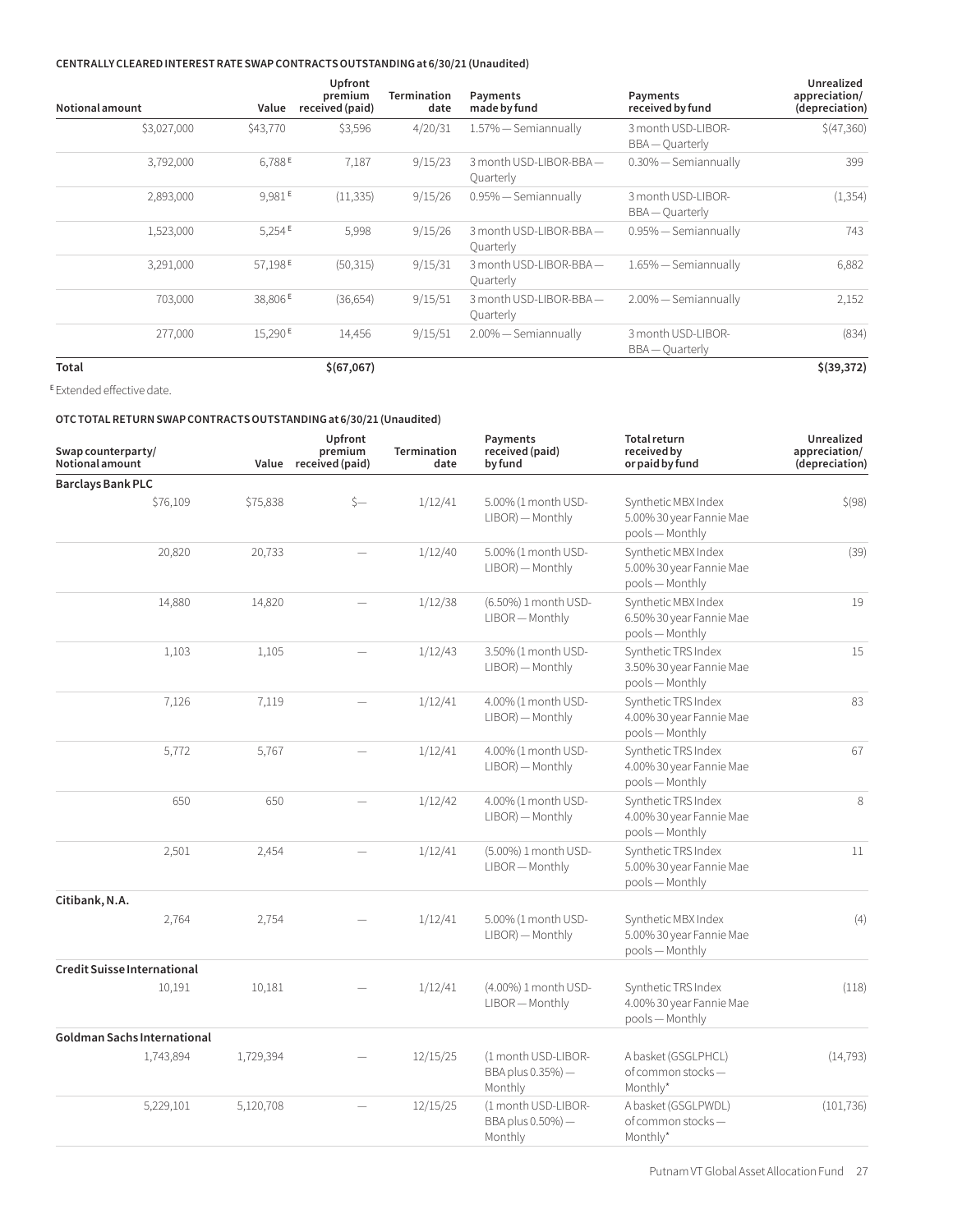# **OTC TOTAL RETURN SWAP CONTRACTS OUTSTANDING at 6/30/21 (Unaudited)** *cont.*

| Swap counterparty/<br>Notional amount |             | Upfront<br>premium<br>Value received (paid) | <b>Termination</b><br>date | Payments<br>received (paid)<br>by fund              | <b>Total return</b><br>received by<br>or paid by fund              | Unrealized<br>appreciation/<br>(depreciation) |
|---------------------------------------|-------------|---------------------------------------------|----------------------------|-----------------------------------------------------|--------------------------------------------------------------------|-----------------------------------------------|
| Goldman Sachs International cont.     |             |                                             |                            |                                                     |                                                                    |                                               |
| \$5,165,157                           | \$5,028,007 | $s-$                                        | 12/15/25                   | 1 month USD-LIBOR-<br>BBA minus 0.15% -<br>Monthly  | A basket (GSGLPWDS)<br>of common stocks -<br>Monthly*              | \$132,487                                     |
| 1,605                                 | 1.605       |                                             | 1/12/42                    | 4.00% (1 month USD-<br>$LIBOR$ ) - Monthly          | Synthetic TRS Index<br>4.00% 30 year Fannie Mae<br>pools - Monthly | 20                                            |
| 1,605                                 | 1,605       |                                             | 1/12/42                    | 4.00% (1 month USD-<br>LIBOR) - Monthly             | Synthetic TRS Index<br>4.00% 30 year Fannie Mae<br>pools - Monthly | 20                                            |
| JPMorgan Chase Bank N.A.              |             |                                             |                            |                                                     |                                                                    |                                               |
| 3,071,544                             | 3,022,397   |                                             | 2/5/22                     | (1 month USD-LIBOR-<br>BBA plus 0.35%) -<br>Monthly | Russell 1000 Value Total<br>Return Index - Monthly                 | (49, 199)                                     |
| JPMorgan Securities LLC               |             |                                             |                            |                                                     |                                                                    |                                               |
| 2,707                                 | 2,705       |                                             | 1/12/41                    | (4.00%) 1 month USD-<br>LIBOR - Monthly             | Synthetic TRS Index<br>4.00% 30 year Fannie Mae<br>pools - Monthly | (31)                                          |
| 3,859                                 | 3,859       |                                             | 1/12/42                    | (4.00%) 1 month USD-<br>LIBOR - Monthly             | Synthetic TRS Index<br>4.00% 30 year Fannie Mae<br>pools - Monthly | (48)                                          |
| Upfront premium received              |             |                                             |                            | Unrealized appreciation                             |                                                                    | 132,730                                       |
| Upfront premium (paid)                |             | $\qquad \qquad -$                           |                            | Unrealized (depreciation)                           |                                                                    | (166, 066)                                    |
| Total                                 |             | $s-$                                        |                            | Total                                               |                                                                    | $$$ (33,336)                                  |

\* The 50 largest components, and any individual component greater than 1% of basket value, are shown below.

# **A BASKET (GSGLPHCL) OF COMMON STOCKS**

| <b>Common stocks</b>                              | Sector      | <b>Shares</b> | Value    | Percentage<br>value |
|---------------------------------------------------|-------------|---------------|----------|---------------------|
| Waters Corp.                                      | Health care | 258           | \$89,241 | 5.16%               |
| Mettler-Toledo International, Inc.                | Health care | 60            | 83,185   | 4.81%               |
| IQVIA Holdings, Inc.                              | Health care | 342           | 82,835   | 4.79%               |
| Agilent Technologies, Inc.                        | Technology  | 537           | 79,330   | 4.59%               |
| Merck KGaA (Germany)                              | Health care | 412           | 79,057   | 4.57%               |
| PerkinElmer, Inc.                                 | Health care | 483           | 75,275   | 4.35%               |
| Thermo Fisher Scientific, Inc.                    | Health care | 134           | 67,742   | 3.92%               |
| Zoetis, Inc.                                      | Health care | 347           | 64,657   | 3.74%               |
| Illumina, Inc.                                    | Health care | 131           | 62,564   | 3.62%               |
| Alexion Pharmaceuticals, Inc.                     | Health care | 331           | 60,885   | 3.52%               |
| Ipsen SA (France)                                 | Health care | 574           | 59,676   | 3.45%               |
| Pfizer, Inc.                                      | Health care | 1,462         | 57,260   | 3.31%               |
| Merck & Co., Inc.                                 | Health care | 621           | 48,320   | 2.79%               |
| Johnson & Johnson                                 | Health care | 287           | 47,291   | 2.73%               |
| Sumitomo Dainippon Pharma Co., Ltd. (Japan)       | Health care | 2,216         | 46,481   | 2.69%               |
| GlaxoSmithKline PLC (United Kingdom)              | Health care | 2,285         | 44,804   | 2.59%               |
| AbbVie, Inc.                                      | Health care | 386           | 43,472   | 2.51%               |
| Sanofi (France)                                   | Health care | 412           | 43,210   | 2.50%               |
| Biogen, Inc.                                      | Health care | 118           | 40,688   | 2.35%               |
| Viatris, Inc.                                     | Health care | 2,751         | 39,944   | 2.31%               |
| Perrigo Co. PLC                                   | Health care | 847           | 39,079   | 2.26%               |
| Sartorius Stedim Biotech (France)                 | Health care | 78            | 36,858   | 2.13%               |
| Bayer AG (Germany)                                | Health care | 582           | 35,366   | 2.04%               |
| Bristol-Myers Squibb Co.                          | Health care | 503           | 33,598   | 1.94%               |
| AstraZeneca PLC (United Kingdom)                  | Health care | 278           | 33,302   | 1.93%               |
| CSL, Ltd. (Australia)                             | Health care | 135           | 28,926   | 1.67%               |
| Taisho Pharmaceutical Holdings Co., Ltd. (Japan)  | Health care | 531           | 28,466   | 1.65%               |
| Teva Pharmaceutical Industries, Ltd. ADR (Israel) | Health care | 2,608         | 26,160   | 1.51%               |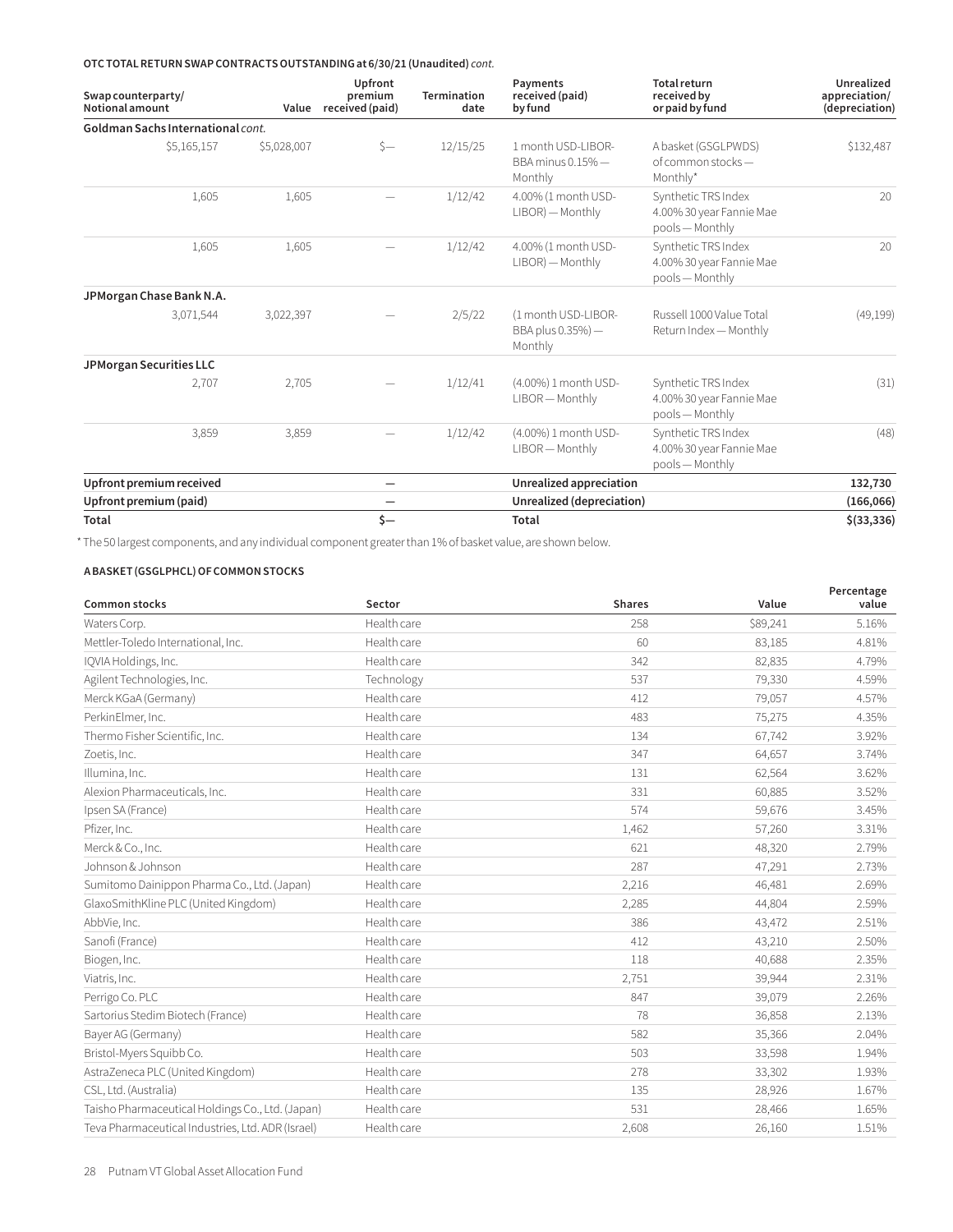# **A BASKET (GSGLPHCL) OF COMMON STOCKS** *cont.*

| <b>Common stocks</b>                       | Sector      | <b>Shares</b> | Value    | Percentage<br>value |
|--------------------------------------------|-------------|---------------|----------|---------------------|
| Amgen, Inc.                                | Health care | 107           | \$26,037 | 1.51%               |
| Gilead Sciences, Inc.                      | Health care | 370           | 25,481   | 1.47%               |
| Eli Lilly and Co.                          | Health care | 104           | 23,835   | 1.38%               |
| Eisai Co., Ltd. (Japan)                    | Health care | 206           | 20,284   | 1.17%               |
| Galenica AG (Switzerland)                  | Health care | 151           | 19,547   | 1.13%               |
| Hisamitsu Pharmaceutical Co., Inc. (Japan) | Health care | 360           | 17,727   | 1.03%               |
| Takeda Pharmaceutical Co., Ltd. (Japan)    | Health care | 511           | 17,125   | 0.99%               |
| Shionogi & Co., Ltd. (Japan)               | Health care | 245           | 12,790   | 0.74%               |
| Hikma Pharmaceuticals PLC (United Kingdom) | Health care | 373           | 12,609   | 0.73%               |
| Galapagos NV (Belgium)                     | Health care | 164           | 11,407   | 0.66%               |
| Astellas Pharma, Inc. (Japan)              | Health care | 598           | 10,426   | 0.60%               |
| H Lundbeck A/S (Denmark)                   | Health care | 317           | 10,090   | 0.58%               |
| UCB SA (Belgium)                           | Health care | 81            | 8,455    | 0.49%               |
| Eurofins Scientific (Luxembourg)           | Health care | 64            | 7,353    | 0.43%               |
| Incyte Corp.                               | Health care | 86            | 7,274    | 0.42%               |
| Grifols SA (Spain)                         | Health care | 235           | 6,373    | 0.37%               |
| Regeneron Pharmaceuticals, Inc.            | Health care | 8             | 4,601    | 0.27%               |
| Novartis AG (Switzerland)                  | Health care | 46            | 4,156    | 0.24%               |
| Daiichi Sankyo Co., Ltd. (Japan)           | Health care | 124           | 2,680    | 0.15%               |
| Recordati SpA (Italy)                      | Health care | 36            | 2,045    | 0.12%               |
| Organon & Co.                              | Health care | 62            | 1,880    | 0.11%               |
| Orion Oyj Class B (Finland)                | Health care | 37            | 1,592    | 0.09%               |
|                                            |             |               |          |                     |

# **A BASKET (GSGLPWDL) OF COMMON STOCKS**

| <b>Common stocks</b>                        | Sector                 | <b>Shares</b> | Value    | Percentage<br>value |
|---------------------------------------------|------------------------|---------------|----------|---------------------|
| Royal Bank of Canada (Canada)               | Financials             | 436           | \$44,137 | 0.86%               |
| Toronto-Dominion Bank (Canada)              | Financials             | 624           | 43,779   | 0.85%               |
| Canadian Imperial Bank of Commerce (Canada) | Financials             | 379           | 42,898   | 0.84%               |
| Arrow Electronics, Inc.                     | Technology             | 374           | 42,697   | 0.83%               |
| Annaly Capital Management, Inc.             | Financials             | 4,742         | 42,107   | 0.82%               |
| AGNC Investment Corp.                       | Financials             | 2,445         | 41,292   | 0.81%               |
| MetLife, Inc.                               | Financials             | 687           | 41,135   | 0.80%               |
| Segro PLC (United Kingdom)                  | Financials             | 2,717         | 41,130   | 0.80%               |
| Dover Corp.                                 | Capital goods          | 270           | 40,733   | 0.80%               |
| Swisscom AG (Switzerland)                   | Communication services | 69            | 39,446   | 0.77%               |
| Nippon Telegraph & Telephone Corp. (Japan)  | Communication services | 1,483         | 38,642   | 0.75%               |
| Mettler-Toledo International, Inc.          | Health care            | 27            | 38,039   | 0.74%               |
| ITOCHU Corp. (Japan)                        | Consumer staples       | 1,313         | 37,824   | 0.74%               |
| NN Group NV (Netherlands)                   | Financials             | 779           | 36,759   | 0.72%               |
| Dexus Property Group (Australia)            | Financials             | 4,576         | 36,616   | 0.72%               |
| Accenture PLC Class A                       | Technology             | 115           | 33,915   | 0.66%               |
| Ally Financial, Inc.                        | Financials             | 675           | 33,633   | 0.66%               |
| Ageas SA/NV (Belgium)                       | Financials             | 606           | 33,613   | 0.66%               |
| Church & Dwight Co., Inc.                   | Consumer staples       | 384           | 32,577   | 0.64%               |
| Knight-Swift Transportation Holdings, Inc.  | Transportation         | 708           | 32,430   | 0.63%               |
| Sun Hung Kai Properties, Ltd. (Hong Kong)   | Financials             | 2,139         | 31,879   | 0.62%               |
| 3i Group PLC (United Kingdom)               | Financials             | 1,947         | 31,597   | 0.62%               |
| Allstate Corp. (The)                        | Financials             | 239           | 31,128   | 0.61%               |
| Rio Tinto PLC (United Kingdom)              | <b>Basic materials</b> | 378           | 31,117   | 0.61%               |
| CMS Energy Corp.                            | Utilities and power    | 521           | 30,651   | 0.60%               |
| Chubu Electric Power Co., Inc. (Japan)      | Utilities and power    | 2,444         | 29,872   | 0.58%               |
| Mizuho Financial Group, Inc. (Japan)        | Financials             | 2,077         | 29,679   | 0.58%               |
| National Bank of Canada (Canada)            | Financials             | 384           | 28,994   | 0.57%               |
| AMETEK, Inc.                                | Conglomerates          | 215           | 28,647   | 0.56%               |
| Swiss Life Holding AG (Switzerland)         | Financials             | 58            | 28,038   | 0.55%               |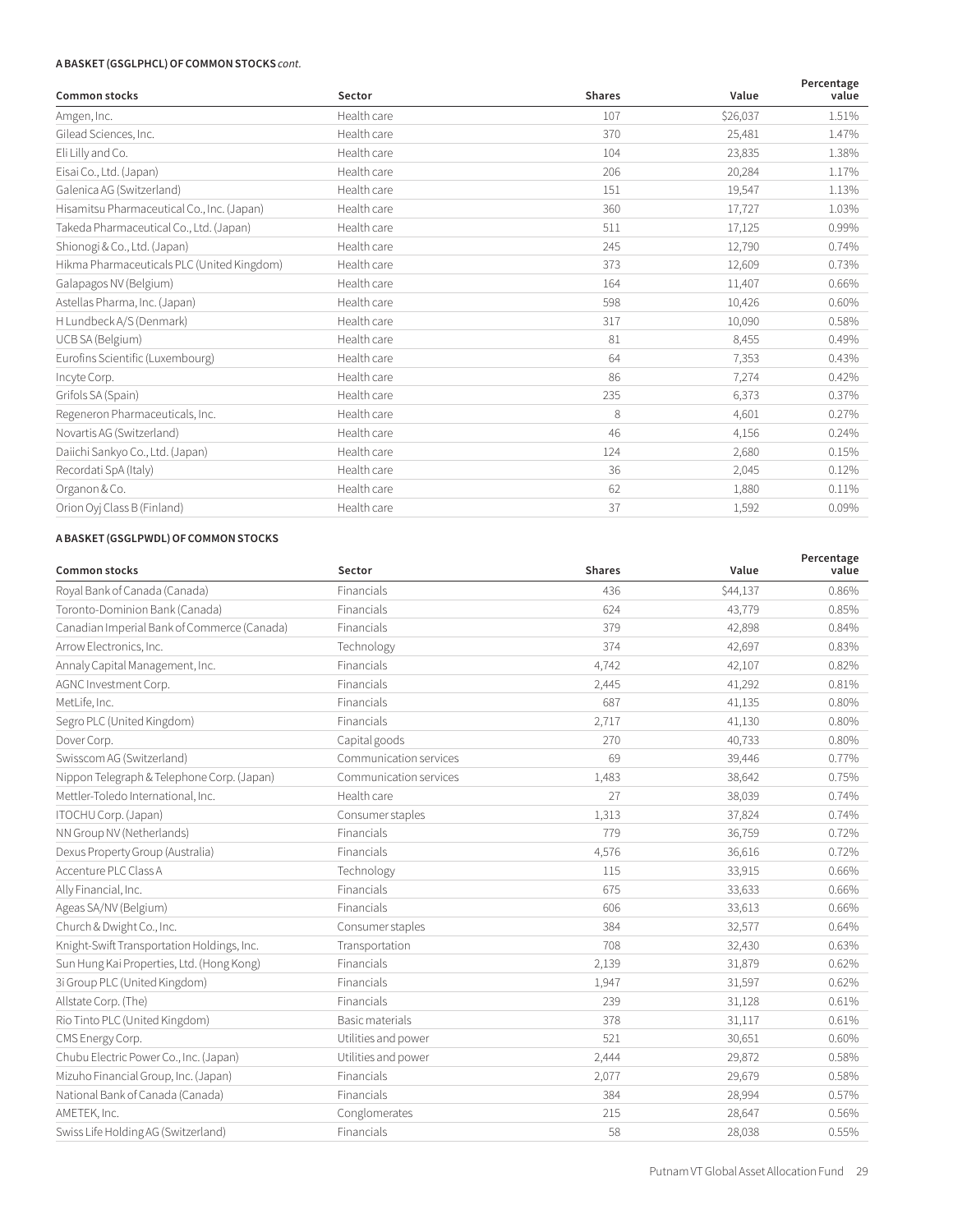# **A BASKET (GSGLPWDL) OF COMMON STOCKS** *cont.*

| <b>Common stocks</b>                        | Sector                 | <b>Shares</b> | Value    | Percentage<br>value |
|---------------------------------------------|------------------------|---------------|----------|---------------------|
| Open Text Corp. (Canada)                    | Technology             | 539           | \$27,917 | 0.55%               |
| Comcast Corp. Class A                       | Communication services | 489           | 27,863   | 0.54%               |
| Amphenol Corp. Class A                      | Technology             | 402           | 27,535   | 0.54%               |
| Kinder Morgan, Inc.                         | Utilities and power    | 1,499         | 27,320   | 0.53%               |
| DTE Energy Co.                              | Utilities and power    | 211           | 27,284   | 0.53%               |
| Power Assets Holdings, Ltd. (Hong Kong)     | Utilities and power    | 4,438         | 27,236   | 0.53%               |
| Iberdrola SA (Spain)                        | Utilities and power    | 2,224         | 27,106   | 0.53%               |
| Canadian Apartment Properties REIT (Canada) | Financials             | 572           | 26,887   | 0.53%               |
| Old Dominion Freight Line, Inc.             | Transportation         | 106           | 26,802   | 0.52%               |
| Metro, Inc. (Canada)                        | Consumer staples       | 557           | 26,656   | 0.52%               |
| Trane Technologies PLC                      | Capital goods          | 144           | 26,348   | 0.51%               |
| Zoetis, Inc.                                | Health care            | 141           | 26,283   | 0.51%               |
| AutoZone, Inc.                              | Consumer cyclicals     | 17            | 25,306   | 0.49%               |
| McDonald's Corp.                            | Consumer staples       | 109           | 25,256   | 0.49%               |
| KDDI Corp. (Japan)                          | Communication services | 807           | 25,167   | 0.49%               |
| Repsol SA (Spain)                           | Energy                 | 1,987         | 24,866   | 0.49%               |
| Fujitsu, Ltd. (Japan)                       | Technology             | 132           | 24,695   | 0.48%               |
| Hershey Co. (The)                           | Consumer staples       | 143           | 24,603   | 0.48%               |
| Goodman Group (Australia)                   | Financials             | 1,533         | 24,332   | 0.48%               |
| Wolters Kluwer NV (Netherlands)             | Consumer cyclicals     | 242           | 24,262   | 0.47%               |

# **A BASKET (GSGLPWDS) OF COMMON STOCKS**

| Common stocks                                   | Sector                 | <b>Shares</b> | Value    | Percentage<br>value |
|-------------------------------------------------|------------------------|---------------|----------|---------------------|
| American Express Co.                            | Financials             | 270           | \$44,298 | 0.88%               |
| Hang Seng Bank, Ltd. (Hong Kong)                | Financials             | 2,130         | 42,548   | 0.85%               |
| Markel Corp.                                    | Financials             | 34            | 41,221   | 0.82%               |
| U.S. Bancorp                                    | Financials             | 701           | 39,710   | 0.79%               |
| Emera, Inc. (Canada)                            | Utilities and power    | 845           | 38,404   | 0.76%               |
| Equity Lifestyle Properties, Inc.               | Financials             | 514           | 38,231   | 0.76%               |
| Zurich Insurance Group AG (Switzerland)         | Financials             | 93            | 37,271   | 0.74%               |
| Lonza Group AG (Switzerland)                    | Health care            | 52            | 37,081   | 0.74%               |
| Xylem, Inc.                                     | Capital goods          | 309           | 36,797   | 0.73%               |
| Ferrovial SA (Spain)                            | <b>Basic materials</b> | 1,185         | 34,764   | 0.69%               |
| Fortis, Inc. (Canada)                           | Utilities and power    | 759           | 33,819   | 0.67%               |
| Essex Property Trust, Inc.                      | Financials             | 110           | 33,298   | 0.66%               |
| Southern Co. (The)                              | Utilities and power    | 537           | 32,495   | 0.65%               |
| Berkshire Hathaway, Inc. Class B                | Financials             | 116           | 32,370   | 0.64%               |
| Edison International                            | Utilities and power    | 559           | 32,315   | 0.64%               |
| Ecolab, Inc.                                    | Consumer cyclicals     | 156           | 32,176   | 0.64%               |
| Mid-America Apartment Communities, Inc.         | Financials             | 185           | 31,383   | 0.62%               |
| ASML Holding NV (Netherlands)                   | Technology             | 45            | 31,140   | 0.62%               |
| Mitsubishi Estate Co., Ltd. (Japan)             | Financials             | 1,896         | 30,652   | 0.61%               |
| Boeing Co. (The)                                | Capital goods          | 126           | 30,270   | 0.60%               |
| Exelon Corp.                                    | Utilities and power    | 668           | 29,589   | 0.59%               |
| Alliant Energy Corp.                            | Utilities and power    | 528           | 29,442   | 0.59%               |
| Liberty Media Corp.-Liberty Formula One Class C | Consumer cyclicals     | 598           | 29,344   | 0.58%               |
| Aeon Co., Ltd. (Japan)                          | Consumer cyclicals     | 1,086         | 29,173   | 0.58%               |
| Autodesk, Inc.                                  | Technology             | 100           | 29,091   | 0.58%               |
| T-Mobile US, Inc.                               | Communication services | 199           | 28,848   | 0.57%               |
| Ventas, Inc.                                    | Health care            | 494           | 28,591   | 0.57%               |
| Alexandria Real Estate Equities, Inc.           | Financials             | 156           | 28,442   | 0.57%               |
| Telus Corp. (Canada)                            | Communication services | 1,263         | 28,409   | 0.57%               |
| UDR, Inc.                                       | Financials             | 572           | 28,297   | 0.56%               |
| Accor SA (France)                               | Consumer cyclicals     | 739           | 27,593   | 0.55%               |
| Svenska Handelsbanken AB (Sweden)               | Financials             | 2,432         | 27,435   | 0.55%               |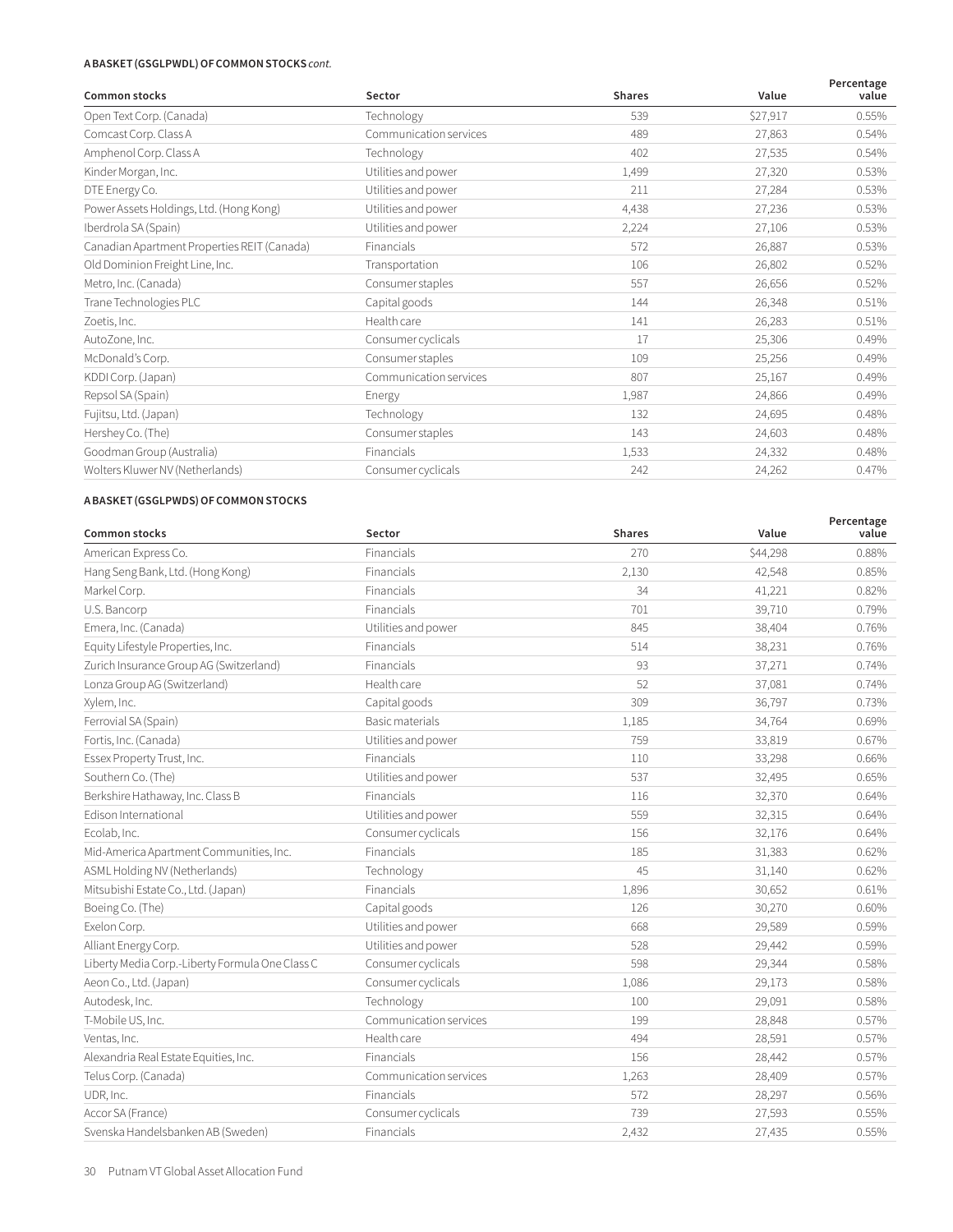# **A BASKET (GSGLPWDS) OF COMMON STOCKS** *cont.*

| <b>Common stocks</b>                          | Sector                 | <b>Shares</b> | Value    | Percentage<br>value |
|-----------------------------------------------|------------------------|---------------|----------|---------------------|
| Novartis AG (Switzerland)                     | Health care            | 291           | \$26,501 | 0.53%               |
| AIA Group, Ltd. (Hong Kong)                   | Financials             | 2,114         | 26,274   | 0.52%               |
| Enbridge, Inc. (Canada)                       | Utilities and power    | 650           | 25,907   | 0.52%               |
| American Tower Corp.                          | Communication services | 94            | 25,384   | 0.50%               |
| Analog Devices, Inc.                          | Technology             | 145           | 24,863   | 0.49%               |
| KBC Group NV (Belgium)                        | Financials             | 325           | 24,786   | 0.49%               |
| Phillips 66                                   | Energy                 | 286           | 24,574   | 0.49%               |
| Anheuser-Busch InBev SA/NV (Belgium)          | Consumer staples       | 339           | 24,439   | 0.49%               |
| Agnico-Eagle Mines, Ltd. (Canada)             | Basic materials        | 388           | 23,536   | 0.47%               |
| Heineken NV (Netherlands)                     | Consumer staples       | 189           | 22,904   | 0.46%               |
| Boston Scientific Corp.                       | Health care            | 530           | 22,674   | 0.45%               |
| Koninklijke KPN NV (Netherlands)              | Communication services | 7,194         | 22,470   | 0.45%               |
| Brookfield Asset Management, Inc. (Canada)    | Conglomerates          | 425           | 22,215   | 0.44%               |
| Essity AB Class B (Sweden)                    | Consumer staples       | 658           | 21,818   | 0.43%               |
| <b>BASF SE (Germany)</b>                      | <b>Basic materials</b> | 275           | 21,670   | 0.43%               |
| Marathon Petroleum Corp.                      | Energy                 | 359           | 21,668   | 0.43%               |
| Hennes & Mauritz AB (Sweden)                  | Consumer cyclicals     | 892           | 21,160   | 0.42%               |
| James Hardie Industries PLC (CDI) (Australia) | Basic materials        | 618           | 20,967   | 0.42%               |

# **CENTRALLY CLEARED TOTAL RETURN SWAP CONTRACTS OUTSTANDING at 6/30/21 (Unaudited)**

| Notional amount | Value    | Upfront<br>premium<br>received (paid) | Termination<br>date | Payments<br>received (paid)<br>by fund | <b>Total return</b><br>received by<br>or paid by fund                        | Unrealized<br>appreciation/<br>(depreciation) |
|-----------------|----------|---------------------------------------|---------------------|----------------------------------------|------------------------------------------------------------------------------|-----------------------------------------------|
| \$2,758,000     | \$33,317 | \$(46)                                | 4/1/31              | $2.686\%$ - At maturity                | USA Non Revised<br>Consumer Price Index-<br>Urban (CPI-U) $-$ At<br>maturity | \$33,270                                      |
| 8,385,000       | 4,696    | (85)                                  | 4/15/26             | 2.79% - At maturity                    | USA Non Revised<br>Consumer Price Index-<br>Urban (CPI-U) $-$ At<br>maturity | (4,780)                                       |
| Total           |          | \$(131)                               |                     |                                        |                                                                              | \$28,490                                      |

# **OTC CREDIT DEFAULT CONTRACTS OUTSTANDING — PROTECTION SOLD at 6/30/21 (Unaudited)**

| Swap counterparty/<br>Referenced debt* | Rating***  | <b>Upfront</b><br>premium<br>received<br>(paid)** | Notional<br>amount | Value   | Termi-<br>nation<br>date | Payments<br>received by fund | Unrealized<br>appreciation/<br>(depreciation) |
|----------------------------------------|------------|---------------------------------------------------|--------------------|---------|--------------------------|------------------------------|-----------------------------------------------|
| Bank of America N.A.                   |            |                                                   |                    |         |                          |                              |                                               |
| CMBX NA BBB-.6 Index                   | $BB-/P$    | \$273                                             | \$4,000            | \$1,058 | 5/11/63                  | 300 bp - Monthly             | \$ (783)                                      |
| CMBX NA BBB-.6 Index                   | $BB - /P$  | 482                                               | 8,000              | 2,116   | 5/11/63                  | $300$ bp $-$ Monthly         | (1,630)                                       |
| CMBX NA BBB-.6 Index                   | $BB-/P$    | 926                                               | 15,000             | 3,968   | 5/11/63                  | 300 bp - Monthly             | (3,034)                                       |
| CMBX NA BBB-.6 Index                   | $BB-/P$    | 912                                               | 16,000             | 4,232   | 5/11/63                  | $300$ bp $-$ Monthly         | (3,312)                                       |
| Citigroup Global Markets, Inc.         |            |                                                   |                    |         |                          |                              |                                               |
| CMBX NA A.6 Index                      | $A$ -/P    | 120                                               | 1,000              | 85      | 5/11/63                  | $200$ bp $-$ Monthly         | 35                                            |
| CMBX NA A.6 Index                      | $A$ -/P    | 239                                               | 2,000              | 169     | 5/11/63                  | 200 bp - Monthly             | 70                                            |
| CMBX NA A.6 Index                      | $A$ -/P    | 2,681                                             | 22,000             | 1,863   | 5/11/63                  | $200$ bp $-$ Monthly         | 825                                           |
| CMBX NA A.6 Index                      | $A$ -/P    | 3,929                                             | 33,000             | 2,795   | 5/11/63                  | $200$ bp $-$ Monthly         | 1,145                                         |
| CMBX NA A.6 Index                      | $A$ -/P    | 6,040                                             | 51,000             | 4,320   | 5/11/63                  | $200$ bp $-$ Monthly         | 1,738                                         |
| CMBX NA BB.11 Index                    | $BB-/P$    | 1,130                                             | 2,000              | 178     | 11/18/54                 | 500 bp - Monthly             | 953                                           |
| CMBX NA BB.6 Index                     | $B$ -/ $P$ | 2,008                                             | 13,583             | 6,057   | 5/11/63                  | 500 bp - Monthly             | (4,037)                                       |
| CMBX NA BB.7 Index                     | B/P        | 970                                               | 19,000             | 6,589   | 1/17/47                  | 500 bp - Monthly             | (5,604)                                       |
| CMBX NA BBB-.10 Index                  | BBB-/P     | 545                                               | 5,000              | 442     | 11/17/59                 | $300$ bp $-$ Monthly         | 106                                           |
| CMBX NA BBB-.11 Index                  | BBB-/P     | 63                                                | 1,000              | 35      | 11/18/54                 | 300 bp - Monthly             | 29                                            |
| CMBX NA BBB-.12 Index                  | BBB-/P     | 118                                               | 2,000              | 73      | 8/17/61                  | 300 bp - Monthly             | 46                                            |
| <b>Credit Suisse International</b>     |            |                                                   |                    |         |                          |                              |                                               |
| CMBX NAA.7 Index                       | BBB+/P     | 37                                                | 1,000              | 56      | 1/17/47                  | $200$ bp $-$ Monthly         | (19)                                          |
| CMBX NAA.7 Index                       | BBB+/P     | 291                                               | 7,000              | 393     | 1/17/47                  | $200$ bp $-$ Monthly         | (99)                                          |
| CMBX NA BB.7 Index                     | B/P        | 401                                               | 3,000              | 1,040   | 1/17/47                  | $500$ bp $-$ Monthly         | (637)                                         |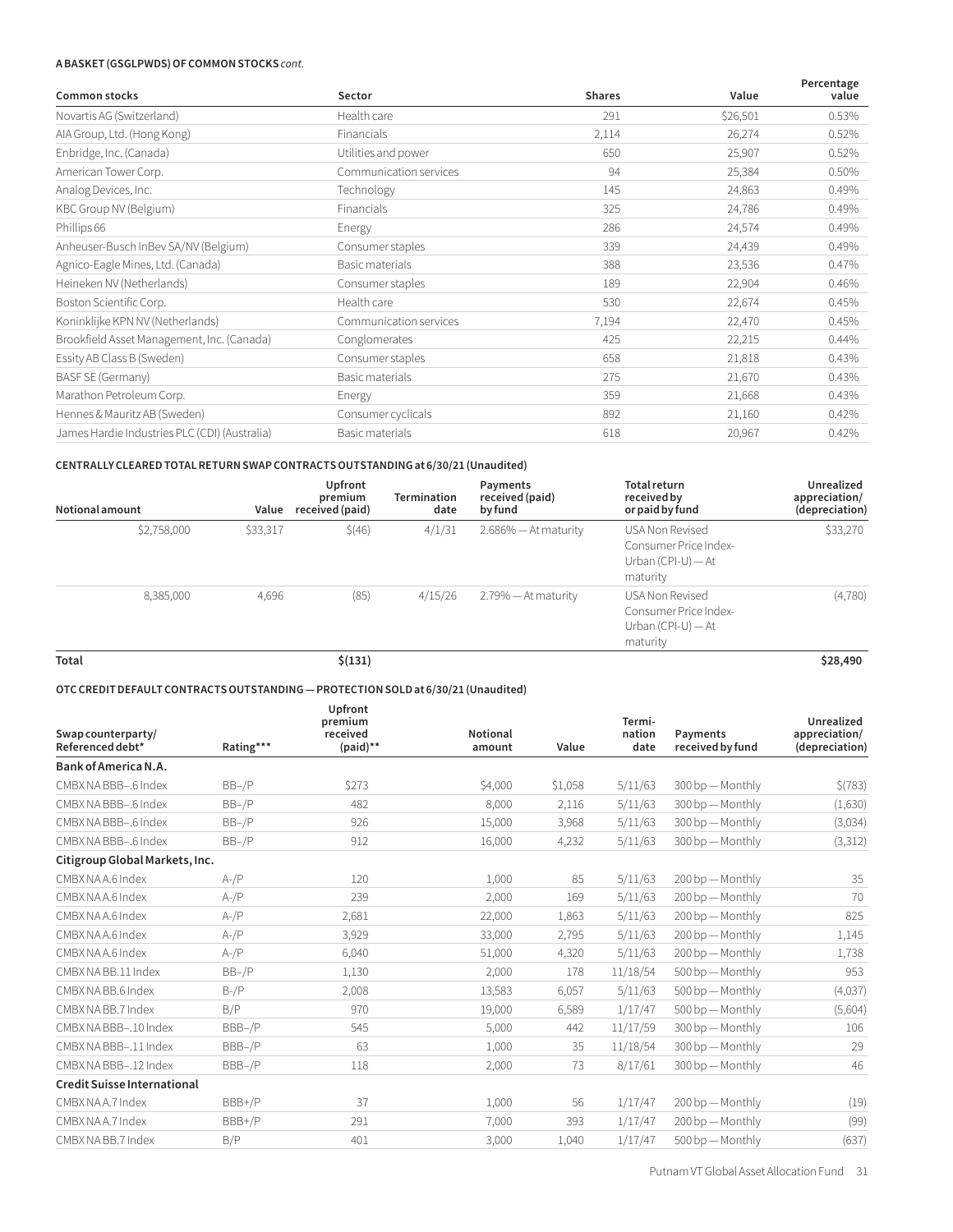#### **OTC CREDIT DEFAULT CONTRACTS OUTSTANDING — PROTECTION SOLD at 6/30/21 (Unaudited)** *cont.*

| Swap counterparty/<br>Referenced debt* | Rating***  | Upfront<br>premium<br>received<br>(paid)** | Notional<br>amount | Value                     | Termi-<br>nation<br>date | Payments<br>received by fund | Unrealized<br>appreciation/<br>(depreciation) |
|----------------------------------------|------------|--------------------------------------------|--------------------|---------------------------|--------------------------|------------------------------|-----------------------------------------------|
| Credit Suisse International cont.      |            |                                            |                    |                           |                          |                              |                                               |
| CMBX NA BBB-.6 Index                   | $BB-/P$    | \$6,863                                    | \$73,000           | \$19,309                  | 5/11/63                  | 300 bp - Monthly             | \$(12,409)                                    |
| CMBX NA BBB-.7 Index                   | BB/P       | 237                                        | 3,000              | 533                       | 1/17/47                  | 300 bp - Monthly             | (295)                                         |
| CMBX NA BBB-.7 Index                   | BB/P       | 1,379                                      | 21,000             | 3,734                     | 1/17/47                  | 300 bp - Monthly             | (2,344)                                       |
| <b>Goldman Sachs International</b>     |            |                                            |                    |                           |                          |                              |                                               |
| CMBX NA A.13 Index                     | $A - /P$   | (5)                                        | 1.000              | 16                        | 12/16/72                 | 200 bp - Monthly             | 11                                            |
| CMBX NA A.6 Index                      | $A - /P$   | 61                                         | 2,000              | 169                       | 5/11/63                  | 200 bp - Monthly             | (108)                                         |
| CMBX NA A.6 Index                      | $A$ -/P    | 121                                        | 2,000              | 169                       | 5/11/63                  | 200 bp - Monthly             | (48)                                          |
| CMBX NA A.6 Index                      | $A - /P$   | 1,969                                      | 23,000             | 1,948                     | 5/11/63                  | 200 bp - Monthly             | 29                                            |
| CMBX NA A.6 Index                      | $A - /P$   | 1,537                                      | 25,000             | 2,118                     | 5/11/63                  | 200 bp - Monthly             | (572)                                         |
| CMBX NA BBB-.14 Index                  | BBB-/P     | 45                                         | 1,000              | 17                        | 12/16/72                 | 300 bp - Monthly             | 28                                            |
| CMBX NA BBB-.6 Index                   | $BB-/P$    | 110                                        | 1,000              | 265                       | 5/11/63                  | 300 bp - Monthly             | (154)                                         |
| CMBX NA BBB-.6 Index                   | $BB-/P$    | 52                                         | 1,000              | 265                       | 5/11/63                  | 300 bp - Monthly             | (212)                                         |
| CMBX NA BBB-.6 Index                   | $BB-/P$    | 122                                        | 1,000              | 265                       | 5/11/63                  | $300$ bp $-$ Monthly         | (142)                                         |
| CMBX NA BBB-.6 Index                   | $BB - /P$  | 145                                        | 3,000              | 794                       | 5/11/63                  | 300 bp - Monthly             | (647)                                         |
| CMBX NA BBB-.6 Index                   | $BB-/P$    | 325                                        | 3,000              | 794                       | 5/11/63                  | 300 bp - Monthly             | (467)                                         |
| CMBX NA BBB-.6 Index                   | $BB-/P$    | 248                                        | 5,000              | 1,323                     | 5/11/63                  | 300 bp - Monthly             | (1,072)                                       |
| CMBX NA BBB-.6 Index                   | $BB - /P$  | 1,313                                      | 14,000             | 3,703                     | 5/11/63                  | 300 bp - Monthly             | (2, 383)                                      |
| CMBX NA BBB-.6 Index                   | $BB-/P$    | 1,804                                      | 24,000             | 6,348                     | 5/11/63                  | 300 bp - Monthly             | (4,532)                                       |
| CMBX NA BBB-.7 Index                   | BB/P       | 887                                        | 12,000             | 2,134                     | 1/17/47                  | 300 bp - Monthly             | (1,241)                                       |
| <b>JPMorgan Securities LLC</b>         |            |                                            |                    |                           |                          |                              |                                               |
| CMBX NA A.13 Index                     | $A-fP$     | 242                                        | 3,000              | 47                        | 12/16/72                 | 200 bp - Monthly             | 290                                           |
| CMBX NA BB.6 Index                     | $B$ -/ $P$ | 3,089                                      | 5,821              | 2,596                     | 5/11/63                  | 500 bp - Monthly             | 498                                           |
| CMBX NA BBB-.13 Index                  | BBB-/P     | 92                                         | 1,000              | 36                        | 12/16/72                 | 300 bp - Monthly             | 56                                            |
| CMBX NA BBB-.12 Index                  | BBB-/P     | 63                                         | 1,000              | 36                        | 8/17/61                  | 300 bp - Monthly             | 28                                            |
| Morgan Stanley & Co. International PLC |            |                                            |                    |                           |                          |                              |                                               |
| CMBX NA BB.6 Index                     | $B$ -/P    | 737                                        | 2,911              | 1,298                     | 5/11/63                  | $500bp - Monthly$            | (559)                                         |
| CMBX NA BB.6 Index                     | $B$ -/P    | 1,478                                      | 5,821              | 2,596                     | 5/11/63                  | 500 bp - Monthly             | (1,112)                                       |
| CMBX NA BBB-.12 Index                  | BBB-/P     | 59                                         | 1,000              | 36                        | 8/17/61                  | 300 bp - Monthly             | 23                                            |
| CMBX NA BBB-.12 Index                  | BBB-/P     | 215                                        | 5,000              | 182                       | 8/17/61                  | 300 bp - Monthly             | 36                                            |
| Upfront premium received               |            | 44,358                                     |                    | Unrealized appreciation   |                          |                              | 5,946                                         |
| Upfront premium (paid)                 |            | (5)                                        |                    | Unrealized (depreciation) |                          |                              | (47, 452)                                     |
| Total                                  |            | \$44,353                                   | Total              |                           |                          |                              | \$(41,506)                                    |

\* Payments related to the referenced debt are made upon a credit default event.

\*\* Upfront premium is based on the difference between the original spread on issue and the market spread on day of execution.

\*\*\* Ratings for an underlying index represent the average of the ratings of all the securities included in that index. The Moody's, Standard & Poor's or Fitch ratings are believed to be the most recent ratings available at June 30, 2021. Securities rated by Fitch are indicated by "/F." Securities rated by Putnam are indicated by "/P." The Putnam rating categories are comparable to the Standard & Poor's classifications.

#### **OTC CREDIT DEFAULT CONTRACTS OUTSTANDING — PROTECTION PURCHASED at 6/30/21 (Unaudited)**

| Swap counterparty/<br>Referenced debt* | Upfront<br>premium<br>received<br>$(paid)$ ** | Notional<br>amount | Value   | Termi-<br>nation<br>date | Payments<br>(paid)<br>by fund | Unrealized<br>appreciation/<br>(depreciation) |
|----------------------------------------|-----------------------------------------------|--------------------|---------|--------------------------|-------------------------------|-----------------------------------------------|
| Citigroup Global Markets, Inc.         |                                               |                    |         |                          |                               |                                               |
| CMBX NA BB.10 Index                    | \$(1,785)                                     | \$7,000            | \$1,707 | 11/17/59                 | $(500 bp)$ – Monthly          | \$ (84)                                       |
| CMBX NA BB.10 Index                    | (219)                                         | 2,000              | 488     | 11/17/59                 | $(500 bp)$ - Monthly          | 267                                           |
| CMBX NA BB.10 Index                    | (209)                                         | 2,000              | 488     | 11/17/59                 | $(500 bp)$ – Monthly          | 277                                           |
| CMBX NA BB.11 Index                    | (518)                                         | 4,000              | 356     | 11/18/54                 | $(500 bp)$ – Monthly          | (165)                                         |
| CMBX NA BB.11 Index                    | (189)                                         | 2,000              | 178     | 11/18/54                 | $(500 bp)$ – Monthly          | (12)                                          |
| CMBX NA BB.11 Index                    | (69)                                          | 1,000              | 89      | 11/18/54                 | $(500 bp)$ - Monthly          | 20                                            |
| CMBX NA BB.8 Index                     | (248)                                         | 1,931              | 693     | 10/17/57                 | $(500 bp)$ - Monthly          | 443                                           |
| CMBX NA BB.9 Index                     | (929)                                         | 9,000              | 1,991   | 9/17/58                  | $(500 bp)$ - Monthly          | 1,054                                         |
| CMBX NA BB.9 Index                     | (258)                                         | 4,000              | 885     | 9/17/58                  | $(500 bp)$ - Monthly          | 623                                           |
| CMBX NA BB.9 Index                     | (121)                                         | 3,000              | 664     | 9/17/58                  | $(500 bp)$ – Monthly          | 540                                           |
| CMBX NA BBB-.10 Index                  | (946)                                         | 6,000              | 530     | 11/17/59                 | $(300 bp)$ - Monthly          | (419)                                         |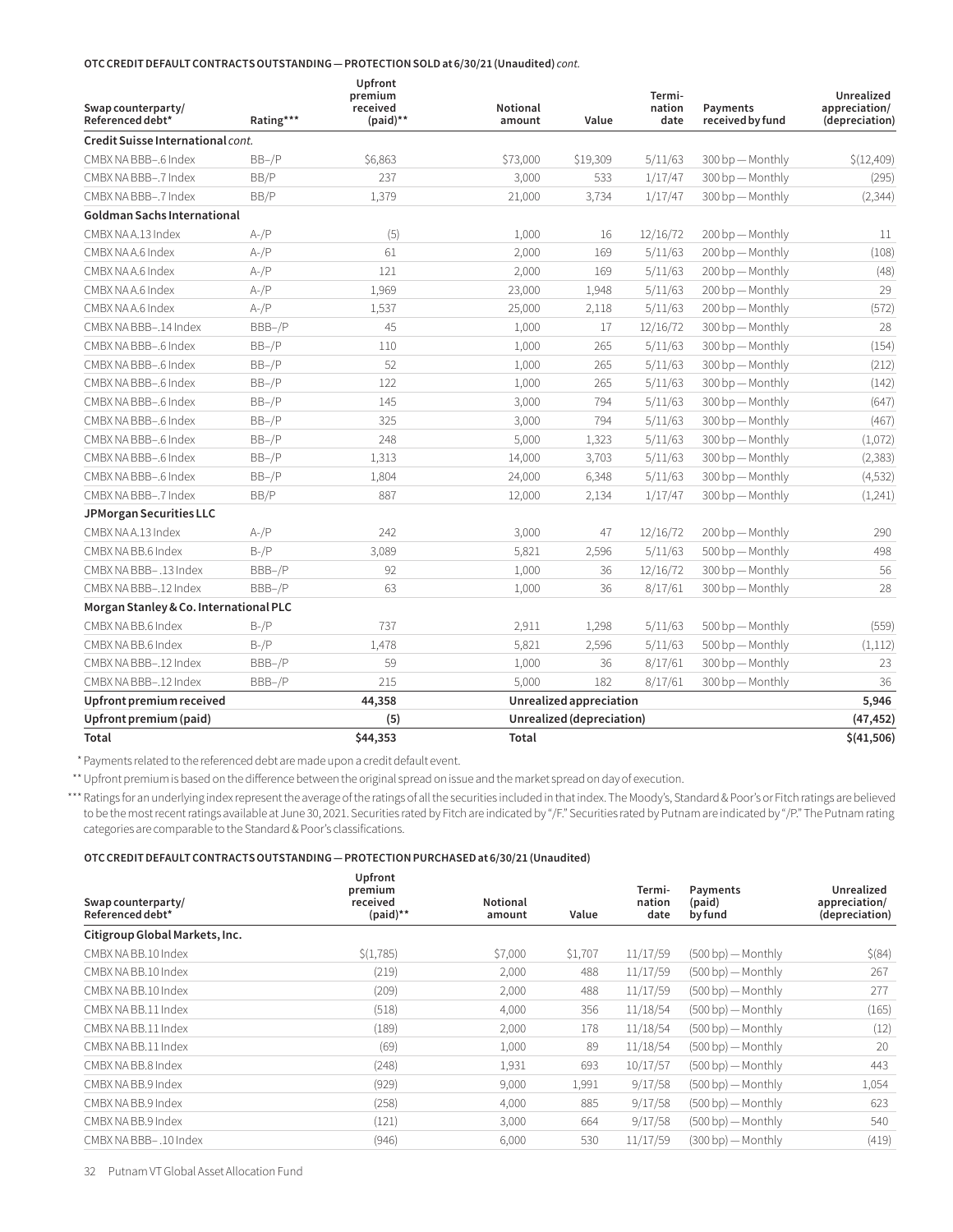# **OTC CREDIT DEFAULT CONTRACTS OUTSTANDING — PROTECTION PURCHASED at 6/30/21 (Unaudited)** *cont.*

|                                        | Upfront             |          |        |                  |                       |                             |
|----------------------------------------|---------------------|----------|--------|------------------|-----------------------|-----------------------------|
| Swap counterparty/                     | premium<br>received | Notional |        | Termi-<br>nation | Payments<br>(paid)    | Unrealized<br>appreciation/ |
| Referenced debt*                       | (paid)**            | amount   | Value  | date             | by fund               | (depreciation)              |
| Citigroup Global Markets, Inc. cont.   |                     |          |        |                  |                       |                             |
| CMBX NA BBB-.10 Index                  | \$ (437)            | \$2,000  | \$177  | 11/17/59         | $(300 bp)$ - Monthly  | \$(261)                     |
| CMBX NA BBB-.6 Index                   | (2, 545)            | 8,000    | 2,116  | 5/11/63          | $(300 bp)$ - Monthly  | (433)                       |
| CMBX NA BBB-.10 Index                  | (127)               | 1,000    | 88     | 11/17/59         | $(300 bp)$ - Monthly  | (40)                        |
| CMBX NA BBB-.12 Index                  | (60)                | 1,000    | 36     | 8/17/61          | (300 bp) - Monthly    | (24)                        |
| CMBX NA BBB-.12 Index                  | (352)               | 1,000    | 36     | 8/17/61          | (300 bp) - Monthly    | (317)                       |
| CMBX NA BBB-.6 Index                   | (700)               | 11,000   | 2,910  | 5/11/63          | (300 bp) - Monthly    | 2,204                       |
| CMBX NA BBB-.8 Index                   | (316)               | 2,000    | 277    | 10/17/57         | (300 bp) - Monthly    | (40)                        |
| CMBX NA BBB-.8 Index                   | (317)               | 2,000    | 277    | 10/17/57         | (300 bp) - Monthly    | (42)                        |
| CMBX NA BBB-.8 Index                   | (313)               | 2,000    | 277    | 10/17/57         | (300 bp) - Monthly    | (37)                        |
| CMBX NA BBB-.8 Index                   | (286)               | 2,000    | 277    | 10/17/57         | (300 bp) - Monthly    | (10)                        |
| CMBX NA BBB-.8 Index                   | (157)               | 1,000    | 138    | 10/17/57         | $(300 bp)$ - Monthly  | (19)                        |
| <b>Credit Suisse International</b>     |                     |          |        |                  |                       |                             |
| CMBX NA BB.10 Index                    | (476)               | 4,000    | 975    | 11/17/59         | $(500 bp)$ - Monthly  | 496                         |
| CMBX NA BB.10 Index                    | (534)               | 4,000    | 975    | 11/17/59         | $(500 bp)$ - Monthly  | 438                         |
| CMBX NA BB.10 Index                    | (249)               | 2,000    | 488    | 11/17/59         | $(500 bp)$ - Monthly  | 237                         |
| CMBX NA BB.7 Index                     | (512)               | 28,136   | 12,546 | 5/11/63          | (500 bp) - Monthly    | 12,011                      |
| CMBX NA BB.7 Index                     | (1, 151)            | 7,000    | 2,428  | 1/17/47          | (500 bp) - Monthly    | 1,270                       |
| CMBX NA BB.7 Index                     | (1,291)             | 7,000    | 2,428  | 1/17/47          | (500 bp) - Monthly    | 1,131                       |
| CMBX NA BB.9 Index                     | (1,203)             | 12,000   | 2,654  | 9/17/58          | $(500 bp)$ – Monthly  | 1,441                       |
| Goldman Sachs International            |                     |          |        |                  |                       |                             |
| CMBX NA BB.7 Index                     | (303)               | 2,000    | 694    | 1/17/47          | $(500 bp)$ - Monthly  | 389                         |
| CMBX NA BB.10 Index                    | (603)               | 2,000    | 488    | 11/17/59         | $(500 bp)$ - Monthly  | (117)                       |
| CMBX NA BB.10 Index                    | (783)               | 2,000    | 488    | 11/17/59         | (500 bp) - Monthly    | (297)                       |
| CMBX NA BB.11 Index                    | (263)               | 2,000    | 178    | 11/18/54         | (500 bp) - Monthly    | (86)                        |
| CMBX NA BB.7 Index                     | (2, 234)            | 11,000   | 3,815  | 1/17/47          | (500 bp) - Monthly    | 1,572                       |
| CMBX NA BB.7 Index                     | (983)               | 6,000    | 2,081  | 1/17/47          | (500 bp) - Monthly    | 1,093                       |
| CMBX NA BB.8 Index                     | (113)               | 965      | 347    | 10/17/57         | (500 bp) - Monthly    | 233                         |
| CMBX NA BBB-.10 Index                  | (1, 312)            | 6,000    | 530    | 11/17/59         | (300 bp) - Monthly    | (785)                       |
| CMBX NA BBB-.10 Index                  | (624)               | 4,000    | 354    | 11/17/59         | (300 bp) - Monthly    | (272)                       |
| CMBX NA BBB-.12 Index                  | (780)               | 4,000    | 145    | 8/17/61          | (300 bp) - Monthly    | (637)                       |
| CMBX NA BBB-.6 Index                   | (3,543)             | 13,000   | 3,439  | 5/11/63          | (300 bp) - Monthly    | (111)                       |
| CMBX NA BBB-.6 Index                   | (400)               | 8,000    | 2,116  | 5/11/63          | $(300 b p)$ – Monthly | 1,712                       |
| JPMorgan Securities LLC                |                     |          |        |                  |                       |                             |
| CMBX NA A.7 Index                      | (169)               | 8,000    | 449    | 1/17/47          | (200 bp) - Monthly    | 277                         |
| CMBX NA BB.11 Index                    | (1,636)             | 3,000    | 267    | 11/18/54         | $(500 bp)$ – Monthly  | (1, 371)                    |
| CMBX NA BB.17 Index                    | (979)               | 2,000    | 694    | 1/17/47          | $(500 bp)$ – Monthly  | (287)                       |
| CMBX NA BBB-.10 Index                  | (165)               | 1,000    | 88     | 11/17/59         | (300 bp) - Monthly    | (77)                        |
| CMBX NA BBB-.10 Index                  | (2,613)             | 23,000   | 2,033  | 11/17/59         | (300 bp) - Monthly    | (591)                       |
| CMBX NA BBB-.10 Index                  | (563)               | 2,000    | 177    | 11/17/59         | (300 bp) - Monthly    | (388)                       |
| CMBX NA BBB-.10 Index                  | (298)               | 1,000    | 88     | 11/17/59         | $(300 bp)$ - Monthly  | (210)                       |
| CMBX NA BBB-.11 Index                  | (403)               | 2,000    | 69     | 11/18/54         | $(300 bp)$ - Monthly  | (335)                       |
| CMBX NA BBB-.6 Index                   | (15, 346)           | 48,000   | 12,696 | 5/11/63          | $(300 bp)$ - Monthly  | (2,674)                     |
| CMBX NA BBB-.7 Index                   | (6, 573)            | 28,000   | 4,978  | 1/17/47          | (300 bp) - Monthly    | (1,609)                     |
| Merrill Lynch International            |                     |          |        |                  |                       |                             |
| CMBX NA BB.10 Index                    | (228)               | 4,000    | 975    | 11/17/59         | $(500 bp)$ - Monthly  | 744                         |
| CMBX NA BB.11 Index                    | (1,483)             | 3,000    | 267    | 11/18/54         | $(500 bp)$ - Monthly  | (1,218)                     |
| CMBX NA BB.9 Index                     | (117)               | 3,000    | 664    | 9/17/58          | $(500 bp)$ - Monthly  | 544                         |
| CMBX NA BBB-.7 Index                   | (328)               | 4,000    | 711    | 1/17/47          | (300 bp) - Monthly    | 381                         |
| CMBX NA BBB-.9 Index                   | (185)               | 1,000    | 78     | 9/17/58          | (300 bp) - Monthly    | (108)                       |
| Morgan Stanley & Co. International PLC |                     |          |        |                  |                       |                             |
| CMBX NA BBB-.7 Index                   | (408)               | 4,000    | 711    | 1/17/47          | (300 bp) - Monthly    | 302                         |
| CMBX NA BB.10 Index                    | (210)               | 2,000    | 488    | 11/17/59         | $(500 bp)$ - Monthly  | 276                         |
| CMBX NA BB.7 Index                     | (804)               | 4,000    | 1,387  | 1/17/47          | $(500 bp)$ - Monthly  | 579                         |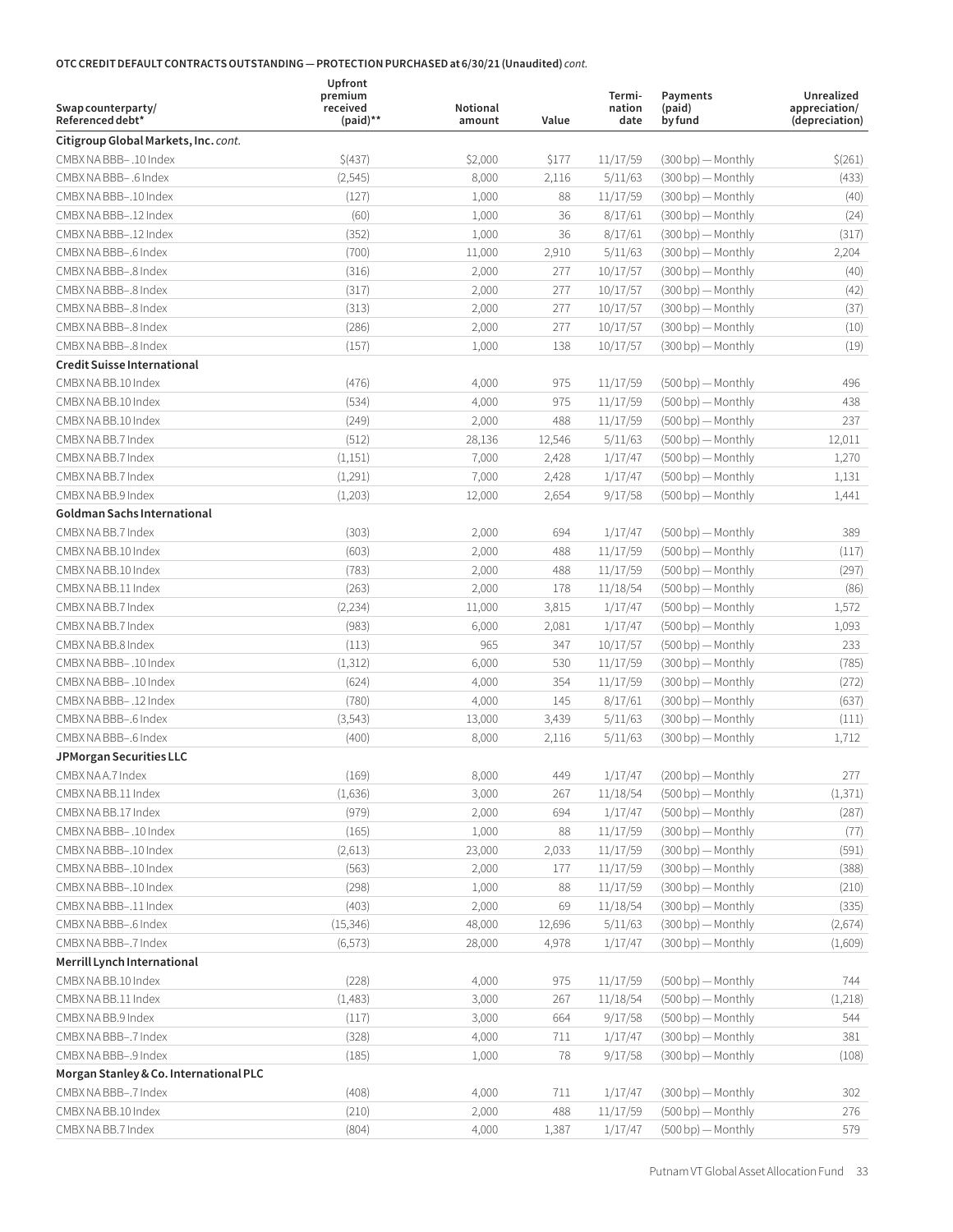#### **OTC CREDIT DEFAULT CONTRACTS OUTSTANDING — PROTECTION PURCHASED at 6/30/21 (Unaudited)** *cont.*

| Swap counterparty/<br>Referenced debt*       | Upfront<br>premium<br>received<br>(paid)** | <b>Notional</b><br>amount | Value | Termi-<br>nation<br>date  | Payments<br>(paid)<br>by fund | Unrealized<br>appreciation/<br>(depreciation) |
|----------------------------------------------|--------------------------------------------|---------------------------|-------|---------------------------|-------------------------------|-----------------------------------------------|
| Morgan Stanley & Co. International PLC cont. |                                            |                           |       |                           |                               |                                               |
| CMBX NA BB.7 Index                           | \$(193)                                    | \$1,000                   | \$347 | 1/17/47                   | $(500 bp)$ - Monthly          | \$153                                         |
| CMBX NA BB.9 Index                           | (61)                                       | 1,000                     | 221   | 9/17/58                   | $(500 bp)$ - Monthly          | 160                                           |
| CMBX NA BB.9 Index                           | (62)                                       | 1,000                     | 221   | 9/17/58                   | $(500 bp)$ - Monthly          | 159                                           |
| CMBX NA BBB-. 8 Index                        | (311)                                      | 2,000                     | 277   | 10/17/57                  | $(300 bp)$ – Monthly          | (35)                                          |
| CMBX NA BBB-. 8 Index                        | (157)                                      | 1,000                     | 138   | 10/17/57                  | (300 bp) — Monthly            | (19)                                          |
| CMBX NA BBB-.10 Index                        | (6, 792)                                   | 39,000                    | 3,448 | 11/17/59                  | $(300 bp)$ - Monthly          | (3, 364)                                      |
| CMBX NA BBB-.10 Index                        | (859)                                      | 6,000                     | 530   | 11/17/59                  | $(300 bp)$ - Monthly          | (332)                                         |
| CMBX NA BBB-.10 Index                        | (970)                                      | 6,000                     | 530   | 11/17/59                  | $(300 bp)$ - Monthly          | (442)                                         |
| CMBX NA BBB-.10 Index                        | (240)                                      | 2,000                     | 177   | 11/17/59                  | (300 bp) — Monthly            | (64)                                          |
| CMBX NA BBB-.10 Index                        | (218)                                      | 1,000                     | 88    | 11/17/59                  | $(300 bp)$ - Monthly          | (130)                                         |
| CMBX NA BBB-.10 Index                        | (247)                                      | 2,000                     | 177   | 11/17/59                  | $(300 bp)$ - Monthly          | (71)                                          |
| CMBX NA BBB-.10 Index                        | (127)                                      | 1,000                     | 88    | 11/17/59                  | $(300 bp)$ - Monthly          | (39)                                          |
| CMBX NA BBB-.13 Index                        | (62)                                       | 1,000                     | 36    | 12/16/72                  | $(300 bp)$ - Monthly          | (26)                                          |
| CMBX NA BBB-.8 Index                         | (429)                                      | 3,000                     | 415   | 10/17/57                  | $(300 bp)$ - Monthly          | (16)                                          |
| CMBX NA BBB-.8 Index                         | (156)                                      | 1,000                     | 138   | 10/17/57                  | $(300 bp)$ - Monthly          | (18)                                          |
| CMBX NA BBB-.8 Index                         | (155)                                      | 1,000                     | 138   | 10/17/57                  | (300 bp) — Monthly            | (17)                                          |
| CMBX NA BBB-.8 Index                         | (156)                                      | 1,000                     | 138   | 10/17/57                  | (300 bp) — Monthly            | (18)                                          |
| Upfront premium received                     | —                                          |                           |       | Unrealized appreciation   |                               | 31,026                                        |
| Upfront premium (paid)                       | (72, 161)                                  |                           |       | Unrealized (depreciation) |                               | (17, 667)                                     |
| Total                                        | \$(72,161)                                 |                           | Total |                           |                               | \$13,359                                      |

\* Payments related to the referenced debt are made upon a credit default event.

\*\* Upfront premium is based on the difference between the original spread on issue and the market spread on day of execution.

# **CENTRALLY CLEARED CREDIT DEFAULT CONTRACTS OUTSTANDING — PROTECTION SOLD at 6/30/21 (Unaudited)**

| Referenced debt*     | Rating*** | Upfront<br>premium<br>received<br>$(path**$ | Notional<br>amount | Value     | Termi-<br>nation<br>date | Payments<br>received<br>by fund | Unrealized<br>appreciation/<br>(depreciation) |
|----------------------|-----------|---------------------------------------------|--------------------|-----------|--------------------------|---------------------------------|-----------------------------------------------|
| NAHY Series 36 Index | $B+/P$    | \$(170, 422)                                | \$1,991,000        | \$203,082 | 6/20/26                  | $500bp -$<br>Ouarterly          | \$35,426                                      |
| NAIG Series 36 Index | BBB+/P    | (133, 236)                                  | 5,950,000          | 151,428   | 6/20/26                  | $100bp -$<br>Quarterly          | 19,844                                        |
| Total                |           | $$$ (303,658)                               |                    |           |                          |                                 | \$55,270                                      |

\* Payments related to the referenced debt are made upon a credit default event.

\*\* Upfront premium is based on the difference between the original spread on issue and the market spread on day of execution.

\*\*\* Ratings for an underlying index represent the average of the ratings of all the securities included in that index. The Moody's, Standard & Poor's or Fitch ratings are believed to be the most recent ratings available at June 30, 2021. Securities rated by Fitch are indicated by "/F." Securities rated by Putnam are indicated by "/P." The Putnam rating categories are comparable to the Standard & Poor's classifications.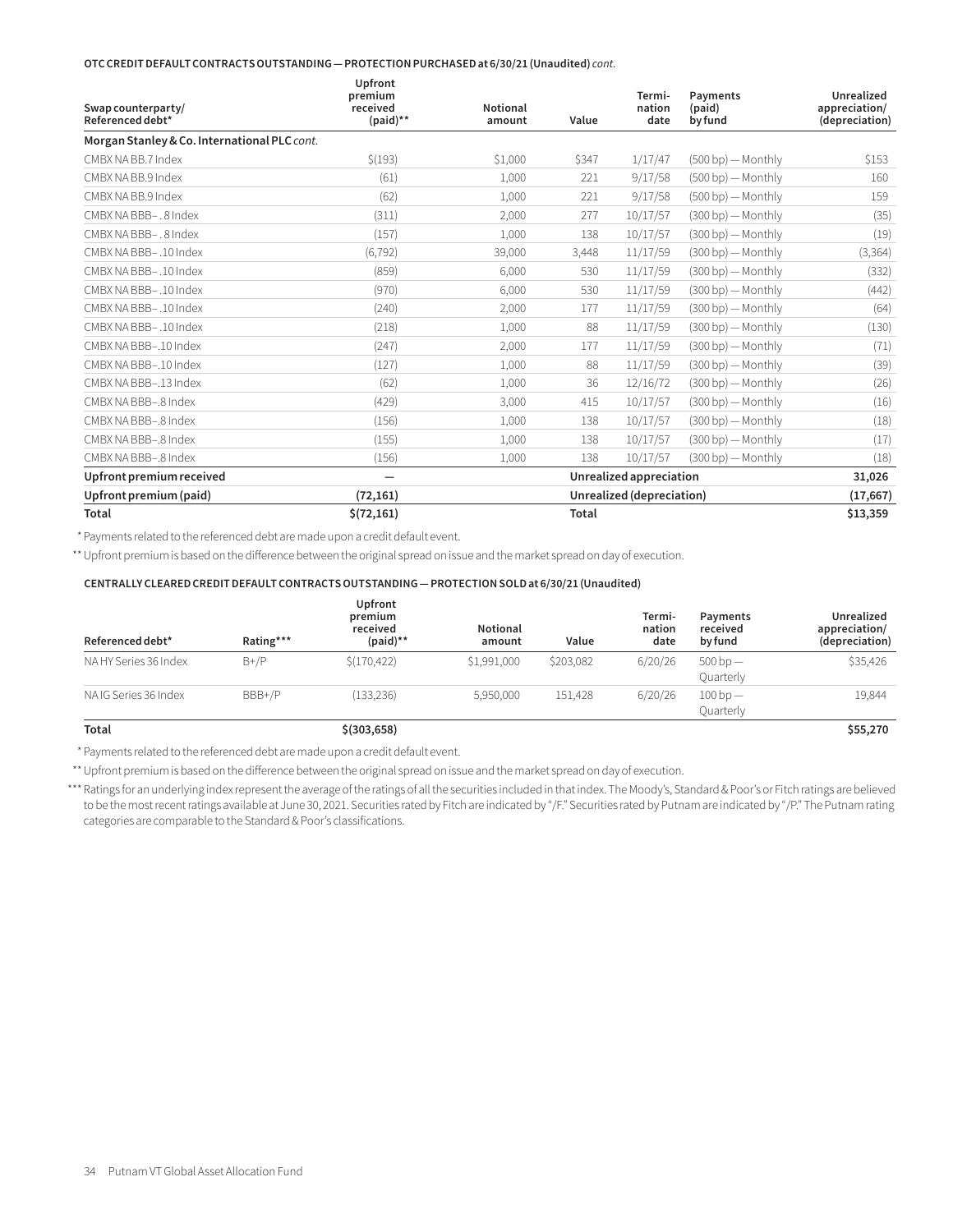ASC 820 establishes a three-level hierarchy for disclosure of fair value measurements. The valuation hierarchy is based upon the transparency of inputs to the valuation of the fund's investments. The three levels are defined as follows:

Level 1: Valuations based on quoted prices for identical securities in active markets.

Level 2: Valuations based on quoted prices in markets that are not active or for which all significant inputs are observable, either directly or indirectly.

Level 3: Valuations based on inputs that are unobservable and significant to the fair value measurement.

The following is a summary of the inputs used to value the fund's net assets as of the close of the reporting period:

|                                                 | <b>Valuation inputs</b>  |                          |          |  |  |
|-------------------------------------------------|--------------------------|--------------------------|----------|--|--|
| Investments in securities:                      | Level 1                  | Level 2                  | Level 3  |  |  |
| Common stocks*:                                 |                          |                          |          |  |  |
| <b>Basic materials</b>                          | \$3,297,895              | $s-$                     | $\zeta-$ |  |  |
| Capital goods                                   | 5,474,786                |                          |          |  |  |
| Communication services                          | 2,661,890                |                          |          |  |  |
| Conglomerates                                   | 222,278                  |                          |          |  |  |
| Consumer cyclicals                              | 11,955,888               | $\overline{\phantom{m}}$ |          |  |  |
| Consumer staples                                | 6,427,933                | $\overline{\phantom{0}}$ |          |  |  |
| Energy                                          | 2,006,628                | $\overline{\phantom{m}}$ | 38       |  |  |
| <b>Financials</b>                               | 12,142,042               | $\qquad \qquad$          |          |  |  |
| Government                                      | 35,314                   | $\qquad \qquad$          |          |  |  |
| Health care                                     | 10,877,100               | $\overline{\phantom{m}}$ |          |  |  |
| Technology                                      | 28,475,163               | $\qquad \qquad$          |          |  |  |
| Transportation                                  | 2,148,407                | $\overline{\phantom{m}}$ |          |  |  |
| Utilities and power                             | 2,707,264                | 2,212                    |          |  |  |
| <b>Total common stocks</b>                      | 88,432,588               | 2,212                    | 38       |  |  |
| Asset-backed securities                         |                          | 459,684                  |          |  |  |
| Collateralized loan obligations                 | $\overline{\phantom{0}}$ | 99,867                   |          |  |  |
| Commodity linked notes                          | $\overline{\phantom{m}}$ | 1,948,765                |          |  |  |
| Convertible bonds and notes                     | $\sim$                   | 25,137                   |          |  |  |
| Corporate bonds and notes                       |                          | 18,891,700               |          |  |  |
| Foreign government and agency bonds and notes   | $\sim$                   | 610,729                  |          |  |  |
| Mortgage-backed securities                      |                          | 3,769,784                |          |  |  |
| Preferred stocks                                |                          | 1,240                    |          |  |  |
| Purchased options outstanding                   | $\overline{\phantom{a}}$ | 22,617                   |          |  |  |
| Senior loans                                    |                          | 533,353                  |          |  |  |
| U.S. government and agency mortgage obligations | $\overline{\phantom{0}}$ | 19,595,630               |          |  |  |
| Short-term investments                          |                          | 13,263,026               |          |  |  |
| Totals by level                                 | \$88,432,588             | \$59,223,744             | \$38     |  |  |

|                              |              | Valuation inputs |         |
|------------------------------|--------------|------------------|---------|
| Other financial instruments: | Level 1      | Level 2          | Level 3 |
| Forward currency contracts   | $S-$         | \$(201, 858)     | $S-$    |
| Futures contracts            | (117, 556)   |                  |         |
| Written options outstanding  |              | (7,480)          |         |
| TBA sale commitments         |              | (8, 238, 662)    |         |
| Interest rate swap contracts |              | 27,695           |         |
| Total return swap contracts  |              | (4, 715)         |         |
| Credit default contracts     |              | 358,589          |         |
| Totals by level              | \$(117, 556) | \$(8,066,431)    |         |

\* Common stock classifications are presented at the sector level, which may differ from the fund's portfolio presentation.

At the start and close of the reporting period, Level 3 investments in securities represented less than 1% of the fund's net assets and were not considered a significant portion of the fund's portfolio.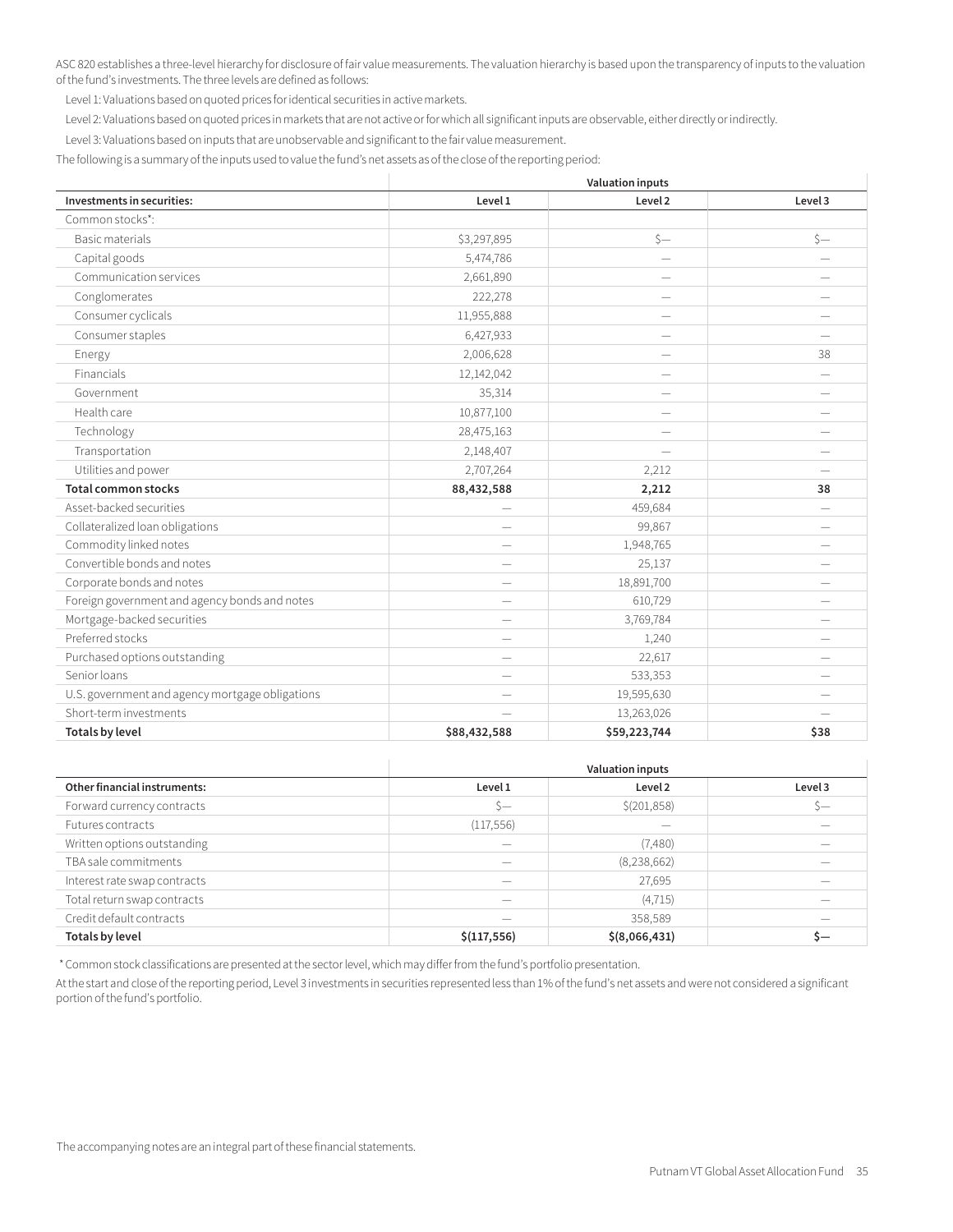# **Statement of assets and liabilities**

6/30/21 (Unaudited)

# **Assets**

| Investment in securities, at value, including \$293,730 of securities on loan (Notes 1 and 9): |               |
|------------------------------------------------------------------------------------------------|---------------|
| Unaffiliated issuers (identified cost \$105,379,723)                                           | \$136,393,116 |
| Affiliated issuers (identified cost \$11,263,254) (Notes 1 and 5)                              | 11,263,254    |
| Cash                                                                                           | 11,545        |
| Foreign currency (cost \$178,792) (Note 1)                                                     | 181,476       |
| Dividends, interest and other receivables                                                      | 371,044       |
| Foreign tax reclaim                                                                            | 33,228        |
| Receivable for shares of the fund sold                                                         | 8,649         |
| Receivable for investments sold                                                                | 26,196        |
| Receivable for sales of TBA securities (Note 1)                                                | 7,199,785     |
| Receivable for variation margin on futures contracts (Note 1)                                  | 40,023        |
| Receivable for variation margin on centrally cleared swap contracts (Note 1)                   | 14,805        |
| Unrealized appreciation on forward currency contracts (Note 1)                                 | 253,790       |
| Unrealized appreciation on OTC swap contracts (Note 1)                                         | 169,702       |
| Premium paid on OTC swap contracts (Note 1)                                                    | 72,166        |
| <b>Total assets</b>                                                                            | 156,038,779   |

# **Liabilities**

| Payable for investments purchased                                         | 1,221,080     |
|---------------------------------------------------------------------------|---------------|
| Payable for purchases of delayed delivery securities (Note 1)             | 1,038,520     |
| Payable for purchases of TBA securities (Note 1)                          | 12,616,636    |
| Payable for shares of the fund repurchased                                | 37,559        |
| Payable for compensation of Manager (Note 2)                              | 62,338        |
| Payable for custodian fees (Note 2)                                       | 44,330        |
| Payable for investor servicing fees (Note 2)                              | 15,144        |
| Payable for Trustee compensation and expenses (Note 2)                    | 107,364       |
| Payable for administrative services (Note 2)                              | 384           |
| Payable for distribution fees (Note 2)                                    | 8,427         |
| Payable for variation margin on futures contracts (Note 1)                | 67,862        |
| Payable for variation margin on centrally cleared swap contracts (Note 1) | 21,034        |
| Unrealized depreciation on OTC swap contracts (Note 1)                    | 231,185       |
| Premium received on OTC swap contracts (Note 1)                           | 44,358        |
| Unrealized depreciation on forward currency contracts (Note 1)            | 455,648       |
| Written options outstanding, at value (premiums \$15,481) (Note 1)        | 7,480         |
| TBA sale commitments, at value (proceeds receivable \$8,236,367) (Note 1) | 8,238,662     |
| Collateral on securities loaned, at value (Note 1)                        | 308,250       |
| Other accrued expenses                                                    | 76,123        |
| <b>Total liabilities</b>                                                  | 24,602,384    |
| Net assets                                                                | \$131,436,395 |

# **Represented by**

| Paid-in capital (Unlimited shares authorized) (Notes 1 and 4)                                                       | \$93,900,165  |
|---------------------------------------------------------------------------------------------------------------------|---------------|
| Total distributable earnings (Note 1)                                                                               | 37,536,230    |
| Total - Representing net assets applicable to capital shares outstanding                                            | \$131,436,395 |
| Computation of net asset value Class IA                                                                             |               |
| Net assets                                                                                                          | \$90,089,905  |
| Number of shares outstanding                                                                                        | 4,670,609     |
| Net asset value, offering price and redemption price per share (net assets divided by number of shares outstanding) | \$19.29       |
| Computation of net asset value Class IB                                                                             |               |
| Net assets                                                                                                          | \$41,346,490  |
| Number of shares outstanding                                                                                        | 2,110,029     |
| Net asset value, offering price and redemption price per share (net assets divided by number of shares outstanding) | \$19.60       |

The accompanying notes are an integral part of these financial statements.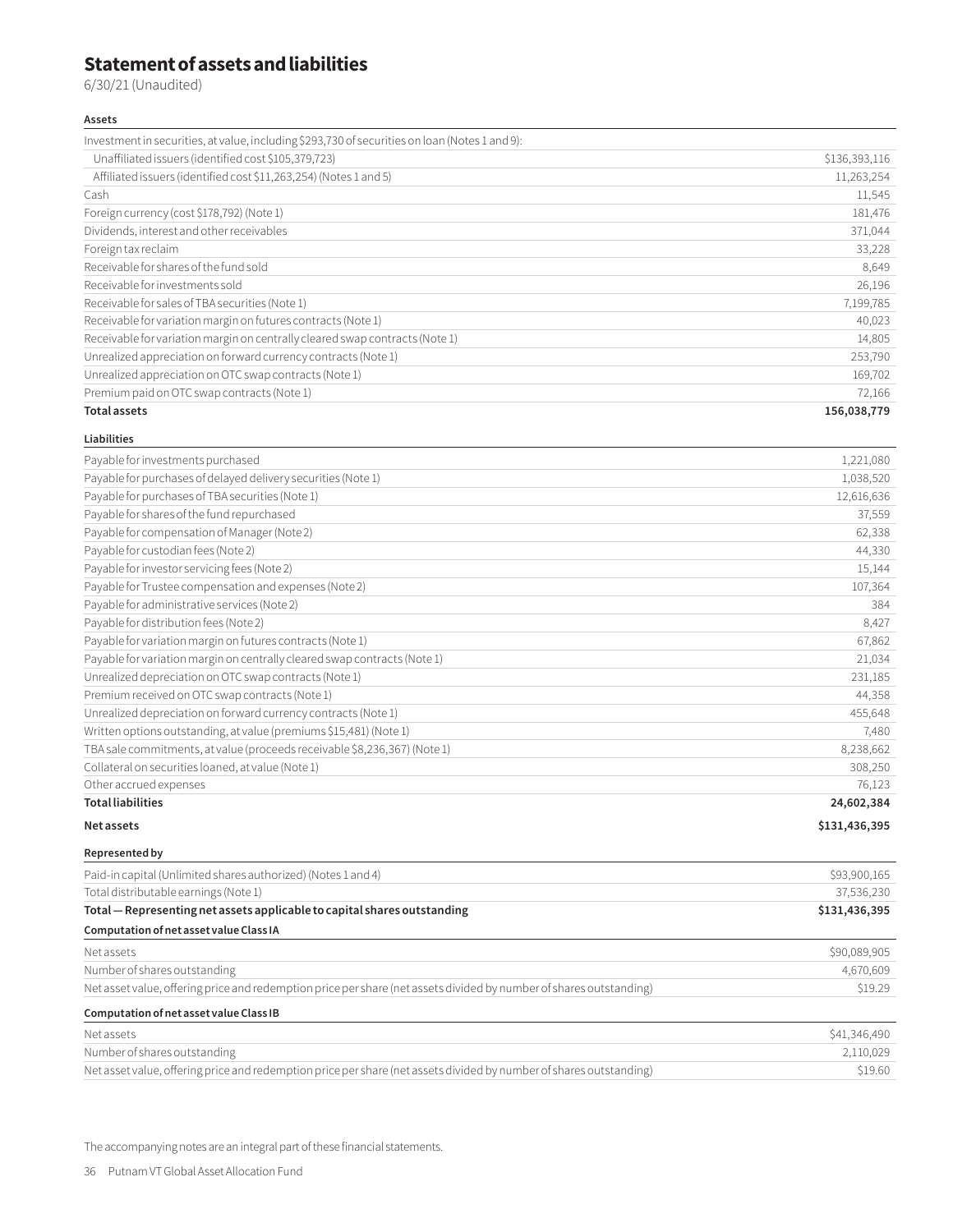# **Statement of operations**

Six months ended 6/30/21 (Unaudited)

| Investment income                                                                               |           |
|-------------------------------------------------------------------------------------------------|-----------|
| Dividends (net of foreign tax of \$22,470)                                                      | \$806,342 |
| Interest (including interest income of \$5,929 from investments in affiliated issuers) (Note 5) | 560.972   |
| Securities lending (net of expenses) (Notes 1 and 5)                                            | 946       |
| Total investment income                                                                         | 1,368,260 |

# **Expenses** Compensation of Manager (Note 2) 368,683 Investor servicing fees (Note 2) 44,739 Custodian fees (Note 2) 33,083 Trustee compensation and expenses (Note 2) 2,833 Distribution fees (Note 2) 49,085 Administrative services (Note 2) 1,138 Auditing and tax fees 68,620 Other 23,177 Fees waived and reimbursed by Manager (Note 2) (149) **Total expenses 591,209**  Expense reduction (Note 2) (8) **Net expenses 591,201 Net investment income 777,059 Realized and unrealized gain (loss)**

| Reduzed and unreduzed gain (1933)                             |               |
|---------------------------------------------------------------|---------------|
| Net realized gain (loss) on:                                  |               |
| Securities from unaffiliated issuers (Notes 1 and 3)          | 7,720,158     |
| Foreign currency transactions (Note 1)                        | (7,841)       |
| Forward currency contracts (Note 1)                           | 140,498       |
| Futures contracts (Note 1)                                    | (1, 333, 190) |
| Swap contracts (Note 1)                                       | 442,709       |
| Total net realized gain                                       | 6,962,334     |
| Change in net unrealized appreciation (depreciation) on:      |               |
| Securities from unaffiliated issuers and TBA sale commitments | 4,808,911     |
| Assets and liabilities in foreign currencies                  | 1,442         |
| Forward currency contracts                                    | (352, 397)    |
| Futures contracts                                             | (87, 476)     |
| Swap contracts                                                | (56, 823)     |
| Written options                                               | 8,001         |
| Total change in net unrealized appreciation                   | 4,321,658     |
| Net gain on investments                                       | 11,283,992    |
| Net increase in net assets resulting from operations          | \$12,061,051  |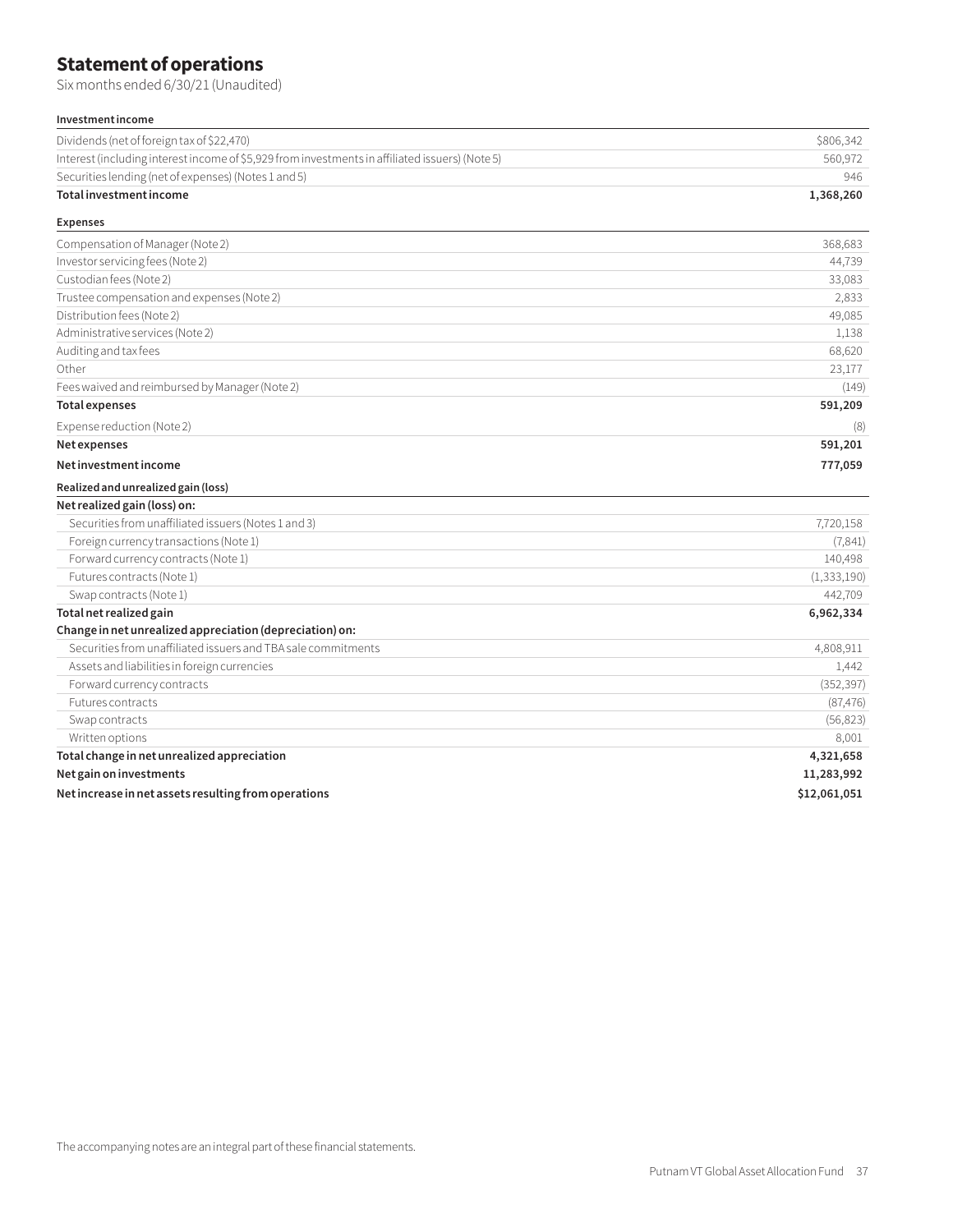# **Statement of changes in net assets**

|                                                                                                       | Six months<br>ended<br>$6/30/21*$ | Year ended<br>12/31/20 |
|-------------------------------------------------------------------------------------------------------|-----------------------------------|------------------------|
| Increase in net assets                                                                                |                                   |                        |
| Operations:                                                                                           |                                   |                        |
| Net investment income                                                                                 | \$777,059                         | \$1,472,756            |
| Net realized gain on investments and foreign currency transactions                                    | 6,962,334                         | 2,846,902              |
| Change in net unrealized appreciation of investments and assets and liabilities in foreign currencies | 4,321,658                         | 9,754,339              |
| Net increase in net assets resulting from operations                                                  | 12,061,051                        | 14,073,997             |
| Distributions to shareholders (Note 1):                                                               |                                   |                        |
| From ordinary income                                                                                  |                                   |                        |
| Net investment income                                                                                 |                                   |                        |
| Class IA                                                                                              | (829, 820)                        | (1,802,438)            |
| Class IB                                                                                              | (277, 928)                        | (649, 646)             |
| Net realized short-term gain on investments                                                           |                                   |                        |
| Class IA                                                                                              | (1, 321, 221)                     | (140, 974)             |
| Class IB                                                                                              | (582, 424)                        | (58, 115)              |
| From net realized long-term gain on investments                                                       |                                   |                        |
| Class IA                                                                                              | (1,005,982)                       | (1,485,248)            |
| Class IB                                                                                              | (443, 459)                        | (612, 287)             |
| Decrease from capital share transactions (Note 4)                                                     | (2,325,981)                       | (8,657,923)            |
| Total increase in net assets                                                                          | 5,274,236                         | 667,366                |
| Net assets:                                                                                           |                                   |                        |
| Beginning of period                                                                                   | 126, 162, 159                     | 125,494,793            |
| End of period                                                                                         | \$131,436,395                     | \$126,162,159          |

\* Unaudited.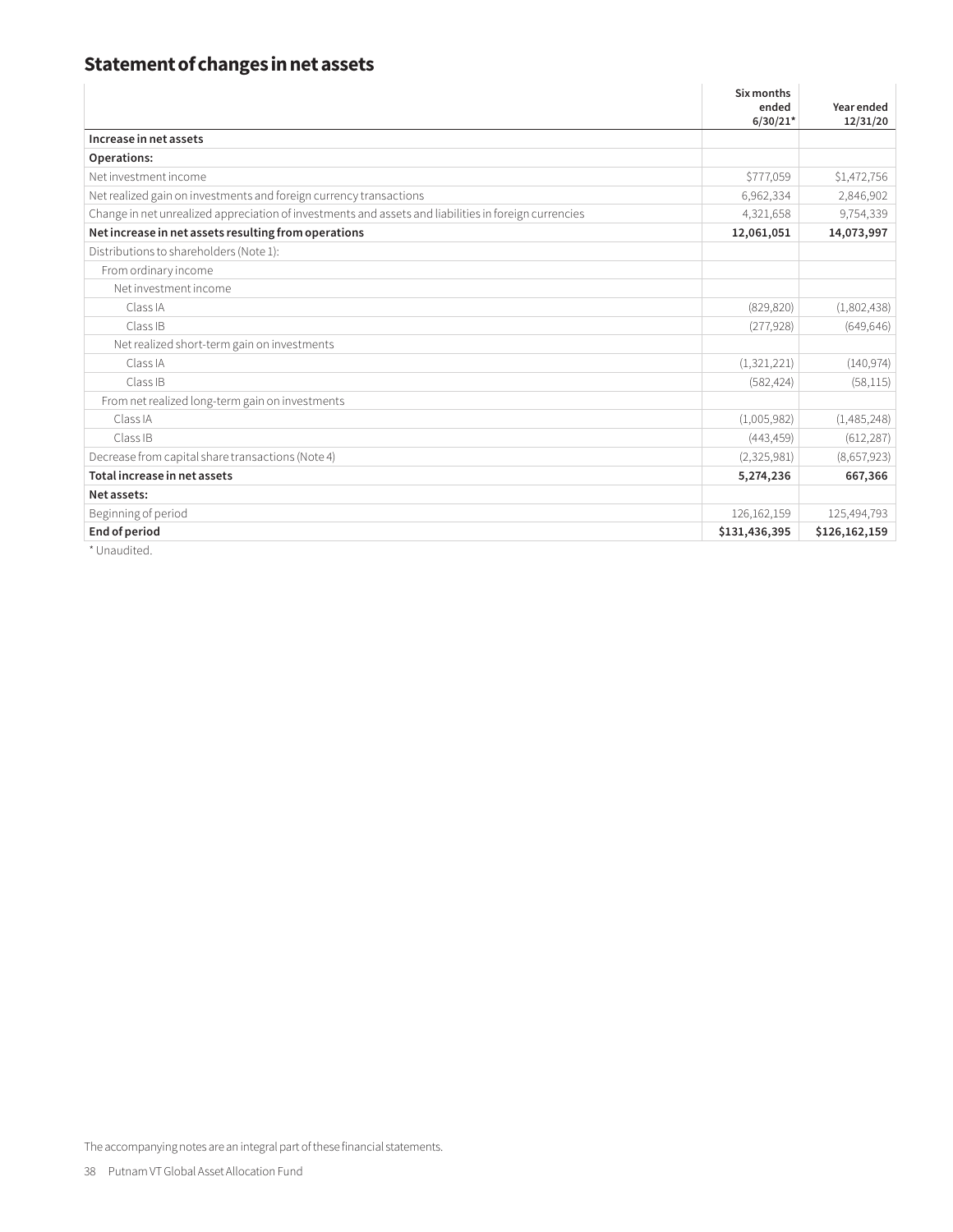# **Financial highlights** (For a common share outstanding throughout the period)

| <b>INVESTMENT OPERATIONS:</b> |                                      |                                           |                                                              |                                      |                            | <b>LESS DISTRIBUTIONS:</b>               |                            |                              |                                |                                        | <b>RATIOS AND SUPPLEMENTAL DATA:</b>        |                                                     |                                                                    |                         |
|-------------------------------|--------------------------------------|-------------------------------------------|--------------------------------------------------------------|--------------------------------------|----------------------------|------------------------------------------|----------------------------|------------------------------|--------------------------------|----------------------------------------|---------------------------------------------|-----------------------------------------------------|--------------------------------------------------------------------|-------------------------|
| Period ended                  | Net asset value, beginning of period | Net investment income (loss) <sup>a</sup> | gain (loss)<br>Net realized and unrealized<br>on investments | S<br>Total from investment operation | From net investment income | gain on investments<br>From net realized | <b>Total distributions</b> | Non-recurring reimbursements | Net asset value, end of period | Total return at net asset value (%)b,c | Net assets, end of period<br>(in thousands) | of expenses to average<br>netassets (%)b,d<br>Ratio | Ratio of net investment income (loss)<br>to average net assets (%) | Portfolio turnover (%)e |
| Class IA                      |                                      |                                           |                                                              |                                      |                            |                                          |                            |                              |                                |                                        |                                             |                                                     |                                                                    |                         |
| 6/30/21                       | \$18.21                              | .12                                       | 1.64                                                         | 1.76                                 | (.18)                      | (.50)                                    | (.68)                      | $\overline{\phantom{m}}$     | \$19.29                        | $9.92*$                                | \$90,090                                    | $.42*f$                                             | $.65*$ f                                                           | $163*$                  |
| 12/31/20                      | 16.95                                | .22                                       | 1.72                                                         | 1.94                                 | (.36)                      | (.32)                                    | (.68)                      | $\overline{\phantom{m}}$     | 18.21                          | 12.58                                  | 87,732                                      | .86                                                 | 1.32                                                               | 320                     |
| 12/31/19                      | 15.17                                | .32                                       | 2.26                                                         | 2.58                                 | (.29)                      | (.51)                                    | (.80)                      | $\overline{\phantom{m}}$     | 16.95                          | 17.42                                  | 88,722                                      | .86f                                                | 1.98f                                                              | 164                     |
| 12/31/18                      | 18.14                                | .33                                       | (1.53)                                                       | (1.20)                               | (.38)                      | (1.39)                                   | (1.77)                     | $\overline{\phantom{m}}$     | 15.17                          | (7.02)                                 | 86,731                                      | .85                                                 | 1.97                                                               | 132                     |
| 12/31/17                      | 16.55                                | .32                                       | 2.18                                                         | 2.50                                 | (.30)                      | (.61)                                    | (.91)                      | $-\mathsf{g}$                | 18.14                          | 15.67                                  | 104,826                                     | .86                                                 | 1.87                                                               | 208                     |
| 12/31/16                      | 17.06                                | .27                                       | .81                                                          | 1.08                                 | (.38)                      | (1.21)                                   | (1.59)                     | $\qquad \qquad -$            | 16.55                          | 6.98                                   | 103,689                                     | $.87$ f,h                                           | $1.66$ f,h                                                         | 384                     |
| Class IB                      |                                      |                                           |                                                              |                                      |                            |                                          |                            |                              |                                |                                        |                                             |                                                     |                                                                    |                         |
| 6/30/21                       | \$18.47                              | .10                                       | 1.67                                                         | 1.77                                 | (.14)                      | (.50)                                    | (.64)                      | $\overline{\phantom{m}}$     | \$19.60                        | $9.80*$                                | \$41,346                                    | $.55*f$                                             | $.52*f$                                                            | $163*$                  |
| 12/31/20                      | 17.17                                | .18                                       | 1.75                                                         | 1.93                                 | (.31)                      | (.32)                                    | (.63)                      | $\overline{\phantom{m}}$     | 18.47                          | 12.31                                  | 38,431                                      | 1.11                                                | 1.06                                                               | 320                     |
| 12/31/19                      | 15.35                                | .28                                       | 2.29                                                         | 2.57                                 | (.24)                      | (.51)                                    | (.75)                      | $\overline{\phantom{m}}$     | 17.17                          | 17.13                                  | 36,773                                      | 1.11f                                               | 1.72f                                                              | 164                     |
| 12/31/18                      | 18.33                                | .29                                       | (1.54)                                                       | (1.25)                               | (.34)                      | (1.39)                                   | (1.73)                     | $\overline{\phantom{m}}$     | 15.35                          | (7.26)                                 | 36,889                                      | 1.10                                                | 1.71                                                               | 132                     |
| 12/31/17                      | 16.72                                | .28                                       | 2.20                                                         | 2.48                                 | (.26)                      | (.61)                                    | (.87)                      | $-\mathsf{g}$                | 18.33                          | 15.34                                  | 46,701                                      | 1.11                                                | 1.61                                                               | 208                     |
| 12/31/16                      | 17.21                                | .23                                       | .82                                                          | 1.05                                 | (.33)                      | (1.21)                                   | (1.54)                     | $\overline{\phantom{m}}$     | 16.72                          | 6.71                                   | 40,859                                      | $1.12$ f,h                                          | $1.41$ f,h                                                         | 384                     |

\* Not annualized.

† Unaudited.

**<sup>a</sup>** Per share net investment income (loss) has been determined on the basis of weighted average number of shares outstanding during the period.

**<sup>b</sup>** The charges and expenses at the insurance company separate account level are not reflected.

**<sup>c</sup>** Total return assumes dividend reinvestment.

**<sup>d</sup>** Includes amounts paid through expense offset and/or brokerage/service arrangements, if any (Note 2). Also excludes acquired fund fees and expenses, if any.

- **<sup>e</sup>** Portfolio turnover includes TBA purchase and sale commitments.
- **<sup>f</sup>** Reflects an involuntary contractual expense limitation in effect during the period. As a result of such limitation, the expenses of each class reflect a reduction of the following amounts:

|                   | Percentage of average<br>net assets |
|-------------------|-------------------------------------|
| June 30, 2021     | $<$ 0.1%                            |
| December 31, 2019 | 0.01                                |
| December 31, 2016 | 0.02                                |

**<sup>g</sup>** Reflects a non-recurring reimbursement pursuant to a settlement between the Securities and Exchange Commission (the SEC) and Countrywide Financial which amounted to less than \$0.01 per share outstanding on November 29, 2017.

**<sup>h</sup>** Reflects a voluntary waiver of certain fund expenses in effect during the period. As a result of such waivers, the expenses of each class reflect a reduction of less than 0.01% as a percentage of average net assets.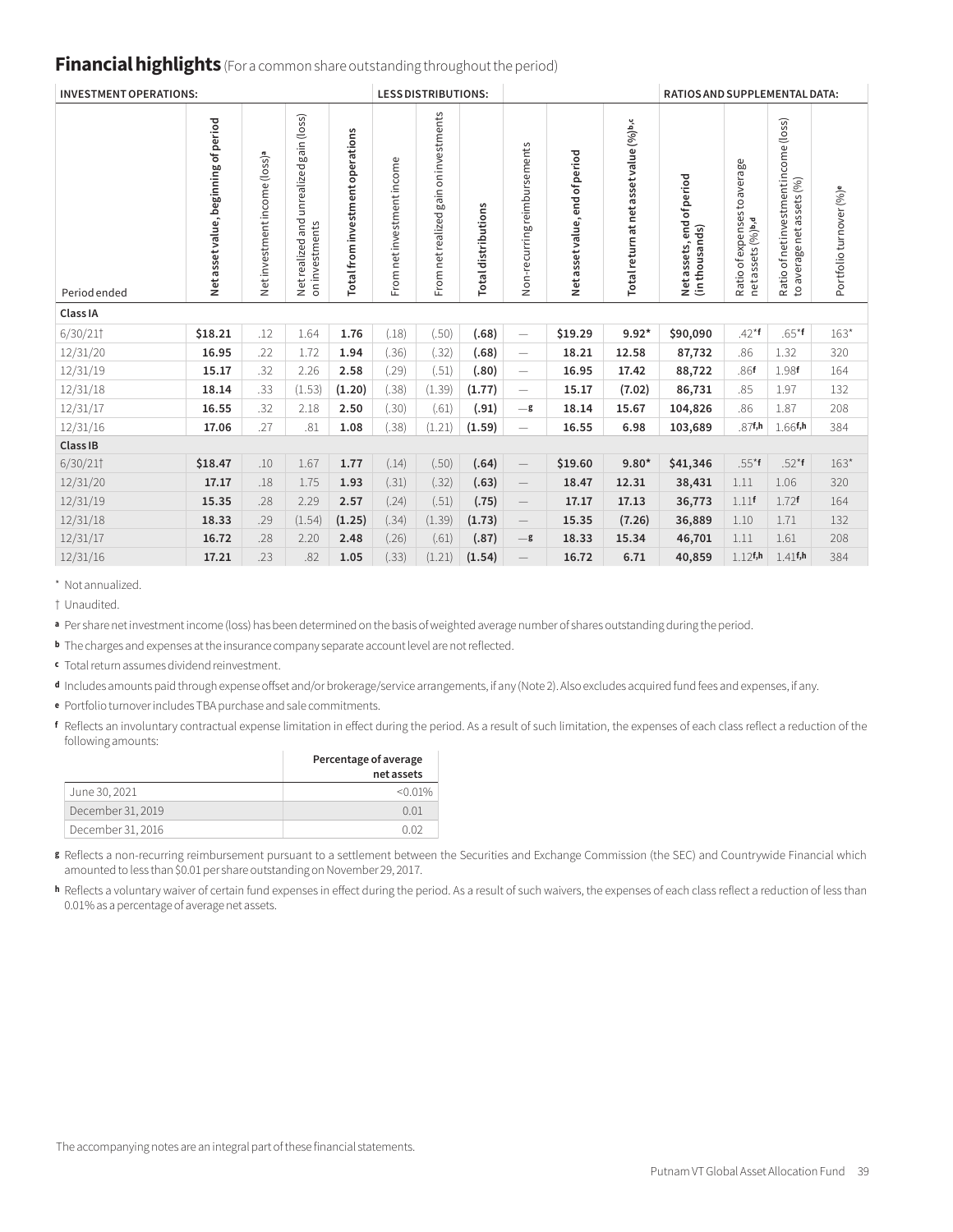# **Notes to financial statements** 6/30/21 (Unaudited)

Within the following Notes to financial statements, references to "State Street" represent State Street Bank and Trust Company, references to "the SEC" represent the Securities and Exchange Commission, references to "Putnam Management" represent Putnam Investment Management, LLC, the fund's manager, an indirect wholly-owned subsidiary of Putnam Investments, LLC and references to "OTC", if any, represent over-the-counter. Unless otherwise noted, the "reporting period" represents the period from January 1, 2021 through June 30, 2021.

Putnam VT Global Asset Allocation Fund (the fund) is a diversified series of Putnam Variable Trust (the Trust), a Massachusetts business trust registered under the Investment Company Act of 1940, as amended, as an open-end management investment company. The goal of the fund is to seek long-term return consistent with preservation of capital. The fund invests a majority of its assets in a diversified portfolio of equity securities (growth or value stocks or both) of both U.S. and foreign companies of any size. Putnam Management may consider, among other factors, a company's valuation, financial strength, growth potential, competitive position in its industry, projected future earnings, cash flows and dividends when deciding whether to buy or sell equity investments. The fund also invests in a diversified portfolio of fixed-income investments, including both U.S. and foreign government obligations, corporate obligations and securitized debt instruments (such as mortgage-backed investments). Putnam Management may consider, among other factors, credit, interest rate and prepayment risks, as well as general market conditions, when deciding whether to buy or sell fixed-income investments. Putnam Management may also select other investments that do not fall within these asset classes. Putnam Management may also use to a significant extent derivatives, such as futures, options, certain foreign currency transactions, warrants and swap contracts, for both hedging and non-hedging purposes.

The fund offers class IA and class IB shares of beneficial interest. Class IA shares are offered at net asset value and are not subject to a distribution fee. Class IB shares are offered at net asset value and pay an ongoing distribution fee, which is identified in Note 2.

In the normal course of business, the fund enters into contracts that may include agreements to indemnify another party under given circumstances. The fund's maximum exposure under these arrangements is unknown as this would involve future claims that may be, but have not yet been, made against the fund. However, the fund's management team expects the risk of material loss to be remote.

The fund has entered into contractual arrangements with an investment adviser, administrator, distributor, shareholder servicing agent and custodian, who each provide services to the fund. Unless expressly stated otherwise, shareholders are not parties to, or intended beneficiaries of these contractual arrangements, and these contractual arrangements are not intended to create any shareholder right to enforce them against the service providers or to seek any remedy under them against the service providers, either directly or on behalf of the fund.

Under the fund's Amended and Restated Agreement and Declaration of Trust, any claims asserted against or on behalf of the Putnam Funds, including claims against Trustees and Officers, must be brought in state and federal courts located within the Commonwealth of Massachusetts.

# **Note 1 — Significant accounting policies**

The following is a summary of significant accounting policies consistently followed by the fund in the preparation of its financial statements. The preparation of financial statements is in conformity with accounting principles generally accepted in the United States of America and requires management to make estimates and assumptions that affect the reported amounts of assets and liabilities in the financial statements and the reported amounts of increases and decreases in net assets from operations. Actual results could differ from those estimates. Subsequent events after the Statement of assets and liabilities date through the date that the financial statements were issued have been evaluated in the preparation of the financial statements.

Investment income, realized and unrealized gains and losses and expenses of the fund are borne pro-rata based on the relative net assets of each class to the total net assets of the fund, except that each class bears expenses unique to that class (including the distribution fees applicable to such classes). Each class votes as a class only with respect to its own distribution plan or other matters on which a class vote is required by law or determined by the Trustees. If the fund were liquidated, shares of each class would receive their pro-rata share of the net assets of the fund. In addition, the Trustees declare separate dividends on each class of shares.

**Security valuation** Portfolio securities and other investments are valued using policies and procedures adopted by the Board of Trustees. The Trustees have formed a Pricing Committee to oversee the implementation of these procedures and have delegated responsibility for valuing the fund's assets in accordance with these procedures to Putnam Management. Putnam Management has established an internal Valuation Committee that is responsible for making fair value determinations, evaluating the effectiveness of the pricing policies of the fund and reporting to the Pricing Committee.

Investments for which market quotations are readily available are valued at the last reported sales price on their principal exchange, or official closing price for certain markets, and are classified as Level 1 securities under Accounting Standards Codification 820 *Fair Value Measurements and Disclosures* (ASC 820). If no sales are reported, as in the case of some securities that are traded OTC, a security is valued at its last reported bid price and is generally categorized as a Level 2 security.

Investments in open-end investment companies (excluding exchange-traded funds), if any, which can be classified as Level 1 or Level 2 securities, are valued based on their net asset value. The net asset value of such investment companies equals the total value of their assets less their liabilities and divided by the number of their outstanding shares.

Market quotations are not considered to be readily available for certain debt obligations (including short-term investments with remaining maturities of 60 days or less) and other investments; such investments are valued on the basis of valuations furnished by an independent pricing service approved by the Trustees or dealers selected by Putnam Management. Such services or dealers determine valuations for normal institutional-size trading units of such securities using methods based on market transactions for comparable securities and various relationships, generally recognized by institutional traders, between securities (which consider such factors as security prices, yields, maturities and ratings). These securities will generally be categorized as Level 2.

Many securities markets and exchanges outside the U.S. close prior to the scheduled close of the New York Stock Exchange and therefore the closing prices for securities in such markets or on such exchanges may not fully reflect events that occur after such close but before the scheduled close of the New York Stock Exchange. Accordingly, on certain days, the fund will fair value certain foreign equity securities taking into account multiple factors including movements in the U.S. securities markets, currency valuations and comparisons to the valuation of American Depository Receipts, exchange-traded funds and futures contracts. The foreign equity securities, which would generally be classified as Level 1 securities, will be transferred to Level 2 of the fair value hierarchy when they are valued at fair value. The number of days on which fair value prices will be used will depend on market activity and it is possible that fair value prices will be used by the fund to a significant extent. Securities quoted in foreign currencies, if any, are translated into U.S. dollars at the current exchange rate.

To the extent a pricing service or dealer is unable to value a security or provides a valuation that Putnam Management does not believe accurately reflects the security's fair value, the security will be valued at fair value by Putnam Management in accordance with policies and procedures approved by the Trustees. Certain investments, including certain restricted and illiquid securities and derivatives, are also valued at fair value following procedures approved by the Trustees. These valuations consider such factors as significant market or specific security events such as interest rate or credit quality changes, various relationships with other securities, discount rates, U.S. Treasury, U.S. swap and credit yields, index levels, convexity exposures, recovery rates, sales and other multiples and resale restrictions. These securities are classified as Level 2 or as Level 3 depending on the priority of the significant inputs.

To assess the continuing appropriateness of fair valuations, the Valuation Committee reviews and affirms the reasonableness of such valuations on a regular basis after considering all relevant information that is reasonably available. Such valuations and procedures are reviewed periodically by the Trustees. Certain securities may be valued on the basis of a price provided by a single source. The fair value of securities is generally determined as the amount that the fund could reasonably expect to realize from an orderly disposition of such securities over a reasonable period of time. By its nature, a fair value price is a good faith estimate of the value of a security in a current sale and does not reflect an actual market price, which may be different by a material amount.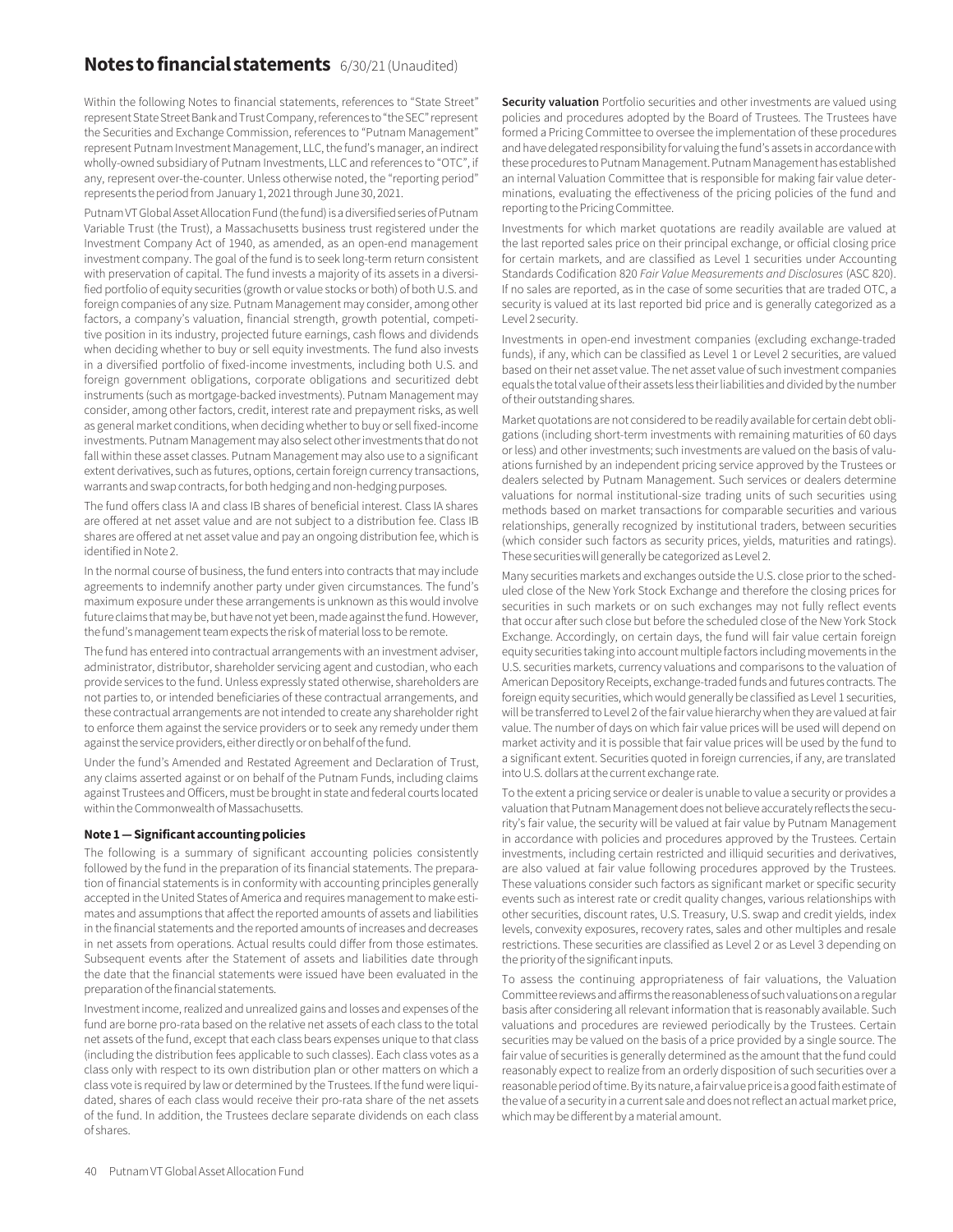**Security transactions and related investment income** Security transactions are recorded on the trade date (the date the order to buy or sell is executed). Gains or losses on securities sold are determined on the identified cost basis.

Interest income, net of any applicable withholding taxes, if any, and including amortization and accretion of premiums and discounts on debt securities, is recorded on the accrual basis. Dividend income, net of any applicable withholding taxes, is recognized on the ex-dividend date except that certain dividends from foreign securities, if any, are recognized as soon as the fund is informed of the ex-dividend date. Non-cash dividends, if any, are recorded at the fair value of the securities received. Dividends representing a return of capital or capital gains, if any, are reflected as a reduction of cost and/or as a realized gain.

The fund may have earned certain fees in connection with its senior loan purchasing activities. These fees, if any, are treated as market discount and are amortized into income in the Statement of operations.

Securities purchased or sold on a forward commitment or delayed delivery basis may be settled at a future date beyond customary settlement time; interest income is accrued based on the terms of the securities. Losses may arise due to changes in the fair value of the underlying securities or if the counterparty does not perform under the contract.

**Stripped securities** The fund may invest in stripped securities which represent a participation in securities that may be structured in classes with rights to receive different portions of the interest and principal. Interest-only securities receive all of the interest and principal-only securities receive all of the principal. If the interest-only securities experience greater than anticipated prepayments of principal, the fund may fail to recoup fully its initial investment in these securities. Conversely, principal-only securities increase in value if prepayments are greater than anticipated and decline if prepayments are slower than anticipated. The fair value of these securities is highly sensitive to changes in interest rates.

**Foreign currency translation** The accounting records of the fund are maintained in U.S. dollars. The fair value of foreign securities, currency holdings, and other assets and liabilities is recorded in the books and records of the fund after translation to U.S. dollars based on the exchange rates on that day. The cost of each security is determined using historical exchange rates. Income and withholding taxes are translated at prevailing exchange rates when earned or incurred. The fund does not isolate that portion of realized or unrealized gains or losses resulting from changes in the foreign exchange rate on investments from fluctuations arising from changes in the market prices of the securities. Such gains and losses are included with the net realized and unrealized gain or loss on investments. Net realized gains and losses on foreign currency transactions represent net realized exchange gains or losses on disposition of foreign currencies, currency gains and losses realized between the trade and settlement dates on securities transactions and the difference between the amount of investment income and foreign withholding taxes recorded on the fund's books and the U.S. dollar equivalent amounts actually received or paid. Net unrealized appreciation and depreciation of assets and liabilities in foreign currencies arise from changes in the value of assets and liabilities other than investments at the period end, resulting from changes in the exchange rate.

**Options contracts** The fund uses options contracts to hedge duration and convexity, to isolate prepayment risk, to gain exposure to interest rates, to hedge against changes in values of securities it owns, owned or expects to own, to hedge prepayment risk, to generate additional income for the portfolio, to enhance returns on securities owned, to enhance the return on a security owned, to gain exposure to securities and to manage downside risks.

The potential risk to the fund is that the change in value of options contracts may not correspond to the change in value of the hedged instruments. In addition, losses may arise from changes in the value of the underlying instruments if there is an illiquid secondary market for the contracts, if interest or exchange rates move unexpectedly or if the counterparty to the contract is unable to perform. Realized gains and losses on purchased options are included in realized gains and losses on investment securities. If a written call option is exercised, the premium originally received is recorded as an addition to sales proceeds. If a written put option is exercised, the premium originally received is recorded as a reduction to the cost of investments.

Exchange-traded options are valued at the last sale price or, if no sales are reported, the last bid price for purchased options and the last ask price for written options. OTC traded options are valued using prices supplied by dealers.

Options on swaps are similar to options on securities except that the premium paid or received is to buy or grant the right to enter into a previously agreed upon interest rate or credit default contract. Forward premium swap option contracts include premiums that have extended settlement dates. The delayed settlement of the premiums is factored into the daily valuation of the option contracts. In the case of interest rate cap and floor contracts, in return for a premium, ongoing payments between two parties are based on interest rates exceeding a specified rate, in the case of a cap contract, or falling below a specified rate in the case of a floor contract.

Written option contracts outstanding at period end, if any, are listed after the fund's portfolio**.**

**Futures contracts** The fund uses futures contracts to manage exposure to market risk, to hedge prepayment risk, to hedge interest rate risk, to gain exposure to interest rates, and to equitize cash.

The potential risk to the fund is that the change in value of futures contracts may not correspond to the change in value of the hedged instruments. In addition, losses may arise from changes in the value of the underlying instruments, if there is an illiquid secondary market for the contracts, if interest or exchange rates move unexpectedly or if the counterparty to the contract is unable to perform. With futures, there is minimal counterparty credit risk to the fund since futures are exchange traded and the exchange's clearinghouse, as counterparty to all exchange traded futures, guarantees the futures against default. Risks may exceed amounts recognized on the Statement of assets and liabilities. When the contract is closed, the fund records a realized gain or loss equal to the difference between the value of the contract at the time it was opened and the value at the time it was closed.

Futures contracts are valued at the quoted daily settlement prices established by the exchange on which they trade. The fund and the broker agree to exchange an amount of cash equal to the daily fluctuation in the value of the futures contract. Such receipts or payments are known as "variation margin."

Futures contracts outstanding at period end, if any, are listed after the fund's portfolio.

**Forward currency contracts** The fund buys and sells forward currency contracts, which are agreements between two parties to buy and sell currencies at a set price on a future date. These contracts are used to hedge foreign exchange risk and to gain exposure to currencies.

The U.S. dollar value of forward currency contracts is determined using current forward currency exchange rates supplied by a quotation service. The fair value of the contract will fluctuate with changes in currency exchange rates. The contract is marked to market daily and the change in fair value is recorded as an unrealized gain or loss. The fund records a realized gain or loss equal to the difference between the value of the contract at the time it was opened and the value at the time it was closed when the contract matures or by delivery of the currency. The fund could be exposed to risk if the value of the currency changes unfavorably, if the counterparties to the contracts are unable to meet the terms of their contracts or if the fund is unable to enter into a closing position. Risks may exceed amounts recognized on the Statement of assets and liabilities.

Forward currency contracts outstanding at period end, if any, are listed after the fund's portfolio.

**Interest rate swap contracts** The fund entered into OTC and/or centrally cleared interest rate swap contracts, which are arrangements between two parties to exchange cash flows based on a notional principal amount to, hedge interest rate risk, to gain exposure on interest rates and to hedge prepayment risk.

An OTC and centrally cleared interest rate swap can be purchased or sold with an upfront premium. For OTC interest rate swap contracts, an upfront payment received by the fund is recorded as a liability on the fund's books. An upfront payment made by the fund is recorded as an asset on the fund's books. OTC and centrally cleared interest rate swap contracts are marked to market daily based upon quotations from an independent pricing service or market makers. Any change is recorded as an unrealized gain or loss on OTC interest rate swaps. Daily fluctuations in the value of centrally cleared interest rate swaps are settled through a central clearing agent and are recorded in variation margin on the Statement of assets and liabilities and recorded as unrealized gain or loss. Payments, including upfront premiums, received or made are recorded as realized gains or losses at the reset date or the closing of the contract. Certain OTC and centrally cleared interest rate swap contracts may include extended effective dates. Payments related to these swap contracts are accrued based on the terms of the contract.

The fund could be exposed to credit or market risk due to unfavorable changes in the fluctuation of interest rates or if the counterparty defaults, in the case of OTC interest rate contracts, or the central clearing agency or a clearing member defaults, in the case of centrally cleared interest rate swap contracts, on its respective obligation to perform under the contract. The fund's maximum risk of loss from counterparty risk or central clearing risk is the fair value of the contract.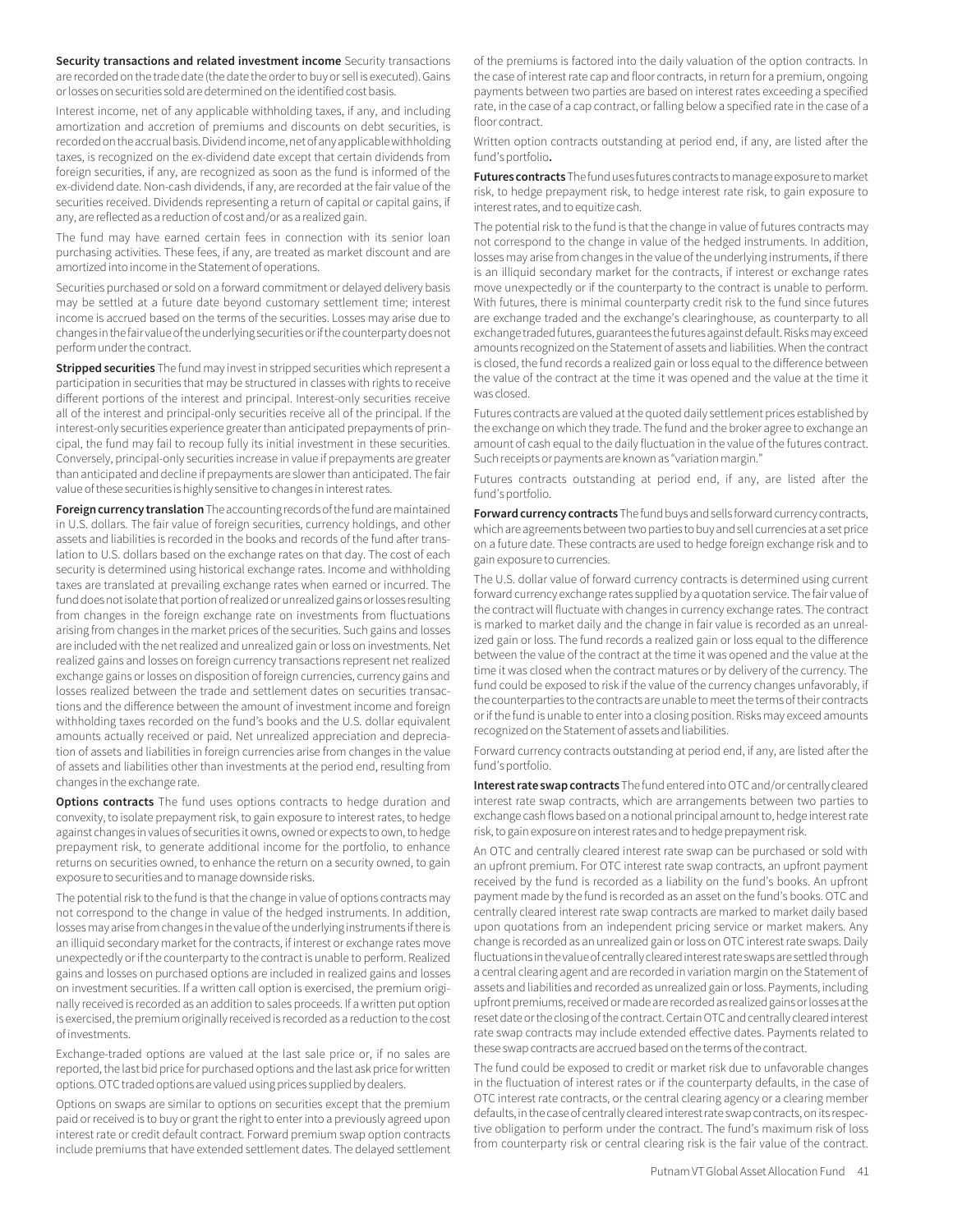This risk may be mitigated for OTC interest rate swap contracts by having a master netting arrangement between the fund and the counterparty and for centrally cleared interest rate swap contracts through the daily exchange of variation margin. There is minimal counterparty risk with respect to centrally cleared interest rate swap contracts due to the clearinghouse guarantee fund and other resources that are available in the event of a clearing member default. Risk of loss may exceed amounts recognized on the Statement of assets and liabilities.

OTC and centrally cleared interest rate swap contracts outstanding, including their respective notional amounts at period end, if any, are listed after the fund's portfolio.

**Total return swap contracts** The fund entered into OTC and/or centrally cleared total return swap contracts, which are arrangements to exchange a market-linked return for a periodic payment, both based on a notional principal amount, to hedge sector exposure, to manage exposure to specific sectors or industries, to manage exposure to specific securities, to gain exposure to a basket of securities, to gain exposure to specific markets or countries and to gain exposure to specific sectors or industries.

To the extent that the total return of the security, index or other financial measure underlying the transaction exceeds or falls short of the offsetting interest rate obligation, the fund will receive a payment from or make a payment to the counterparty. OTC and/or centrally cleared total return swap contracts are marked to market daily based upon quotations from an independent pricing service or market maker. Any change is recorded as an unrealized gain or loss on OTC total return swaps. Daily fluctuations in the value of centrally cleared total return swaps are settled through a central clearing agent and are recorded in variation margin on the Statement of assets and liabilities and recorded as unrealized gain or loss. Payments received or made are recorded as realized gains or losses. Certain OTC and/or centrally cleared total return swap contracts may include extended effective dates. Payments related to these swap contracts are accrued based on the terms of the contract. The fund could be exposed to credit or market risk due to unfavorable changes in the fluctuation of interest rates or in the price of the underlying security or index, the possibility that there is no liquid market for these agreements or that the counterparty may default on its obligation to perform. The fund's maximum risk of loss from counterparty risk or central clearing risk is the fair value of the contract. This risk may be mitigated for OTC total return swap contracts by having a master netting arrangement between the fund and the counterparty and for centrally cleared total return swap contracts through the daily exchange of variation margin. There is minimal counterparty risk with respect to centrally cleared total return swap contracts due to the clearinghouse guarantee fund and other resources that are available in the event of a clearing member default. Risk of loss may exceed amounts recognized on the Statement of assets and liabilities.

OTC and/or centrally cleared total return swap contracts outstanding, including their respective notional amounts at period end, if any, are listed after the fund's portfolio.

**Credit default contracts** The fund entered into OTC and/or centrally cleared credit default contracts to hedge credit risk, to hedge market risk and to gain exposure on individual names and/or baskets of securities.

In OTC and centrally cleared credit default contracts, the protection buyer typically makes a periodic stream of payments to a counterparty, the protection seller, in exchange for the right to receive a contingent payment upon the occurrence of a credit event on the reference obligation or all other equally ranked obligations of the reference entity. Credit events are contract specific but may include bankruptcy, failure to pay, restructuring and obligation acceleration. For OTC credit default contracts, an upfront payment received by the fund is recorded as a liability on the fund's books. An upfront payment made by the fund is recorded as an asset on the fund's books. Centrally cleared credit default contracts provide the same rights to the protection buyer and seller except the payments between parties, including upfront premiums, are settled through a central clearing agent through variation margin payments. Upfront and periodic payments received or paid by the fund for OTC and centrally cleared credit default contracts are recorded as realized gains or losses at the reset date or close of the contract. The OTC and centrally cleared credit default contracts are marked to market daily based upon quotations from an independent pricing service or market makers. Any change in value of OTC credit default contracts is recorded as an unrealized gain or loss. Daily fluctuations in the value of centrally cleared credit default contracts are recorded in variation margin on the Statement of assets and liabilities and recorded as unrealized gain or loss. Upon the occurrence of a credit event, the difference between the par value and fair value of the reference obligation, net of any proportional amount of the upfront payment, is recorded as a realized gain or loss.

In addition to bearing the risk that the credit event will occur, the fund could be exposed to market risk due to unfavorable changes in interest rates or in the price of the underlying security or index or the possibility that the fund may be unable to close out its position at the same time or at the same price as if it had purchased the underlying reference obligations. In certain circumstances, the fund may enter into offsetting OTC and centrally cleared credit default contracts which would mitigate its risk of loss. Risks of loss may exceed amounts recognized on the Statement of assets and liabilities. The fund's maximum risk of loss from counterparty risk, either as the protection seller or as the protection buyer, is the fair value of the contract. This risk may be mitigated for OTC credit default contracts by having a master netting arrangement between the fund and the counterparty and for centrally cleared credit default contracts through the daily exchange of variation margin. Counterparty risk is further mitigated with respect to centrally cleared credit default swap contracts due to the clearinghouse guarantee fund and other resources that are available in the event of a clearing member default. Where the fund is a seller of protection, the maximum potential amount of future payments the fund may be required to make is equal to the notional amount.

OTC and centrally cleared credit default contracts outstanding, including their respective notional amounts at period end, if any, are listed after the fund's portfolio.

**TBA commitments** The fund may enter into TBA (to be announced) commitments to purchase securities for a fixed unit price at a future date beyond customary settlement time. Although the unit price and par amount have been established, the actual securities have not been specified. However, it is anticipated that the amount of the commitments will not significantly differ from the principal amount. The fund holds, and maintains until settlement date, cash or high-grade debt obligations in an amount sufficient to meet the purchase price, or the fund may enter into offsetting contracts for the forward sale of other securities it owns. Income on the securities will not be earned until settlement date.

The fund may also enter into TBA sale commitments to hedge its portfolio positions, to sell mortgage-backed securities it owns under delayed delivery arrangements or to take a short position in mortgage-backed securities. Proceeds of TBA sale commitments are not received until the contractual settlement date. During the time a TBA sale commitment is outstanding, either equivalent deliverable securities or an offsetting TBA purchase commitment deliverable on or before the sale commitment date are held as "cover" for the transaction, or other liquid assets in an amount equal to the notional value of the TBA sale commitment are segregated. If the TBA sale commitment is closed through the acquisition of an offsetting TBA purchase commitment, the fund realizes a gain or loss. If the fund delivers securities under the commitment, the fund realizes a gain or a loss from the sale of the securities based upon the unit price established at the date the commitment was entered into.

TBA commitments, which are accounted for as purchase and sale transactions, may be considered securities themselves, and involve a risk of loss due to changes in the value of the security prior to the settlement date as well as the risk that the counterparty to the transaction will not perform its obligations. Counterparty risk is mitigated by having a master agreement between the fund and the counterparty.

Unsettled TBA commitments are valued at their fair value according to the procedures described under "Security valuation" above. The contract is marked to market daily and the change in fair value is recorded by the fund as an unrealized gain or loss. Based on market circumstances, Putnam Management will determine whether to take delivery of the underlying securities or to dispose of the TBA commitments prior to settlement.

TBA purchase commitments outstanding at period end, if any, are listed within the fund's portfolio and TBA sale commitments outstanding at period end, if any, are listed after the fund's portfolio.

**Master agreements** The fund is a party to ISDA (International Swaps and Derivatives Association, Inc.) Master Agreements that govern OTC derivative and foreign exchange contracts and Master Securities Forward Transaction Agreements that govern transactions involving mortgage-backed and other assetbacked securities that may result in delayed delivery (Master Agreements) with certain counterparties entered into from time to time. The Master Agreements may contain provisions regarding, among other things, the parties' general obligations, representations, agreements, collateral requirements, events of default and early termination. With respect to certain counterparties, in accordance with the terms of the Master Agreements, collateral pledged to the fund is held in a segregated account by the fund's custodian and, with respect to those amounts which can be sold or repledged, are presented in the fund's portfolio.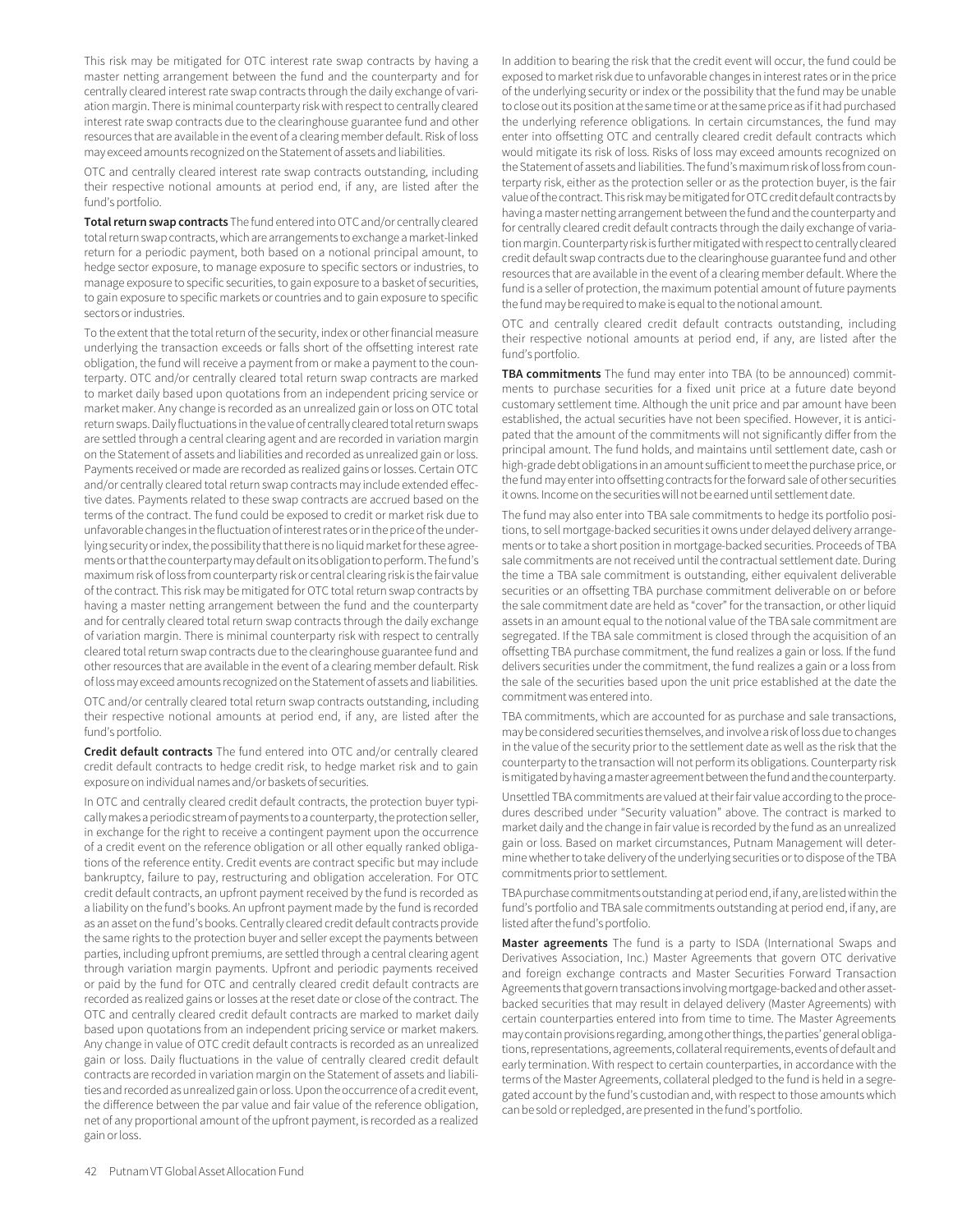Collateral pledged by the fund is segregated by the fund's custodian and identified in the fund's portfolio. Collateral can be in the form of cash or debt securities issued by the U.S. Government or related agencies or other securities as agreed to by the fund and the applicable counterparty. Collateral requirements are determined based on the fund's net position with each counterparty.

With respect to ISDA Master Agreements, termination events applicable to the fund may occur upon a decline in the fund's net assets below a specified threshold over a certain period of time. Termination events applicable to counterparties may occur upon a decline in the counterparty's long-term or short-term credit ratings below a specified level. In each case, upon occurrence, the other party may elect to terminate early and cause settlement of all derivative and foreign exchange contracts outstanding, including the payment of any losses and costs resulting from such early termination, as reasonably determined by the terminating party. Any decision by one or more of the fund's counterparties to elect early termination could impact the fund's future derivative activity.

At the close of the reporting period, the fund had a net liability position of \$296,718 on open derivative contracts subject to the Master Agreements**.** Collateral pledged by the fund at period end for these agreements totaled \$59,988 and may include amounts related to unsettled agreements.

**Securities lending** The fund may lend securities, through its agent, to qualified borrowers in order to earn additional income. The loans are collateralized by cash in an amount at least equal to the fair value of the securities loaned. The fair value of securities loaned is determined daily and any additional required collateral is allocated to the fund on the next business day. The remaining maturities of the securities lending transactions are considered overnight and continuous. The risk of borrower default will be borne by the fund's agent; the fund will bear the risk of loss with respect to the investment of the cash collateral. Income from securities lending, net of expenses, is included in investment income on the Statement of operations. Cash collateral is invested in Putnam Cash Collateral Pool, LLC, a limited liability company managed by an affiliate of Putnam Management. Investments in Putnam Cash Collateral Pool, LLC are valued at its closing net asset value each business day. There are no management fees charged to Putnam Cash Collateral Pool, LLC. At the close of the reporting period, the fund received cash collateral of \$308,250 and the value of securities loaned amounted to \$293,730.

**Interfund lending** The fund, along with other Putnam funds, may participate in an interfund lending program pursuant to an exemptive order issued by the SEC. This program allows the fund to borrow from or lend to other Putnam funds that permit such transactions. Interfund lending transactions are subject to each fund's investment policies and borrowing and lending limits. Interest earned or paid on the interfund lending transaction will be based on the average of certain current market rates. During the reporting period, the fund did not utilize the program.

**Lines of credit** The fund participates, along with other Putnam funds, in a \$317.5 million unsecured committed line of credit and a \$235.5 million unsecured uncommitted line of credit, both provided by State Street. Borrowings may be made for temporary or emergency purposes, including the funding of shareholder redemption requests and trade settlements. Interest is charged to the fund based on the fund's borrowing at a rate equal to 1.25% plus the higher of (1) the Federal Funds rate and (2) the Overnight Bank Funding Rate for the committed line of credit and 1.30% plus the higher of (1) the Federal Funds rate and (2) the Overnight Bank Funding Rate for the uncommitted line of credit. A closing fee equal to 0.04% of the committed line of credit and 0.04% of the uncommitted line of credit has been paid by the participating funds. In addition, a commitment fee of 0.21% per annum on any unutilized portion of the committed line of credit is allocated to the participating funds based on their relative net assets and paid quarterly. During the reporting period, the fund had no borrowings against these arrangements.

**Federal taxes** It is the policy of the fund to distribute all of its taxable income within the prescribed time period and otherwise comply with the provisions of the Internal Revenue Code of 1986, as amended (the Code), applicable to regulated investment companies.

The fund is subject to the provisions of Accounting Standards Codification 740 *Income Taxes* (ASC 740). ASC 740 sets forth a minimum threshold for financial statement recognition of the benefit of a tax position taken or expected to be taken in a tax return. The fund did not have a liability to record for any unrecognized tax benefits in the accompanying financial statements. No provision has been made for federal taxes on income, capital gains or unrealized appreciation on securities held nor for excise tax on income and capital gains. Each of the fund's federal tax returns for the prior three fiscal years remains subject to examination by the Internal Revenue Service.

The fund may also be subject to taxes imposed by governments of countries in which it invests. Such taxes are generally based on either income or gains earned

or repatriated. The fund accrues and applies such taxes to net investment income, net realized gains and net unrealized gains as income and/or capital gains are earned. In some cases, the fund may be entitled to reclaim all or a portion of such taxes, and such reclaim amounts, if any, are reflected as an asset on the fund's books. In many cases, however, the fund may not receive such amounts for an extended period of time, depending on the country of investment.

Tax cost of investments includes adjustments to net unrealized appreciation (depreciation) which may not necessarily be final tax cost basis adjustments, but closely approximate the tax basis unrealized gains and losses that may be realized and distributed to shareholders. The aggregate identified cost on a tax basis is \$88,685,739, resulting in gross unrealized appreciation and depreciation of \$52,474,411 and \$1,687,767, respectively, or net unrealized appreciation of \$50,786,644.

**Distributions to shareholders** Distributions to shareholders from net investment income are recorded by the fund on the ex-dividend date. Distributions from capital gains, if any, are recorded on the ex-dividend date and paid at least annually. The amount and character of income and gains to be distributed are determined in accordance with income tax regulations, which may differ from generally accepted accounting principles. Dividend sources are estimated at the time of declaration. Actual results may vary. Any non-taxable return of capital cannot be determined until final tax calculations are completed after the end of the fund's fiscal year. Reclassifications are made to the fund's capital accounts to reflect income and gains available for distribution (or available capital loss carryovers) under income tax regulations.

**Expenses of the Trust** Expenses directly charged or attributable to any fund will be paid from the assets of that fund. Generally, expenses of the Trust will be allocated among and charged to the assets of each fund on a basis that the Trustees deem fair and equitable, which may be based on the relative assets of each fund or the nature of the services performed and relative applicability to each fund.

**Beneficial interest** At the close of the reporting period, insurance companies or their separate accounts were record owners of all but a de minimis number of the shares of the fund. Approximately 40.5% of the fund is owned by accounts of one insurance company.

## **Note 2 — Management fee, administrative services and other transactions**

The fund pays Putnam Management a management fee (based on the fund's average net assets and computed and paid monthly) at annual rates that may vary based on the average of the aggregate net assets of all open-end mutual funds sponsored by Putnam Management (excluding net assets of funds that are invested in, or that are invested in by, other Putnam funds to the extent necessary to avoid "double counting" of those assets). Such annual rates may vary as follows:

| 0.750% | of the first \$5 billion,     |
|--------|-------------------------------|
| 0.700% | of the next \$5 billion,      |
| 0.650% | of the next \$10 billion,     |
| 0.600% | of the next \$10 billion,     |
| 0.550% | of the next \$50 billion,     |
| 0.530% | of the next \$50 billion,     |
| 0.520% | of the next \$100 billion and |
| 0.515% | of any excess thereafter.     |

For the reporting period, the management fee represented an effective rate (excluding the impact from any expense waivers in effect) of 0.288% of the fund's average net assets.

Putnam Management has contractually agreed, through April 30, 2023, to waive fees and/or reimburse the fund's expenses to the extent necessary to limit the cumulative expenses of the fund, exclusive of brokerage, interest, taxes, investment-related expenses, extraordinary expenses, acquired fund fees and expenses and payments under the fund's investor servicing contract, investment management contract and distribution plans, on a fiscal year-to-date basis to an annual rate of 0.20% of the fund's average net assets over such fiscal year-to-date period. During the reporting period, the fund's expenses were reduced by \$149 as a result of this limit.

Putnam Investments Limited (PIL), an affiliate of Putnam Management, is authorized by the Trustees to manage a separate portion of the assets of the fund as determined by Putnam Management from time to time. PIL did not manage any portion of the assets of the fund during the reporting period. If Putnam Management were to engage the services of PIL, Putnam Management would pay a quarterly sub-management fee to PIL for its services at an annual rate of 0.35% of the average net assets of the portion of the fund managed by PIL.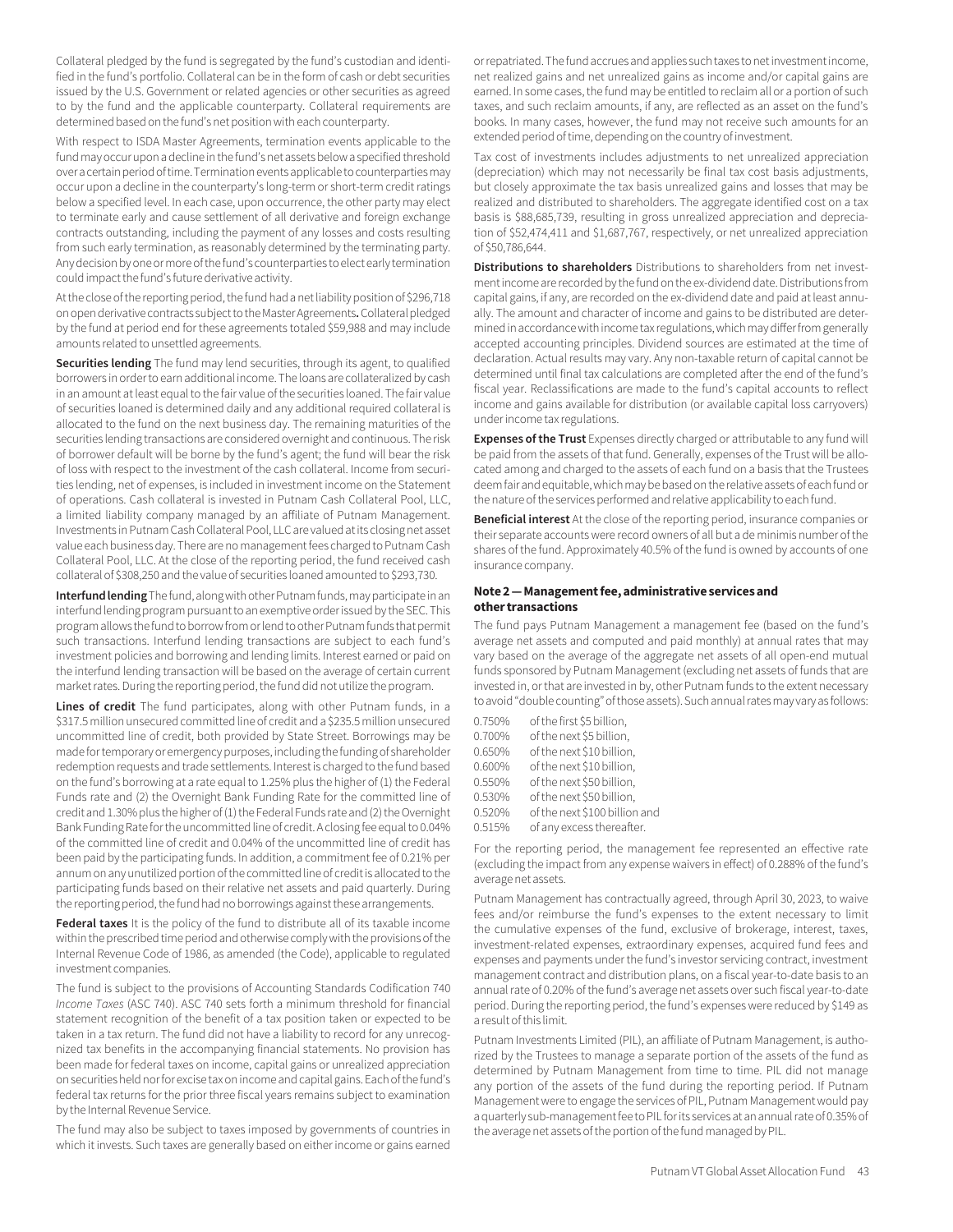The Putnam Advisory Company, LLC (PAC), an affiliate of Putnam Management, is authorized by the Trustees to manage a separate portion of the assets of the fund, as designated from time to time by Putnam Management or PIL. PAC did not manage any portion of the assets of the fund during the reporting period. If Putnam Management or PIL were to engage the services of PAC, Putnam Management or PIL, as applicable, would pay a quarterly sub-advisory fee to PAC for its services at the annual rate of 0.35% of the average net assets of the portion of the fund's assets for which PAC is engaged as sub-adviser.

The fund reimburses Putnam Management an allocated amount for the compensation and related expenses of certain officers of the fund and their staff who provide administrative services to the fund. The aggregate amount of all such reimbursements is determined annually by the Trustees.

Custodial functions for the fund's assets are provided by State Street. Custody fees are based on the fund's asset level, the number of its security holdings and transaction volumes.

Putnam Investor Services, Inc., an affiliate of Putnam Management, provides investor servicing agent functions to the fund. Putnam Investor Services, Inc. was paid a monthly fee for investor servicing at an annual rate of 0.07% of the fund's average daily net assets. During the reporting period, the expenses for each class of shares related to investor servicing fees were as follows:

| Class IA | \$30,880 |
|----------|----------|
| Class IB | 13.859   |
| Total    | \$44,739 |

The fund has entered into expense offset arrangements with Putnam Investor Services, Inc. and State Street whereby Putnam Investor Services, Inc.'s and State Street's fees are reduced by credits allowed on cash balances. For the reporting period, the fund's expenses were reduced by \$8 under the expense offset arrangements.

Each Independent Trustee of the fund receives an annual Trustee fee, of which \$84, as a quarterly retainer, has been allocated to the fund, and an additional fee for each Trustees meeting attended. Trustees also are reimbursed for expenses they incur relating to their services as Trustees.

The fund has adopted a Trustee Fee Deferral Plan (the Deferral Plan) which allows the Trustees to defer the receipt of all or a portion of Trustees fees payable on or after July 1, 1995. The deferred fees remain invested in certain Putnam funds until distribution in accordance with the Deferral Plan.

The fund has adopted an unfunded noncontributory defined benefit pension plan (the Pension Plan) covering all Trustees of the fund who have served as a Trustee for at least five years and were first elected prior to 2004. Benefits under the Pension Plan are equal to 50% of the Trustee's average annual attendance and retainer fees for the three years ended December 31, 2005. The retirement benefit is payable during a Trustee's lifetime, beginning the year following retirement, for the number of years of service through December 31, 2006. Pension expense for the fund is included in Trustee compensation and expenses in the Statement of operations. Accrued pension liability is included in Payable for Trustee compensation and expenses in the Statement of assets and liabilities. The Trustees have terminated the Pension Plan with respect to any Trustee first elected after 2003.

The fund has adopted a distribution plan (the Plan) with respect to its class IB shares pursuant to Rule 12b–1 under the Investment Company Act of 1940. The purpose of the Plan is to compensate Putnam Retail Management Limited Partnership, an indirect wholly-owned subsidiary of Putnam Investments, LLC, for services provided and expenses incurred in distributing shares of the fund. The Plan provides for payment by the fund to Putnam Retail Management Limited Partnership at an annual rate of up to 0.35% of the average net assets attributable to the fund's class IB shares. The Trustees have approved payment by the fund at an annual rate of 0.25% of the average net assets attributable to the fund's class IB shares. The expenses related to distribution fees during the reporting period are included in Distribution fees in the Statement of operations.

# **Note 3 — Purchases and sales of securities**

During the reporting period, the cost of purchases and the proceeds from sales, excluding short-term investments, were as follows:

|                                                                     | Cost of<br>purchases | Proceeds<br>from sales |
|---------------------------------------------------------------------|----------------------|------------------------|
| Investments in securities, including<br>TBA commitments (Long-term) | \$201,990,072        | \$209,359,697          |
| U.S. government securities<br>(Long-term)                           |                      |                        |
| Total                                                               | \$201,990,072        | \$209,359,697          |

The fund may purchase or sell investments from or to other Putnam funds in the ordinary course of business, which can reduce the fund's transaction costs, at prices determined in accordance with SEC requirements and policies approved by the Trustees. During the reporting period, purchases or sales of long-term securities from or to other Putnam funds, if any, did not represent more than 5% of the fund's total cost of purchases and/or total proceeds from sales.

# **Note 4 — Capital shares**

At the close of the reporting period, there were an unlimited number of shares of beneficial interest authorized. Subscriptions and redemptions are presented at the omnibus level. Transactions in capital shares were as follows:

|                                  |               | <b>Class IA shares</b>   |               |                     |               |                          | Class IB shares |                     |
|----------------------------------|---------------|--------------------------|---------------|---------------------|---------------|--------------------------|-----------------|---------------------|
|                                  |               | Six months ended 6/30/21 |               | Year ended 12/31/20 |               | Six months ended 6/30/21 |                 | Year ended 12/31/20 |
|                                  | <b>Shares</b> | Amount                   | <b>Shares</b> | Amount              | <b>Shares</b> | Amount                   | <b>Shares</b>   | Amount              |
| Shares sold                      | 13.369        | \$248,699                | 18,982        | \$304,927           | 69,229        | \$1,324,164              | 178,196         | \$2,872,126         |
| Shares issued in connection with |               |                          |               |                     |               |                          |                 |                     |
| reinvestment of distributions    | 174,614       | 3,157,023                | 241,285       | 3,428,660           | 70,975        | 1,303,811                | 91,416          | 1,320,048           |
|                                  | 187,983       | 3,405,722                | 260,267       | 3,733,587           | 140,204       | 2,627,975                | 269,612         | 4,192,174           |
| Shares repurchased               | (335, 786)    | (6, 248, 889)            | (677, 450)    | (11,085,478)        | (111, 159)    | (2, 110, 789)            | (330, 594)      | (5,498,206)         |
| Net increase (decrease)          | (147, 803)    | \$(2,843,167)            | (417, 183)    | \$(7,351,891)       | 29,045        | \$517,186                | (60, 982)       | \$(1,306,032)       |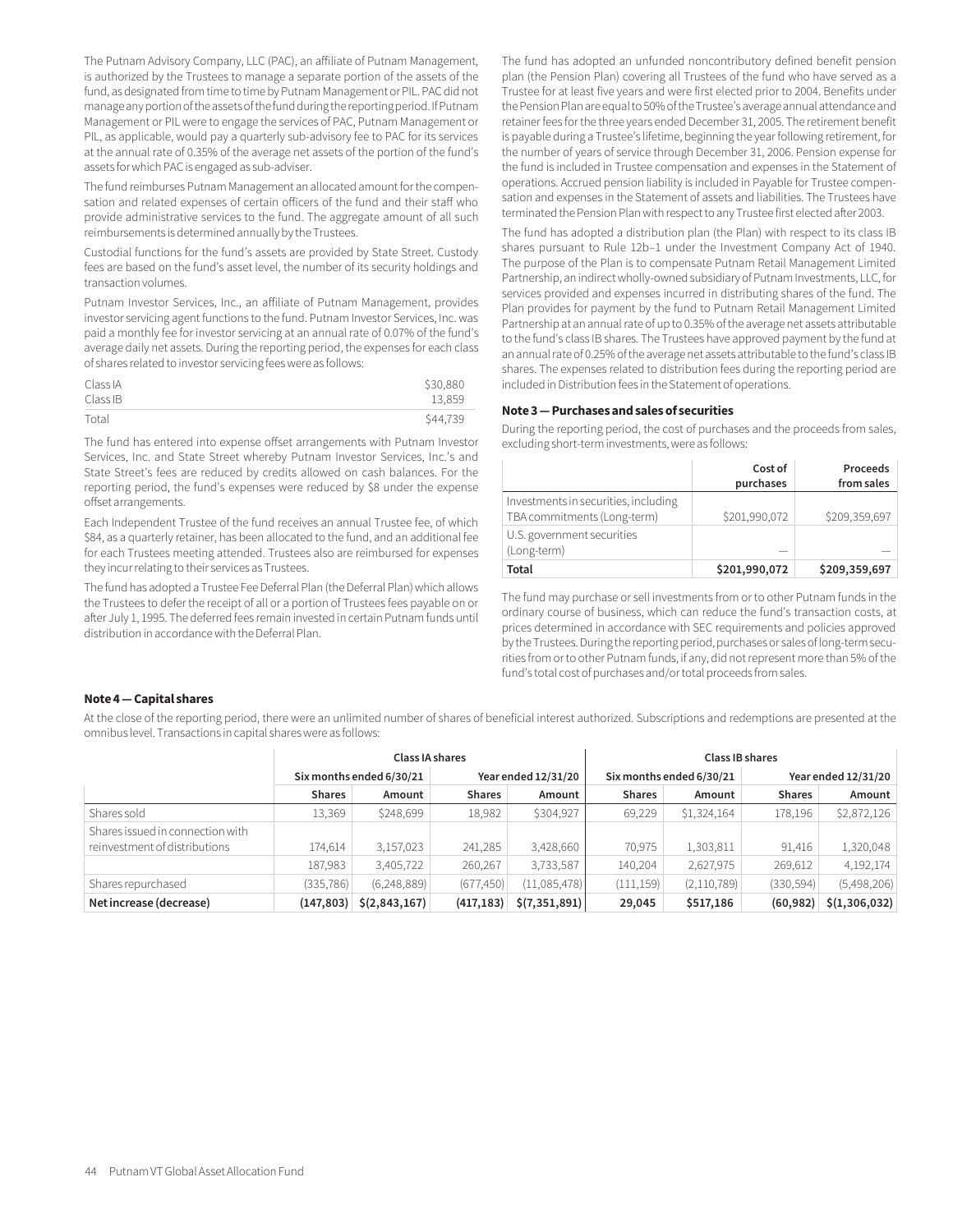## **Note 5 — Affiliated transactions**

Transactions during the reporting period with any company which is under common ownership or control were as follows:

| Name of affiliate                      | Fair value as of<br>12/31/20 | Purchase cost | Sale proceeds | Investment income | Shares outstanding<br>and fair value as of<br>6/30/21 |
|----------------------------------------|------------------------------|---------------|---------------|-------------------|-------------------------------------------------------|
| Short-term investments                 |                              |               |               |                   |                                                       |
| Putnam Cash Collateral Pool, LLC*      | \$895,250                    | \$2,599,958   | \$3,186,958   | \$278             | \$308,250                                             |
| Putnam Short Term Investment<br>Fund** | 14,566,068                   | 7.624.447     | 11,235,511    | 5.929             | 10,955,004                                            |
| <b>Total Short-term investments</b>    | \$15,461,318                 | \$10,224,405  | \$14,422,469  | \$6,207           | \$11,263,254                                          |

\*No management fees are charged to Putnam Cash Collateral Pool, LLC (Note 1). Investment income shown is included in securities lending income on the Statement of operations. There were no realized or unrealized gains or losses during the period.

\*\*Management fees charged to Putnam Short Term Investment Fund have been waived by Putnam Management. There were no realized or unrealized gains or losses during the period.

#### **Note 6 — Market, credit and other risks**

In the normal course of business, the fund trades financial instruments and enters into financial transactions where risk of potential loss exists due to changes in the market (market risk) or failure of the contracting party to the transaction to perform (credit risk). The fund may be exposed to additional credit risk that an institution or other entity with which the fund has unsettled or open transactions will default.Investments in foreign securities involve certain risks, including those related to economic instability, unfavorable political developments, and currency fluctuations. The fund may invest a significant portion of its assets in securitized debt instruments, including mortgage-backed and asset-backed investments. The yields and values of these investments are sensitive to changes in interest rates, the rate of principal payments on the underlying assets and the market's perception of the issuers. The market for these investments may be volatile and limited, which may make them difficult to buy or sell.

On July 27, 2017, the United Kingdom's Financial Conduct Authority ("FCA"), which regulates LIBOR, announced a desire to phase out the use of LIBOR by the end of 2021. On March 5, 2021, the FCA and LIBOR's administrator, ICE Benchmark Administration, announced that most LIBOR settings will no longer be published after the end of 2021 and a majority of U.S. dollar LIBOR settings will no longer be published after June 30, 2023. LIBOR has historically been a common benchmark interest rate index used to make adjustments to variable-rate loans. It is used throughout global banking and financial industries to determine interest rates for a variety of financial instruments and borrowing arrangements. The transition process might lead to increased volatility and illiquidity in markets that currently rely on LIBOR to determine interest rates. It could also lead to a reduction in the value of some LIBOR-based investments and reduce the effectiveness of new hedges placed against existing LIBOR-based investments. While some LIBOR-based instruments may contemplate a scenario where LIBOR is no longer available by providing for an alternative rate-setting methodology, not all may have such provisions and there may be significant uncertainty regarding the effectiveness of any such alternative methodologies. Since the usefulness of LIBOR as a benchmark could deteriorate during the transition period, these effects could occur prior to the date on which the applicable rate ceases to be published.

Beginning in January 2020, global financial markets have experienced, and may continue to experience, significant volatility resulting from the spread of a virus known as Covid–19. The outbreak of Covid–19 has resulted in travel and border restrictions, quarantines, supply chain disruptions, lower consumer demand, and general market uncertainty. The effects of Covid–19 have adversely affected, and may continue to adversely affect, the global economy, the economies of certain nations, and individual issuers, all of which may negatively impact the fund's performance.

#### **Note 7 — Senior loan commitments**

Senior loans are purchased or sold on a when-issued or delayed delivery basis and may be settled a month or more after the trade date, which from time to time can delay the actual investment of available cash balances; interest income is accrued based on the terms of the securities. Senior loans can be acquired through an agent, by assignment from another holder of the loan, or as a participation interest in another holder's portion of the loan. When the fund invests in a loan or participation, the fund is subject to the risk that an intermediate participant between the fund and the borrower will fail to meet its obligations to the fund, in addition to the risk that the borrower under the loan may default on its obligations.

#### **Note 8 — Summary of derivative activity**

The volume of activity for the reporting period for any derivative type that was held during the period is listed below and was based on an average of the holdings at the end of each fiscal quarter:

| Purchased currency option contracts (contract amount)     | \$1,700,000  |
|-----------------------------------------------------------|--------------|
| Written currency option contracts (contract amount)       | \$1,700,000  |
| Futures contracts (number of contracts)                   | 400          |
| Forward currency contracts (contract amount)              | \$51,300,000 |
| Centrally cleared interest rate swap contracts (notional) | \$17,000,000 |
| OTC total return swap contracts (notional)                | \$14,500,000 |
| Centrally cleared total return swap contracts (notional)  | \$12,000,000 |
| OTC credit default contracts (notional)                   | \$910,000    |
| Centrally cleared credit default contracts (notional)     | \$7,300,000  |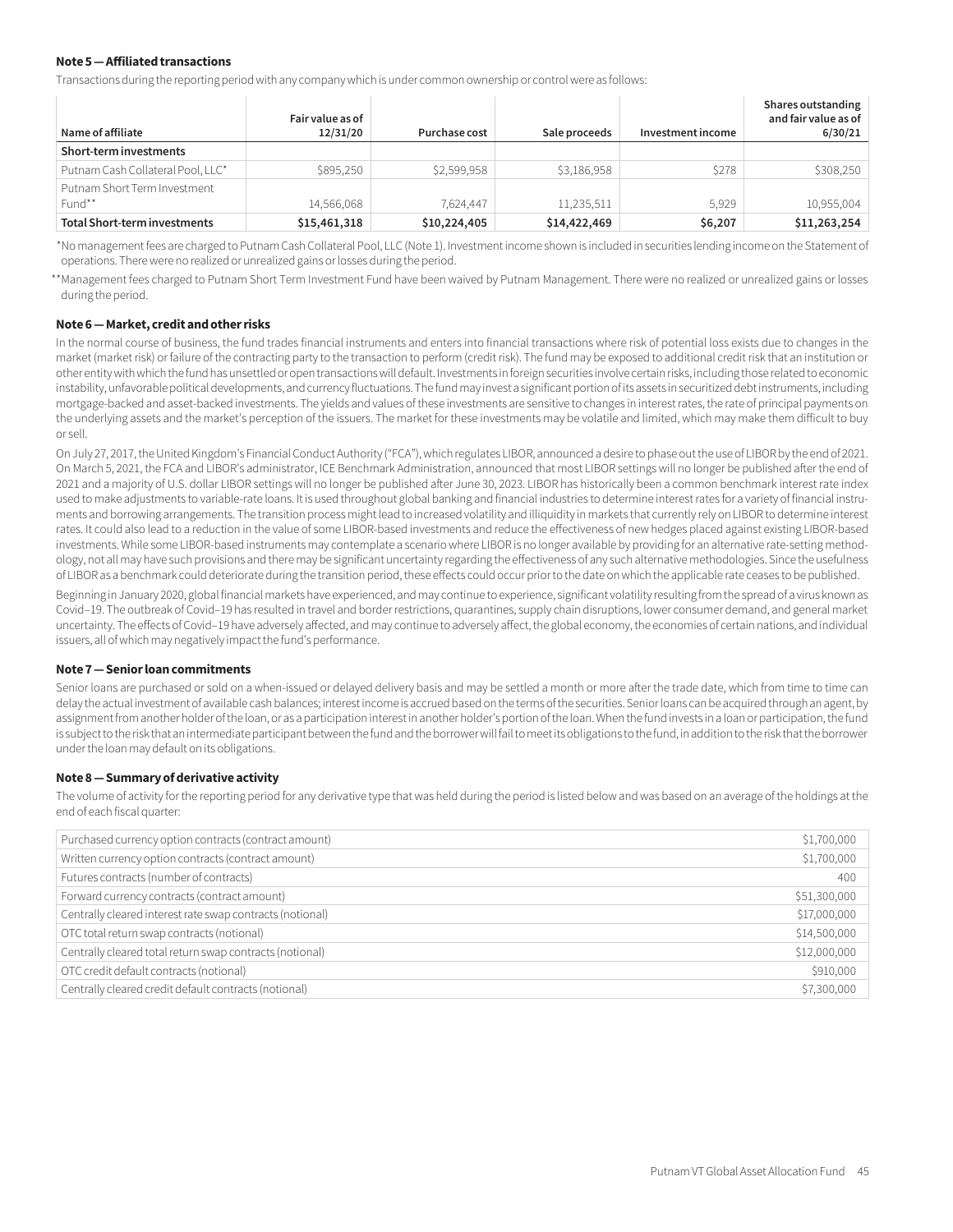The following is a summary of the fair value of derivative instruments as of the close of the reporting period:

## **Fair value of derivative instruments as of the close of the reporting period**

|                                                                       | Asset derivatives                                    |                   |                                                  | Liability derivatives |
|-----------------------------------------------------------------------|------------------------------------------------------|-------------------|--------------------------------------------------|-----------------------|
| Derivatives not accounted for as hedging<br>instruments under ASC 815 | Statement of assets and<br>liabilities location      | <b>Fair value</b> | Statement of assets and<br>liabilities location  | <b>Fair value</b>     |
| Credit contracts                                                      | Receivables, Net assets -<br>Unrealized appreciation | \$444,512*        | Payables                                         | \$85,923              |
| Foreign exchange contracts                                            | Investments, Receivables                             | 276,407           | Payables                                         | 463,128               |
| Equity contracts                                                      | Receivables, Net assets-<br>Unrealized appreciation  | $191,115*$        | Payables, Net assets-<br>Unrealized depreciation | 454,843*              |
| Interest rate contracts                                               | Receivables, Net assets-<br>Unrealized appreciation  | 336,127*          | Payables, Net assets-<br>Unrealized depreciation | 166,975*              |
| <b>Total</b>                                                          |                                                      | \$1,248,161       |                                                  | \$1,170,869           |

\*Includes cumulative appreciation/depreciation of futures contracts and/or centrally cleared swaps as reported in the fund's portfolio. Only current day's variation margin is reported within the Statement of assets and liabilities.

The following is a summary of realized and change in unrealized gains or losses of derivative instruments in the Statement of operations for the reporting period (Note 1):

# **Amount of realized gain or (loss) on derivatives recognized in net gain or (loss) on investments**

| Derivatives not accounted for as hedging<br>instruments under ASC 815 | Options | <b>Futures</b> | Forward currency<br>contracts | <b>Swaps</b> | Total         |
|-----------------------------------------------------------------------|---------|----------------|-------------------------------|--------------|---------------|
| Credit contracts                                                      | ╲—      | $\zeta$        | $\sim$                        | \$65,430     | \$65,430      |
| Foreign exchange contracts                                            |         |                | 140.498                       |              | \$140,498     |
| Equity contracts                                                      |         | (637,746)      |                               | 618.783      | \$(18,963)    |
| Interest rate contracts                                               |         | (695.444)      |                               | (241, 504)   | \$ (936, 948) |
| <b>Total</b>                                                          | $S-$    | \$(1,333,190)  | \$140,498                     | \$442,709    | \$(749, 983)  |

# **Change in unrealized appreciation or (depreciation) on derivatives recognized in net gain or (loss) on investments**

| Derivatives not accounted for as hedging<br>instruments under ASC 815 | <b>Options</b> | <b>Futures</b>           | <b>Forward currency</b><br>contracts | Swaps        | Total         |
|-----------------------------------------------------------------------|----------------|--------------------------|--------------------------------------|--------------|---------------|
| Credit contracts                                                      | S—             | S—                       |                                      | \$21,252     | \$21,252      |
| Foreign exchange contracts                                            | 15,116         | $\overline{\phantom{m}}$ | (352, 397)                           | _            | \$ (337, 281) |
| Equity contracts                                                      |                | (245, 832)               |                                      | (65, 735)    | $$$ (311,567) |
| Interest rate contracts                                               |                | 158,356                  | $\overline{\phantom{a}}$             | (12, 340)    | \$146,016     |
| Total                                                                 | \$15,116       | \$ (87, 476)             | \$(352, 397)                         | \$ (56, 823) | \$ (481, 580) |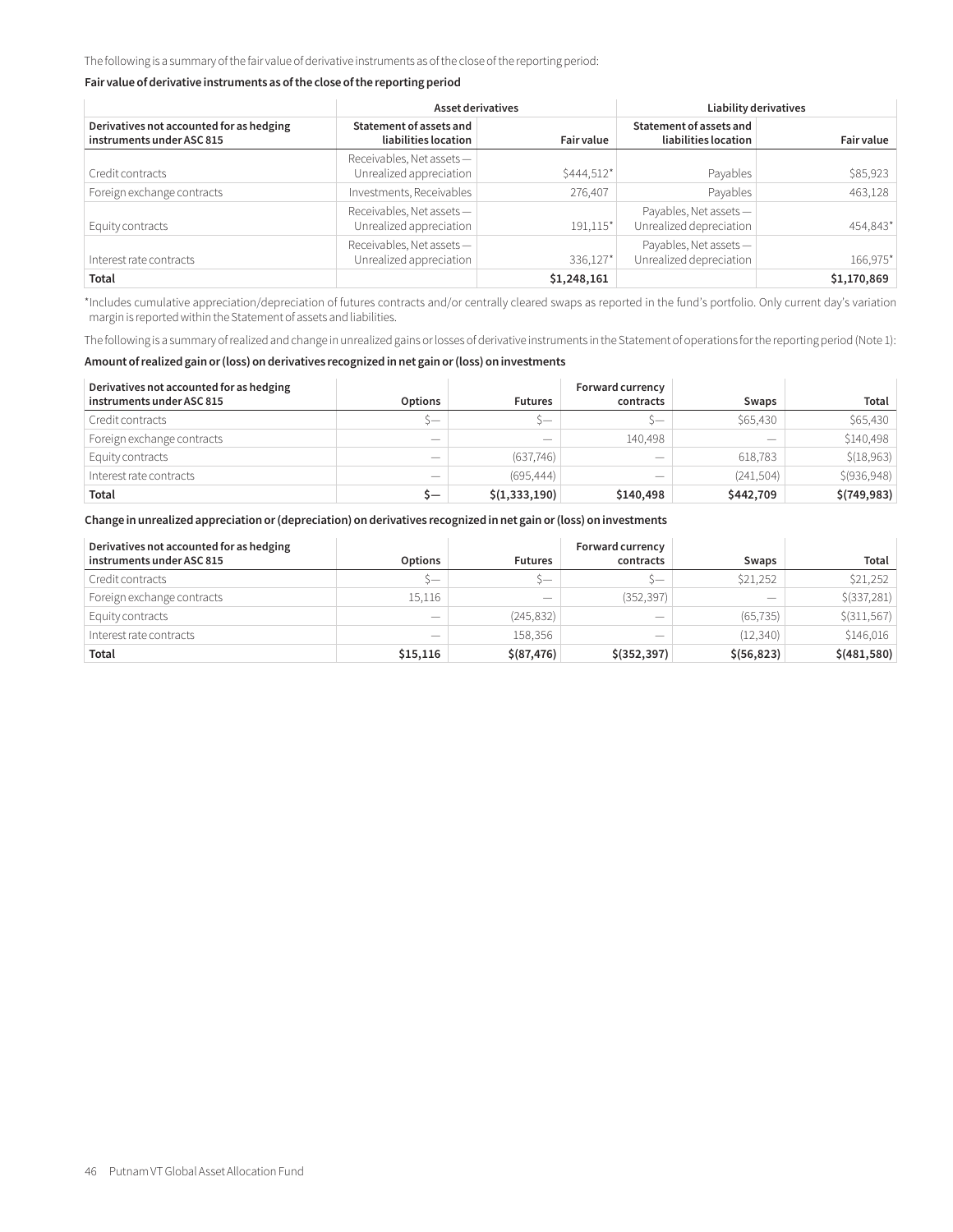This page intentionally left blank.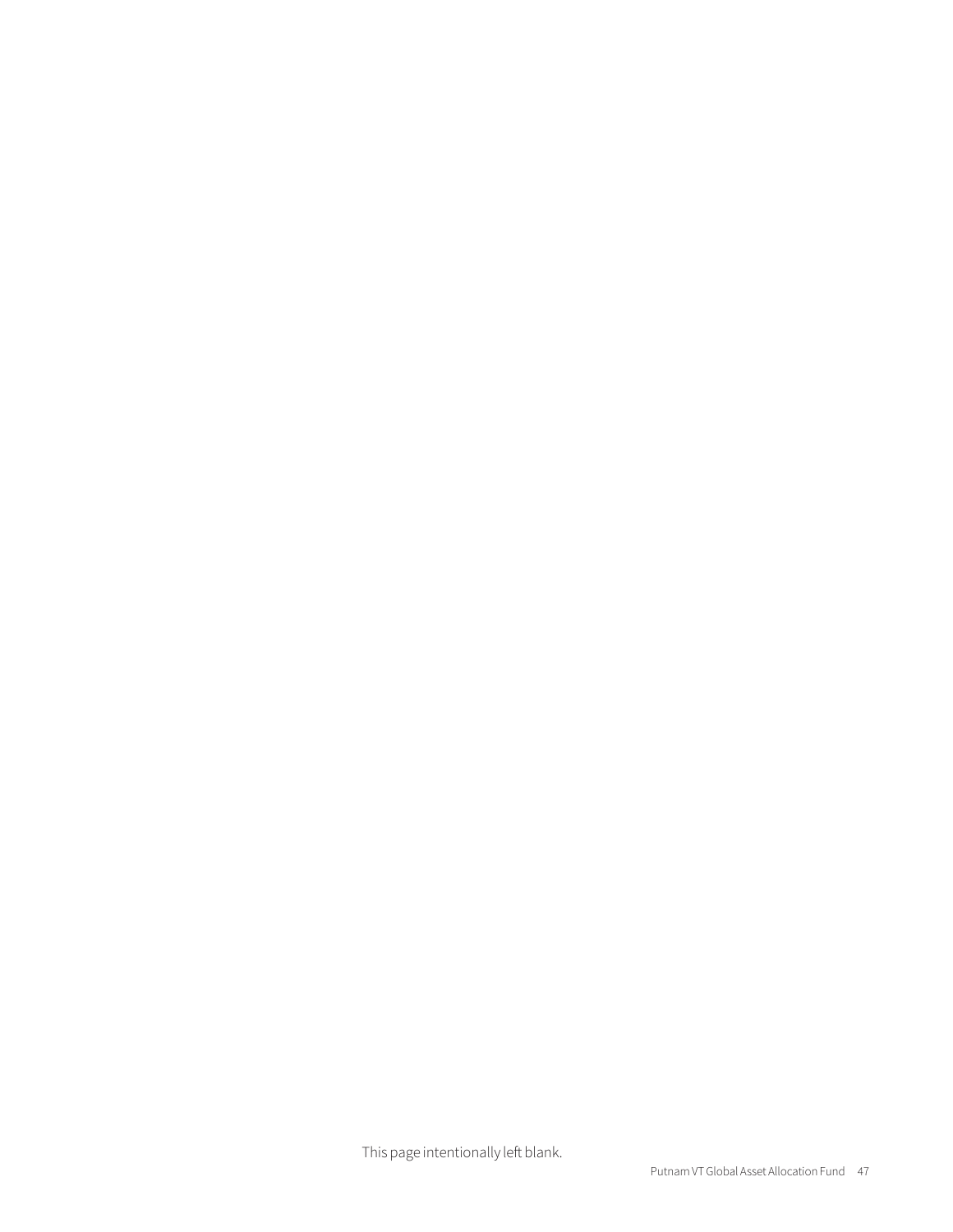# **Note 9 — Offsetting of financial and derivative assets and liabilities**

The following table summarizes any derivatives, repurchase agreements and reverse repurchase agreements, at the end of the reporting period, that are subject to an enforceable master netting agreement or similar agreement. For securities lending transactions or borrowing transactions associated with securities sold short, if any, see Note 1. For financial reporting purposes, the fund does not offset financial assets and financial liabilities that are subject to the master netting agreements in the Statement of assets and liabilities.

|                                         | erica<br>ξ<br>৳<br>Bank<br>N.A. | PLC<br>≚<br>≃<br>≃              | Barclays Capital,<br>Inc. (clearing<br>broker) | Securities, Inc.<br>BofA        | Citibank, N.A                   | Citigroup Global<br>Markets, Inc. | Credit Suisse<br>International  | Goldman Sachs<br>International  |
|-----------------------------------------|---------------------------------|---------------------------------|------------------------------------------------|---------------------------------|---------------------------------|-----------------------------------|---------------------------------|---------------------------------|
| Assets:                                 |                                 |                                 |                                                |                                 |                                 |                                   |                                 |                                 |
| Centrally cleared interest rate         |                                 |                                 |                                                |                                 |                                 |                                   |                                 |                                 |
| swap contracts <sup>§</sup>             | $\zeta-$                        | $\zeta-$                        | \$14,023                                       | $\zeta-$                        | $\zeta-$                        | $\zeta-$                          | $\zeta-$                        | $\zeta-$                        |
| OTC Total return                        |                                 |                                 |                                                |                                 |                                 |                                   |                                 |                                 |
| swap contracts*#                        | $\overline{\phantom{a}}$        | 203                             | $\hspace{0.1mm}-\hspace{0.1mm}$                | $\overline{\phantom{a}}$        | $\hspace{0.1mm}-\hspace{0.1mm}$ | $\hspace{0.1mm}-\hspace{0.1mm}$   | $\overline{\phantom{m}}$        | 132,527                         |
| Centrally cleared total return          |                                 |                                 |                                                |                                 |                                 |                                   |                                 |                                 |
| swap contracts <sup>§</sup>             | $\overline{\phantom{a}}$        | $\hspace{0.1mm}-\hspace{0.1mm}$ | $\overline{\phantom{a}}$                       | $\overline{\phantom{m}}$        | $\overline{\phantom{a}}$        | $\overline{\phantom{a}}$          | $\hspace{0.1mm}-\hspace{0.1mm}$ | $\overline{\phantom{a}}$        |
| OTC Credit default contracts-           |                                 |                                 |                                                |                                 |                                 |                                   |                                 |                                 |
| protection sold*#                       | $\overline{\phantom{a}}$        | $\hspace{0.1mm}-\hspace{0.1mm}$ | $\overline{\phantom{m}}$                       | $\overline{\phantom{a}}$        | $\hspace{0.1mm}-\hspace{0.1mm}$ | $\hspace{0.1mm}-\hspace{0.1mm}$   | $\overline{\phantom{m}}$        | 16                              |
| OTC Credit default contracts-           |                                 |                                 |                                                |                                 |                                 |                                   |                                 |                                 |
|                                         |                                 |                                 |                                                |                                 |                                 | 14,626                            | 22,440                          | 14,635                          |
| protection purchased*#                  | $\overline{\phantom{m}}$        | $\overline{\phantom{a}}$        | $\overline{\phantom{a}}$                       | $\overline{\phantom{a}}$        | $\hspace{0.1mm}-\hspace{0.1mm}$ |                                   |                                 |                                 |
| Centrally cleared credit                |                                 |                                 |                                                |                                 |                                 |                                   |                                 |                                 |
| default contracts <sup>§</sup>          | $\overline{\phantom{a}}$        | $\hspace{0.1mm}-\hspace{0.1mm}$ | 782                                            | $\hspace{0.1mm}-\hspace{0.1mm}$ | $\hspace{0.1mm}-\hspace{0.1mm}$ | $\hspace{0.1mm}-\hspace{0.1mm}$   | $\hspace{0.1mm}$                | $\hspace{0.1mm}-\hspace{0.1mm}$ |
| Futures contracts <sup>§</sup>          | $\overline{\phantom{m}}$        | $\overline{\phantom{a}}$        | $\overline{\phantom{m}}$                       | 9,169                           | $\overline{\phantom{a}}$        | $\overline{\phantom{m}}$          | $\overline{\phantom{m}}$        | $\overline{\phantom{a}}$        |
| Forward currency contracts <sup>#</sup> | 3,704                           | 10,818                          | $\overline{\phantom{m}}$                       | $\hspace{0.1mm}$                | 5,903                           | $\hspace{0.1mm}-\hspace{0.1mm}$   | 15,479                          | 66,815                          |
| Purchased options**#                    | $\hspace{0.1mm}$                | $\hspace{0.1mm}$                | $\hspace{0.1mm}-\hspace{0.1mm}$                | $\hspace{0.1mm}$                | $\overline{\phantom{a}}$        | $\hspace{0.1mm}$                  | $\hspace{0.1mm}$                | 14,998                          |
| <b>Total Assets</b>                     | \$3,704                         | \$11,021                        | \$14,805                                       | \$9,169                         | \$5,903                         | \$14,626                          | \$37,919                        | \$228,991                       |
| Liabilities:                            |                                 |                                 |                                                |                                 |                                 |                                   |                                 |                                 |
| Centrally cleared interest rate         |                                 |                                 |                                                |                                 |                                 |                                   |                                 |                                 |
| swap contracts <sup>§</sup>             | $\overline{\phantom{a}}$        | $\hspace{0.1mm}-\hspace{0.1mm}$ | 12,297                                         | $\hspace{0.1mm}$                | $\hspace{0.1mm}-\hspace{0.1mm}$ | $\hspace{0.1mm}-\hspace{0.1mm}$   | $\hspace{0.1mm}-\hspace{0.1mm}$ | $\hspace{0.1mm}-\hspace{0.1mm}$ |
| OTC Total return                        |                                 |                                 |                                                |                                 |                                 |                                   |                                 |                                 |
| swap contracts*#                        | $\overline{\phantom{m}}$        | 137                             | $\overline{\phantom{m}}$                       | $\hspace{0.1mm}-\hspace{0.1mm}$ | $\overline{4}$                  | $\overline{\phantom{m}}$          | 118                             | 116,529                         |
| Centrally cleared total return          |                                 |                                 |                                                |                                 |                                 |                                   |                                 |                                 |
| swap contracts <sup>§</sup>             | $\overline{\phantom{m}}$        | $\hspace{0.1mm}-\hspace{0.1mm}$ | 8,737                                          | $\hspace{0.1mm}$                | $\hspace{0.1mm}-\hspace{0.1mm}$ | $\overline{\phantom{m}}$          | $\hspace{0.1mm}$                | $\hspace{0.1mm}-\hspace{0.1mm}$ |
| OTC Credit default contracts-           |                                 |                                 |                                                |                                 |                                 |                                   |                                 |                                 |
| protection sold*#                       | 11,352                          | $\hspace{0.1mm}-\hspace{0.1mm}$ | $\overline{\phantom{a}}$                       | $\hspace{0.1cm}$                | $\hspace{0.1mm}-\hspace{0.1mm}$ | 22,537                            | 25,011                          | 20,260                          |
|                                         |                                 |                                 |                                                |                                 |                                 |                                   |                                 |                                 |
| OTC Credit default contracts-           |                                 |                                 |                                                |                                 |                                 |                                   |                                 |                                 |
| protection purchased*#                  | $\overline{\phantom{a}}$        | $\overline{\phantom{a}}$        | $\hspace{0.1mm}-\hspace{0.1mm}$                | $\overline{\phantom{a}}$        | $\overline{\phantom{a}}$        | $\overline{\phantom{m}}$          | $\hspace{0.1mm}-\hspace{0.1mm}$ | $\overline{\phantom{m}}$        |
| Centrally cleared credit                |                                 |                                 |                                                |                                 |                                 |                                   |                                 |                                 |
| default contracts <sup>§</sup>          | $\overline{\phantom{a}}$        | $\hspace{0.1mm}-\hspace{0.1mm}$ | $\hspace{0.1mm}-\hspace{0.1mm}$                | $\hspace{0.1mm}$                | $\hspace{0.1mm}-\hspace{0.1mm}$ | $\hspace{0.1mm}$                  | $\hspace{0.1mm}-\hspace{0.1mm}$ | $\overline{\phantom{m}}$        |
| Futures contracts <sup>§</sup>          | $\hspace{0.1mm}-\hspace{0.1mm}$ | $\hspace{0.1mm}-\hspace{0.1mm}$ | $\overline{\phantom{a}}$                       | 49,620                          | $\overline{\phantom{m}}$        | $\hspace{0.1mm}-\hspace{0.1mm}$   | $\hspace{0.1mm}$                | $\hspace{0.1mm}-\hspace{0.1mm}$ |
| Forward currency contracts <sup>#</sup> | 36,036                          | 25,824                          | $\overline{\phantom{m}}$                       | $\overline{\phantom{m}}$        | 10,673                          | $\overline{\phantom{m}}$          | 60                              | 102,902                         |
| Written options <sup>#</sup>            | $\overline{\phantom{m}}$        | $\hspace{0.1mm}-\hspace{0.1mm}$ | $\overline{\phantom{a}}$                       | $\overline{\phantom{m}}$        | $\hspace{0.1mm}-\hspace{0.1mm}$ | $\qquad \qquad -$                 | $\overline{\phantom{m}}$        | 5,154                           |
| <b>Total Liabilities</b>                | \$47,388                        | \$25,961                        | \$21,034                                       | \$49,620                        | \$10,677                        | \$22,537                          | \$25,189                        | \$244,845                       |
| <b>Total Financial and Derivative</b>   |                                 |                                 |                                                |                                 |                                 |                                   |                                 |                                 |
| <b>Net Assets</b>                       | \$(43, 684)                     | \$(14,940)                      | \$(6, 229)                                     | \$(40, 451)                     | \$(4,774)                       | \$(7,911)                         | \$12,730                        | \$(15,854)                      |
| Total collateral                        |                                 |                                 |                                                |                                 |                                 |                                   |                                 |                                 |
|                                         | $\zeta-$                        |                                 |                                                | $S-$                            | $\mathsf{S}-$                   | $\zeta-$                          |                                 |                                 |
| received (pledged) <sup>†##</sup>       |                                 | $S-$                            | $\zeta-$                                       |                                 |                                 |                                   | $\zeta-$                        | $\zeta-$                        |
| Net amount                              | \$(43, 684)                     | \$(14,940)                      | \$(6,229)                                      | \$(40, 451)                     | $\$(4,774)$                     | $\zeta(7,911)$                    | \$12,730                        | \$(15,854)                      |
| Controlled collateral received          |                                 |                                 |                                                |                                 |                                 |                                   |                                 |                                 |
| (including TBA commitments)**           | $s-$                            | $S-$                            | $s-$                                           | $\zeta-$                        | $\zeta-$                        | $\zeta-$                          | $S-$                            | $\zeta-$                        |
| Uncontrolled collateral received        | $\zeta-$                        | $S-$                            | $\zeta-$                                       | $S-$                            | $\zeta-$                        | $S-$                              | $S-$                            | $\zeta-$                        |
| Collateral (pledged) (including         |                                 |                                 |                                                |                                 |                                 |                                   |                                 |                                 |
| TBA commitments)**                      | $S-$                            |                                 | $\zeta$ —                                      |                                 | $\zeta$ –                       | $\zeta$ —                         | $\zeta$ —                       | $\zeta$ —                       |

\*Excludes premiums, if any. Included in unrealized appreciation and depreciation on OTC swap contracts on the Statement of assets and liabilities.

\*\*Included with Investments in securities on the Statement of assets and liabilities.

†Additional collateral may be required from certain brokers based on individual agreements.

# Covered by master netting agreement (Note 1).

##Any over-collateralization of total financial and derivative net assets is not shown. Collateral may include amounts related to unsettled agreements. § Includes current day's variation margin only as reported on the Statement of assets and liabilities, which is not collateralized. Cumulative appreciation/ (depreciation) for futures contracts and centrally cleared swap contracts is represented in the tables listed after the fund's portfolio. Collateral pledged for initial margin on futures contracts and centrally cleared swap contracts, which is not included in the table above, amounted to \$1,138,831 and \$661,921, respectively.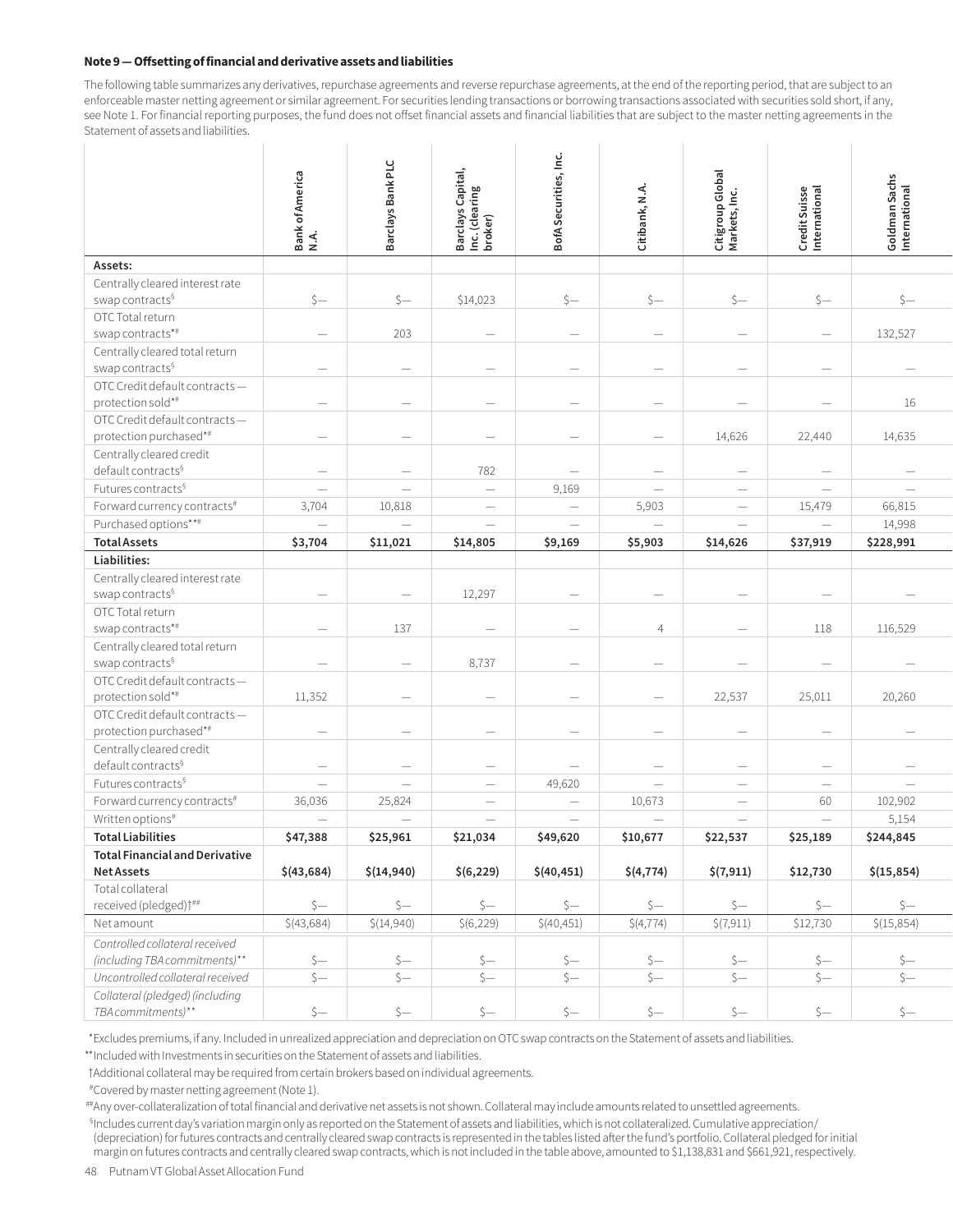| HSBC Bank USA,<br>National Association    | JPMorgan Chase<br>Bank N.A.        | JPMorgan Securities<br>LLC                | Merrill Lynch<br>International       | Morgan Stanley &<br>Co. International<br>PLC                      | NatWest Markets<br>PLC             | State Street Bank<br>and Trust Co. | Toronto-Dominion<br>Bank           | <b>UBSAG</b>                             | WestPac Banking<br>Corp.                 | Total                           |
|-------------------------------------------|------------------------------------|-------------------------------------------|--------------------------------------|-------------------------------------------------------------------|------------------------------------|------------------------------------|------------------------------------|------------------------------------------|------------------------------------------|---------------------------------|
|                                           |                                    |                                           |                                      |                                                                   |                                    |                                    |                                    |                                          |                                          |                                 |
|                                           | $\zeta-$                           | $\zeta-$                                  | $\zeta-$                             |                                                                   | $\zeta-$                           | $\zeta-$                           | $\zeta-$                           | $S-$                                     | $\zeta-$                                 | \$14,023                        |
| $\zeta-$                                  |                                    |                                           |                                      | $S-$                                                              |                                    |                                    |                                    |                                          |                                          |                                 |
| $\overline{\phantom{m}}$                  | $\overline{\phantom{m}}$           | $\hspace{0.1mm}-\hspace{0.1mm}$           | $\overline{\phantom{m}}$             | $\hspace{0.1cm}$                                                  | $\hspace{0.1mm}-\hspace{0.1mm}$    | $\hspace{0.1mm}-\hspace{0.1mm}$    | $\overline{\phantom{m}}$           | $\hspace{0.1mm}-\hspace{0.1mm}$          | $\hspace{0.1mm}-\hspace{0.1mm}$          | 132,730                         |
| $\overline{\phantom{m}}$                  | $\longrightarrow$                  | $\hspace{0.1mm}-\hspace{0.1mm}$           | $\overline{\phantom{m}}$             | $\hspace{0.1cm}$                                                  | $\longrightarrow$                  | $\overline{\phantom{m}}$           | $\overline{\phantom{m}}$           | $\hspace{0.1mm}$                         | $\hspace{0.1mm}-\hspace{0.1mm}$          | $\overline{\phantom{m}}$        |
|                                           |                                    |                                           |                                      |                                                                   |                                    |                                    |                                    |                                          |                                          |                                 |
| $\hspace{0.1mm}-\hspace{0.1mm}$           | $\hspace{0.1mm}$                   | 48                                        | $\hspace{0.1mm}$                     | $\hspace{0.1mm}$                                                  | $\hspace{0.1mm}-\hspace{0.1mm}$    | $\hspace{0.1mm}-\hspace{0.1mm}$    | $\hspace{0.1mm}$                   | $\hspace{0.1cm}$                         | $\hspace{0.1mm}-\hspace{0.1mm}$          | 64                              |
| $\overline{\phantom{m}}$                  | $\overline{\phantom{m}}$           | 21,480                                    | 2,684                                | 9,655                                                             | $\overline{\phantom{m}}$           | $\hspace{0.1mm}$                   | $\overline{\phantom{m}}$           | $\overline{\phantom{m}}$                 | $\overline{\phantom{m}}$                 | 85,520                          |
|                                           |                                    |                                           |                                      |                                                                   |                                    |                                    |                                    |                                          |                                          |                                 |
| $\hspace{0.1mm}-\hspace{0.1mm}$           | $\hspace{0.1mm}$                   | $\hspace{0.1mm}-\hspace{0.1mm}$           | $\overline{\phantom{m}}$             | $\hspace{0.1cm}$                                                  | $\overline{\phantom{a}}$           | $\hspace{0.1mm}-\hspace{0.1mm}$    | $\hspace{0.1mm}$                   | $\hspace{0.1mm}$                         | $\hspace{0.1mm}-\hspace{0.1mm}$          | 782                             |
| $\overline{\phantom{m}}$<br>2,463         | $\overline{\phantom{a}}$<br>13,748 | 30,854<br>$\hspace{0.1mm}-\hspace{0.1mm}$ | $\overline{\phantom{0}}$<br>$\equiv$ | $\hspace{0.1cm}$<br>25,479                                        | $\overline{\phantom{m}}$<br>6,162  | $\equiv$<br>78,526                 | $\hspace{0.1mm}$<br>15,698         | $\hspace{0.1mm}-\hspace{0.1mm}$<br>4,967 | $\hspace{0.1mm}-\hspace{0.1mm}$<br>4,028 | 40,023<br>253,790               |
| $\hspace{0.1mm}-\hspace{0.1mm}$           | $\hspace{0.1cm}$                   | $\overline{\phantom{m}}$                  | $\equiv$                             | 7,619                                                             | $\overline{\phantom{m}}$           | $\hspace{0.1mm}-\hspace{0.1mm}$    | $\hspace{0.1cm}$                   | $\sim$                                   | $\hspace{0.1mm}-\hspace{0.1mm}$          | 22,617                          |
| \$2,463                                   | \$13,748                           | \$52,382                                  | \$2,684                              | \$42,753                                                          | \$6,162                            | \$78,526                           | \$15,698                           | \$4,967                                  | \$4,028                                  | \$549,549                       |
|                                           |                                    |                                           |                                      |                                                                   |                                    |                                    |                                    |                                          |                                          |                                 |
| $\hspace{0.1mm}-\hspace{0.1mm}$           | $\hspace{0.1mm}-\hspace{0.1mm}$    | $\hspace{0.1mm}-\hspace{0.1mm}$           | $\hspace{0.1mm}-\hspace{0.1mm}$      | $\hspace{0.1mm}$                                                  | $\overline{\phantom{a}}$           | $\hspace{0.1mm}-\hspace{0.1mm}$    | $\hspace{0.1mm}-\hspace{0.1mm}$    | $\hspace{0.1mm}-\hspace{0.1mm}$          | $\overline{\phantom{m}}$                 | 12,297                          |
|                                           |                                    |                                           |                                      |                                                                   |                                    |                                    |                                    |                                          |                                          |                                 |
| $\overline{\phantom{m}}$                  | 49,199                             | 79                                        | $\overline{\phantom{m}}$             | $\hspace{0.1mm}$                                                  | $\overline{\phantom{a}}$           | $\hspace{0.1mm}-\hspace{0.1mm}$    | $\hspace{0.1mm}-\hspace{0.1mm}$    | $\overline{\phantom{m}}$                 | $\overline{\phantom{m}}$                 | 166,066                         |
| $\overline{\phantom{m}}$                  | $\hspace{0.1mm}$                   | $\hspace{0.1mm}-\hspace{0.1mm}$           | $\hspace{0.1mm}-\hspace{0.1mm}$      | $\hspace{0.1mm}$                                                  | $\hspace{0.1mm}-\hspace{0.1mm}$    | $\hspace{0.1mm}-\hspace{0.1mm}$    | $\hspace{0.1mm}-\hspace{0.1mm}$    | $\hspace{0.1mm}$                         | $\hspace{0.1mm}-\hspace{0.1mm}$          | 8,737                           |
|                                           |                                    |                                           |                                      |                                                                   |                                    |                                    |                                    |                                          |                                          |                                 |
| $\overline{\phantom{m}}$                  | $\overline{\phantom{m}}$           | 2,662                                     | $\equiv$                             | 4,101                                                             | $\hspace{0.1mm}-\hspace{0.1mm}$    | $\hspace{0.1mm}-\hspace{0.1mm}$    | $\overline{\phantom{a}}$           | $\overline{\phantom{a}}$                 | $\equiv$                                 | 85,923                          |
| $\overline{\phantom{m}}$                  | $\overline{\phantom{m}}$           | $\hspace{0.1mm}-\hspace{0.1mm}$           | $\overline{\phantom{m}}$             | $\hspace{0.1mm}-\hspace{0.1mm}$                                   | $\hspace{0.1mm}-\hspace{0.1mm}$    | $\hspace{0.1mm}-\hspace{0.1mm}$    | $\overline{\phantom{a}}$           | $\overline{\phantom{m}}$                 | $\overline{\phantom{m}}$                 | $\overline{\phantom{0}}$        |
|                                           |                                    |                                           |                                      |                                                                   |                                    |                                    |                                    |                                          |                                          |                                 |
|                                           |                                    |                                           |                                      |                                                                   |                                    |                                    | $\hspace{0.1mm}$                   | $\hspace{0.1mm}-\hspace{0.1mm}$          | $\hspace{0.1mm}-\hspace{0.1mm}$          |                                 |
| $\overline{\phantom{m}}$                  | $\hspace{0.1mm}-\hspace{0.1mm}$    | $\hspace{0.1mm}$                          | $-$                                  | $\hspace{0.1mm}$                                                  | $\hspace{0.1mm}-\hspace{0.1mm}$    | $\hspace{0.1mm}-\hspace{0.1mm}$    |                                    |                                          |                                          | $\hspace{0.1mm}-\hspace{0.1mm}$ |
| $\hspace{0.1mm}-\hspace{0.1mm}$<br>18,397 | $\hspace{0.1mm}$<br>33,345         | 18,242<br>$\overline{\phantom{m}}$        | $\overline{\phantom{m}}$<br>$\equiv$ | $\hspace{0.1mm}-\hspace{0.1mm}$<br>68,868                         | $\overline{\phantom{m}}$<br>13,362 | $\hspace{0.1mm}-\hspace{0.1mm}$    | $\overline{\phantom{m}}$<br>30,923 | $\hspace{0.1mm}$<br>74,825               | $\overline{\phantom{a}}$                 | 67,862                          |
| $\overline{\phantom{m}}$                  | $\overline{\phantom{m}}$           | $\overline{\phantom{m}}$                  | $\overline{\phantom{m}}$             | 2,326                                                             | $\overline{\phantom{m}}$           | 36,498<br>$\overline{\phantom{m}}$ | $\overline{\phantom{m}}$           | $\overline{\phantom{m}}$                 | 3,935<br>$\equiv$                        | 455,648<br>7,480                |
| \$18,397                                  | \$82,544                           | \$20,983                                  | $\zeta -$                            | \$75,295                                                          | \$13,362                           | \$36,498                           | \$30,923                           | \$74,825                                 | \$3,935                                  |                                 |
| $\frac{\xi(15,934)}{\xi(68,796)}$         |                                    | \$31,399                                  |                                      | $$2,684$ $$(32,542)$ $$(7,200)$ $$42,028$ $$(15,225)$ $$(69,858)$ |                                    |                                    |                                    |                                          |                                          |                                 |
|                                           |                                    |                                           |                                      |                                                                   |                                    |                                    |                                    |                                          |                                          | \$804,013                       |
| $\sim$ $\sim$ $\sim$<br>\$(15,934)        | \$ (59,988)<br>\$ (8,808)          | $S-$<br>\$31,399                          | $S-$<br>\$2,684                      | $S-$<br>\$ (32, 542)                                              | $S-$<br>\$(7,200)                  | $S-$<br>\$42,028                   | $\zeta-$<br>\$(15,225)             | $S-$<br>\$ (69, 858)                     | $S -$<br>\$93                            |                                 |
|                                           |                                    |                                           |                                      |                                                                   |                                    |                                    |                                    |                                          |                                          | $$93$ $$(254, 464)$             |
| $S-$                                      | $\zeta-$                           | $\zeta-$                                  | $S-$                                 | $S-$                                                              | $S-$                               | $S-$                               | $\zeta-$                           | $S-$                                     | $\zeta-$                                 | $S-$                            |
| $S-$                                      | $\zeta-$                           | $S-$                                      | $S-$                                 | $\zeta-$                                                          | $S-$                               | $S-$                               | $S-$                               | $S-$<br>$S_{-}$                          | $\zeta-$                                 | $S-$                            |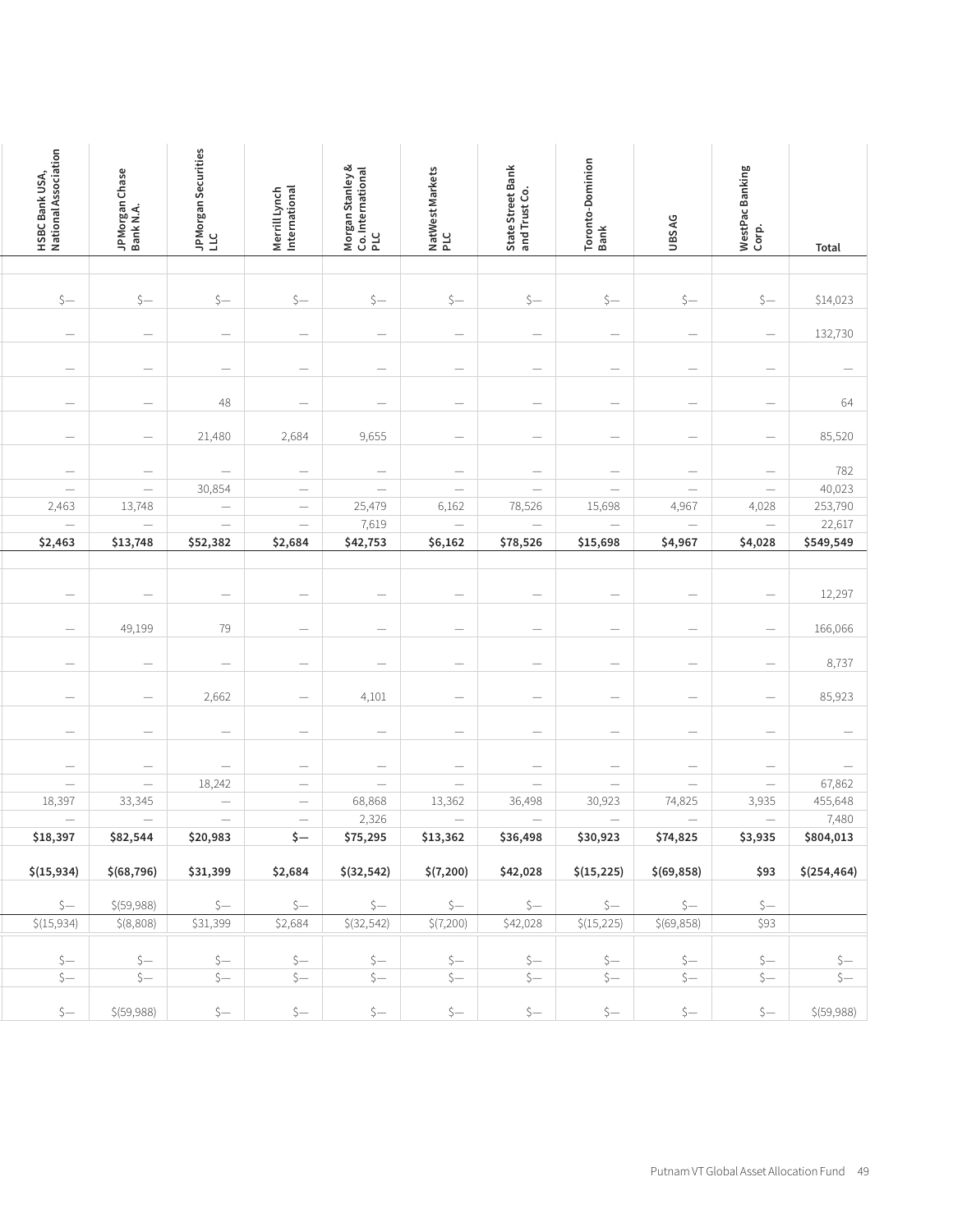# **Note 10 — New accounting pronouncements**

In March 2020, the Financial Accounting Standards Board (FASB) issued Accounting Standards Update (ASU) 2020–04, Reference Rate Reform (Topic 848) — *Facilitation of the Effects of Reference Rate Reform on Financial Reporting*. The amendments in ASU 2020–04 provide optional temporary financial reporting relief from the effect of certain types of contract modifications due to the planned discontinuation of LIBOR and other interbank-offered based reference rates as of the end of 2021. The discontinuation of LIBOR was subsequently extended to June 30, 2023. ASU 2020–04 is effective for certain reference rate-related contract modifications that occur during the period March 12, 2020 through December 31, 2022. Management is currently evaluating the impact, if any, of applying this provision.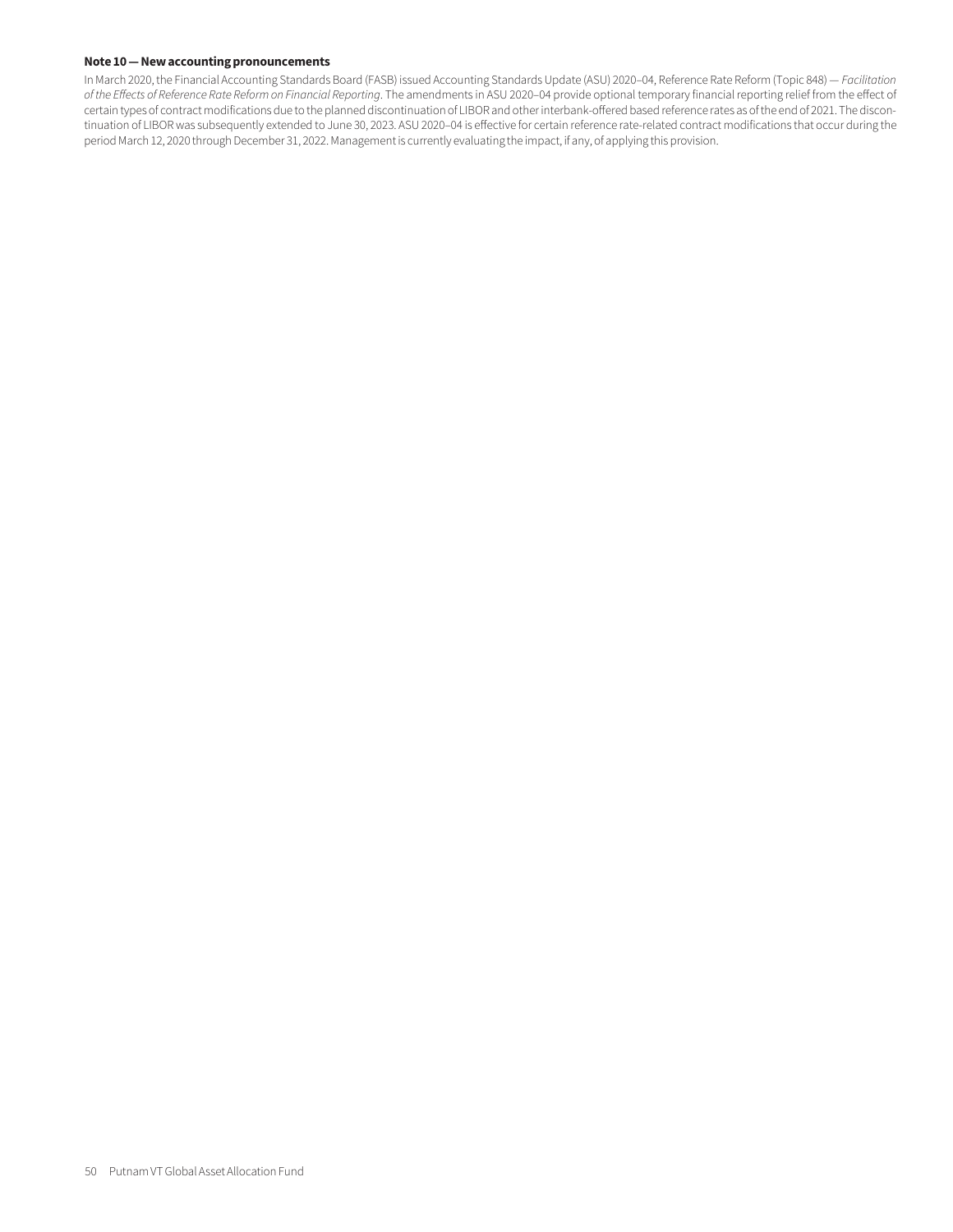# **Trustee approval of management contract**

# **General conclusions**

The Board of Trustees of The Putnam Funds oversees the management of each fund and, as required by law, determines annually whether to approve the continuance of your fund's management contract with Putnam Investment Management, LLC ("Putnam Management"), the sub-management contract with respect to your fund between Putnam Management and its affiliate, Putnam Investments Limited ("PIL"), and the sub-advisory contract among Putnam Management, PIL, and another affiliate, The Putnam Advisory Company ("PAC"). The Board, with the assistance of its Contract Committee, requests and evaluates all information it deems reasonably necessary under the circumstances in connection with its annual contract review. The Contract Committee consists solely of Trustees who are not "interested persons" (as this term is defined in the Investment Company Act of 1940, as amended (the "1940 Act")) of The Putnam Funds ("Independent Trustees").

At the outset of the review process, members of the Board's independent staff and independent legal counsel considered any possible changes to the annual contract review materials furnished to the Contract Committee during the course of the previous year's review and, as applicable, identified those changes to Putnam Management. Following these discussions and in consultation with the Contract Committee, the Independent Trustees' independent legal counsel requested that Putnam Management and its affiliates furnish specified information, together with any additional information that Putnam Management considered relevant, to the Contract Committee. Over the course of several months ending in June 2021, the Contract Committee met on a number of occasions with representatives of Putnam Management, and separately in executive session, to consider the information that Putnam Management provided. Throughout this process, the Contract Committee was assisted by the members of the Board's independent staff and by independent legal counsel for The Putnam Funds and the Independent Trustees.

In May 2021, the Contract Committee met in executive session to discuss and consider its recommendations with respect to the continuance of the contracts. At the Trustees' June 2021 meeting, the Contract Committee met in executive session with the other Independent Trustees to review a summary of the key financial, performance and other data that the Contract Committee considered in the course of its review. The Contract Committee then presented its written report, which summarized the key factors that the Committee had considered and set forth its recommendations. The Contract Committee recommended, and the Independent Trustees approved, the continuance of your fund's management, submanagement and sub-advisory contracts, effective July 1, 2021. (Because PIL and PAC are affiliates of Putnam Management and Putnam Management remains fully responsible for all services provided by PIL and PAC, the Trustees have not attempted to evaluate PIL or PAC as separate entities, and all subsequent references to Putnam Management below should be deemed to include reference to PIL and PAC as necessary or appropriate in the context.)

The Independent Trustees' approval was based on the following conclusions:

• That the fee schedule in effect for your fund represented reasonable compensation in light of the nature and quality of the services being provided to the fund, the fees paid by competitive funds, the costs incurred by Putnam Management in providing services to the fund, and the application of certain reductions and waivers noted below; and

• That the fee schedule in effect for your fund represented an appropriate sharing between fund shareholders and Putnam Management of any economies of scale as may exist in the management of the fund at current asset levels.

These conclusions were based on a comprehensive consideration of all information provided to the Trustees and were not the result of any single factor. Some of the factors that figured particularly in the Trustees' deliberations and how the Trustees considered these factors are described below, although individual Trustees may have evaluated the information presented differently, giving different weights to various factors. It is also important to recognize that the management arrangements for your fund and the other Putnam funds are the result of many years of review and discussion between the Independent Trustees and Putnam Management, that some aspects of the arrangements may receive greater scrutiny in some years than others, and that the Trustees' conclusions may be based, in part, on their consideration of fee arrangements in previous years. For example, with certain exceptions primarily involving newly launched or repositioned funds, the current fee arrangements under the vast majority of the funds' management contracts were first implemented at the beginning of 2010 following extensive review by the Contract Committee and discussions with representatives of Putnam Management, as well as approval by shareholders.

# **Management fee schedules and total expenses**

The Trustees reviewed the management fee schedules in effect for all Putnam funds, including fee levels and breakpoints. Under its management contract, your fund has the benefit of breakpoints in its management fee schedule that provide shareholders with reduced fee levels as assets under management in the Putnam family of funds increase. The Trustees also reviewed the total expenses of each Putnam fund, recognizing that in most cases management fees represented the major, but not the sole, determinant of total costs to fund shareholders. (Two funds have implemented so-called "all-in" management fees covering substantially all routine fund operating costs.)

In reviewing fees and expenses, the Trustees generally focus their attention on material changes in circumstances — for example, changes in assets under management, changes in a fund's investment strategy, changes in Putnam Management's operating costs or profitability, or changes in competitive practices in the mutual fund industry — that suggest that consideration of fee changes might be warranted. The Trustees concluded that the circumstances did not indicate that changes to the management fee schedule for your fund would be appropriate at this time.

As in the past, the Trustees also focused on the competitiveness of each fund's total expense ratio. In order to support the effort to have fund expenses meet competitive standards, the Trustees and Putnam Management and the funds' investor servicing agent, Putnam Investor Services, Inc. ("PSERV"), have implemented expense limitations that were in effect during your fund's fiscal year ending in 2020. These expense limitations were: (i) a contractual expense limitation applicable to specified openend funds, including your fund, of 25 basis points on investor servicing fees and expenses and (ii) a contractual expense limitation applicable to specified open-end funds, including your fund, of 20 basis points on so-called "other expenses" (i.e., all expenses exclusive of management fees, distribution fees, investor servicing fees, investment-related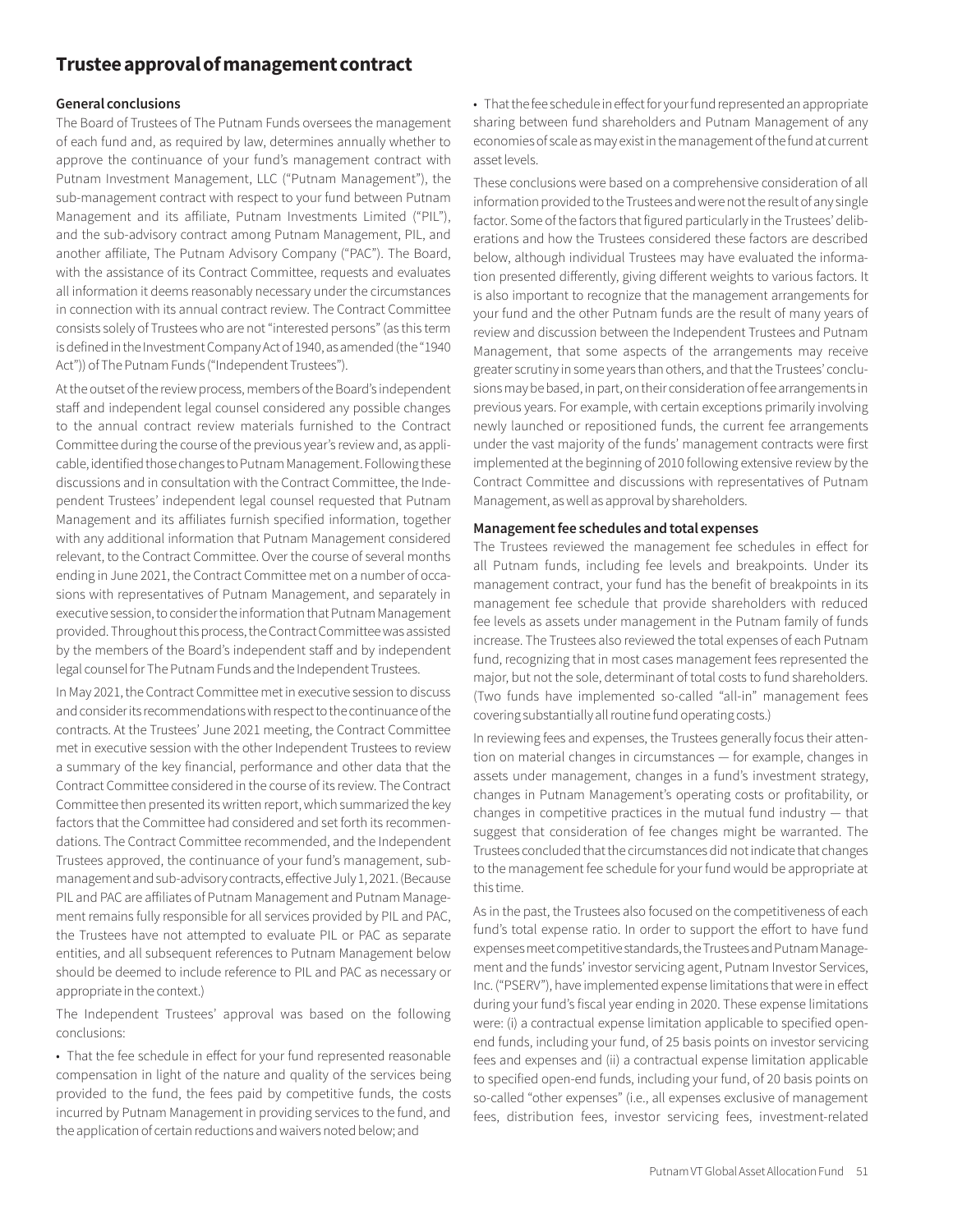expenses, interest, taxes, brokerage commissions, acquired fund fees and expenses and extraordinary expenses). These expense limitations attempt to maintain competitive expense levels for the funds. Most funds, including your fund, had sufficiently low expenses that these expense limitations were not operative during their fiscal years ending in 2020. Putnam Management and PSERV have agreed to maintain these expense limitations until at least April 30, 2023. The support of Putnam Management and PSERV for these expense limitation arrangements was an important factor in the Trustees' decision to approve the continuance of your fund's management, sub-management and sub-advisory contracts.

The Trustees reviewed comparative fee and expense information for a custom group of competitive funds selected by Broadridge Financial Solutions, Inc. ("Broadridge"). This comparative information included your fund's percentile ranking for effective management fees and total expenses (excluding any applicable 12b-1 fees), which provides a general indication of your fund's relative standing. In the custom peer group, your fund ranked in the second quintile in effective management fees (determined for your fund and the other funds in the custom peer group based on fund asset size and the applicable contractual management fee schedule) and in the fourth quintile in total expenses (excluding any applicable 12b-1 fees) as of December 31, 2020. The first quintile represents the least expensive funds and the fifth quintile the most expensive funds. The fee and expense data reported by Broadridge as of December 31, 2020 reflected the most recent fiscal year-end data available in Broadridge's database at that time.

In connection with their review of fund management fees and total expenses, the Trustees also reviewed the costs of the services provided and the profits realized by Putnam Management and its affiliates from their contractual relationships with the funds. This information included trends in revenues, expenses and profitability of Putnam Management and its affiliates relating to the investment management, investor servicing and distribution services provided to the funds. In this regard, the Trustees also reviewed an analysis of the revenues, expenses and profitability of Putnam Management and its affiliates, allocated on a fund-by-fund basis, with respect to the funds' management, distribution, and investor servicing contracts. For each fund, the analysis presented information about revenues, expenses and profitability for each of the agreements separately and for the agreements taken together on a combined basis. The Trustees concluded that, at current asset levels, the fee schedules in place for the Putnam funds, including the fee schedule for your fund, represented reasonable compensation for the services being provided and represented an appropriate sharing between fund shareholders and Putnam Management of any economies of scale as may exist in the management of the Putnam funds at that time.

The information examined by the Trustees in connection with their annual contract review for the Putnam funds included information regarding services provided and fees charged by Putnam Management and its affiliates to other clients, including defined benefit pension and profit-sharing plans, sub-advised mutual funds, private funds sponsored by affiliates of Putnam Management, model-only separately managed accounts and Putnam Management's newly launched exchange-traded funds. This information included, in cases where a product's investment strategy corresponds with a fund's strategy, comparisons of those fees with fees charged to the Putnam funds, as well as an assessment of the differences in the services provided to these clients as compared to the services provided to the Putnam funds. The Trustees observed that the differences in fee rates between these clients and the Putnam funds are by no means uniform when examined by individual asset sectors,

52 Putnam VT Global Asset Allocation Fund

suggesting that differences in the pricing of investment management services to these types of clients may reflect, among other things, historical competitive forces operating in separate marketplaces. The Trustees considered the fact that in many cases fee rates across different asset classes are higher on average for mutual funds than for other clients, and the Trustees also considered the differences between the services that Putnam Management provides to the Putnam funds and those that it provides to its other clients. The Trustees did not rely on these comparisons to any significant extent in concluding that the management fees paid by your fund are reasonable.

# **Investment performance**

The quality of the investment process provided by Putnam Management represented a major factor in the Trustees' evaluation of the quality of services provided by Putnam Management under your fund's management contract. The Trustees were assisted in their review of Putnam Management's investment process and performance by the work of the investment oversight committees of the Trustees and the full Board of Trustees, which meet on a regular basis with individual portfolio managers and with senior management of Putnam Management's Investment Division throughout the year. The Trustees concluded that Putnam Management generally provides a high-quality investment process — based on the experience and skills of the individuals assigned to the management of fund portfolios, the resources made available to them, and in general Putnam Management's ability to attract and retain high-quality personnel — but also recognized that this does not guarantee favorable investment results for every fund in every time period.

The Trustees considered that, in the aggregate, The Putnam Funds generally performed well in 2020, which Putnam Management characterized as a challenging year with significant volatility and varied market dynamics. On an asset-weighted basis, the Putnam funds ranked in the second quartile of their peers as determined by Lipper Inc. ("Lipper") for the year ended December 31, 2020 and, on an asset-weighted-basis, delivered a gross return that was 2.3% ahead of their benchmarks in 2020. In addition to the performance of the individual Putnam funds, the Trustees considered, as they had in prior years, the performance of The Putnam Fund complex versus competitor fund complexes. In this regard, the Trustees observed that The Putnam Funds' relative performance, as reported in the Barron's/Lipper Fund Families survey, continued to be exceptionally strong over the long term, with The Putnam Funds ranking as the 3rd best performing mutual fund complex out of 44 complexes for the ten-year period, with 2020 marking the fourth consecutive year that The Putnam Funds have ranked in the top ten fund complexes for the ten-year period. The Trustees noted that The Putnam Funds' performance was solid over the one- and five-year periods, with The Putnam Funds ranking 22nd out of 53 complexes and 14th out of 50 complexes, respectively. In addition to the Barron's/Lipper Fund Families Survey, the Trustees also considered the funds' ratings assigned by Morningstar Inc., noting that 26 of the funds were four- or five-star rated at the end of 2020 (representing an increase of four funds year-over-year) and that this included seven funds that had achieved a five-star rating (representing an increase of two funds year-over-year). They also noted, however, the disappointing investment performance of some funds for periods ended December 31, 2020 and considered information provided by Putnam Management regarding the factors contributing to the underperformance and actions being taken to improve the performance of these particular funds. The Trustees indicated their intention to continue to monitor closely the performance of those funds and evaluate whether additional actions to address areas of underperformance may be warranted.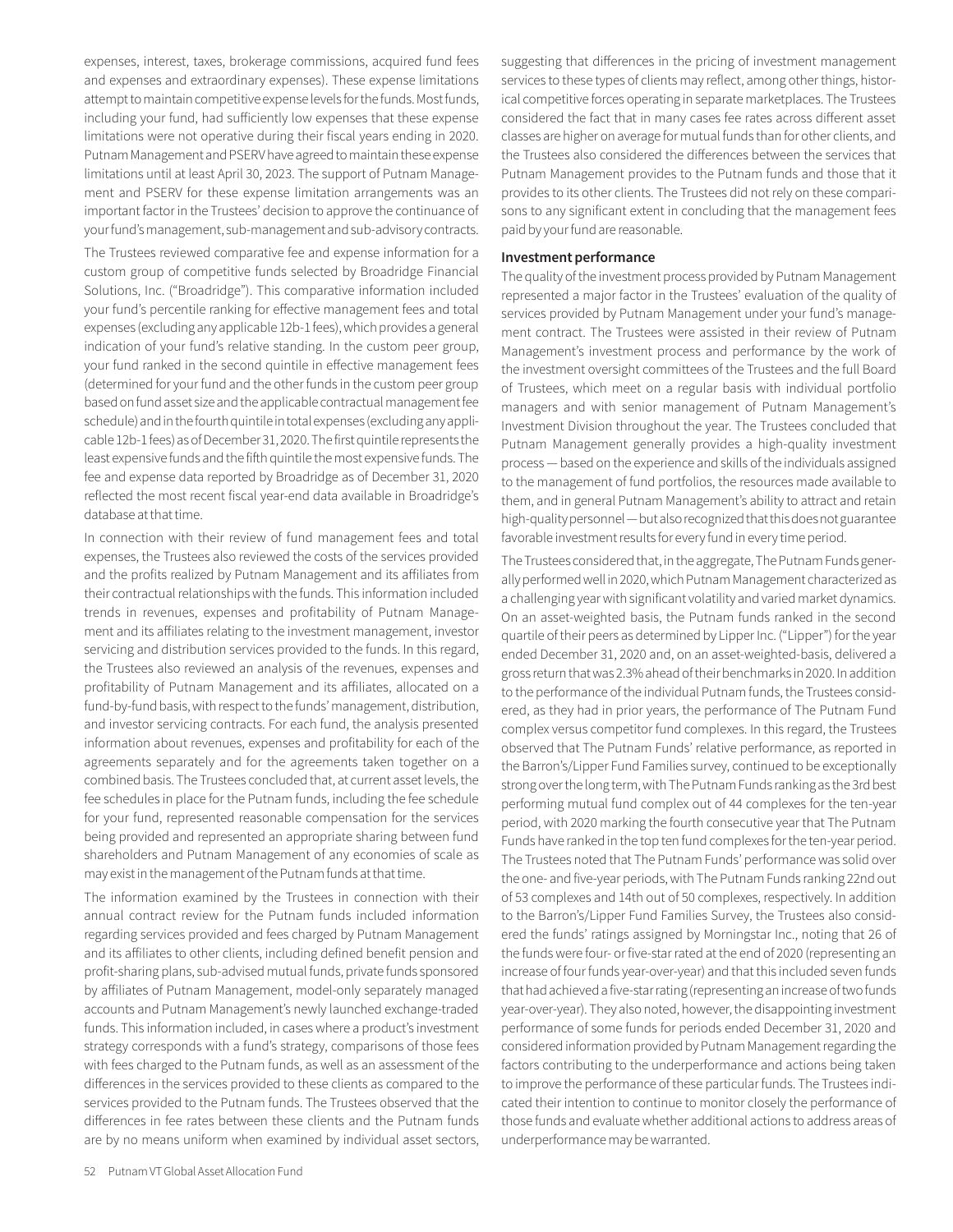For purposes of the Trustees' evaluation of the Putnam funds' investment performance, the Trustees generally focus on a competitive industry ranking of each fund's total net return over a one-year, three-year and five-year period. For a number of Putnam funds with relatively unique investment mandates for which Putnam Management informed the Trustees that meaningful competitive performance rankings are not considered to be available, the Trustees evaluated performance based on their total gross and net returns and comparisons of those returns to the returns of selected investment benchmarks. In the case of your fund, the Trustees considered that its class IA share cumulative total return performance at net asset value was in the following quartiles of its Lipper peer group (Lipper VP (Underlying Funds) — Mixed-Asset Target Allocation Moderate Funds) for the one-year, three-year and five-year periods ended December 31, 2020 (the first quartile representing the best-performing funds and the fourth quartile the worst-performing funds):

| One-year period | Three-year period | Five-year period |
|-----------------|-------------------|------------------|
| 'nd             |                   |                  |

Over the one-year, three-year and five-year periods ended December 31, 2020, there were 286, 261 and 231 funds, respectively, in your fund's Lipper peer group. (When considering performance information, shareholders should be mindful that past performance is not a guarantee of future results.)

The Trustees considered Putnam Management's continued efforts to support fund performance through certain initiatives, including structuring compensation for portfolio managers to enhance accountability for fund performance, emphasizing accountability in the portfolio management process, and affirming its commitment to a fundamentaldriven approach to investing. The Trustees noted further that Putnam Management had made selective hires and internal promotions in 2020 to strengthen its investment team.

# **Brokerage and soft-dollar allocations; investor servicing**

The Trustees considered various potential benefits that Putnam Management may receive in connection with the services it provides under the management contract with your fund. These include benefits related to brokerage allocation and the use of soft dollars, whereby a portion of the commissions paid by a fund for brokerage may be used to acquire research services that are expected to be useful to Putnam Management in managing the assets of the fund and of other clients. Subject to policies established by the Trustees, soft dollars generated by these means are used predominantly to acquire brokerage and research services (including third-party research and market data) that enhance Putnam Management's investment capabilities and supplement Putnam Management's internal research efforts. The Trustees indicated their continued intent to monitor regulatory and industry developments in this area with the assistance of their Brokerage Committee. In addition, with the assistance of their Brokerage Committee, the Trustees indicated their continued intent to monitor the allocation of the Putnam funds' brokerage in order to ensure that the principle of seeking best price and execution remains paramount in the portfolio trading process.

Putnam Management may also receive benefits from payments that the funds make to Putnam Management's affiliates for investor or distribution services. In conjunction with the annual review of your fund's management, sub-management and sub-advisory contracts, the Trustees reviewed your fund's investor servicing agreement with PSERV and its distributor's contract and distribution plans with Putnam Retail Management Limited Partnership ("PRM"), both of which are affiliates of Putnam Management. The Trustees concluded that the fees payable by the funds to PSERV and PRM, as applicable, for such services are fair and reasonable in relation to the nature and quality of such services, the fees paid by competitive funds, and the costs incurred by PSERV and PRM, as applicable, in providing such services. Furthermore, the Trustees were of the view that the investor services provided by PSERV were required for the operation of the funds, and that they were of a quality at least equal to those provided by other providers.